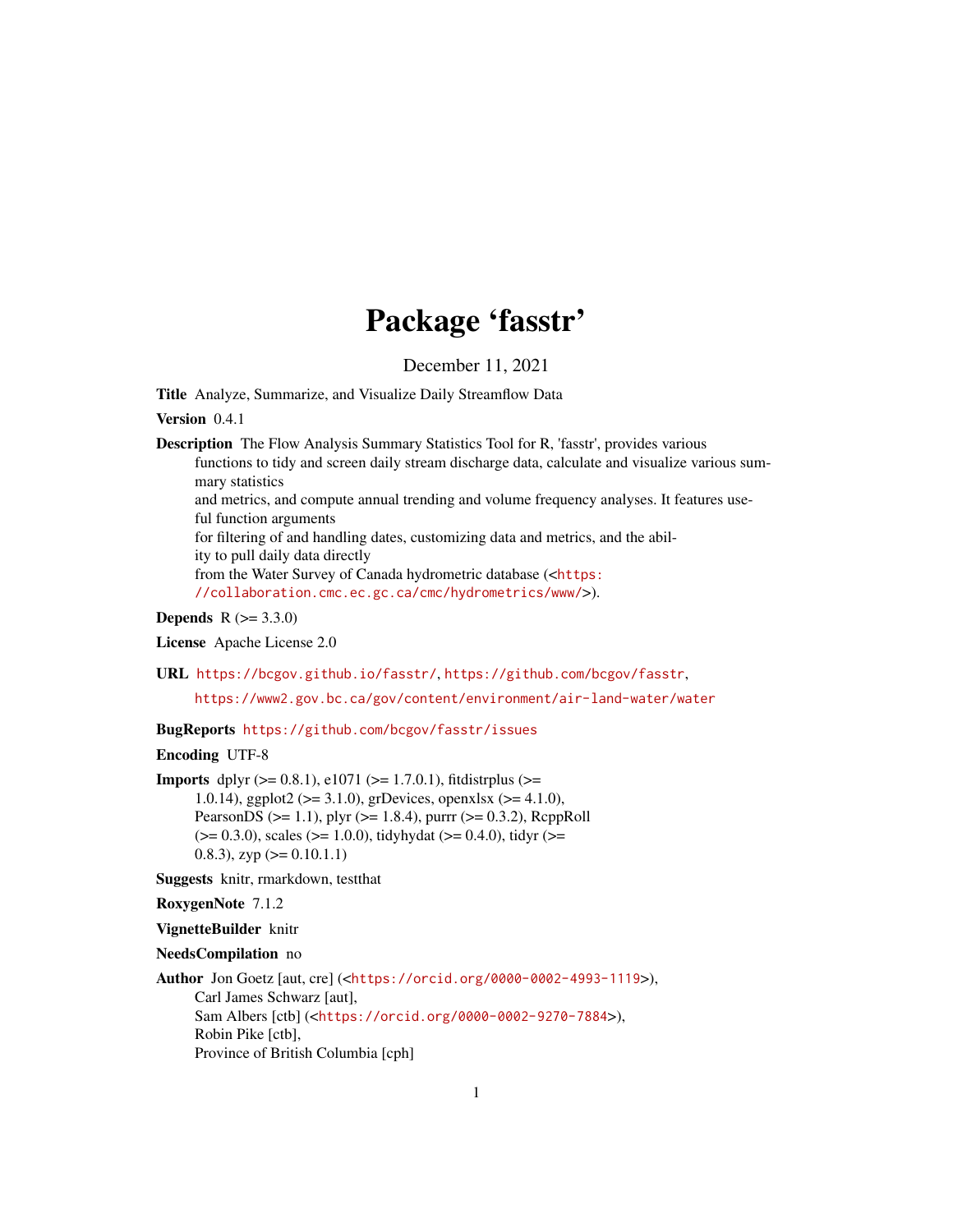Maintainer Jon Goetz <jon.goetz@gov.bc.ca> Repository CRAN Date/Publication 2021-12-10 23:40:02 UTC

# R topics documented:

| 3              |
|----------------|
| 4              |
| 6              |
| $\overline{7}$ |
| 8              |
| 10             |
| 11             |
| 13             |
| 14             |
| 18             |
| 20             |
| 23             |
| 25             |
| 28             |
| 30             |
| 33             |
| 36             |
| 39             |
| 41             |
| 44             |
| 46             |
| 49             |
| 51             |
| 54             |
| 56             |
| 60             |
| 64             |
| 66             |
| 68             |
| 72             |
| 74             |
| 75             |
| 78             |
| 80             |
|                |
| 84             |
| 87             |
| 90             |
| 93             |
|                |
| 98             |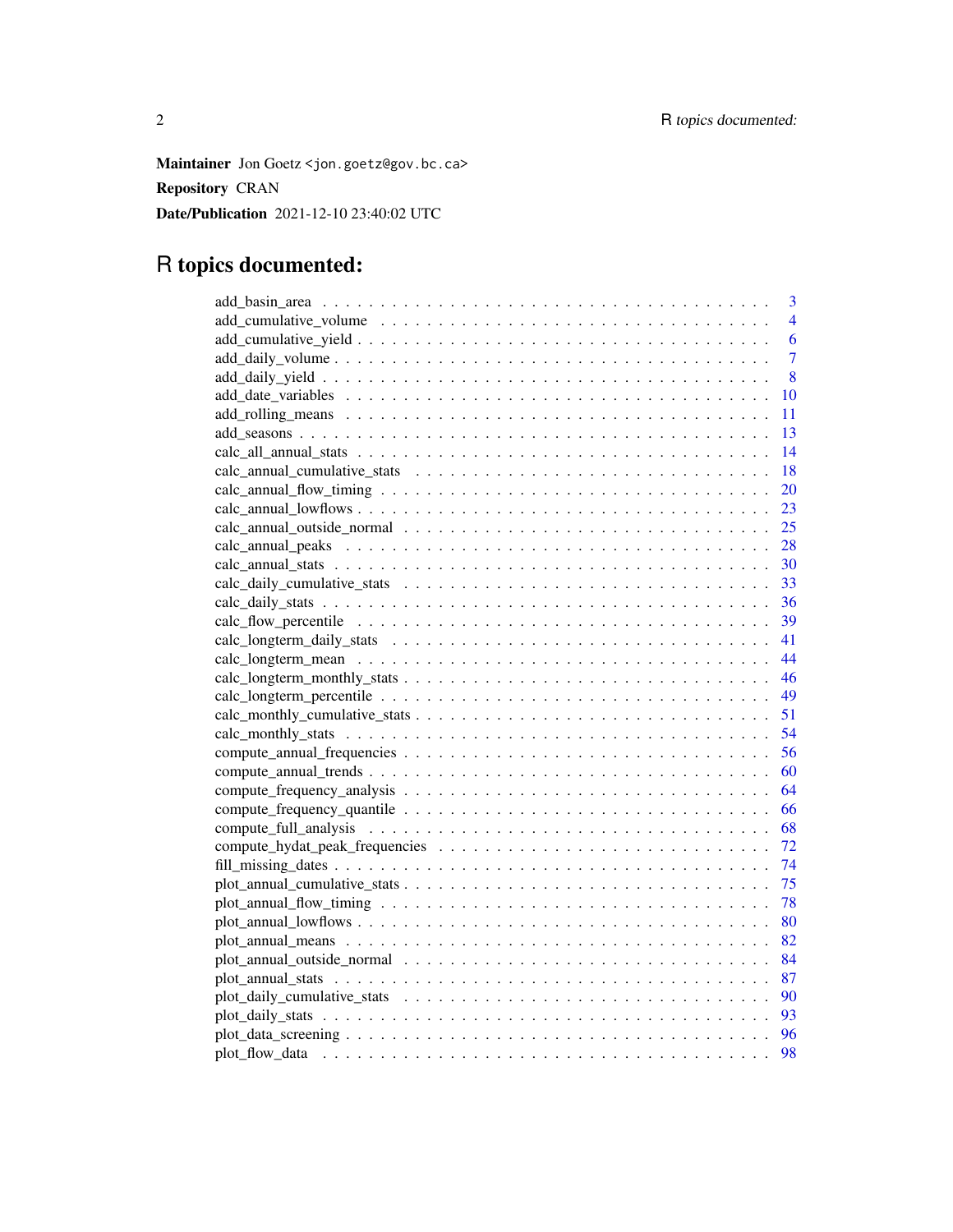<span id="page-2-0"></span>

| Index |  |
|-------|--|

add\_basin\_area *Add a basin area column to daily flows*

# Description

Add a column of basin areas to a daily streamflow data set, in units of square kilometres.

# Usage

add\_basin\_area(data, groups = STATION\_NUMBER, station\_number, basin\_area)

| data           | Data frame of daily data that contains columns of dates, flow values, and (op-<br>tional) groups (e.g. station numbers). Leave blank or set to NULL if using<br>station_number argument.                                                                                                                                                                                                                                                                                                                                          |
|----------------|-----------------------------------------------------------------------------------------------------------------------------------------------------------------------------------------------------------------------------------------------------------------------------------------------------------------------------------------------------------------------------------------------------------------------------------------------------------------------------------------------------------------------------------|
| groups         | Name of column in data that contains unique identifiers for different data sets, if<br>applicable. Only required if groups column name is not 'STATION_NUMBER'.<br>Function will automatically group by a column named 'STATION_NUMBER'<br>if present. Remove the 'STATION_NUMBER' column beforehand to remove<br>this grouping. Leave blank if using station_number argument.                                                                                                                                                    |
| station_number | Character string vector of seven digit Water Survey of Canada station numbers<br>(e.g. "08NM116") of which to extract daily streamflow data from a HYDAT<br>database. Requires tidyhydat package and a HYDAT database. Leave blank if<br>using data argument.                                                                                                                                                                                                                                                                     |
| basin_area     | Upstream drainage basin area, in square kilometres, to apply to observations.<br>Three options:<br>(1) Leave blank if groups is STATION_NUMBER with HYDAT station num-<br>bers to extract basin areas from HYDAT.<br>(2) A single numeric value to apply to all observations.<br>(3) List each basin area for each group/station in groups (can override HYDAT<br>value if listed) as such $c("08NM116" = 795, "08NM242" = 10)$ . If group is not<br>listed the HYDAT area will be applied if it exists, otherwise it will be NA. |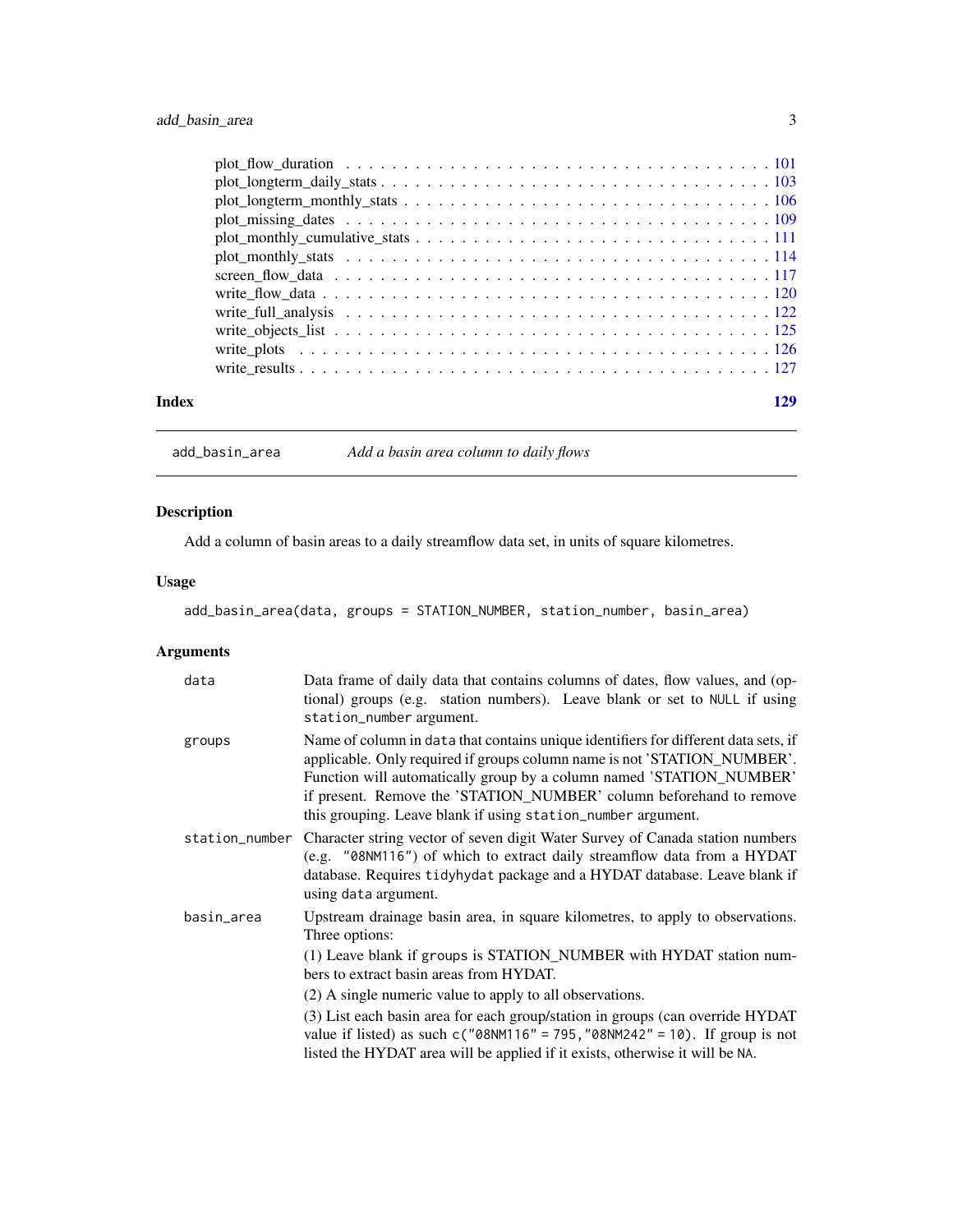<span id="page-3-0"></span>A tibble data frame of the original source data with an additional column:

Basin\_Area\_sqkm

area of upstream drainage basin area, in square kilometres

# Examples

```
# Run if HYDAT database has been downloaded (using tidyhydat::download_hydat())
if (file.exists(tidyhydat::hy_downloaded_db())) {
```

```
# Add the HYDAT basin area to a data frame with station numbers
flow_data <- tidyhydat::hy_daily_flows(station_number = "08NM116")
add_basin_area(data = flow_data)
```
# Add the HYDAT basin area to data from HYDAT add\_basin\_area(station\_number = "08NM116")

```
# Set a custom basin area
add_basin_area(station_number = "08NM116",
              basin_area = 800
```

```
# Set multiple custom basin areas for multiple stations
add_basin_area(station_number = c("08NM116", "08NM242"),
               basin_area = c("08NM116" = 800, "08NM242" = 10))
```

```
}
```
add\_cumulative\_volume *Add a daily cumulative volumetric flows column to daily flows*

#### Description

Add a column of rolling daily cumulative volumetric flows on an annual basis to a daily streamflow data set. Adds the volumetric discharge from each day with the previous day(s) for each year, in units of cubic metres. The cumulative flows restart every year and are only calculated in years with complete data.

#### Usage

```
add_cumulative_volume(
  data,
  dates = Date,
  values = Value,
  groups = STATION_NUMBER,
  station_number,
  water_year_start = 1,
  months = 1:12)
```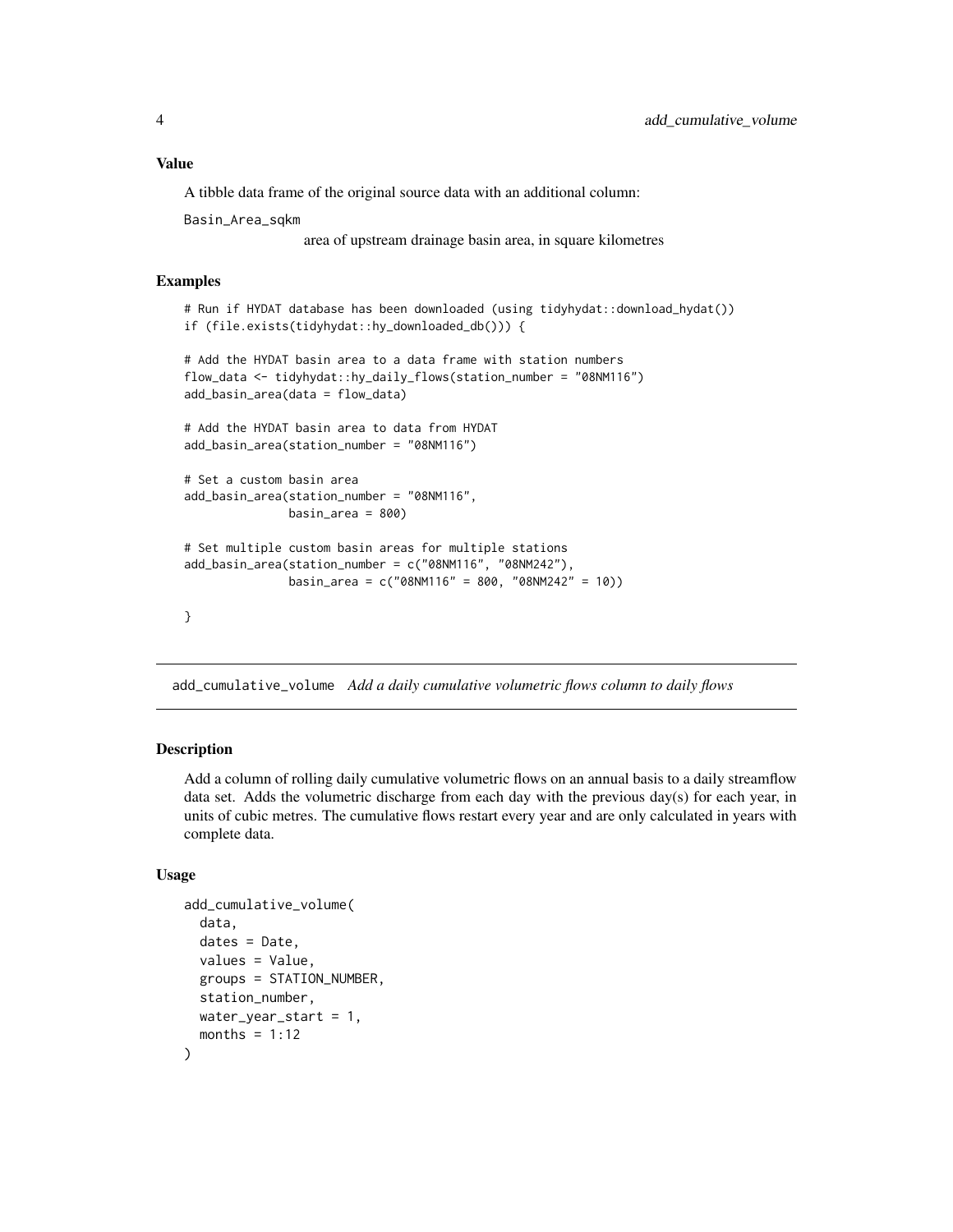# Arguments

| data             | Data frame of daily data that contains columns of dates, flow values, and (op-<br>tional) groups (e.g. station numbers). Leave blank or set to NULL if using<br>station_number argument.                                                                                                                                                                                       |
|------------------|--------------------------------------------------------------------------------------------------------------------------------------------------------------------------------------------------------------------------------------------------------------------------------------------------------------------------------------------------------------------------------|
| dates            | Name of column in data that contains dates formatted YYYY-MM-DD. Only<br>required if dates column name is not 'Date' (default). Leave blank or set to NULL<br>if using station_number argument.                                                                                                                                                                                |
| values           | Name of column in data that contains numeric flow values, in units of cubic<br>metres per second. Only required if values column name is not 'Value' (default).<br>Leave blank if using station_number argument.                                                                                                                                                               |
| groups           | Name of column in data that contains unique identifiers for different data sets, if<br>applicable. Only required if groups column name is not 'STATION_NUMBER'.<br>Function will automatically group by a column named 'STATION_NUMBER'<br>if present. Remove the 'STATION_NUMBER' column beforehand to remove<br>this grouping. Leave blank if using station_number argument. |
| station_number   | Character string vector of seven digit Water Survey of Canada station numbers<br>(e.g. "08NM116") of which to extract daily streamflow data from a HYDAT<br>database. Requires tidyhydat package and a HYDAT database. Leave blank if<br>using data argument.                                                                                                                  |
| water_year_start |                                                                                                                                                                                                                                                                                                                                                                                |
|                  | Numeric value indicating the month (1 through 12) of the start of water year for<br>analysis. Default 1.                                                                                                                                                                                                                                                                       |
| months           | Numeric vector of months to add cumulative flows (e.g. 6:8 for Jun-Aug). De-<br>fault accumulates to full years using all months $(1:12)$ .                                                                                                                                                                                                                                    |

# Value

A tibble data frame of the source data with an additional column:

Cumul\_Volume\_m3

cumulative volumetric flows for each day for each year, in units of cubic metres

# Examples

```
# Run if HYDAT database has been downloaded (using tidyhydat::download_hydat())
if (file.exists(tidyhydat::hy_downloaded_db())) {
```

```
# Add a column based on water years starting in August
add_cumulative_volume(station_number = "08NM116",
                     water_year_start = 8)
```
# }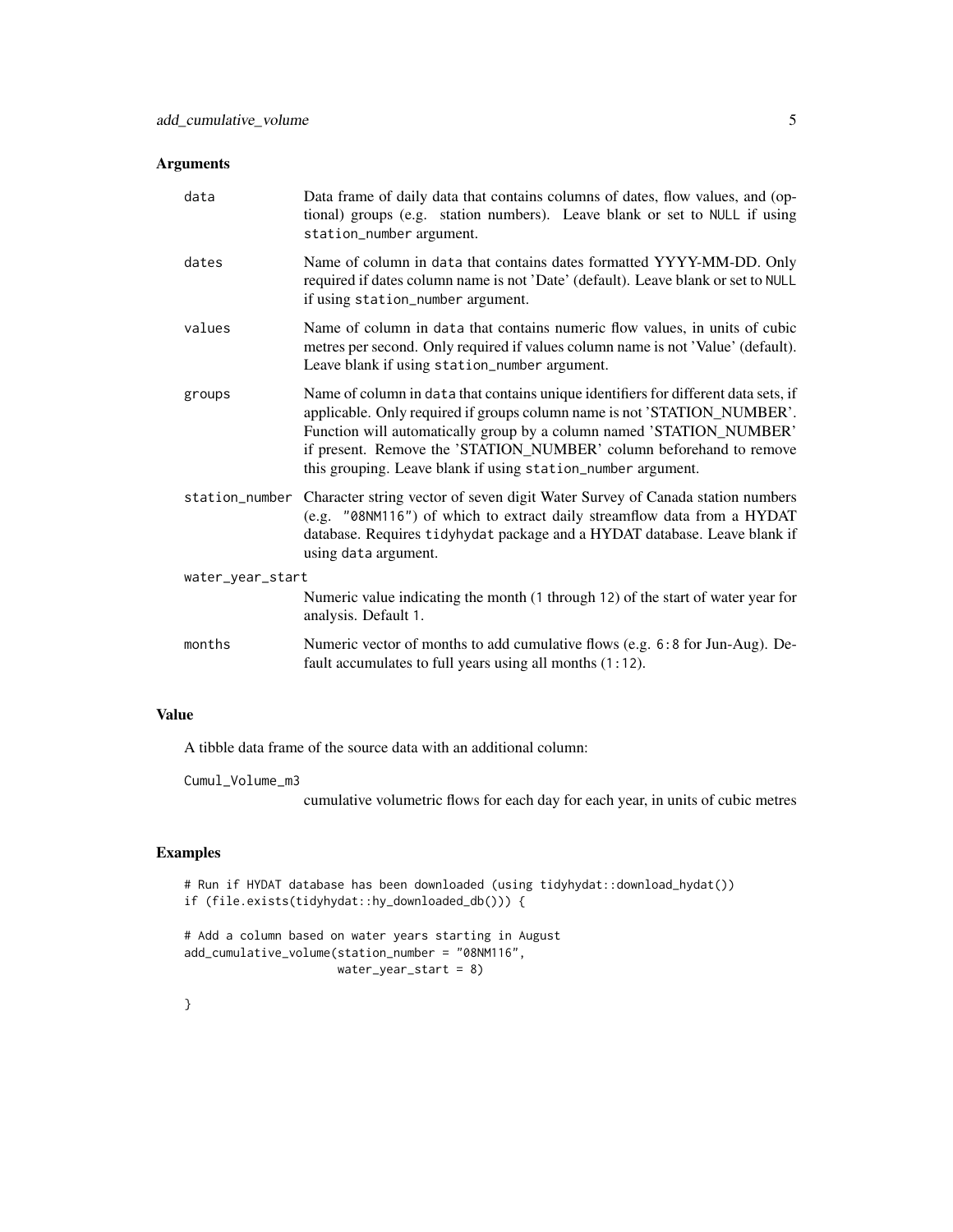<span id="page-5-0"></span>add\_cumulative\_yield *Add a daily cumulative water yield column to daily flows*

# Description

Add a column of rolling daily cumulative water yields on an annual basis to a daily streamflow data set. Adds the water yields from each day with the previous day(s) for each year, in units of millimetres. Converts cumulative discharge to a depth of water based on the upstream drainage basin area from basin\_area argument. The cumulative flows restart every year and are only calculated in years with complete data.

#### Usage

```
add_cumulative_yield(
  data,
  dates = Date,
  values = Value,
  groups = STATION_NUMBER,
  station_number,
 basin_area,
  water_year_start = 1,
 months = 1:12\lambda
```

| data           | Data frame of daily data that contains columns of dates, flow values, and (op-<br>tional) groups (e.g. station numbers). Leave blank or set to NULL if using<br>station_number argument.                                                                                                                                                                                       |
|----------------|--------------------------------------------------------------------------------------------------------------------------------------------------------------------------------------------------------------------------------------------------------------------------------------------------------------------------------------------------------------------------------|
| dates          | Name of column in data that contains dates formatted YYYY-MM-DD. Only<br>required if dates column name is not 'Date' (default). Leave blank or set to NULL<br>if using station_number argument.                                                                                                                                                                                |
| values         | Name of column in data that contains numeric flow values, in units of cubic<br>metres per second. Only required if values column name is not 'Value' (default).<br>Leave blank if using station_number argument.                                                                                                                                                               |
| groups         | Name of column in data that contains unique identifiers for different data sets, if<br>applicable. Only required if groups column name is not 'STATION_NUMBER'.<br>Function will automatically group by a column named 'STATION_NUMBER'<br>if present. Remove the 'STATION_NUMBER' column beforehand to remove<br>this grouping. Leave blank if using station_number argument. |
| station_number | Character string vector of seven digit Water Survey of Canada station numbers<br>(e.g. "08NM116") of which to extract daily streamflow data from a HYDAT<br>database. Requires tidyhydat package and a HYDAT database. Leave blank if<br>using data argument.                                                                                                                  |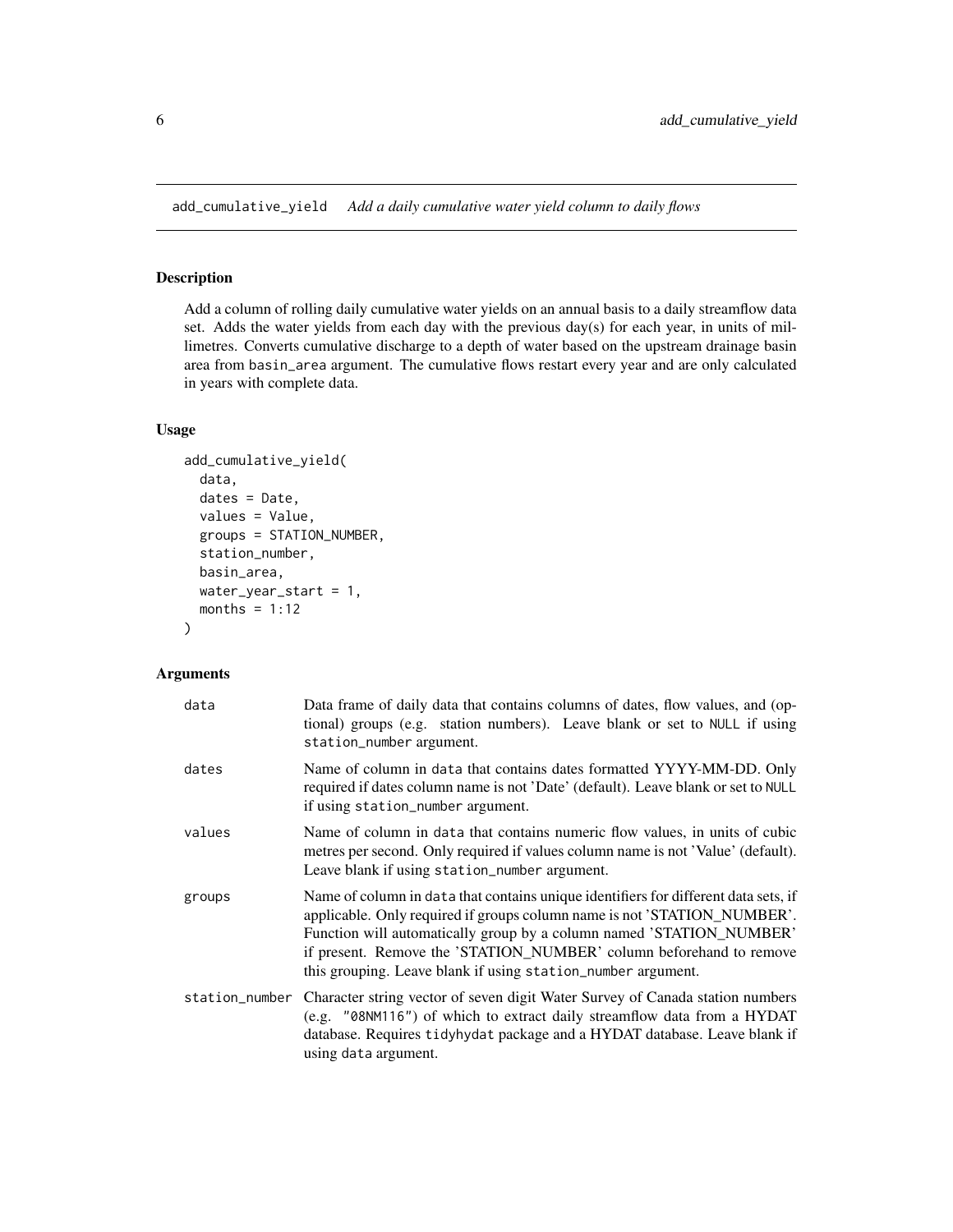<span id="page-6-0"></span>

| basin_area       | Upstream drainage basin area, in square kilometres, to apply to observations.<br>Three options:                                                                                                                                                   |
|------------------|---------------------------------------------------------------------------------------------------------------------------------------------------------------------------------------------------------------------------------------------------|
|                  | (1) Leave blank if groups is STATION_NUMBER with HYDAT station num-<br>bers to extract basin areas from HYDAT.                                                                                                                                    |
|                  | (2) A single numeric value to apply to all observations.                                                                                                                                                                                          |
|                  | (3) List each basin area for each group/station in groups (can override HYDAT)<br>value if listed) as such $c("08NM116" = 795, "08NM242" = 10)$ . If group is not<br>listed the HYDAT area will be applied if it exists, otherwise it will be NA. |
| water_year_start |                                                                                                                                                                                                                                                   |
|                  | Numeric value indicating the month (1 through 12) of the start of water year for<br>analysis. Default 1.                                                                                                                                          |
| months           | Numeric vector of months to add cumulative flows. For example, 3 for March,<br>6:8 for Jun-Aug or c(10:12, 1) for first four months (Oct-Jan) when water_year_start<br>$=$ 10 (Oct). Default summarizes all months $(1:12)$ .                     |

A tibble data frame of the source data with an additional column:

Cumul\_Yield\_mm cumulative yield flows for each day for each year, in units of millimetres

#### Examples

```
# Run if HYDAT database has been downloaded (using tidyhydat::download_hydat())
if (file.exists(tidyhydat::hy_downloaded_db())) {
# Add a column based on water years starting in August
add_cumulative_yield(station_number = "08NM116",
                     water_year_start = 8)
# Add a column based on water years starting in August with a custom basin area to calculate yield
add_cumulative_yield(station_number = "08NM116",
                     water_year_start = 8,
                     basin_area = 800}
```
add\_daily\_volume *Add a daily volumetric flows column to daily flows*

#### Description

Add a column of daily volumetric flows to a daily streamflow data set, in units of cubic metres. Converts the discharge to a volume.

#### Usage

```
add_daily_volume(data, values = Value, station_number)
```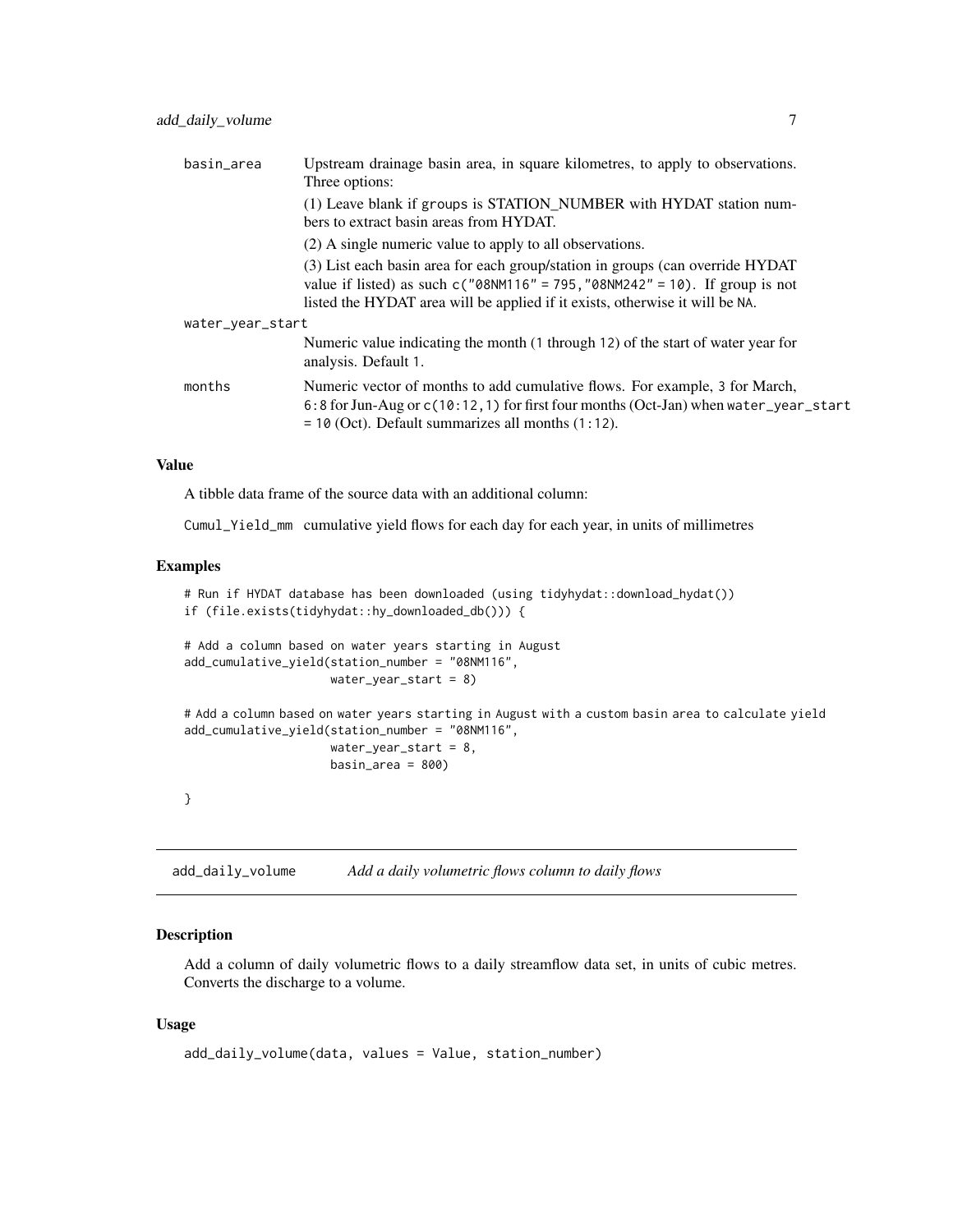# <span id="page-7-0"></span>Arguments

| data   | Data frame of daily data that contains columns of dates, flow values, and (op-<br>tional) groups (e.g. station numbers). Leave blank or set to NULL if using<br>station_number argument.                                                                                     |
|--------|------------------------------------------------------------------------------------------------------------------------------------------------------------------------------------------------------------------------------------------------------------------------------|
| values | Name of column in data that contains numeric flow values, in units of cubic<br>metres per second. Only required if values column name is not 'Value' (default).<br>Leave blank if using station_number argument.                                                             |
|        | station_number Character string vector of seven digit Water Survey of Canada station numbers<br>(e.g. "08NM116") of which to extract daily streamflow data from a HYDAT<br>database. Requires tidyhydat package and a HYDAT database. Leave blank if<br>using data argument. |

#### Value

A tibble data frame of the source data with an additional column:

# Examples

```
# Run if HYDAT database has been downloaded (using tidyhydat::download_hydat())
if (file.exists(tidyhydat::hy_downloaded_db())) {
```

```
# Add a column of daily flow volumes
add_daily_volume(station_number = "08NM116")
```
#### }

add\_daily\_yield *Add a daily volumetric water yield column to daily flows*

# Description

Add a column of daily water yields to a daily streamflow data set, in units of millimetres. Converts the discharge to a depth of water based on the upstream drainage basin area.

#### Usage

```
add_daily_yield(
  data,
  values = Value,
  groups = STATION_NUMBER,
  station_number,
  basin_area
)
```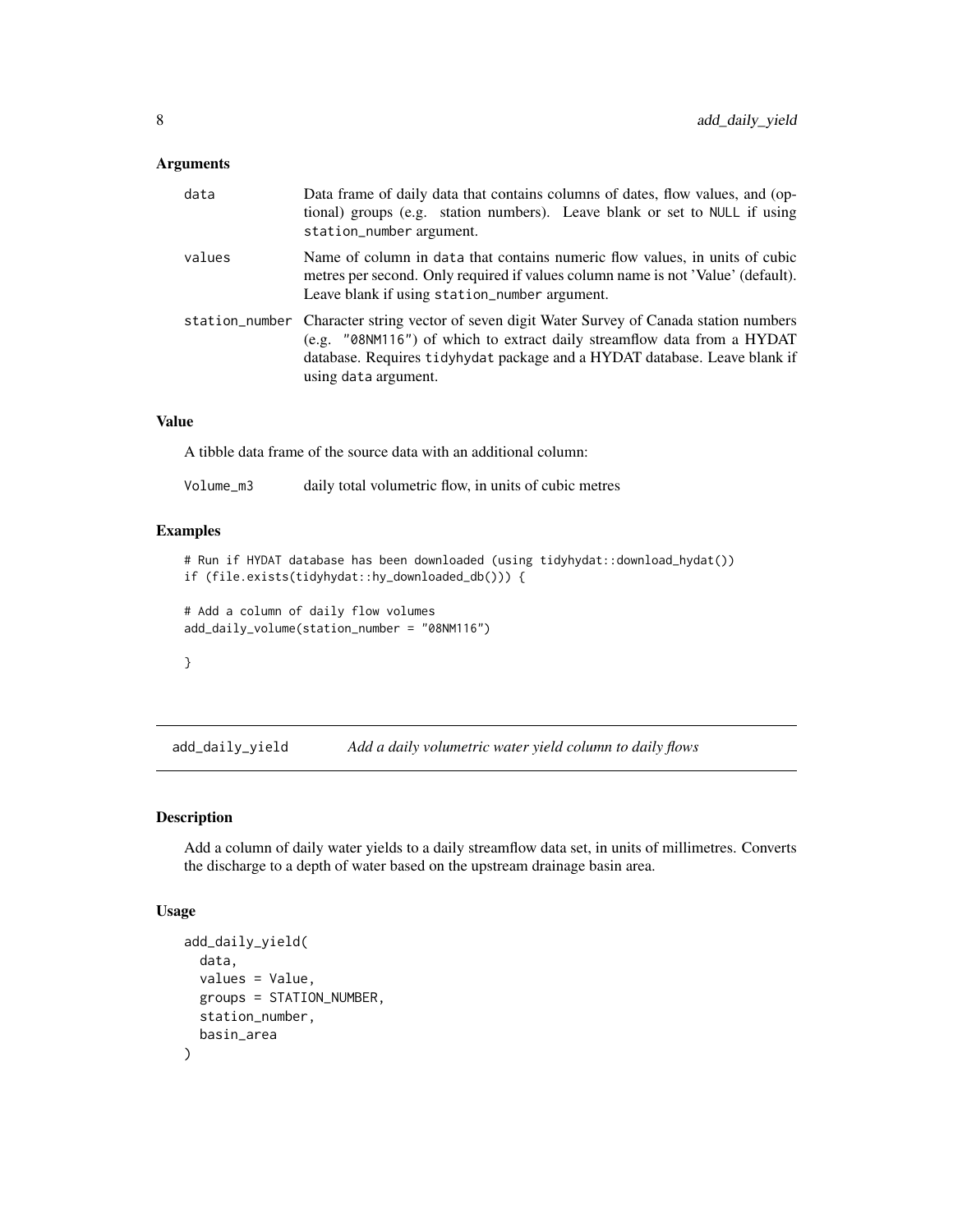# Arguments

| data       | Data frame of daily data that contains columns of dates, flow values, and (op-<br>tional) groups (e.g. station numbers). Leave blank or set to NULL if using<br>station_number argument.                                                                                                                                                                                       |
|------------|--------------------------------------------------------------------------------------------------------------------------------------------------------------------------------------------------------------------------------------------------------------------------------------------------------------------------------------------------------------------------------|
| values     | Name of column in data that contains numeric flow values, in units of cubic<br>metres per second. Only required if values column name is not 'Value' (default).<br>Leave blank if using station_number argument.                                                                                                                                                               |
| groups     | Name of column in data that contains unique identifiers for different data sets, if<br>applicable. Only required if groups column name is not 'STATION_NUMBER'.<br>Function will automatically group by a column named 'STATION_NUMBER'<br>if present. Remove the 'STATION_NUMBER' column beforehand to remove<br>this grouping. Leave blank if using station_number argument. |
|            | station_number Character string vector of seven digit Water Survey of Canada station numbers<br>(e.g. "08NM116") of which to extract daily streamflow data from a HYDAT<br>database. Requires tidyhydat package and a HYDAT database. Leave blank if<br>using data argument.                                                                                                   |
| basin_area | Upstream drainage basin area, in square kilometres, to apply to observations.<br>Three options:<br>(1) Leave blank if groups is STATION_NUMBER with HYDAT station num-<br>bers to extract basin areas from HYDAT.                                                                                                                                                              |
|            | (2) A single numeric value to apply to all observations.                                                                                                                                                                                                                                                                                                                       |
|            | (3) List each basin area for each group/station in groups (can override HYDAT<br>value if listed) as such $c("08NM116" = 795, "08NM242" = 10)$ . If group is not<br>listed the HYDAT area will be applied if it exists, otherwise it will be NA.                                                                                                                               |

# Value

A tibble data frame of the source data with an additional column:

Yield\_mm daily water yield, in units of millimetres

# Examples

```
# Run if HYDAT database has been downloaded (using tidyhydat::download_hydat())
if (file.exists(tidyhydat::hy_downloaded_db())) {
# Add a column of yields based on HYDAT basin area
add_daily_yield(station_number = "08NM116")
# Add a column of yields based on a custom basin area
add_daily_yield(station_number = "08NM116",
               basin_area = 800)
```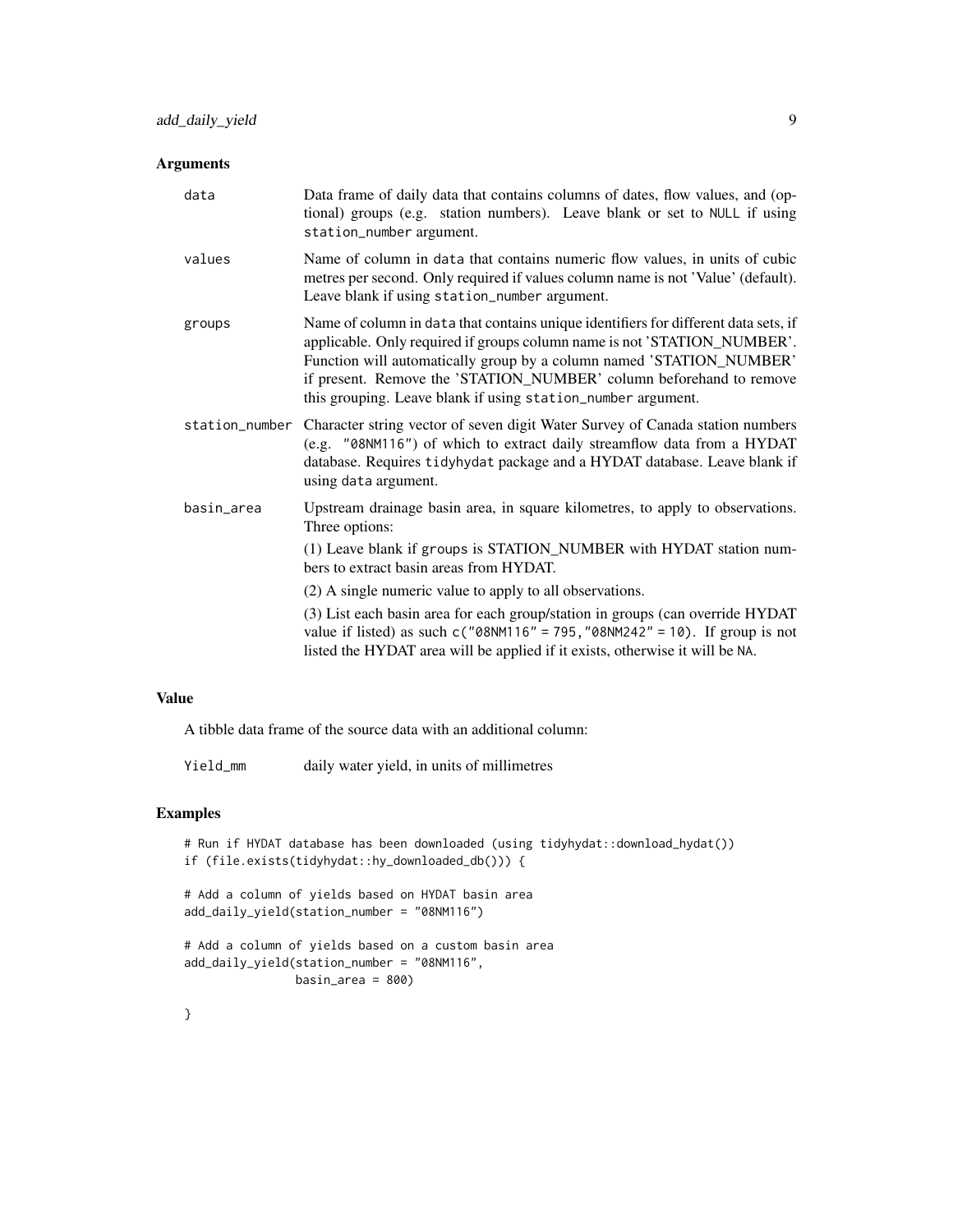<span id="page-9-0"></span>add\_date\_variables *Add year, month, and day of year variable columns to daily flows*

## Description

Add columns of CalendarYear (YYYY), Month (MM), MonthName (e.g. 'Jan'), WaterYear (YYYY), and DayofYear (1-365 or 366; of WaterYear); to a data frame with a column of dates called 'Date'. Water years are designated by the year in which they end. For example, Water Year 1999 (starting Oct) is from 1 Oct 1998 (DayofYear 1) to 30 Sep 1999 (DayofYear 365)).

#### Usage

```
add_date_variables(data, dates = Date, station_number, water_year_start = 1)
```
#### Arguments

| data             | Data frame of daily data that contains columns of dates, flow values, and (op-<br>tional) groups (e.g. station numbers). Leave blank or set to NULL if using<br>station_number argument.                                                                                     |  |
|------------------|------------------------------------------------------------------------------------------------------------------------------------------------------------------------------------------------------------------------------------------------------------------------------|--|
| dates            | Name of column in data that contains dates formatted YYYY-MM-DD. Only<br>required if dates column name is not 'Date' (default). Leave blank or set to NULL<br>if using station_number argument.                                                                              |  |
|                  | station_number Character string vector of seven digit Water Survey of Canada station numbers<br>(e.g. "08NM116") of which to extract daily streamflow data from a HYDAT<br>database. Requires tidyhydat package and a HYDAT database. Leave blank if<br>using data argument. |  |
| water_year_start |                                                                                                                                                                                                                                                                              |  |
|                  | Numeric value indicating the month (1 through 12) of the start of water year for<br>analysis. Default 1.                                                                                                                                                                     |  |

#### Value

A tibble data frame of the source data with additional columns:

| CalendarYear | calendar year                                                           |
|--------------|-------------------------------------------------------------------------|
| Month        | numeric month $(1 \text{ to } 12)$                                      |
| MonthName    | month abbreviation (Jan-Dec)                                            |
| WaterYear    | year starting from the selected month start, water_year_start           |
| DayofYear    | day of the year from the selected month start $(1-365 \text{ or } 366)$ |

# Examples

```
# Run if HYDAT database has been downloaded (using tidyhydat::download_hydat())
if (file.exists(tidyhydat::hy_downloaded_db())) {
```
# Add date variables using calendar years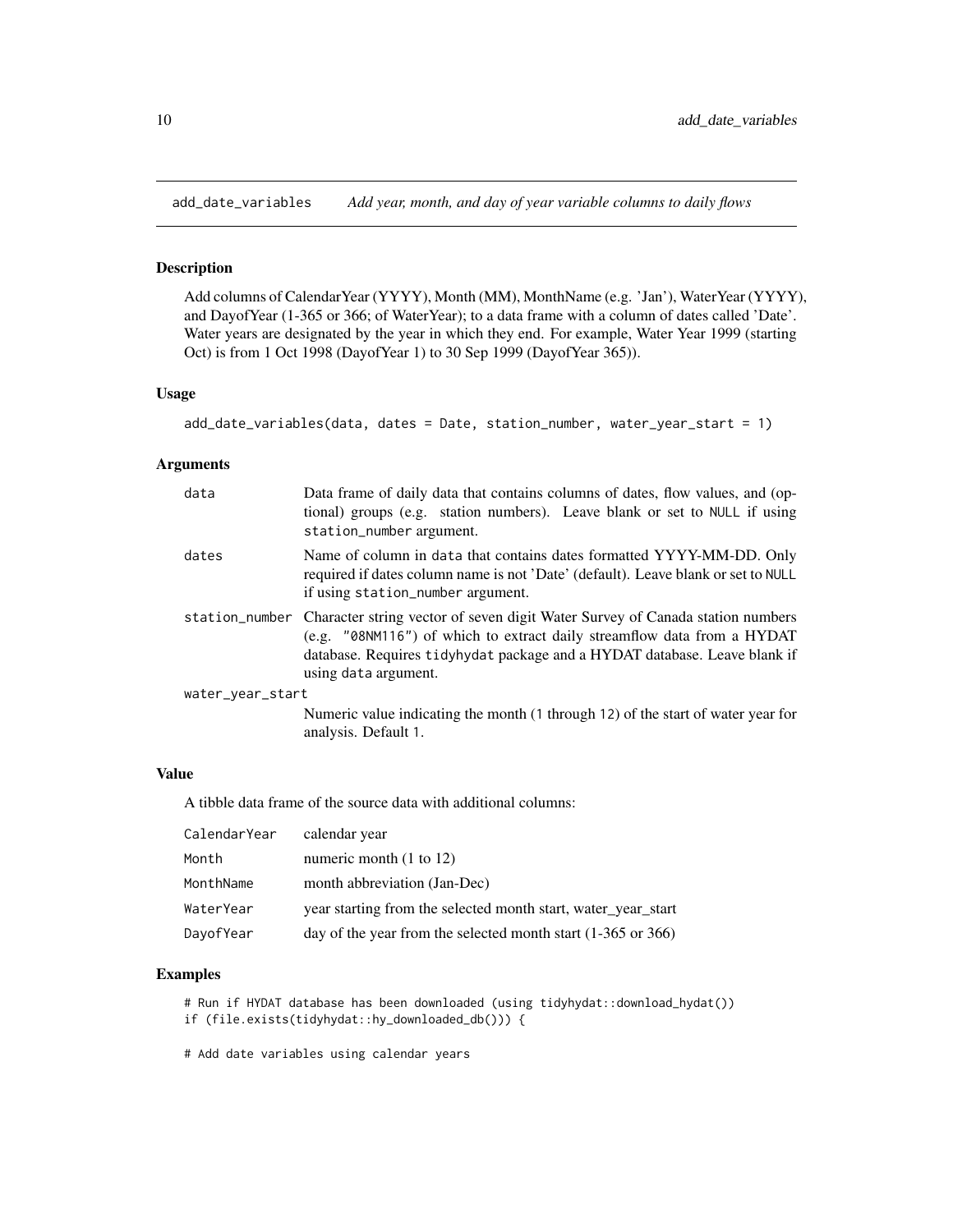```
add_date_variables(station_number = "08NM116")
# Add date variables using water years starting in August
add_date_variables(station_number = "08NM116",
                  water_year_start = 8)
}
```
add\_rolling\_means *Add rolling n-day average column(s) to daily flows*

## Description

Adds selected n-day rolling means to a daily streamflow data set. Based on selected n-days and alignment, the rolling mean for a given day is obtained by averaging the adjacent dates of daily mean values. For example, rolling days of '7' and 'right' alignment would obtain a mean of the given and previous 6 days of daily mean flow.

# Usage

```
add_rolling_means(
  data,
  dates = Date,
  values = Value,
  groups = STATION_NUMBER,
  station_number,
  roll\_days = c(3, 7, 30),roll_align = "right"
)
```

| data   | Data frame of daily data that contains columns of dates, flow values, and (op-<br>tional) groups (e.g. station numbers). Leave blank or set to NULL if using<br>station_number argument.                                                                                                                                                                                       |
|--------|--------------------------------------------------------------------------------------------------------------------------------------------------------------------------------------------------------------------------------------------------------------------------------------------------------------------------------------------------------------------------------|
| dates  | Name of column in data that contains dates formatted YYYY-MM-DD. Only<br>required if dates column name is not 'Date' (default). Leave blank or set to NULL<br>if using station_number argument.                                                                                                                                                                                |
| values | Name of column in data that contains numeric flow values, in units of cubic<br>metres per second. Only required if values column name is not 'Value' (default).<br>Leave blank if using station_number argument.                                                                                                                                                               |
| groups | Name of column in data that contains unique identifiers for different data sets, if<br>applicable. Only required if groups column name is not 'STATION_NUMBER'.<br>Function will automatically group by a column named 'STATION_NUMBER'<br>if present. Remove the 'STATION_NUMBER' column beforehand to remove<br>this grouping. Leave blank if using station_number argument. |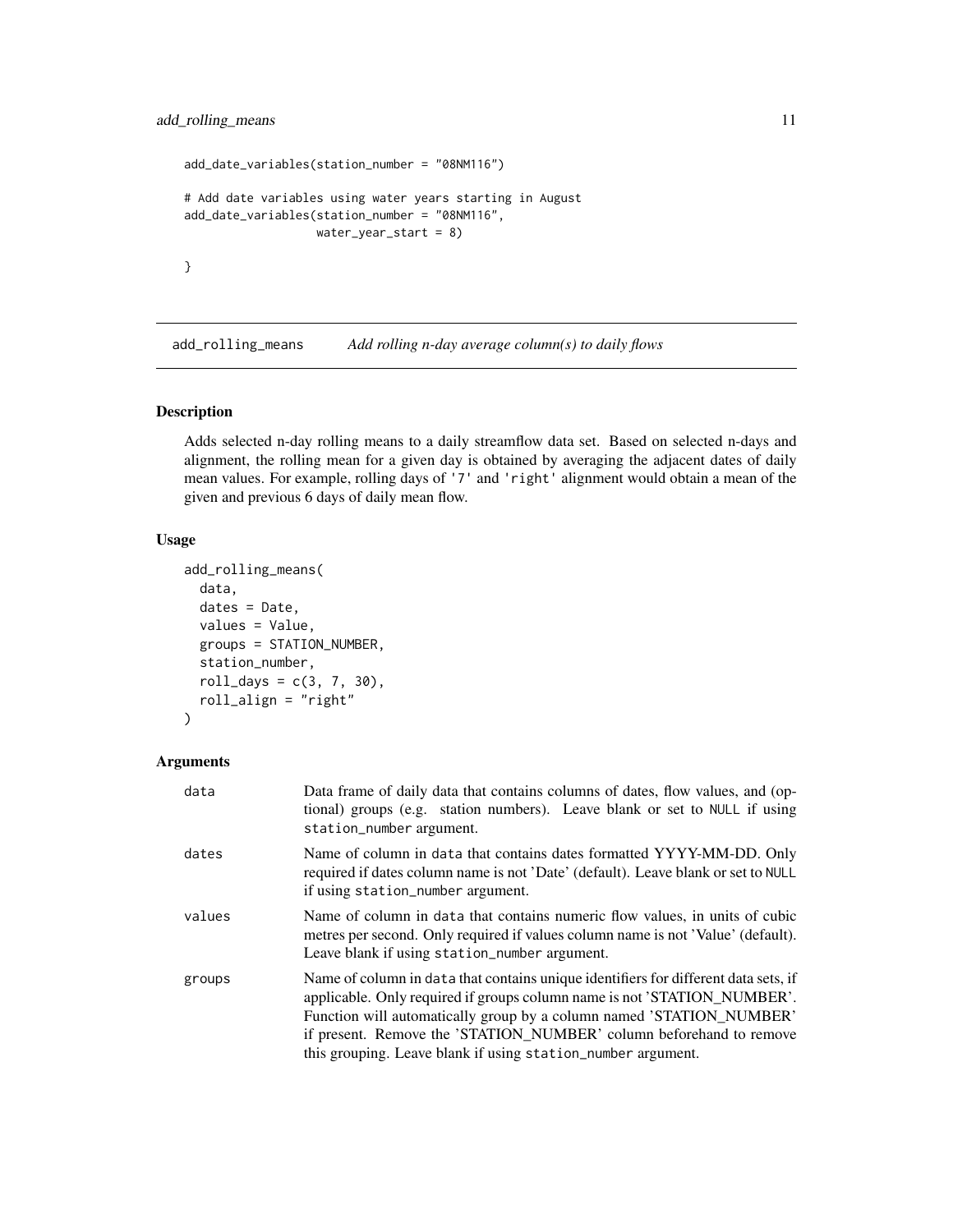|            | station_number Character string vector of seven digit Water Survey of Canada station numbers<br>(e.g. "08NM116") of which to extract daily streamflow data from a HYDAT<br>database. Requires tidyhydat package and a HYDAT database. Leave blank if<br>using data argument. |
|------------|------------------------------------------------------------------------------------------------------------------------------------------------------------------------------------------------------------------------------------------------------------------------------|
| roll_days  | Numeric values of the number of days to apply a rolling mean. Default $c(3,7,30)$ .                                                                                                                                                                                          |
| roll_align | Character string identifying the direction of the rolling mean from the specified<br>date, either by the first ('left'), last ('right'), or middle ('center') day of<br>the rolling n-day group of observations. Default 'right'.                                            |

A data frame of the source data with an additional column(s):

| OnDay                       | rolling means of the n-day flow values of the designated date and adjacent dates,<br>direction of mean specified by roll_align |
|-----------------------------|--------------------------------------------------------------------------------------------------------------------------------|
| Default additional columns: |                                                                                                                                |
| 03Day                       | rolling means of the 3-day flow values of the designated date and previous 2<br>days (roll $align = "right")$                  |
| Q7Day                       | rolling means of the 7-day flow values of the designated date and previous 6<br>days (roll_align = "right")                    |
| 030Day                      | rolling means of the 30-day flow values of the designated date and previous 29<br>days (roll $align = "right")$                |

# Examples

# Run if HYDAT database has been downloaded (using tidyhydat::download\_hydat()) if (file.exists(tidyhydat::hy\_downloaded\_db())) { # Add default 3, 7, and 30-day rolling mean columns, with "right" alignment add\_rolling\_means(station\_number = "08NM116") # Add custom 5 and 10-day rolling mean columns add\_rolling\_means(station\_number = "08NM116",  $roll\_days = c(5,10)$ # Add default 3, 7, and 30-day rolling mean columns, with "left" alignment add\_rolling\_means(station\_number = "08NM116", roll\_align = "left")

}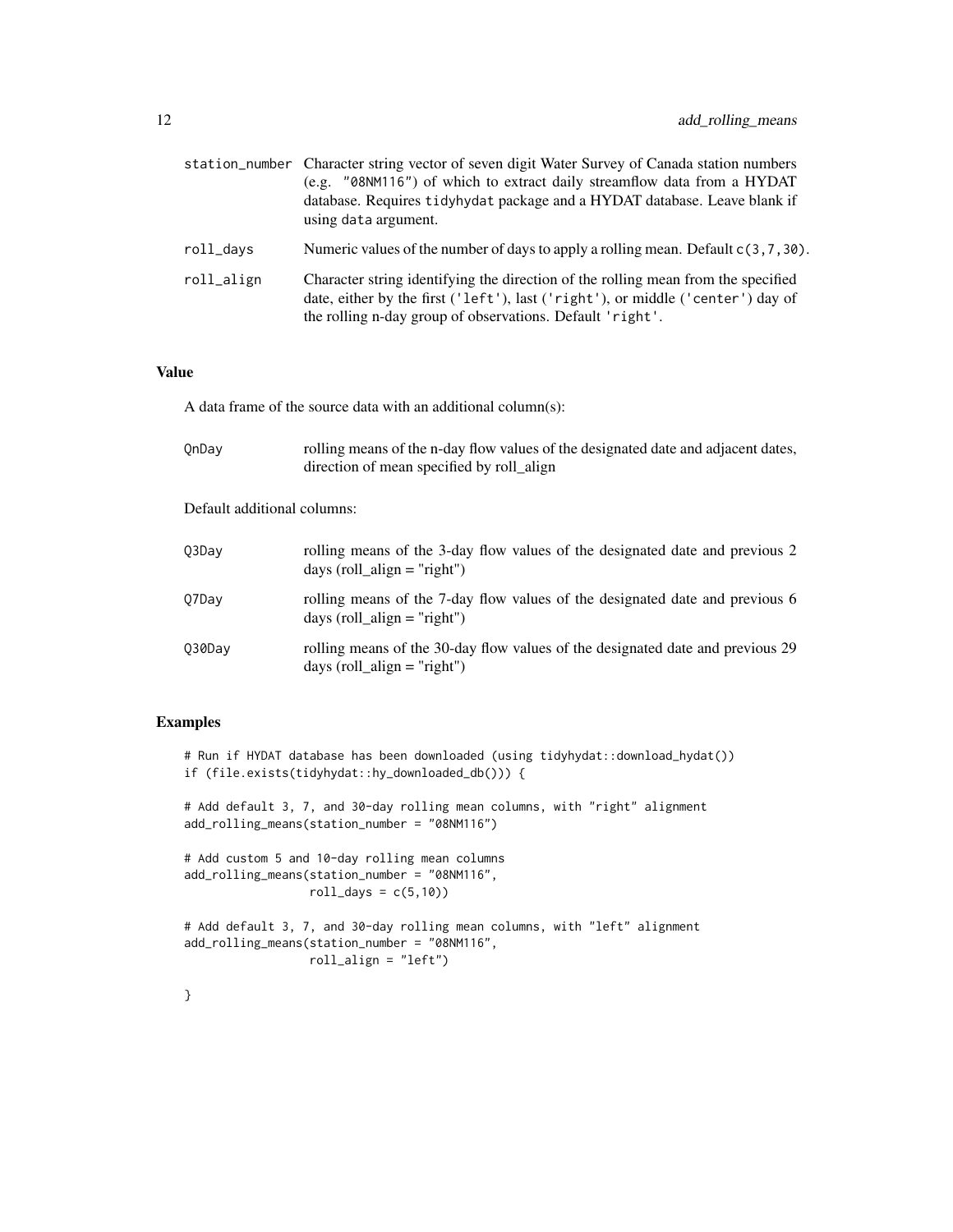<span id="page-12-0"></span>

# Description

Adds a column of seasons identifiers to a data frame with a column of dates called 'Date'. The length of seasons, in months, is provided using the seasons\_length argument. As seasons are grouped by months the length of the seasons must be divisible into 12 with one of the following season lengths: 1, 2, 3, 4, 6, or 12 months. The start of the first season coincides with the start month of each year; 'Jan-Jun' for 6-month seasons starting with calendar years or 'Dec-Feb' for 3-month seasons starting with water year starting in December.

# Usage

```
add_seasons(
  data,
  dates = Date,
  station_number,
  water_year_start = 1,
  seasons_length
)
```
#### Arguments

| data             | Data frame of daily data that contains columns of dates, flow values, and (op-<br>tional) groups (e.g. station numbers). Leave blank or set to NULL if using<br>station_number argument.                                                                                     |  |
|------------------|------------------------------------------------------------------------------------------------------------------------------------------------------------------------------------------------------------------------------------------------------------------------------|--|
| dates            | Name of column in data that contains dates formatted YYYY-MM-DD. Only<br>required if dates column name is not 'Date' (default). Leave blank or set to NULL<br>if using station_number argument.                                                                              |  |
|                  | station_number Character string vector of seven digit Water Survey of Canada station numbers<br>(e.g. "08NM116") of which to extract daily streamflow data from a HYDAT<br>database. Requires tidyhydat package and a HYDAT database. Leave blank if<br>using data argument. |  |
| water_year_start |                                                                                                                                                                                                                                                                              |  |
|                  | Numeric value indicating the month (1 through 12) of the start of water year for<br>analysis. Default 1.                                                                                                                                                                     |  |
|                  | seasons_length Numeric value indicating the desired length of seasons in months, divisible into<br>12. Required.                                                                                                                                                             |  |

#### Value

A tibble data frame of the source data with additional column:

Season season identifier labelled by the start and end month of the season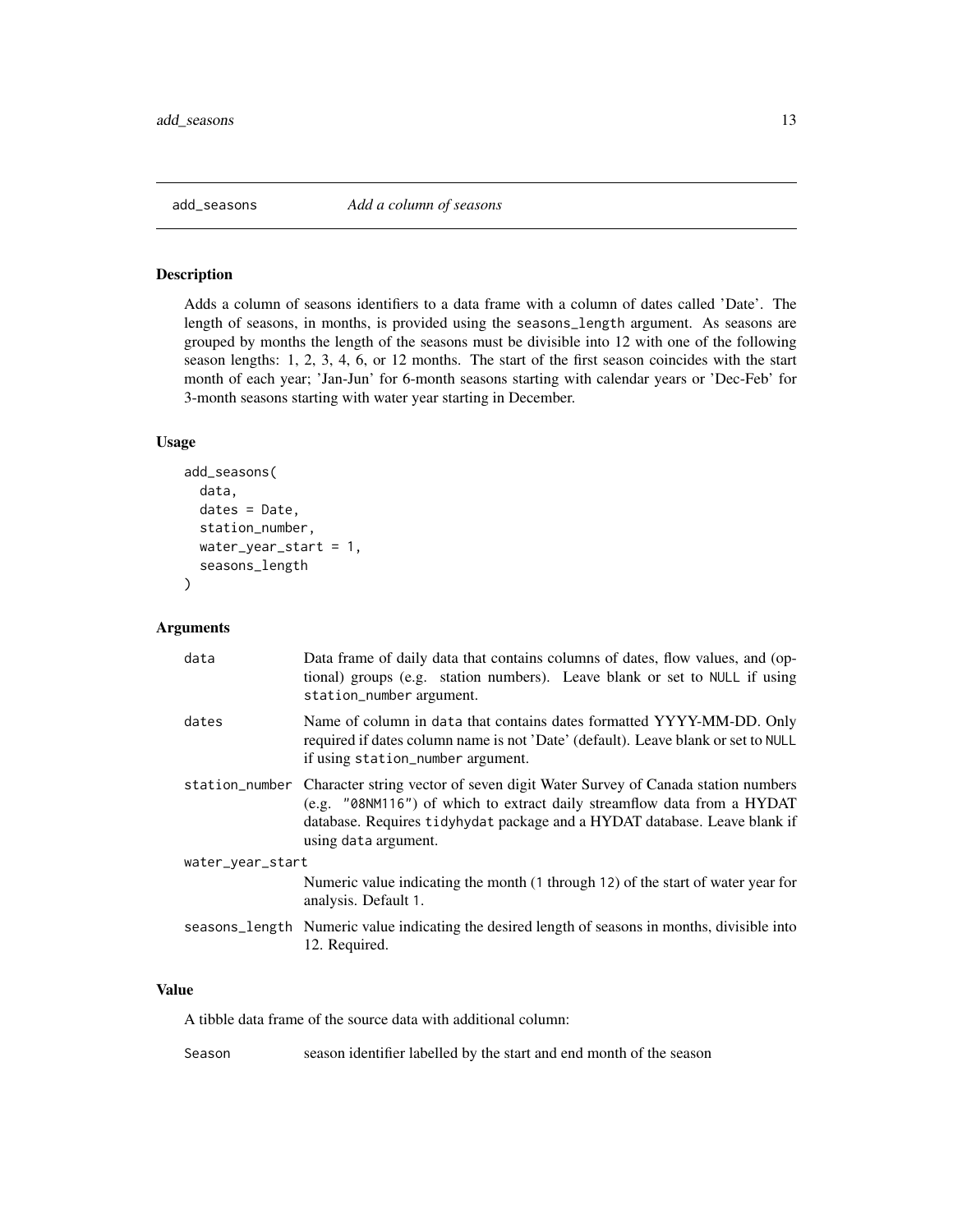#### Examples

```
# Run if HYDAT database has been downloaded (using tidyhydat::download_hydat())
if (file.exists(tidyhydat::hy_downloaded_db())) {
# Add a column with four annual seasons starting in January
add_seasons(station_number = "08NM116",
            seasons_length = 4)
# Add a column with two annual seasons (of 6 months length) starting in October
add_seasons(station_number = "08NM116",
           water_year_start = 10,
            seasons_length = 6)
}
```
calc\_all\_annual\_stats *Calculate all fasstr annual statistics*

#### Description

Calculates annual statistics from all annual fasstr functions from a daily streamflow data set. Data is ideally long-term and continuous with minimal missing/seasonal data as annual statistics are calculated. Calculates statistics from all values, unless specified. Returns a tibble with statistics. Data calculated using the following functions:

- calc\_annual\_stats()
- calc\_annual\_lowflows()
- calc\_annual\_cumulative\_stats()
- calc\_annual\_flow\_timing()
- calc\_annual\_outside\_normal()
- calc\_monthly\_stats()

#### Usage

```
calc_all_annual_stats(
  data,
  dates = Date,
  values = Value,
  groups = STATION_NUMBER,
  station_number,
  basin_area,
  water_year_start = 1,
  start_year,
  end_year,
  exclude_years,
  months = 1:12,
```
<span id="page-13-0"></span>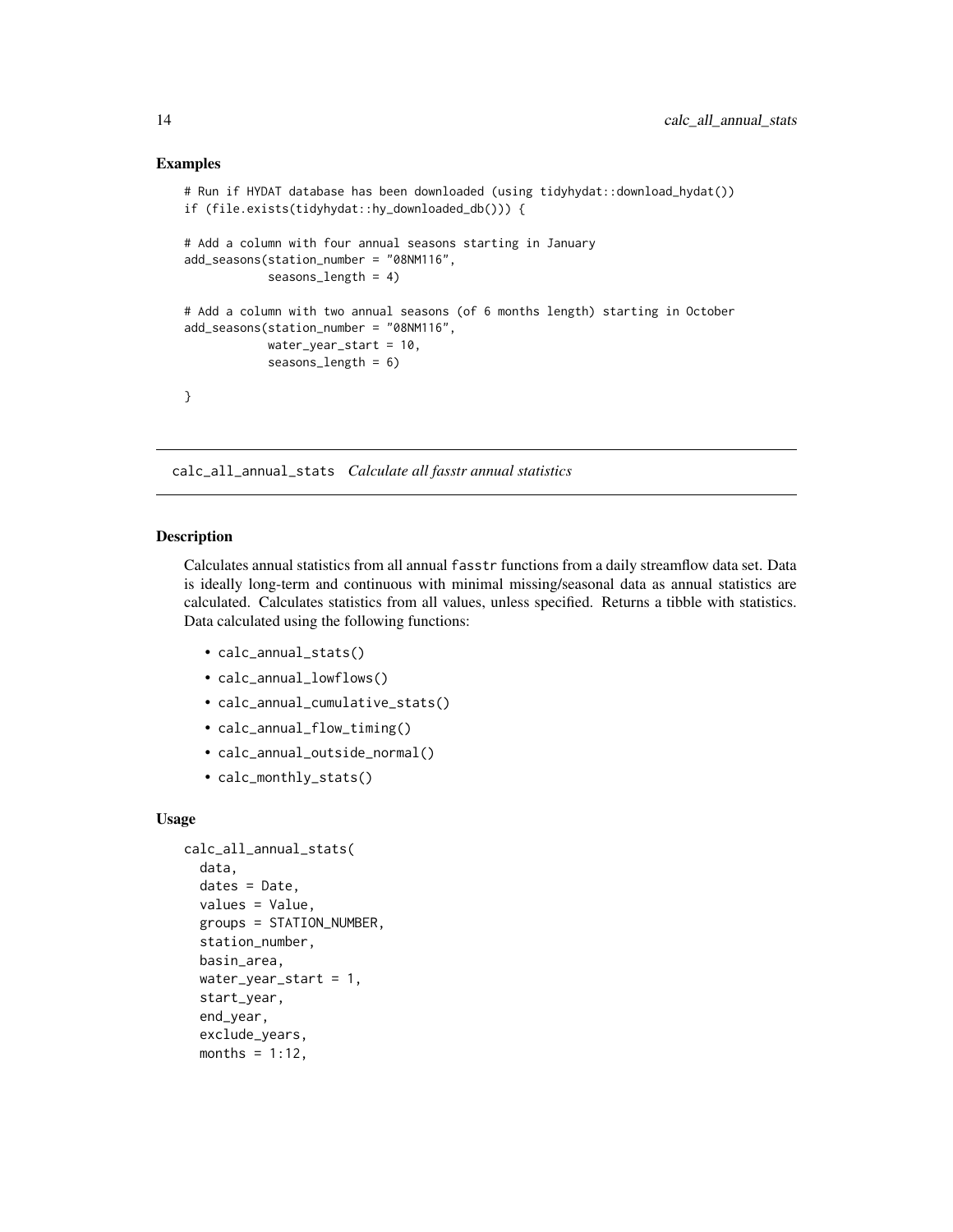```
annual_percentiles = c(10, 90),
 monthly_percentiles = c(10, 20),
 stats_days = 1,
 stats_align = "right",
 lowflow\_days = c(1, 3, 7, 30),lowflow_align = "right",
  timing_percent = c(25, 33, 50, 75),
 normal_percentiles = c(25, 75),
  transpose = FALSE,
  ignore_missing = FALSE,
 allowed_missing_annual = ifelse(ignore_missing, 100, 0),
 allowed_missing_monthly = ifelse(ignore_missing, 100, 0)
)
```

| data             | Data frame of daily data that contains columns of dates, flow values, and (op-<br>tional) groups (e.g. station numbers). Leave blank or set to NULL if using<br>station_number argument.                                                                                                                                                                                       |  |
|------------------|--------------------------------------------------------------------------------------------------------------------------------------------------------------------------------------------------------------------------------------------------------------------------------------------------------------------------------------------------------------------------------|--|
| dates            | Name of column in data that contains dates formatted YYYY-MM-DD. Only<br>required if dates column name is not 'Date' (default). Leave blank or set to NULL<br>if using station_number argument.                                                                                                                                                                                |  |
| values           | Name of column in data that contains numeric flow values, in units of cubic<br>metres per second. Only required if values column name is not 'Value' (default).<br>Leave blank if using station_number argument.                                                                                                                                                               |  |
| groups           | Name of column in data that contains unique identifiers for different data sets, if<br>applicable. Only required if groups column name is not 'STATION_NUMBER'.<br>Function will automatically group by a column named 'STATION_NUMBER'<br>if present. Remove the 'STATION_NUMBER' column beforehand to remove<br>this grouping. Leave blank if using station_number argument. |  |
| station_number   | Character string vector of seven digit Water Survey of Canada station numbers<br>(e.g. "08NM116") of which to extract daily streamflow data from a HYDAT<br>database. Requires tidyhydat package and a HYDAT database. Leave blank if<br>using data argument.                                                                                                                  |  |
| basin_area       | Upstream drainage basin area, in square kilometres, to apply to observations.<br>Three options:                                                                                                                                                                                                                                                                                |  |
|                  | (1) Leave blank if groups is STATION_NUMBER with HYDAT station num-<br>bers to extract basin areas from HYDAT.                                                                                                                                                                                                                                                                 |  |
|                  | (2) A single numeric value to apply to all observations.                                                                                                                                                                                                                                                                                                                       |  |
|                  | (3) List each basin area for each group/station in groups (can override HYDAT<br>value if listed) as such $c("08NM116" = 795, "08NM242" = 10)$ . If group is not<br>listed the HYDAT area will be applied if it exists, otherwise it will be NA.                                                                                                                               |  |
| water_year_start |                                                                                                                                                                                                                                                                                                                                                                                |  |
|                  | Numeric value indicating the month (1 through 12) of the start of water year for<br>analysis. Default 1.                                                                                                                                                                                                                                                                       |  |
| start_year       | Numeric value of the first year to consider for analysis. Leave blank or set well<br>before start date (i.e. 1800) to use from the first year of the source data.                                                                                                                                                                                                              |  |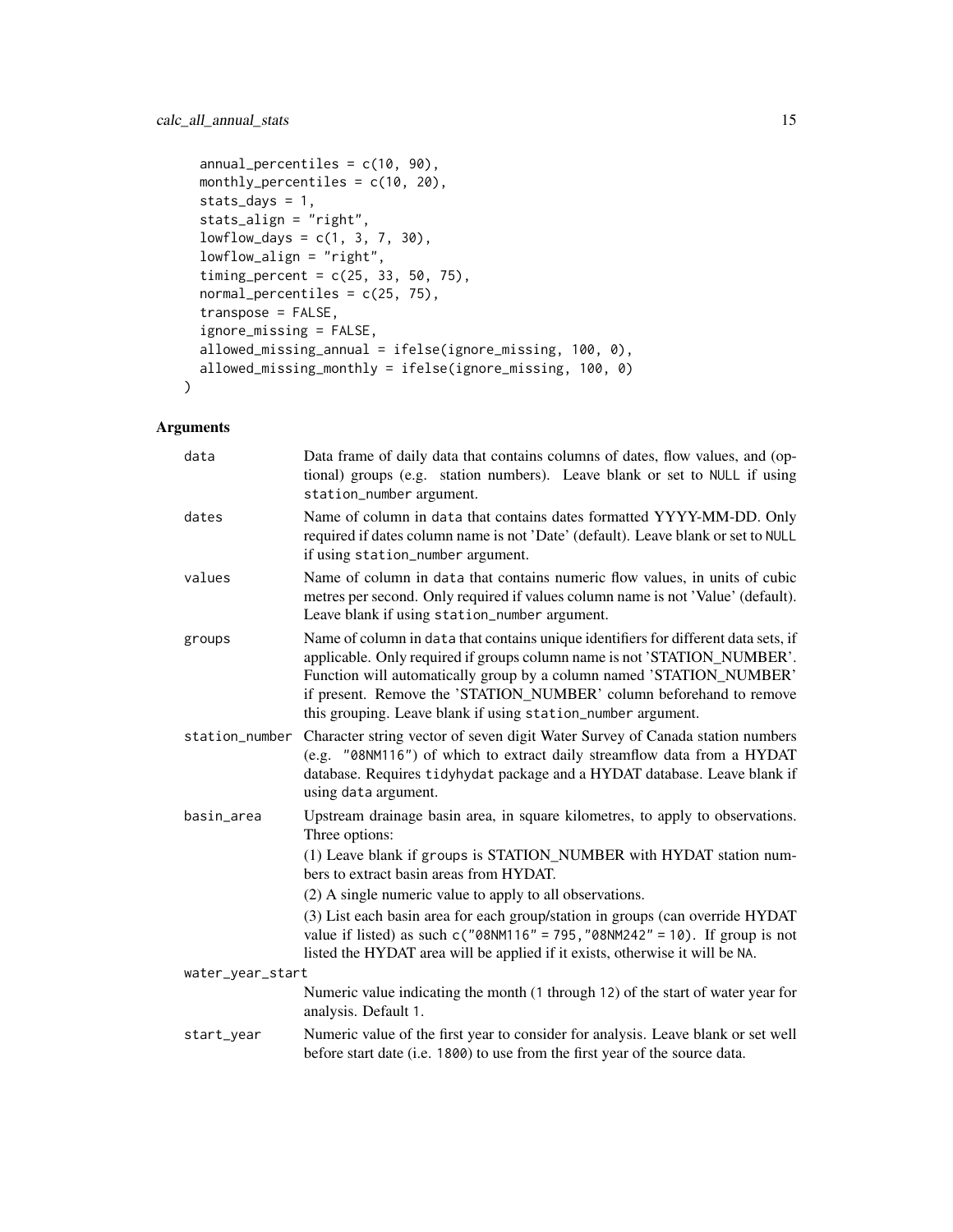| end_year               | Numeric value of the last year to consider for analysis. Leave blank or set well<br>after end date (i.e. 2100) to use up to the last year of the source data.                                                                                                                                                                                                                                                                                                                       |
|------------------------|-------------------------------------------------------------------------------------------------------------------------------------------------------------------------------------------------------------------------------------------------------------------------------------------------------------------------------------------------------------------------------------------------------------------------------------------------------------------------------------|
| exclude_years          | Numeric vector of years to exclude from analysis. Leave blank or set to NULL to<br>include all years.                                                                                                                                                                                                                                                                                                                                                                               |
| months                 | Numeric vector of months to include in analysis. For example, 3 for March, 6:8<br>for Jun-Aug or c(10:12, 1) for first four months (Oct-Jan) when water_year_start<br>$= 10$ (Oct). Default summarizes all months (1:12). If not 1:12, seasonal total<br>yield and volumetric flows will not be included.                                                                                                                                                                           |
| annual_percentiles     |                                                                                                                                                                                                                                                                                                                                                                                                                                                                                     |
|                        | Numeric vector of percentiles to calculate annually. Set to NA if none required.<br>Used for calc_annual_stats() function. Default c(10,90).                                                                                                                                                                                                                                                                                                                                        |
| monthly_percentiles    |                                                                                                                                                                                                                                                                                                                                                                                                                                                                                     |
|                        | Numeric vector of percentiles to calculate monthly for each year. Set to NA if<br>none required. Used for calc_monthly_stats() function. Default c(10,20).                                                                                                                                                                                                                                                                                                                          |
| stats_days             | Numeric vector of the number of days to apply a rolling mean on basic stats.<br>Default c(1). Used for calc_annual_stats() and calc_monthly_stats()<br>functions.                                                                                                                                                                                                                                                                                                                   |
| stats_align            | Character string identifying the direction of the rolling mean on basic stats<br>from the specified date, either by the first ('left'), last ('right'), or middle<br>('center') day of the rolling n-day group of observations. Default 'right'.<br>Used for calc_annual_stats(), calc_monthly_stats(), and calc_annual_outside_normal()<br>functions.                                                                                                                              |
| lowflow_days           | Numeric vector of the number of days to apply a rolling mean on low flow stats.<br>Default c(1,3,7,30). Used for calc_lowflow_stats() function.                                                                                                                                                                                                                                                                                                                                     |
| lowflow_align          | Character string identifying the direction of the rolling mean on low flow stats<br>from the specified date, either by the first ('left'), last ('right'), or middle<br>('center') day of the rolling n-day group of observations. Default 'right'.<br>Used for calc_lowflow_stats() function.                                                                                                                                                                                      |
|                        | timing_percent Numeric vector of percents of annual total flows to determine dates. Used for<br>calc_annual_flow_timing() function. Default c(25,33.3,50,75).                                                                                                                                                                                                                                                                                                                       |
| normal_percentiles     |                                                                                                                                                                                                                                                                                                                                                                                                                                                                                     |
|                        | Numeric vector of two values, lower and upper percentiles, respectively indicat-<br>ing the limits of the normal range. Default c(25,75).                                                                                                                                                                                                                                                                                                                                           |
| transpose              | Logical value indicating whether to transpose rows and columns of results. De-<br>fault FALSE.                                                                                                                                                                                                                                                                                                                                                                                      |
|                        | ignore_missing Logical value indicating whether dates with missing values should be included<br>in the calculation. If TRUE then a statistic will be calculated regardless of missing<br>dates. If FALSE then only those statistics from time periods with no missing dates<br>will be returned. Default FALSE.                                                                                                                                                                     |
| allowed_missing_annual |                                                                                                                                                                                                                                                                                                                                                                                                                                                                                     |
|                        | Numeric value between 0 and 100 indicating the <b>percentage</b> of missing dates<br>allowed to be included to calculate an annual statistic (0 to 100 percent). If<br>'ignore_missing = FALSE' then it defaults to 0 (zero missing dates allowed), if<br>'ignore_missing = TRUE' then it defaults to 100 (any missing dates allowed);<br>consistent with ignore_missing usage. Supersedes ignore_missing when<br>used. Only for annual means, percentiles, minimums, and maximums. |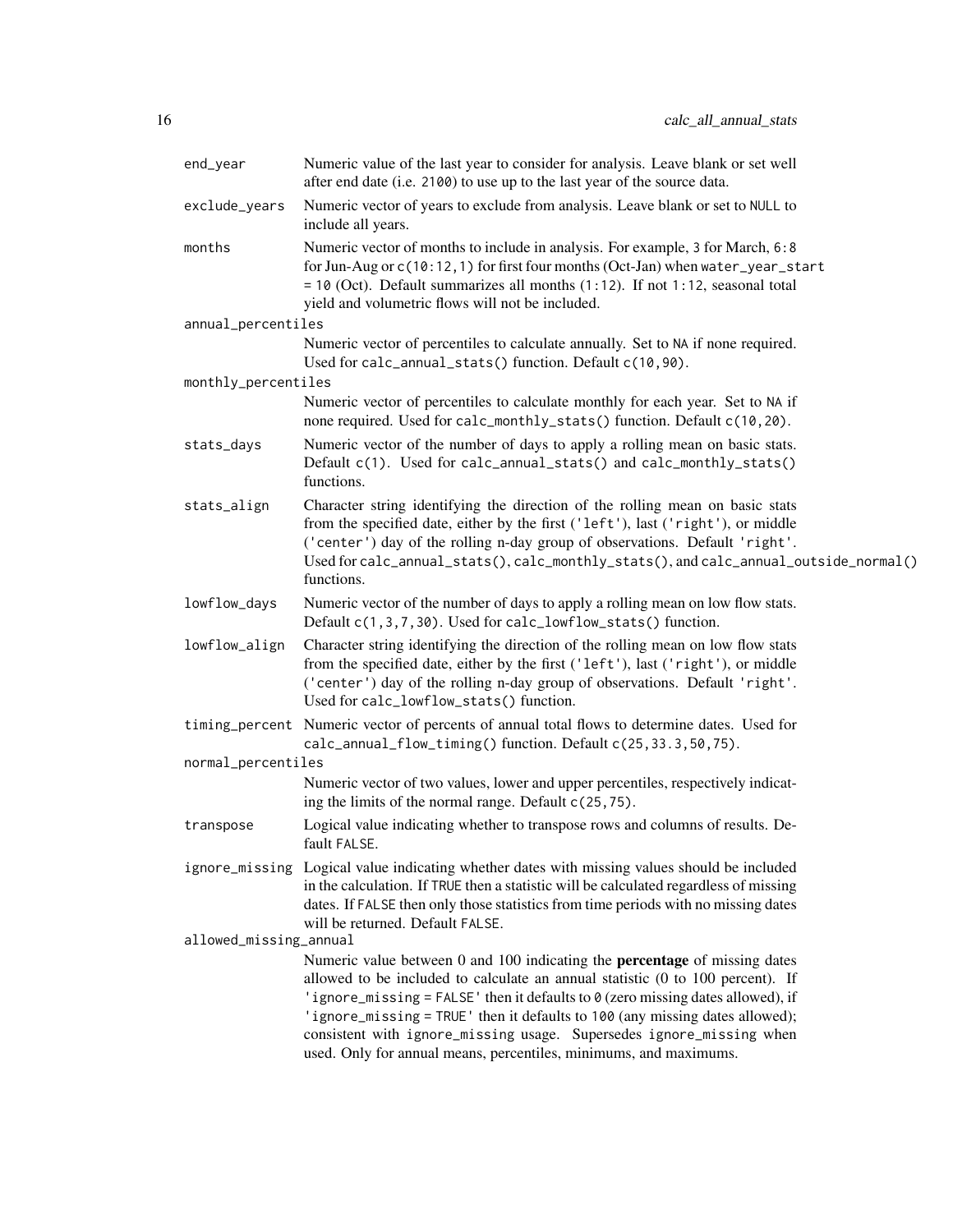allowed\_missing\_monthly

Numeric value between 0 and 100 indicating the percentage of missing dates allowed to be included to calculate a monthly statistic (0 to 100 percent). If 'ignore\_missing = FALSE' then it defaults to 0 (zero missing dates allowed), if 'ignore\_missing = TRUE' then it defaults to 100 (any missing dates allowed); consistent with ignore\_missing usage. Supersedes ignore\_missing when used.Only for monthly means, percentiles, minimums, and maximums.

# Value

A tibble data frame with column "Year" and then 107 (default) variables from the fasstr annual functions. See listed functions above for default variables. Transposing data creates a column of "Statistics" and subsequent columns for each year selected.

#### See Also

[calc\\_annual\\_stats](#page-29-1), [calc\\_annual\\_lowflows](#page-22-1), [calc\\_annual\\_cumulative\\_stats](#page-17-1), [calc\\_annual\\_flow\\_timing](#page-19-1), [calc\\_monthly\\_stats](#page-53-1), [calc\\_annual\\_outside\\_normal](#page-24-1)

#### Examples

## Not run:

# Working examples:

# Run if HYDAT database has been downloaded (using tidyhydat::download\_hydat()) if (file.exists(tidyhydat::hy\_downloaded\_db())) {

```
# Calculate all annual statistics from this package with default arguments
calc_all_annual_stats(station_number = "08NM116")
```

```
# Calculate all annual statistics from this package with default arguments
# with some default arguments shown to customize metrics
calc_all_annual_stats(station_number = "08NM116",
                      annual_percentiles = c(10,90),
                      monthly_percentiles = c(10, 20),
                      stats_days = 1,
                      stats_align = "right",
                      lowflow\_days = c(1, 3, 7, 30),
                      lowflow_align = "right",
                      timing_percent = c(25, 33, 50, 75),
                      normal_percentiles = c(25,75))
```
}

## End(Not run)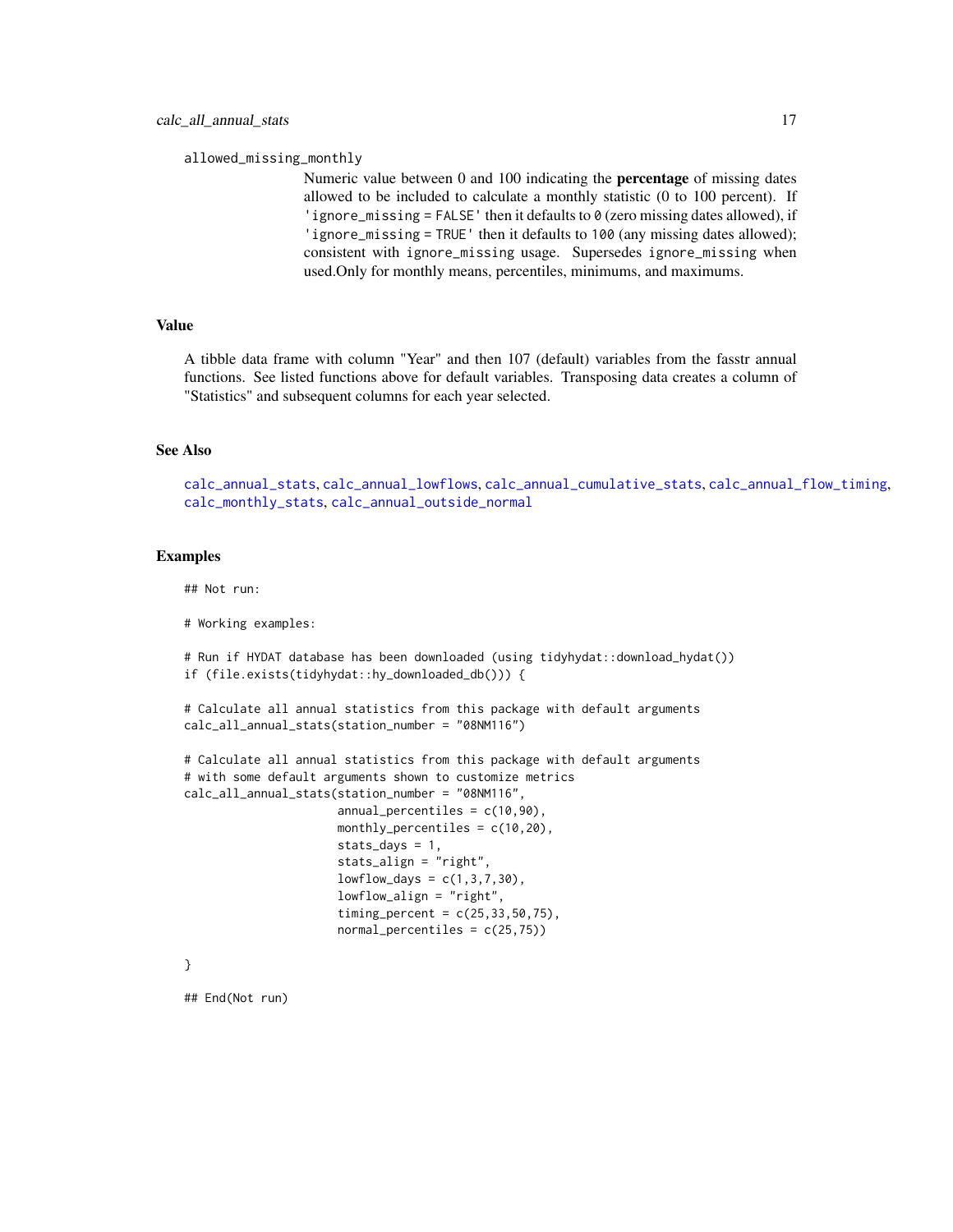```
calc_annual_cumulative_stats
```
*Calculate annual (and seasonal) cumulative flows*

#### Description

Calculates annual and seasonal total flows, as volumetric discharge or water yields, from a daily streamflow data set. For water year and seasonal data, the year is identified by the year in which the year or season ends. Two-seasons and four-seasons per year are calculated, with each 6 and 3-month seasons starting with the first month of the year (Jan for calendar year, specified for water year). Each season is designated by the calendar or water year in which it occurs. Calculates statistics from all values from complete years, unless specified. Returns a tibble with statistics.

#### Usage

```
calc_annual_cumulative_stats(
  data,
  dates = Date,
  values = Value,
  groups = STATION_NUMBER,
  station_number,
  use_yield = FALSE,
  basin_area,
  water_year_start = 1,
  start_year,
  end_year,
  exclude_years,
  months = 1:12,
  include_seasons = FALSE,
  transpose = FALSE
)
```

| data   | Data frame of daily data that contains columns of dates, flow values, and (op-<br>tional) groups (e.g. station numbers). Leave blank or set to NULL if using<br>station_number argument.                                                |
|--------|-----------------------------------------------------------------------------------------------------------------------------------------------------------------------------------------------------------------------------------------|
| dates  | Name of column in data that contains dates formatted YYYY-MM-DD. Only<br>required if dates column name is not 'Date' (default). Leave blank or set to NULL<br>if using station_number argument.                                         |
| values | Name of column in data that contains numeric flow values, in units of cubic<br>metres per second. Only required if values column name is not 'Value' (default).<br>Leave blank if using station_number argument.                        |
| groups | Name of column in data that contains unique identifiers for different data sets, if<br>applicable. Only required if groups column name is not 'STATION_NUMBER'.<br>Function will automatically group by a column named 'STATION_NUMBER' |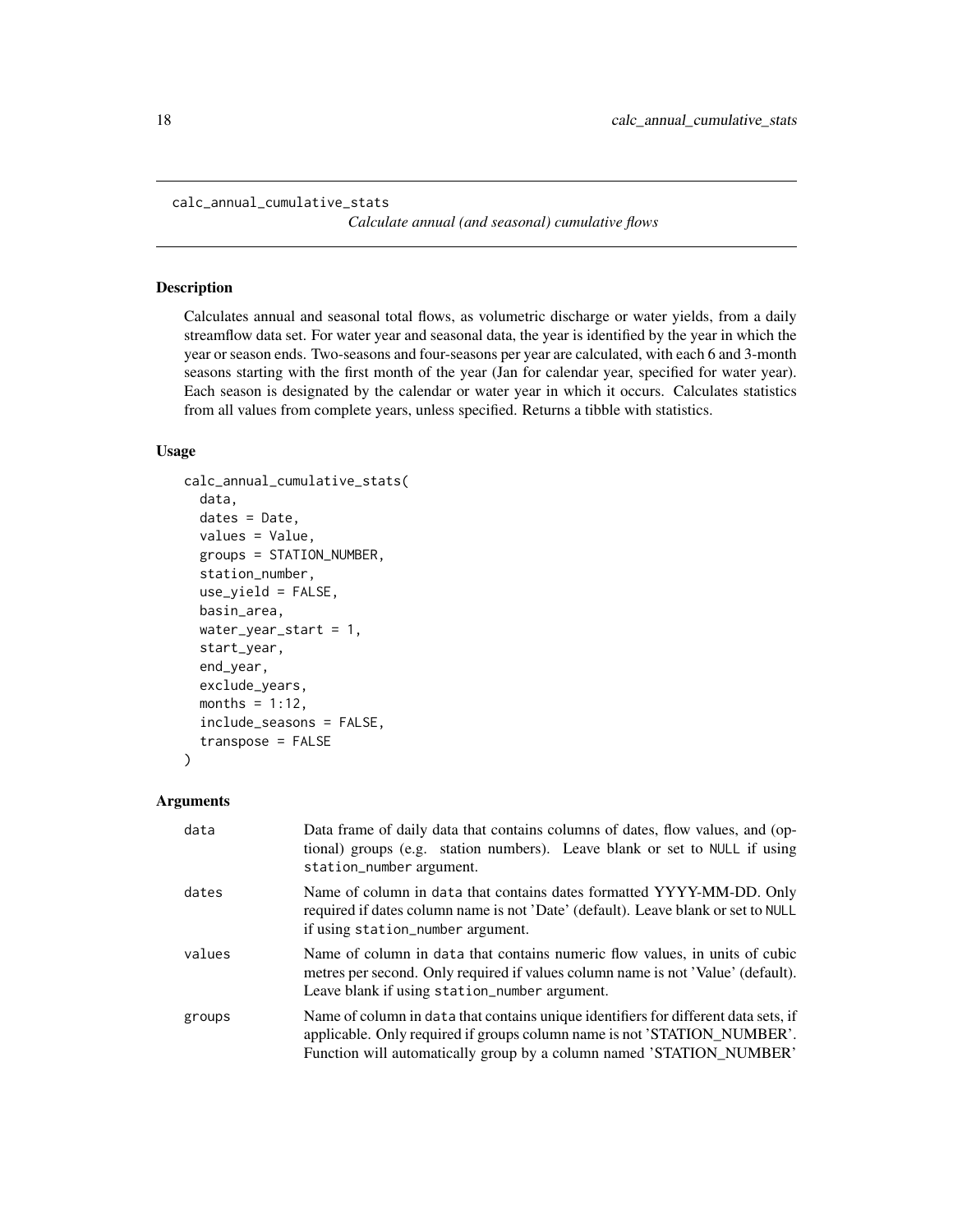if present. Remove the 'STATION\_NUMBER' column beforehand to remove this grouping. Leave blank if using station\_number argument.

- station\_number Character string vector of seven digit Water Survey of Canada station numbers (e.g. "08NM116") of which to extract daily streamflow data from a HYDAT database. Requires tidyhydat package and a HYDAT database. Leave blank if using data argument.
- use\_yield Logical value indicating whether to calculate area-based water yield, in mm, instead of volumetric discharge. Default FALSE.
- basin\_area Upstream drainage basin area, in square kilometres, to apply to observations. Three options:

(1) Leave blank if groups is STATION\_NUMBER with HYDAT station numbers to extract basin areas from HYDAT.

(2) A single numeric value to apply to all observations.

(3) List each basin area for each group/station in groups (can override HYDAT value if listed) as such  $c("08NM116" = 795, "08NM242" = 10)$ . If group is not listed the HYDAT area will be applied if it exists, otherwise it will be NA.

water\_year\_start

include\_seasons

- Numeric value indicating the month (1 through 12) of the start of water year for analysis. Default 1.
- start\_year Numeric value of the first year to consider for analysis. Leave blank or set well before start date (i.e. 1800) to use from the first year of the source data.
- end\_year Numeric value of the last year to consider for analysis. Leave blank or set well after end date (i.e. 2100) to use up to the last year of the source data.
- exclude\_years Numeric vector of years to exclude from analysis. Leave blank or set to NULL to include all years.
- months Numeric vector of months to include in analysis (e.g. 6:8 for Jun-Aug). Default summarizes all months (1:12). If not all months, seasonal total yield and volumetric flows will not be included.
	- Logical value indication whether to include seasonal yields or volumetric discharges. Default TRUE.
- transpose Logical value indicating whether to transpose rows and columns of results. Default FALSE.

## Value

A tibble data frame with the following columns, ending with '\_Volume\_m3' or '\_Yield\_mm' based on selection:

| Year                      | calendar or water year selected                     |
|---------------------------|-----------------------------------------------------|
| $Total_*$                 | annual (or selected months) total flow, in m3 or mm |
| Default seasonal columns: |                                                     |
| $MM-MMM \star$            | first of two season total flows, in m3 or mm        |

 $MM-MMM_*$  second of two season total flows, in m3 or mm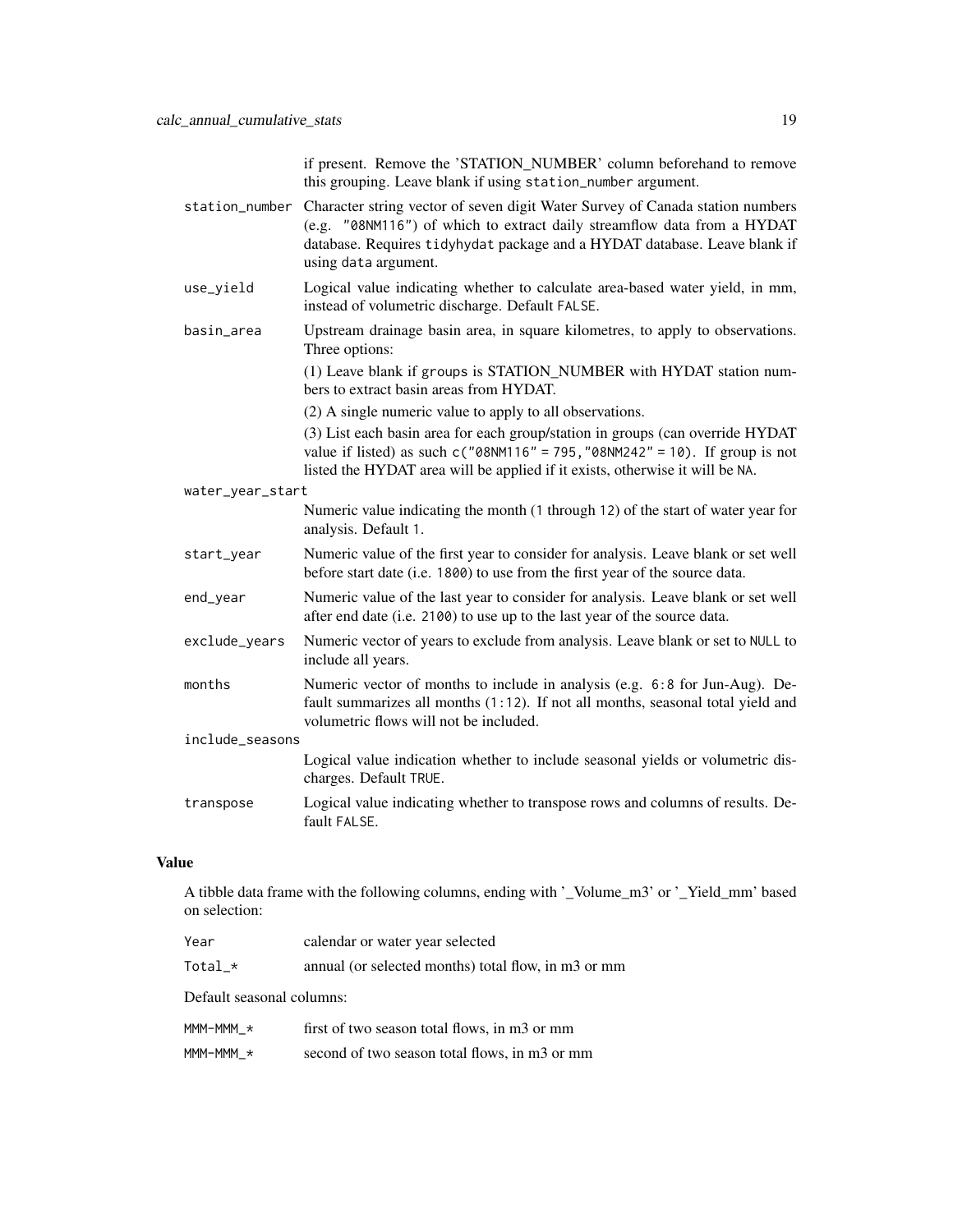<span id="page-19-0"></span>

| $MM-MMM \star$ | first of four season total flows, in m3 or mm  |
|----------------|------------------------------------------------|
| MMM-MMM *      | second of four season total flows, in m3 or mm |
| MMM-MMM *      | third of four season total flows, in m3 or mm  |
| MMM-MMM *      | fourth of four season total flows, in m3 or mm |

Transposing data creates a column of 'Statistics' and subsequent columns for each year selected.

# Examples

```
# Run if HYDAT database has been downloaded (using tidyhydat::download_hydat())
if (file.exists(tidyhydat::hy_downloaded_db())) {
# Calculate annual total volumetric flow statistics
calc_annual_cumulative_stats(station_number = "08NM116")
# Calculate annual total yield statistics with default HYDAT basin area
```

```
calc_annual_cumulative_stats(station_number = "08NM116",
                            use_yield = TRUE)
```

```
# Calculate annual total yield statistics with a custom basin area
calc_annual_cumulative_stats(station_number = "08NM116",
                              use<sup>yield</sup> = TRUE,
                              basin_area = 800
```
}

<span id="page-19-1"></span>calc\_annual\_flow\_timing

*Calculate annual timing of flows*

#### Description

Calculates the timing (day of year and date) of portions of total annual flow of daily flow values from a daily streamflow data set. Calculates statistics from all values from complete years, unless specified. Returns a tibble with statistics.

#### Usage

```
calc_annual_flow_timing(
  data,
  dates = Date,
  values = Value,
  groups = STATION_NUMBER,
  station_number,
  percent\_total = c(25, 33.3, 50, 75),
  water_year_start = 1,
  start_year,
  end_year,
```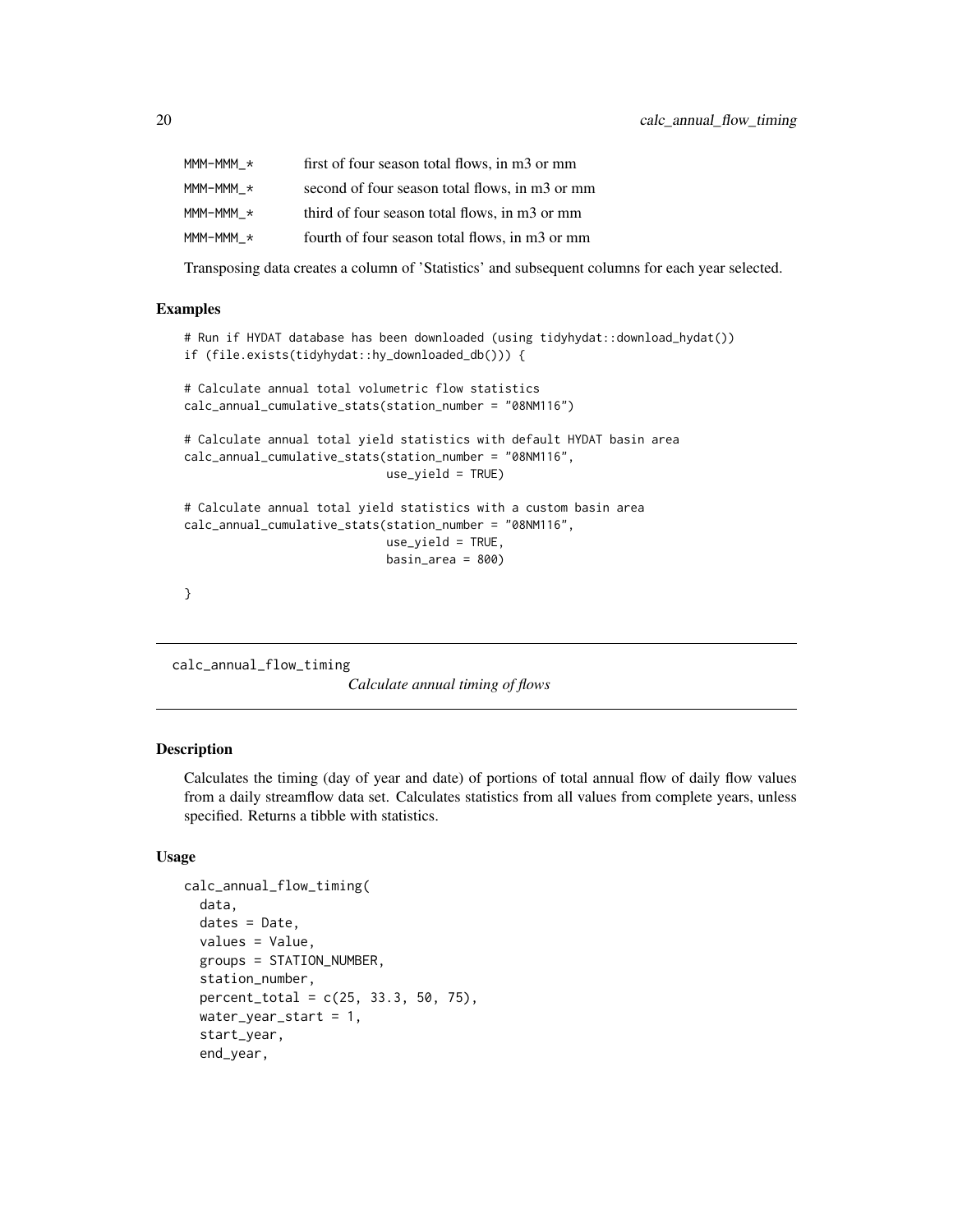```
exclude_years,
  months = 1:12,
  transpose = FALSE
\mathcal{L}
```
# Arguments

| data             | Data frame of daily data that contains columns of dates, flow values, and (op-<br>tional) groups (e.g. station numbers). Leave blank or set to NULL if using<br>station_number argument.                                                                                                                                                                                       |
|------------------|--------------------------------------------------------------------------------------------------------------------------------------------------------------------------------------------------------------------------------------------------------------------------------------------------------------------------------------------------------------------------------|
| dates            | Name of column in data that contains dates formatted YYYY-MM-DD. Only<br>required if dates column name is not 'Date' (default). Leave blank or set to NULL<br>if using station_number argument.                                                                                                                                                                                |
| values           | Name of column in data that contains numeric flow values, in units of cubic<br>metres per second. Only required if values column name is not 'Value' (default).<br>Leave blank if using station_number argument.                                                                                                                                                               |
| groups           | Name of column in data that contains unique identifiers for different data sets, if<br>applicable. Only required if groups column name is not 'STATION_NUMBER'.<br>Function will automatically group by a column named 'STATION_NUMBER'<br>if present. Remove the 'STATION_NUMBER' column beforehand to remove<br>this grouping. Leave blank if using station_number argument. |
|                  | station_number Character string vector of seven digit Water Survey of Canada station numbers<br>(e.g. "08NM116") of which to extract daily streamflow data from a HYDAT<br>database. Requires tidyhydat package and a HYDAT database. Leave blank if<br>using data argument.                                                                                                   |
| percent_total    | Numeric vector of percents of total annual flows to determine dates. Default<br>c(25, 33.3, 50, 75).                                                                                                                                                                                                                                                                           |
| water_year_start |                                                                                                                                                                                                                                                                                                                                                                                |
|                  | Numeric value indicating the month (1 through 12) of the start of water year for<br>analysis. Default 1.                                                                                                                                                                                                                                                                       |
| start_year       | Numeric value of the first year to consider for analysis. Leave blank or set well<br>before start date (i.e. 1800) to use from the first year of the source data.                                                                                                                                                                                                              |
| end_year         | Numeric value of the last year to consider for analysis. Leave blank or set well<br>after end date (i.e. 2100) to use up to the last year of the source data.                                                                                                                                                                                                                  |
| exclude_years    | Numeric vector of years to exclude from analysis. Leave blank or set to NULL to<br>include all years.                                                                                                                                                                                                                                                                          |
| months           | Numeric vector of months to include in analysis. For example, 3 for March, 6:8<br>for Jun-Aug or c(10:12, 1) for first four months (Oct-Jan) when water_year_start<br>$= 10$ (Oct). Default summarizes all months $(1:12)$ .                                                                                                                                                   |
| transpose        | Logical value indicating whether to transpose rows and columns of results. De-<br>fault FALSE.                                                                                                                                                                                                                                                                                 |

# Value

A tibble data frame with the following columns: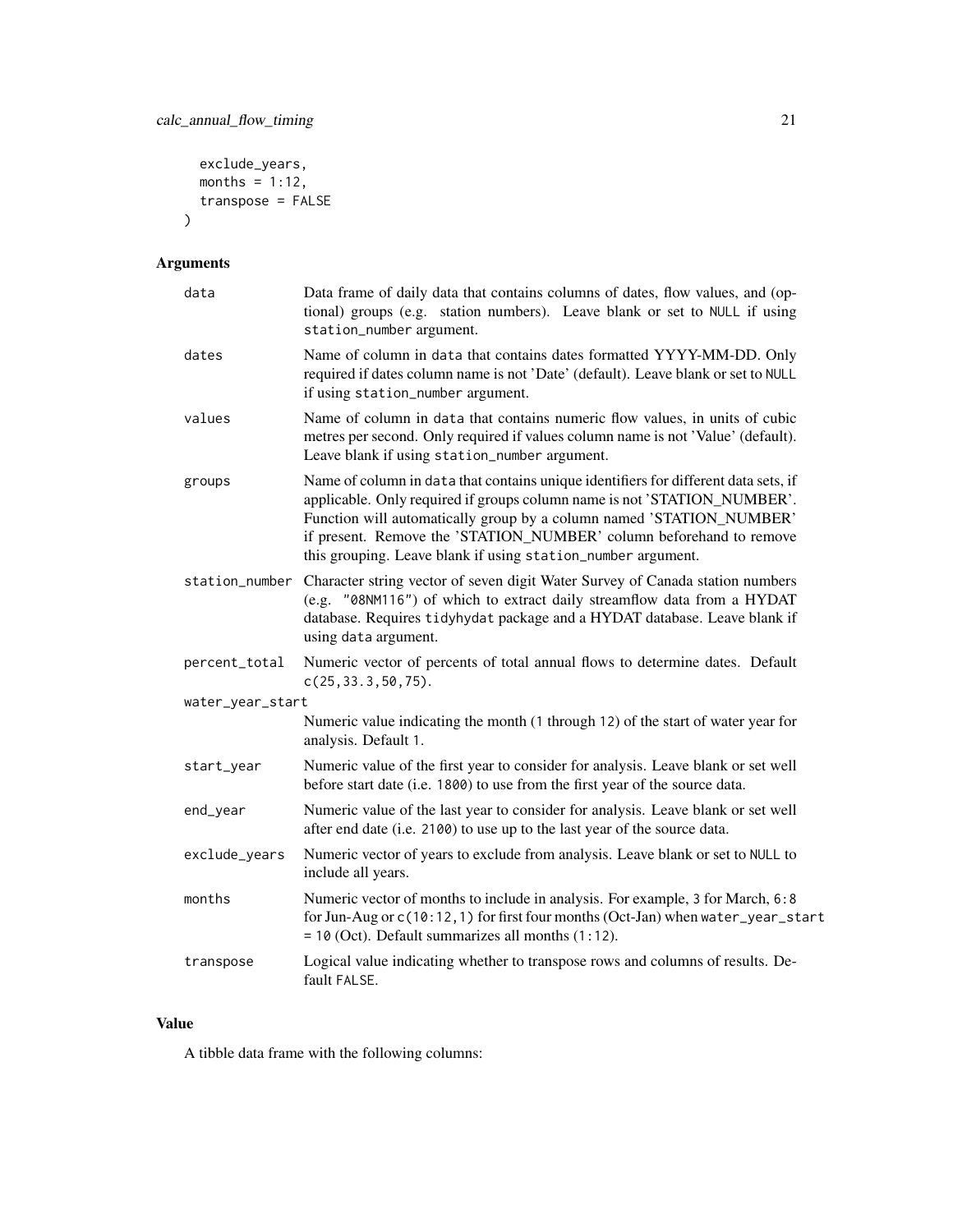| Year                | calendar or water year selected                                    |  |
|---------------------|--------------------------------------------------------------------|--|
| DoY_'n'pct_TotalQ   |                                                                    |  |
|                     | day of year for each n-percent of total volumetric discharge       |  |
| Date_'n'pct_TotalQ  |                                                                    |  |
|                     | date (YYYY-MM-DD) for each n-percent of total volumetric discharge |  |
| Default columns:    |                                                                    |  |
| DoY_25pct_TotalQ    |                                                                    |  |
|                     | day of year of 25-percent of total volumetric discharge            |  |
| Date_25pct_TotalQ   |                                                                    |  |
|                     | date (YYYY-MM-DD) of 25-percent of total volumetric discharge      |  |
| DoY_33.3pct_TotalQ  |                                                                    |  |
|                     | day of year of 33.3-percent of total volumetric discharge          |  |
| Date_33.3pct_TotalQ |                                                                    |  |
|                     | date (YYYY-MM-DD) of 33.3-percent of total volumetric discharge    |  |
| DoY_50pct_TotalQ    |                                                                    |  |
|                     | day of year of 50-percent of total volumetric discharge            |  |
| Date_50pct_TotalQ   |                                                                    |  |
|                     | date (YYYY-MM-DD) of 50-percent of total volumetric discharge      |  |
| DoY_75pct_TotalQ    |                                                                    |  |
|                     | day of year of 75-percent of total volumetric discharge            |  |
| Date_75pct_TotalQ   |                                                                    |  |
|                     | date (YYYY-MM-DD) of 75-percent of total volumetric discharge      |  |
|                     |                                                                    |  |

Transposing data creates a column of 'Statistics' (just DoY, not Date values) and subsequent columns for each year selected.

#### References

• Barnett, T.P., Pierce, D.W., Hidalgo, H.G., Bonfils, C., Santer, B.D., Das, T., Bala, G., Wood, A.W., Nozawa, T., Mirin, A.A., Cayan, D.R., Dettinger, M.D., 2008. Human-Induced Clanges in the Hydrology of the Western United States. Science 319, 1080-1083.

#### Examples

```
# Run if HYDAT database has been downloaded (using tidyhydat::download_hydat())
if (file.exists(tidyhydat::hy_downloaded_db())) {
```

```
# Calculate annual flow timings with default percent of annual totals
calc_annual_flow_timing(station_number = "08NM116")
```

```
# Calculate annual flow timings with custom percent of annual totals
calc_annual_flow_timing(station_number = "08NM116",
                       percent_total = 50)
```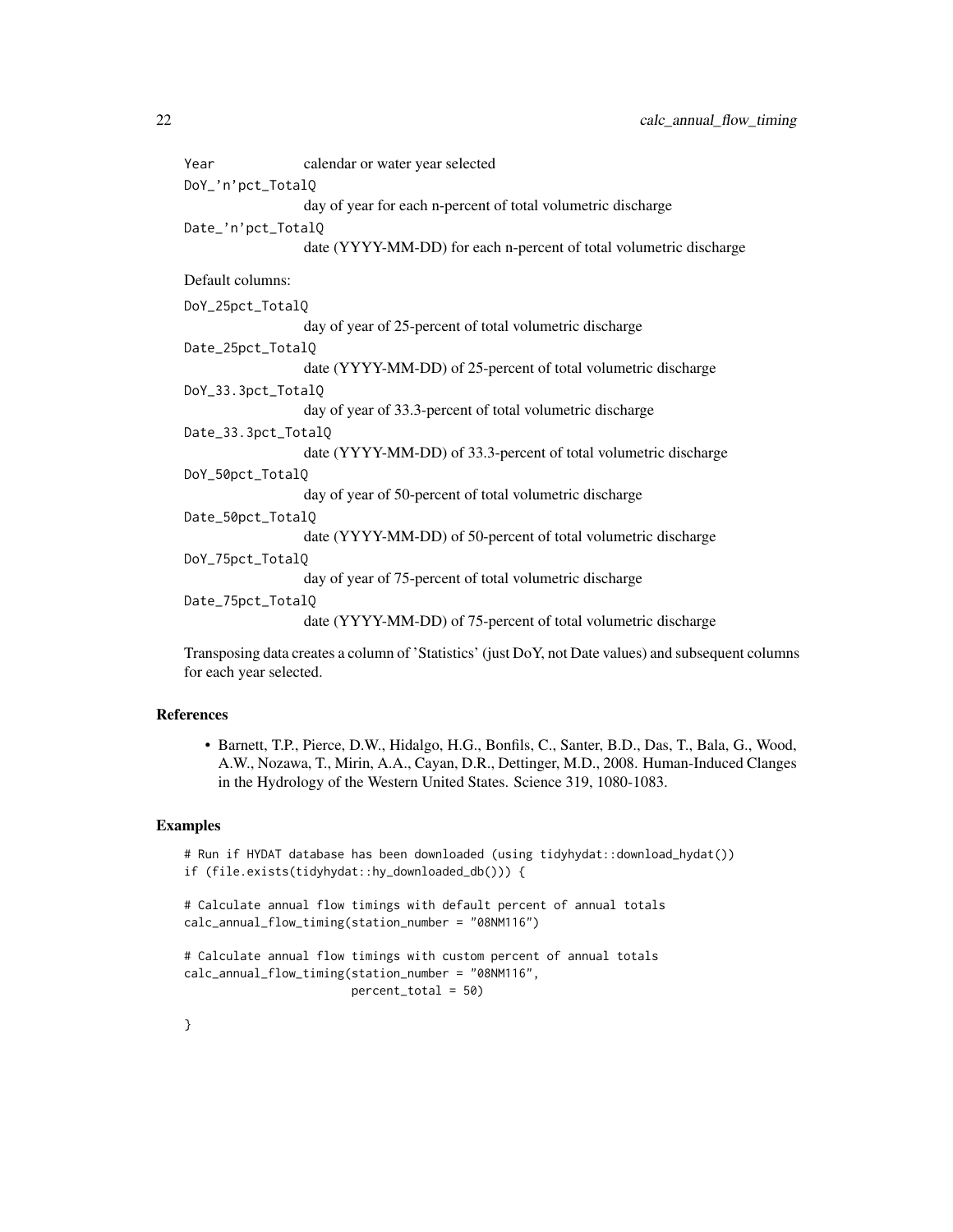<span id="page-22-1"></span><span id="page-22-0"></span>calc\_annual\_lowflows *Calculate annual low flows and dates*

#### Description

Calculates annual n-day minimum values, and the day of year and date of occurrence of daily flow values from a daily streamflow data set. Calculates statistics from all values, unless specified. Returns a tibble with statistics.

#### Usage

```
calc_annual_lowflows(
  data,
  dates = Date,
  values = Value,
  groups = STATION_NUMBER,
  station_number,
  roll\_days = c(1, 3, 7, 30),roll_align = "right",
  water_year_start = 1,
  start_year,
  end_year,
  exclude_years,
  months = 1:12,
  transpose = FALSE,
  ignore_missing = FALSE,
  allowed_missing = ifelse(ignore_missing, 100, 0)
)
```

| data   | Data frame of daily data that contains columns of dates, flow values, and (op-<br>tional) groups (e.g. station numbers). Leave blank or set to NULL if using<br>station_number argument.                                                                                                                                                                                       |
|--------|--------------------------------------------------------------------------------------------------------------------------------------------------------------------------------------------------------------------------------------------------------------------------------------------------------------------------------------------------------------------------------|
| dates  | Name of column in data that contains dates formatted YYYY-MM-DD. Only<br>required if dates column name is not 'Date' (default). Leave blank or set to NULL<br>if using station_number argument.                                                                                                                                                                                |
| values | Name of column in data that contains numeric flow values, in units of cubic<br>metres per second. Only required if values column name is not 'Value' (default).<br>Leave blank if using station_number argument.                                                                                                                                                               |
| groups | Name of column in data that contains unique identifiers for different data sets, if<br>applicable. Only required if groups column name is not 'STATION_NUMBER'.<br>Function will automatically group by a column named 'STATION_NUMBER'<br>if present. Remove the 'STATION_NUMBER' column beforehand to remove<br>this grouping. Leave blank if using station_number argument. |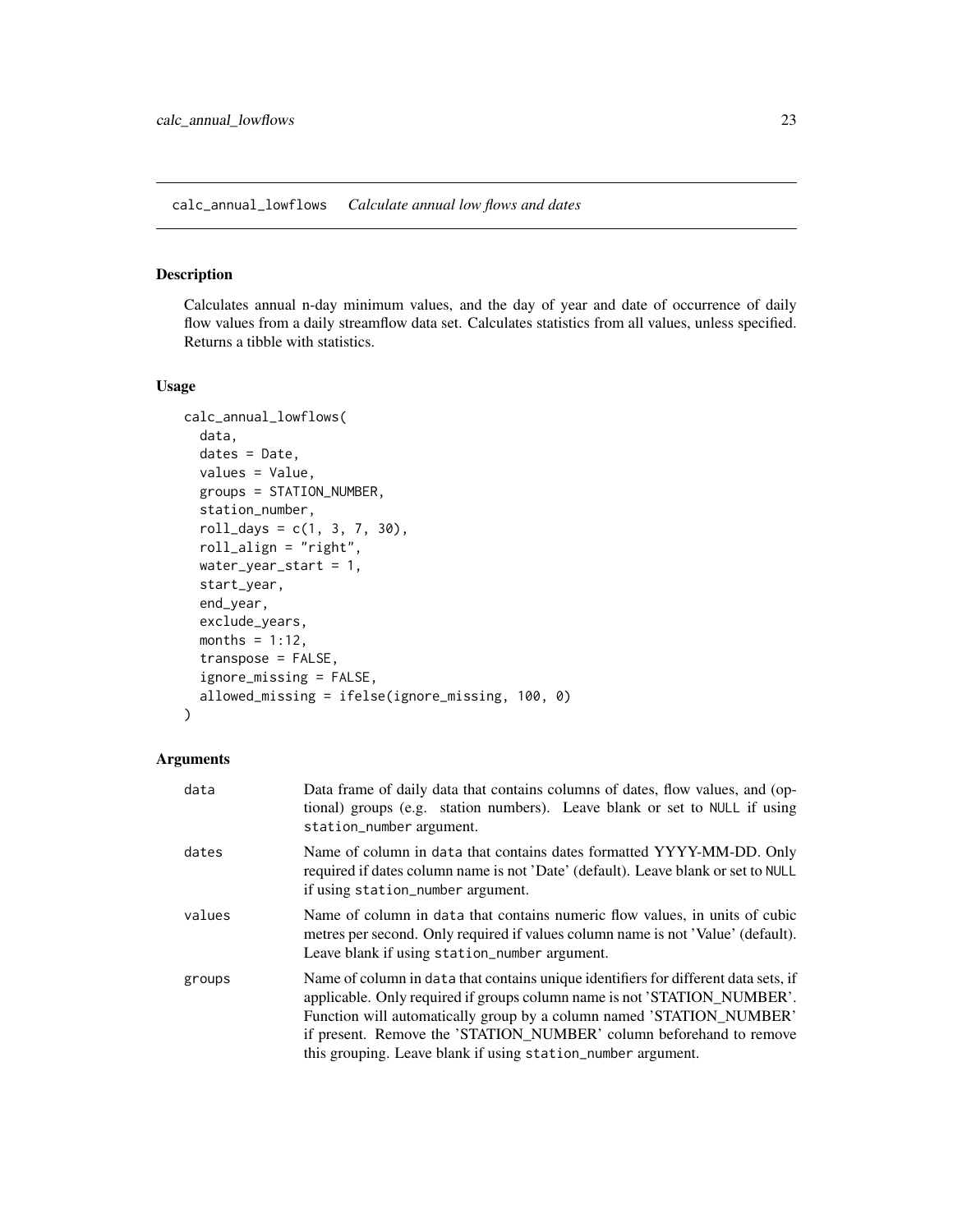|                  | station_number Character string vector of seven digit Water Survey of Canada station numbers<br>(e.g. "08NM116") of which to extract daily streamflow data from a HYDAT<br>database. Requires tidyhydat package and a HYDAT database. Leave blank if<br>using data argument.                                                                                                                                    |
|------------------|-----------------------------------------------------------------------------------------------------------------------------------------------------------------------------------------------------------------------------------------------------------------------------------------------------------------------------------------------------------------------------------------------------------------|
| roll_days        | Numeric value of the number of days to apply a rolling mean. Default 1.                                                                                                                                                                                                                                                                                                                                         |
| roll_align       | Character string identifying the direction of the rolling mean from the specified<br>date, either by the first ('left'), last ('right'), or middle ('center') day of<br>the rolling n-day group of observations. Default 'right'.                                                                                                                                                                               |
| water_year_start |                                                                                                                                                                                                                                                                                                                                                                                                                 |
|                  | Numeric value indicating the month (1 through 12) of the start of water year for<br>analysis. Default 1.                                                                                                                                                                                                                                                                                                        |
| start_year       | Numeric value of the first year to consider for analysis. Leave blank or set well<br>before start date (i.e. 1800) to use from the first year of the source data.                                                                                                                                                                                                                                               |
| end_year         | Numeric value of the last year to consider for analysis. Leave blank or set well<br>after end date (i.e. 2100) to use up to the last year of the source data.                                                                                                                                                                                                                                                   |
| exclude_years    | Numeric vector of years to exclude from analysis. Leave blank or set to NULL to<br>include all years.                                                                                                                                                                                                                                                                                                           |
| months           | Numeric vector of months to include in analysis. For example, 3 for March, 6:8<br>for Jun-Aug or c(10:12, 1) for first four months (Oct-Jan) when water_year_start<br>$= 10$ (Oct). Default summarizes all months $(1:12)$ .                                                                                                                                                                                    |
| transpose        | Logical value indicating whether to transpose rows and columns of results. De-<br>fault FALSE.                                                                                                                                                                                                                                                                                                                  |
|                  | ignore_missing Logical value indicating whether dates with missing values should be included<br>in the calculation. If TRUE then a statistic will be calculated regardless of missing<br>dates. If FALSE then only those statistics from time periods with no missing dates<br>will be returned. Default FALSE.                                                                                                 |
| allowed_missing  |                                                                                                                                                                                                                                                                                                                                                                                                                 |
|                  | Numeric value between 0 and 100 indicating the <b>percentage</b> of missing dates al-<br>lowed to be included to calculate a statistic (0 to 100 percent). If 'ignore_missing<br>= FALSE' then it defaults to 0 (zero missing dates allowed), if 'ignore_missing<br>= TRUE ' then it defaults to 100 (any missing dates allowed); consistent with<br>ignore_missing usage. Supersedes ignore_missing when used. |

A tibble data frame with the following columns:

| Year             | calendar or water year selected                                                          |  |
|------------------|------------------------------------------------------------------------------------------|--|
| Min_'n'_Day      | annual minimum for each n-day rolling mean, direction of mean specified by<br>roll align |  |
| Min_'n'_Day_DoY  |                                                                                          |  |
|                  | day of year for each annual minimum of n-day rolling mean                                |  |
| Min_'n'_Day_Date |                                                                                          |  |
|                  | date (YYYY-MM-DD) for each annual minimum of n-day rolling mean                          |  |
|                  |                                                                                          |  |

Default columns: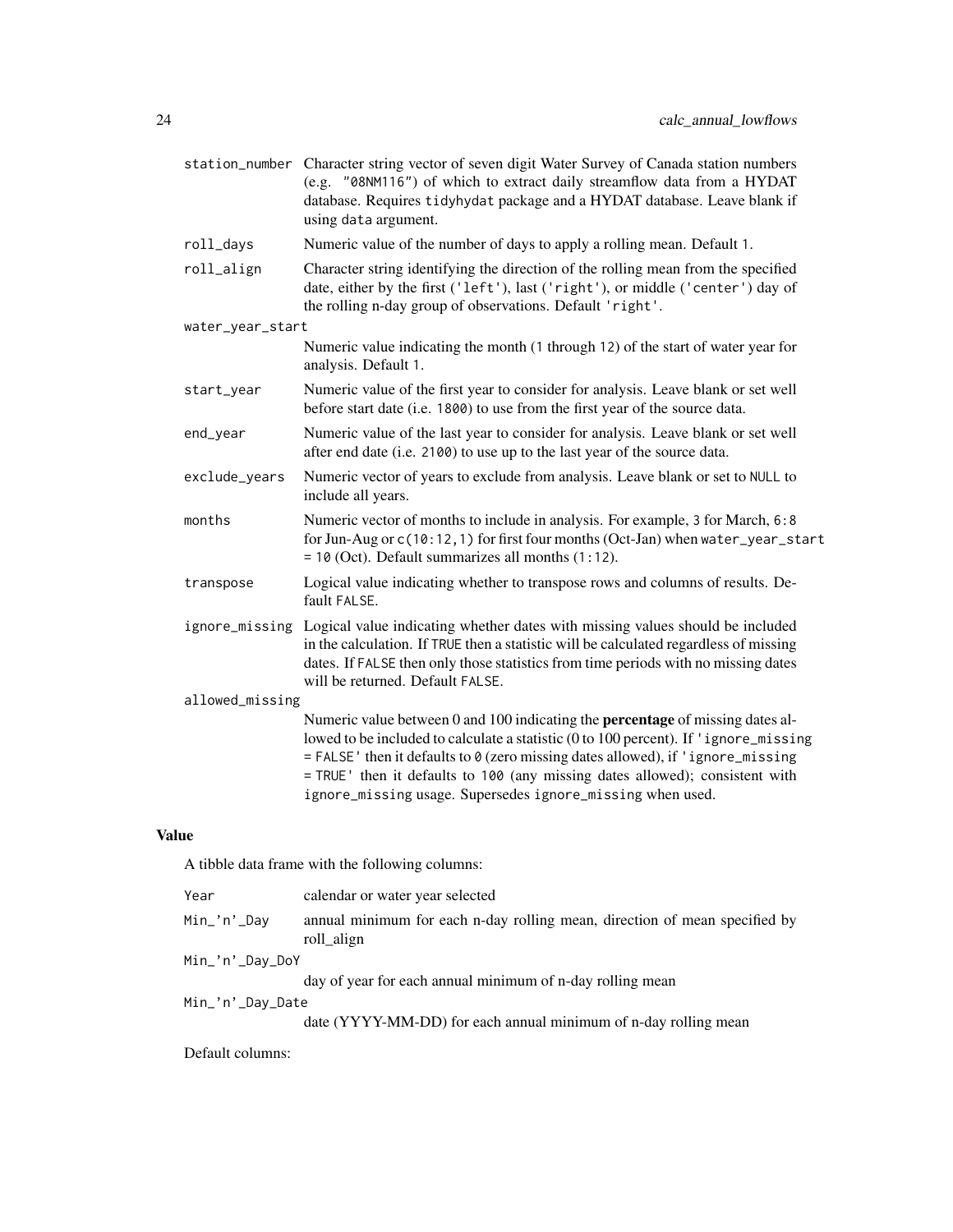<span id="page-24-0"></span>

| Min_1_Day       | annual 1-day mean minimum (roll_align = right)           |  |
|-----------------|----------------------------------------------------------|--|
| Min_1_Day_DoY   | day of year of annual 1-day mean minimum                 |  |
| Min_1_Day_Date  | date (YYYY-MM-DD) of annual 1-day mean minimum           |  |
| Min_3_Day       | annual 3-day mean minimum (roll_align = right)           |  |
| Min_3_Day_DoY   | day of year of annual 3-day mean minimum                 |  |
| Min_3_Day_Date  | date (YYYY-MM-DD) of annual 3-day mean minimum           |  |
| Min_7_Day       | annual 7-day mean minimum (roll_align = right)           |  |
| Min_7_Day_DoY   | day of year of annual 7-day mean minimum                 |  |
| Min_7_Day_Date  | date (YYYY-MM-DD) of annual 7-day mean minimum           |  |
| Min_30_Day      | annual 30-day mean minimum (roll_align = right)          |  |
|                 | Min_30_Day_DoY day of year of annual 30-day mean minimum |  |
| Min_30_Day_Date |                                                          |  |
|                 | date (YYYY-MM-DD) of annual 30-day mean minimum          |  |

Transposing data creates a column of 'Statistics' and subsequent columns for each year selected. 'Date' statistics not transposed.

#### Examples

```
# Run if HYDAT database has been downloaded (using tidyhydat::download_hydat())
if (file.exists(tidyhydat::hy_downloaded_db())) {
# Calculate annual 1, 3, 7, and 30-day (default) low flows with
# default alignment ('right')
calc_annual_lowflows(station_number = "08NM116")
# Calculate custom 3 and 7-day annual low flows with 'center' alignment
calc_annual_lowflows(station_number = "08NM116",
                     roll_days = c(3,7),
                     roll_align = "center")
}
```
<span id="page-24-1"></span>calc\_annual\_outside\_normal

*Calculate annual days above and below normal*

#### Description

Calculates the number of days per year outside of the 'normal' range (typically between 25 and 75th percentiles) for each day of the year. Upper and lower-range percentiles are calculated for each day of the year of from all years, and then each daily flow value for each year is compared. All days above or below the normal range are included. Analysis methodology is based on Environment and Climate Change Canada's [Water Quantity indicator](https://www.canada.ca/en/environment-climate-change/services/environmental-indicators/water-quantity-canadian-rivers.html) from the Canadian Environmental Sustainability Indicators. Calculates statistics from all values from complete years, unless specified. Returns a tibble with statistics.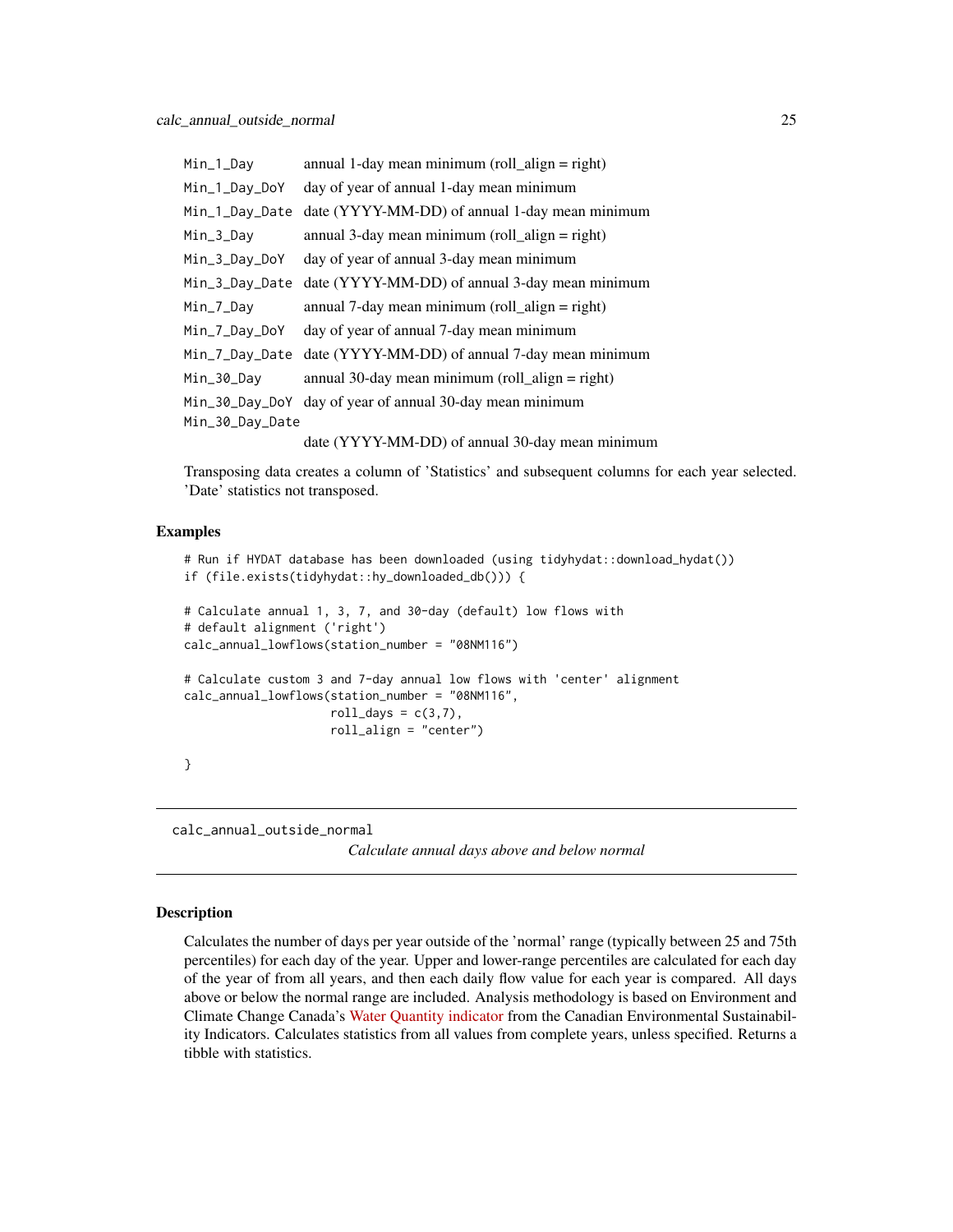# Usage

```
calc_annual_outside_normal(
  data,
  dates = Date,
  values = Value,
  groups = STATION_NUMBER,
  station_number,
  normal_percentiles = c(25, 75),
  roll\_days = 1,
  roll_align = "right",
  water_year_start = 1,
  start_year,
  end_year,
  exclude_years,
  months = 1:12,
  transpose = FALSE
\mathcal{L}
```

| data               | Data frame of daily data that contains columns of dates, flow values, and (op-<br>tional) groups (e.g. station numbers). Leave blank or set to NULL if using<br>station_number argument.                                                                                                                                                                                       |
|--------------------|--------------------------------------------------------------------------------------------------------------------------------------------------------------------------------------------------------------------------------------------------------------------------------------------------------------------------------------------------------------------------------|
| dates              | Name of column in data that contains dates formatted YYYY-MM-DD. Only<br>required if dates column name is not 'Date' (default). Leave blank or set to NULL<br>if using station_number argument.                                                                                                                                                                                |
| values             | Name of column in data that contains numeric flow values, in units of cubic<br>metres per second. Only required if values column name is not 'Value' (default).<br>Leave blank if using station_number argument.                                                                                                                                                               |
| groups             | Name of column in data that contains unique identifiers for different data sets, if<br>applicable. Only required if groups column name is not 'STATION_NUMBER'.<br>Function will automatically group by a column named 'STATION_NUMBER'<br>if present. Remove the 'STATION_NUMBER' column beforehand to remove<br>this grouping. Leave blank if using station_number argument. |
| station_number     | Character string vector of seven digit Water Survey of Canada station numbers<br>(e.g. "08NM116") of which to extract daily streamflow data from a HYDAT<br>database. Requires tidyhydat package and a HYDAT database. Leave blank if<br>using data argument.                                                                                                                  |
| normal_percentiles |                                                                                                                                                                                                                                                                                                                                                                                |
|                    | Numeric vector of two values, lower and upper percentiles, respectively indicat-<br>ing the limits of the normal range. Default $c(25, 75)$ .                                                                                                                                                                                                                                  |
| roll_days          | Numeric value of the number of days to apply a rolling mean. Default 1.                                                                                                                                                                                                                                                                                                        |
| roll_align         | Character string identifying the direction of the rolling mean from the specified<br>date, either by the first ('left'), last ('right'), or middle ('center') day of<br>the rolling n-day group of observations. Default 'right'.                                                                                                                                              |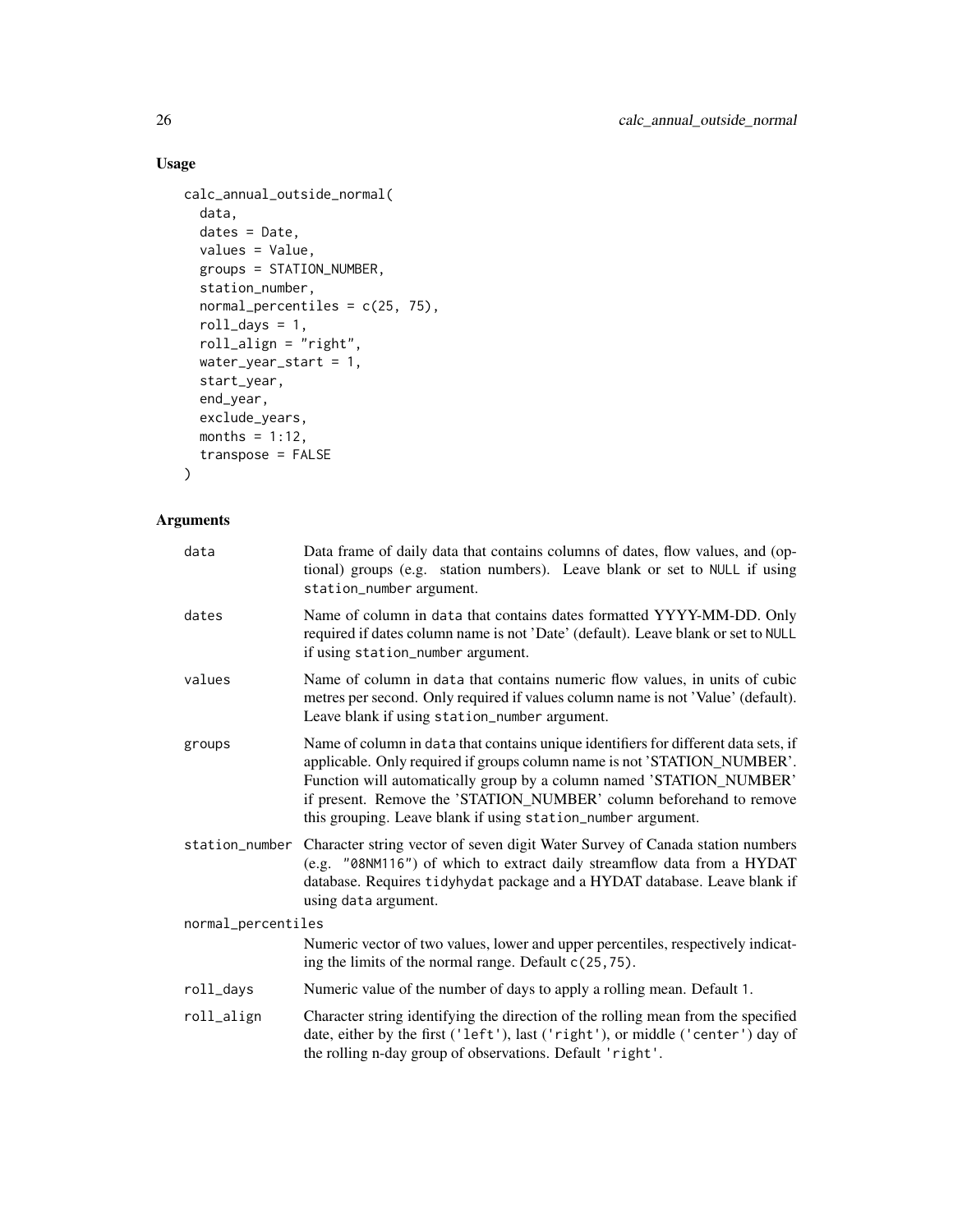| water_year_start |                                                                                                                                                                                                                               |
|------------------|-------------------------------------------------------------------------------------------------------------------------------------------------------------------------------------------------------------------------------|
|                  | Numeric value indicating the month (1 through 12) of the start of water year for<br>analysis. Default 1.                                                                                                                      |
| start_year       | Numeric value of the first year to consider for analysis. Leave blank or set well<br>before start date (i.e. 1800) to use from the first year of the source data.                                                             |
| end_year         | Numeric value of the last year to consider for analysis. Leave blank or set well<br>after end date (i.e. 2100) to use up to the last year of the source data.                                                                 |
| exclude_years    | Numeric vector of years to exclude from analysis. Leave blank or set to NULL to<br>include all years.                                                                                                                         |
| months           | Numeric vector of months to include in analysis. For example, 3 for March, 6:8<br>for Jun-Aug or $c(10:12,1)$ for first four months (Oct-Jan) when water_year_start<br>$=$ 10 (Oct). Default summarizes all months $(1:12)$ . |
| transpose        | Logical value indicating whether to transpose rows and columns of results. De-<br>fault FALSE.                                                                                                                                |

A tibble data frame with the following columns:

| Year                | calendar or water year selected                                                          |
|---------------------|------------------------------------------------------------------------------------------|
| Days_Below_Normal   |                                                                                          |
|                     | number of days per year below the daily normal (default 25th percentile)                 |
| Days_Above_Normal   |                                                                                          |
|                     | number of days per year above the daily normal (default 75th percentile)                 |
| Days_Outside_Normal |                                                                                          |
|                     | number of days per year below and above the daily normal (default 25/75th<br>percentile) |
|                     |                                                                                          |

Transposing data creates a column of "Statistics" and subsequent columns for each year selected.

#### Examples

```
# Run if HYDAT database has been downloaded (using tidyhydat::download_hydat())
if (file.exists(tidyhydat::hy_downloaded_db())) {
```

```
# Calculate statistics with default limits of normal (25 and 75th percentiles)
calc_annual_outside_normal(station_number = "08NM116")
```

```
# Calculate statistics with custom limits of normal
calc_annual_outside_normal(station_number = "08NM116",
                           normal_percentiles = c(10,90))
```
}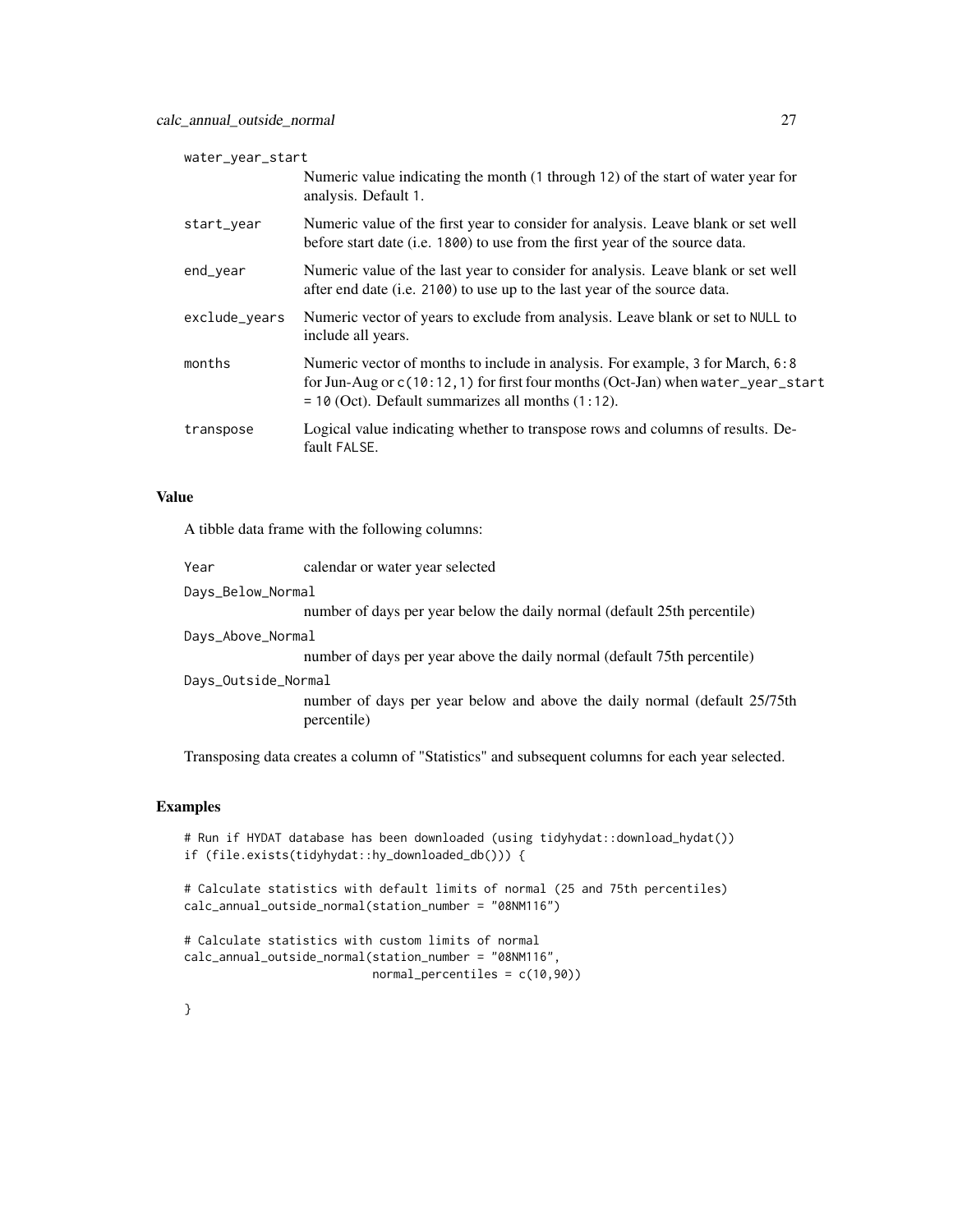#### <span id="page-27-0"></span>Description

Calculates annual n-day minimum and maximum values, and the day of year and date of occurrence of daily flow values from a daily streamflow data set. Calculates statistics from all values, unless specified. Returns a tibble with statistics.

#### Usage

```
calc_annual_peaks(
  data,
  dates = Date,
  values = Value,
  groups = STATION_NUMBER,
  station_number,
  roll_days = 1,
  roll_align = "right",
  water_year_start = 1,
  start_year,
  end_year,
  exclude_years,
  months = 1:12,
  transpose = FALSE,
  ignore_missing = FALSE,
  allowed_missing = ifelse(ignore_missing, 100, 0)
)
```

| data   | Data frame of daily data that contains columns of dates, flow values, and (op-<br>tional) groups (e.g. station numbers). Leave blank or set to NULL if using<br>station_number argument.                                                                                                                                                                                       |
|--------|--------------------------------------------------------------------------------------------------------------------------------------------------------------------------------------------------------------------------------------------------------------------------------------------------------------------------------------------------------------------------------|
| dates  | Name of column in data that contains dates formatted YYYY-MM-DD. Only<br>required if dates column name is not 'Date' (default). Leave blank or set to NULL<br>if using station_number argument.                                                                                                                                                                                |
| values | Name of column in data that contains numeric flow values, in units of cubic<br>metres per second. Only required if values column name is not 'Value' (default).<br>Leave blank if using station_number argument.                                                                                                                                                               |
| groups | Name of column in data that contains unique identifiers for different data sets, if<br>applicable. Only required if groups column name is not 'STATION_NUMBER'.<br>Function will automatically group by a column named 'STATION_NUMBER'<br>if present. Remove the 'STATION_NUMBER' column beforehand to remove<br>this grouping. Leave blank if using station_number argument. |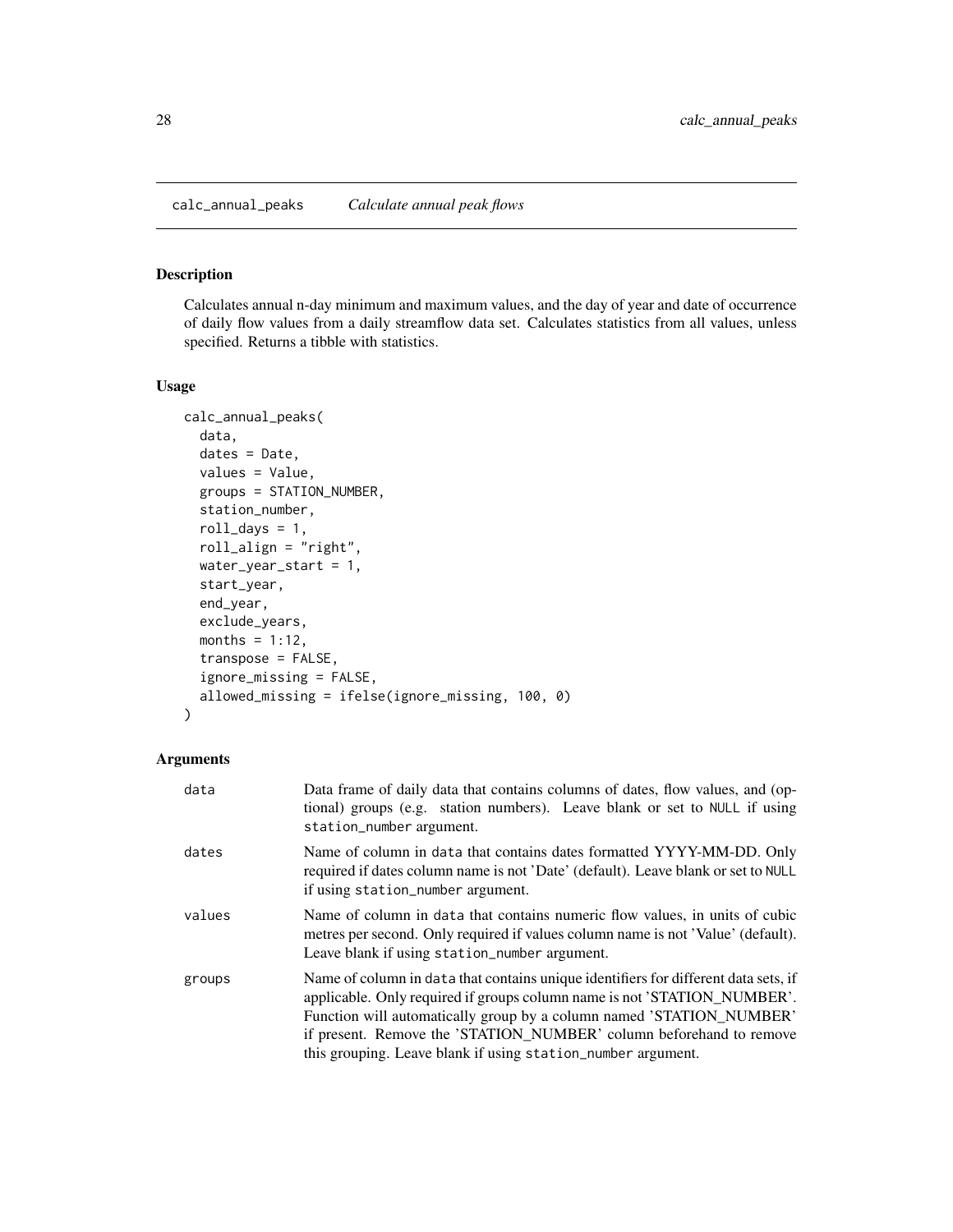|                  | station_number Character string vector of seven digit Water Survey of Canada station numbers<br>(e.g. "08NM116") of which to extract daily streamflow data from a HYDAT<br>database. Requires tidyhydat package and a HYDAT database. Leave blank if<br>using data argument.                                                                                                                                    |
|------------------|-----------------------------------------------------------------------------------------------------------------------------------------------------------------------------------------------------------------------------------------------------------------------------------------------------------------------------------------------------------------------------------------------------------------|
| roll_days        | Numeric value of the number of days to apply a rolling mean. Default 1.                                                                                                                                                                                                                                                                                                                                         |
| roll_align       | Character string identifying the direction of the rolling mean from the specified<br>date, either by the first ('left'), last ('right'), or middle ('center') day of<br>the rolling n-day group of observations. Default 'right'.                                                                                                                                                                               |
| water_year_start |                                                                                                                                                                                                                                                                                                                                                                                                                 |
|                  | Numeric value indicating the month (1 through 12) of the start of water year for<br>analysis. Default 1.                                                                                                                                                                                                                                                                                                        |
| start_year       | Numeric value of the first year to consider for analysis. Leave blank or set well<br>before start date (i.e. 1800) to use from the first year of the source data.                                                                                                                                                                                                                                               |
| end_year         | Numeric value of the last year to consider for analysis. Leave blank or set well<br>after end date (i.e. 2100) to use up to the last year of the source data.                                                                                                                                                                                                                                                   |
| exclude_years    | Numeric vector of years to exclude from analysis. Leave blank or set to NULL to<br>include all years.                                                                                                                                                                                                                                                                                                           |
| months           | Numeric vector of months to include in analysis. For example, 3 for March, 6:8<br>for Jun-Aug or c(10:12, 1) for first four months (Oct-Jan) when water_year_start<br>$= 10$ (Oct). Default summarizes all months $(1:12)$ .                                                                                                                                                                                    |
| transpose        | Logical value indicating whether to transpose rows and columns of results. De-<br>fault FALSE.                                                                                                                                                                                                                                                                                                                  |
|                  | ignore_missing Logical value indicating whether dates with missing values should be included<br>in the calculation. If TRUE then a statistic will be calculated regardless of missing<br>dates. If FALSE then only those statistics from time periods with no missing dates<br>will be returned. Default FALSE.                                                                                                 |
| allowed_missing  |                                                                                                                                                                                                                                                                                                                                                                                                                 |
|                  | Numeric value between 0 and 100 indicating the <b>percentage</b> of missing dates al-<br>lowed to be included to calculate a statistic (0 to 100 percent). If 'ignore_missing<br>= FALSE' then it defaults to 0 (zero missing dates allowed), if 'ignore_missing<br>= TRUE ' then it defaults to 100 (any missing dates allowed); consistent with<br>ignore_missing usage. Supersedes ignore_missing when used. |

A tibble data frame with the following columns:

| Year             | calendar or water year selected                                                              |  |
|------------------|----------------------------------------------------------------------------------------------|--|
| Min_'n'_Day      | annual minimum for selected n-day rolling mean, direction of mean specified by<br>roll_align |  |
| Min_'n'_Day_DoY  |                                                                                              |  |
|                  | day of year for selected annual minimum of n-day rolling mean                                |  |
| Min_'n'_Day_Date |                                                                                              |  |
|                  | date (YYYY-MM-DD) for selected annual minimum of n-day rolling mean                          |  |
| Max_'n'_Day      | annual maximum for selected n-day rolling mean, direction of mean specified<br>by roll_align |  |
|                  |                                                                                              |  |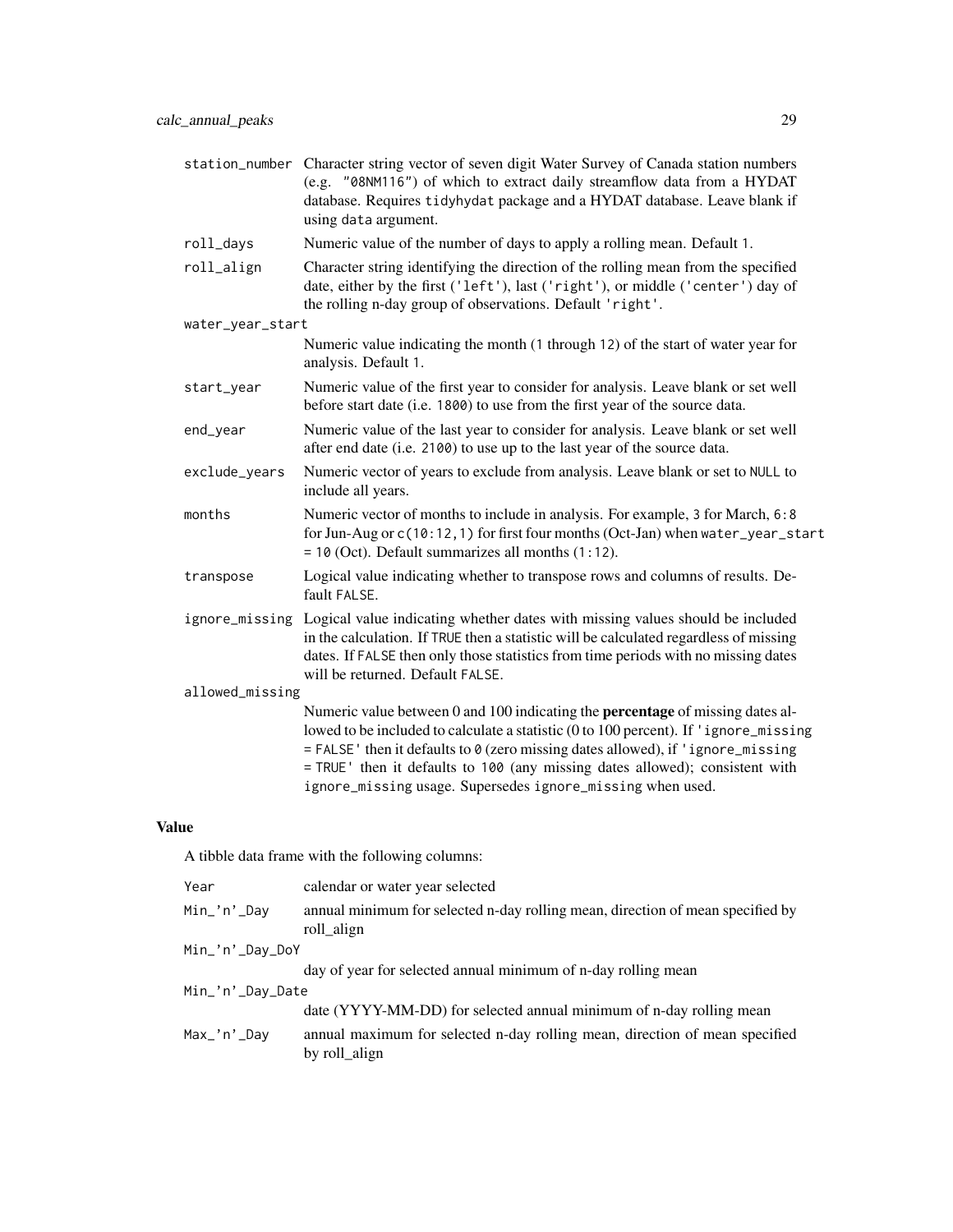<span id="page-29-0"></span>

| Max_'n'_Day_DoY  |                                                                     |  |  |
|------------------|---------------------------------------------------------------------|--|--|
|                  | day of year for selected annual maximum of n-day rolling mean       |  |  |
| Max_'n'_Day_Date |                                                                     |  |  |
|                  | date (YYYY-MM-DD) for selected annual maximum of n-day rolling mean |  |  |
| Default columns: |                                                                     |  |  |
| Min_1_Day        | annual 1-day mean minimum (roll_align = right)                      |  |  |
| Min_1_Day_DoY    | day of year of annual 1-day mean minimum                            |  |  |
|                  | Min_1_Day_Date date (YYYY-MM-DD) of annual 1-day mean minimum       |  |  |
| Max_1_Day        | annual 1-day mean maximum (roll_align = right)                      |  |  |
|                  | Max_1_Day_DoY day of year of annual 1-day mean maximum              |  |  |
|                  | Max_1_Day_Date date (YYYY-MM-DD) of annual 1-day mean maximum       |  |  |

Transposing data creates a column of 'Statistics' and subsequent columns for each year selected. 'Date' statistics not transposed.

# Examples

```
# Run if HYDAT database has been downloaded (using tidyhydat::download_hydat())
if (file.exists(tidyhydat::hy_downloaded_db())) {
# Calculate annual 1-day (default) peak flow data with
# default alignment ('right')
calc_annual_peaks(station_number = "08NM116")
# Calculate custom 3-day peak flow data with 'center' alignment
calc_annual_peaks(station_number = "08NM116",
                  roll\_days = 3,
                  roll_align = "center")
}
```
<span id="page-29-1"></span>calc\_annual\_stats *Calculate annual summary statistics*

# Description

Calculates means, medians, maximums, minimums, and percentiles for each year from all years of a daily streamflow data set. Calculates statistics from all values, unless specified. Returns a tibble with statistics.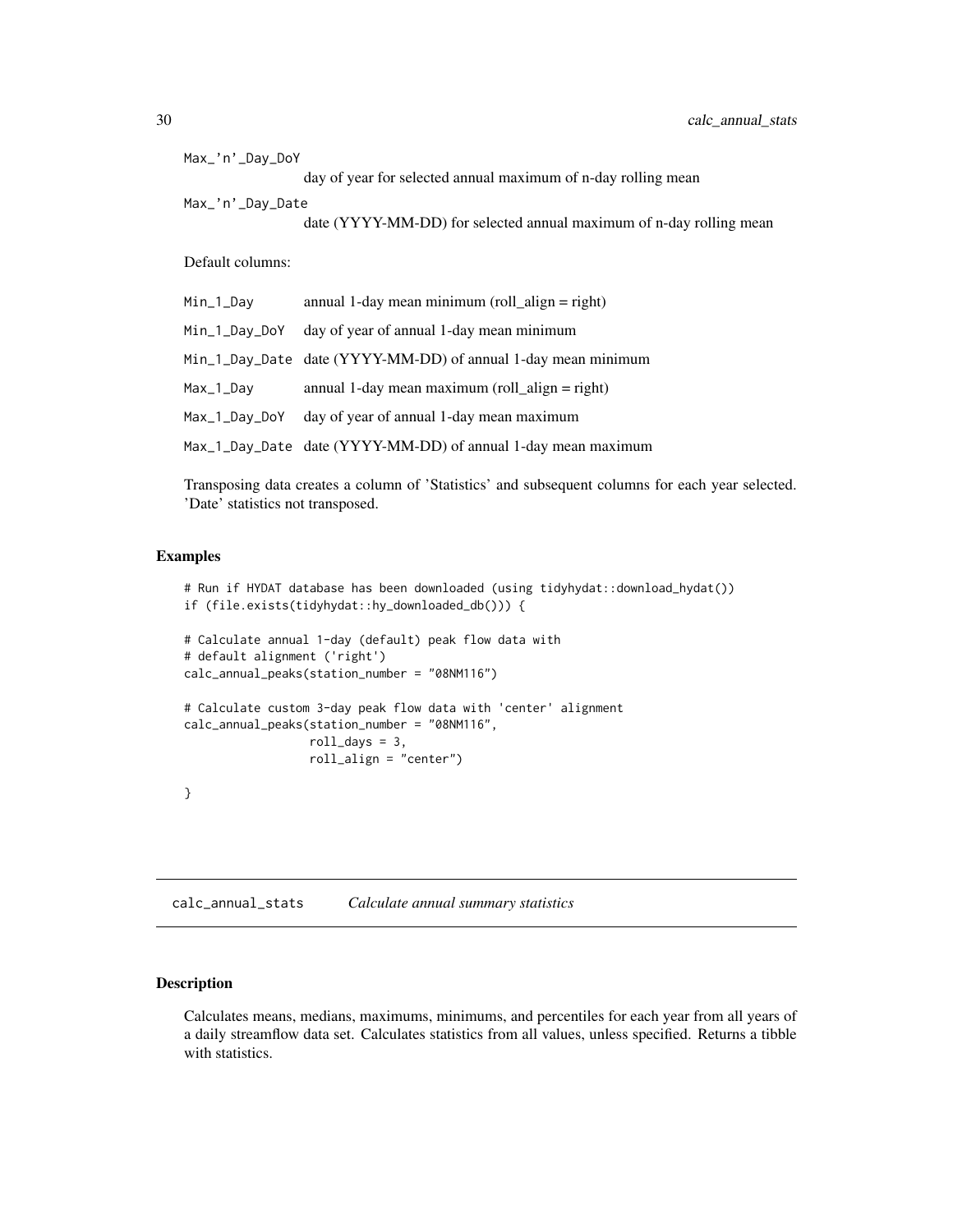calc\_annual\_stats 31

# Usage

```
calc_annual_stats(
 data,
 dates = Date,
 values = Value,
 groups = STATION_NUMBER,
 station_number,
  roll\_days = 1,
  roll_align = "right",
 percentiles = c(10, 90),
 water_year_start = 1,
  start_year,
  end_year,
  exclude_years,
 months = 1:12,
  transpose = FALSE,
  ignore_missing = FALSE,
 allowed_missing = ifelse(ignore_missing, 100, 0)
)
```

| data           | Data frame of daily data that contains columns of dates, flow values, and (op-<br>tional) groups (e.g. station numbers). Leave blank or set to NULL if using<br>station_number argument.                                                                                                                                                                                       |
|----------------|--------------------------------------------------------------------------------------------------------------------------------------------------------------------------------------------------------------------------------------------------------------------------------------------------------------------------------------------------------------------------------|
| dates          | Name of column in data that contains dates formatted YYYY-MM-DD. Only<br>required if dates column name is not 'Date' (default). Leave blank or set to NULL<br>if using station_number argument.                                                                                                                                                                                |
| values         | Name of column in data that contains numeric flow values, in units of cubic<br>metres per second. Only required if values column name is not 'Value' (default).<br>Leave blank if using station_number argument.                                                                                                                                                               |
| groups         | Name of column in data that contains unique identifiers for different data sets, if<br>applicable. Only required if groups column name is not 'STATION_NUMBER'.<br>Function will automatically group by a column named 'STATION_NUMBER'<br>if present. Remove the 'STATION_NUMBER' column beforehand to remove<br>this grouping. Leave blank if using station_number argument. |
| station_number | Character string vector of seven digit Water Survey of Canada station numbers<br>(e.g. "08NM116") of which to extract daily streamflow data from a HYDAT<br>database. Requires tidyhydat package and a HYDAT database. Leave blank if<br>using data argument.                                                                                                                  |
| roll_days      | Numeric value of the number of days to apply a rolling mean. Default 1.                                                                                                                                                                                                                                                                                                        |
| roll_align     | Character string identifying the direction of the rolling mean from the specified<br>date, either by the first ('left'), last ('right'), or middle ('center') day of<br>the rolling n-day group of observations. Default 'right'.                                                                                                                                              |
| percentiles    | Numeric vector of percentiles to calculate. Set to NA if none required. Default<br>$c(10, 90)$ .                                                                                                                                                                                                                                                                               |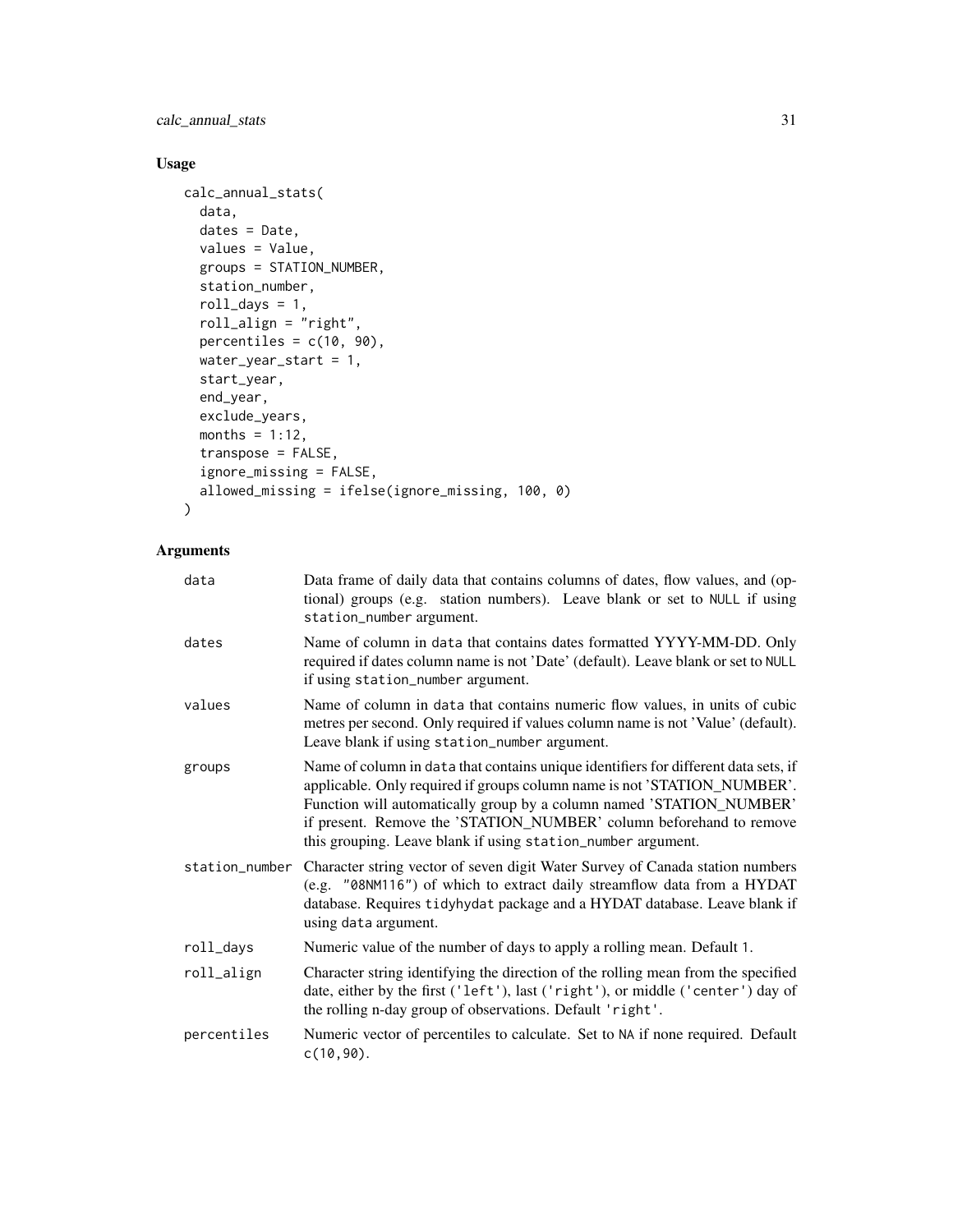| water_year_start                                                                                                                                                                                                                                                                                                                                                                                                |
|-----------------------------------------------------------------------------------------------------------------------------------------------------------------------------------------------------------------------------------------------------------------------------------------------------------------------------------------------------------------------------------------------------------------|
| Numeric value indicating the month (1 through 12) of the start of water year for<br>analysis. Default 1.                                                                                                                                                                                                                                                                                                        |
| Numeric value of the first year to consider for analysis. Leave blank or set well<br>before start date (i.e. 1800) to use from the first year of the source data.                                                                                                                                                                                                                                               |
| Numeric value of the last year to consider for analysis. Leave blank or set well<br>after end date (i.e. 2100) to use up to the last year of the source data.                                                                                                                                                                                                                                                   |
| Numeric vector of years to exclude from analysis. Leave blank or set to NULL to<br>include all years.                                                                                                                                                                                                                                                                                                           |
| Numeric vector of months to include in analysis. For example, 3 for March, 6:8<br>for Jun-Aug or c(10:12, 1) for first four months (Oct-Jan) when water_year_start<br>$= 10$ (Oct). Default summarizes all months $(1:12)$ .                                                                                                                                                                                    |
| Logical value indicating whether to transpose rows and columns of results. De-<br>fault FALSE.                                                                                                                                                                                                                                                                                                                  |
| ignore_missing Logical value indicating whether dates with missing values should be included<br>in the calculation. If TRUE then a statistic will be calculated regardless of missing<br>dates. If FALSE then only those statistics from time periods with no missing dates<br>will be returned. Default FALSE.                                                                                                 |
| allowed_missing                                                                                                                                                                                                                                                                                                                                                                                                 |
| Numeric value between 0 and 100 indicating the <b>percentage</b> of missing dates al-<br>lowed to be included to calculate a statistic (0 to 100 percent). If 'ignore_missing<br>= FALSE' then it defaults to 0 (zero missing dates allowed), if 'ignore_missing<br>= TRUE ' then it defaults to 100 (any missing dates allowed); consistent with<br>ignore_missing usage. Supersedes ignore_missing when used. |
|                                                                                                                                                                                                                                                                                                                                                                                                                 |

A tibble data frame with the following columns:

| Year    | calendar or water year selected                         |
|---------|---------------------------------------------------------|
| Mean    | annual mean of all daily flows for a given year         |
| Median  | annual median of all daily flows for a given year       |
| Maximum | annual maximum of all daily flows for a given year      |
| Minimum | annual minimum of all daily flows for a given year      |
| P'n'    | each annual n-th percentile selected of all daily flows |

# Default percentile columns:

- P10 annual 10th percentile of all daily flows for a given year
- P90 annual 90th percentile of all daily flows for a given year

Transposing data creates a column of "Statistics" and subsequent columns for each year selected.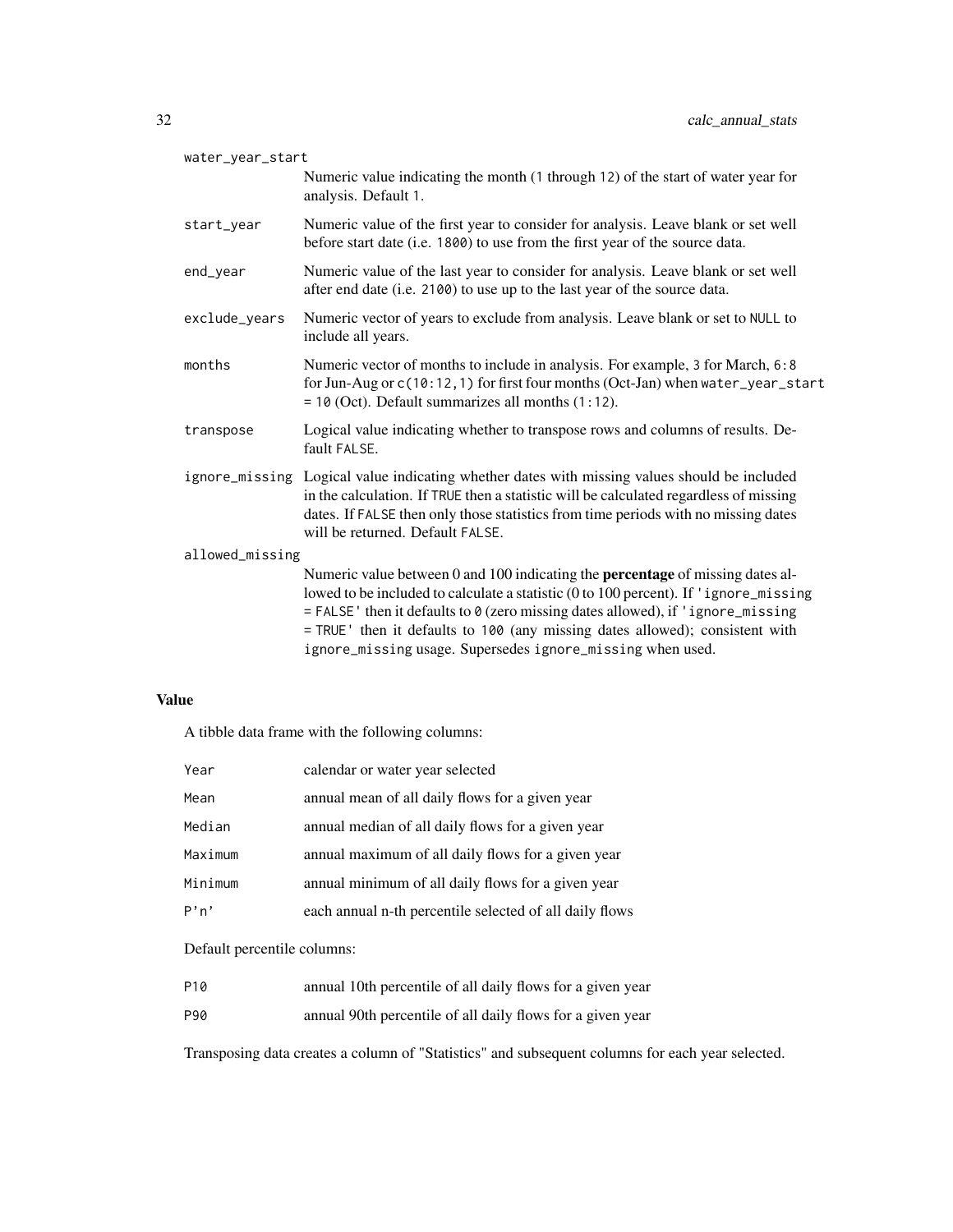#### <span id="page-32-0"></span>Examples

```
# Run if HYDAT database has been downloaded (using tidyhydat::download_hydat())
if (file.exists(tidyhydat::hy_downloaded_db())) {
# Calculate annual statistics from a data frame using the data argument
flow_data <- tidyhydat::hy_daily_flows(station_number = "08NM116")
calc_annual_stats(data = flow_data)
# Calculate annual statistics using station_number argument
calc_annual_stats(station_number = "08NM116")
# Calculate annual statistics regardless if there
# is missing data for a given year
calc_annual_stats(station_number = "08NM116",
                  ignore_missing = TRUE)
# Calculate annual statistics for water years starting in October
calc_annual_stats(station_number = "08NM116",
                  water_year_start = 10)
# Calculate annual statistics filtered for custom years
calc_annual_stats(station_number = "08NM116",
                  start_year = 1981,
                  end\_year = 2010,
                  exclude_years = c(1991,1993:1995))
# Calculate annual statistics for 7-day flows for July-September
# months only, with 25 and 75th percentiles
calc_annual_stats(station_number = "08NM116",
                 roll\_days = 7,
                 months = 7:9,
                  percentiles = c(25,75)}
```
calc\_daily\_cumulative\_stats *Calculate cumulative daily flow statistics*

# Description

Calculate cumulative daily flow statistics for each day of the year of daily flow values from a daily streamflow data set. Defaults to volumetric cumulative flows, can use use\_yield and basin\_area to convert to area-based water yield. Calculates statistics from all values from all complete years, unless specified. Returns a tibble with statistics.

#### Usage

calc\_daily\_cumulative\_stats(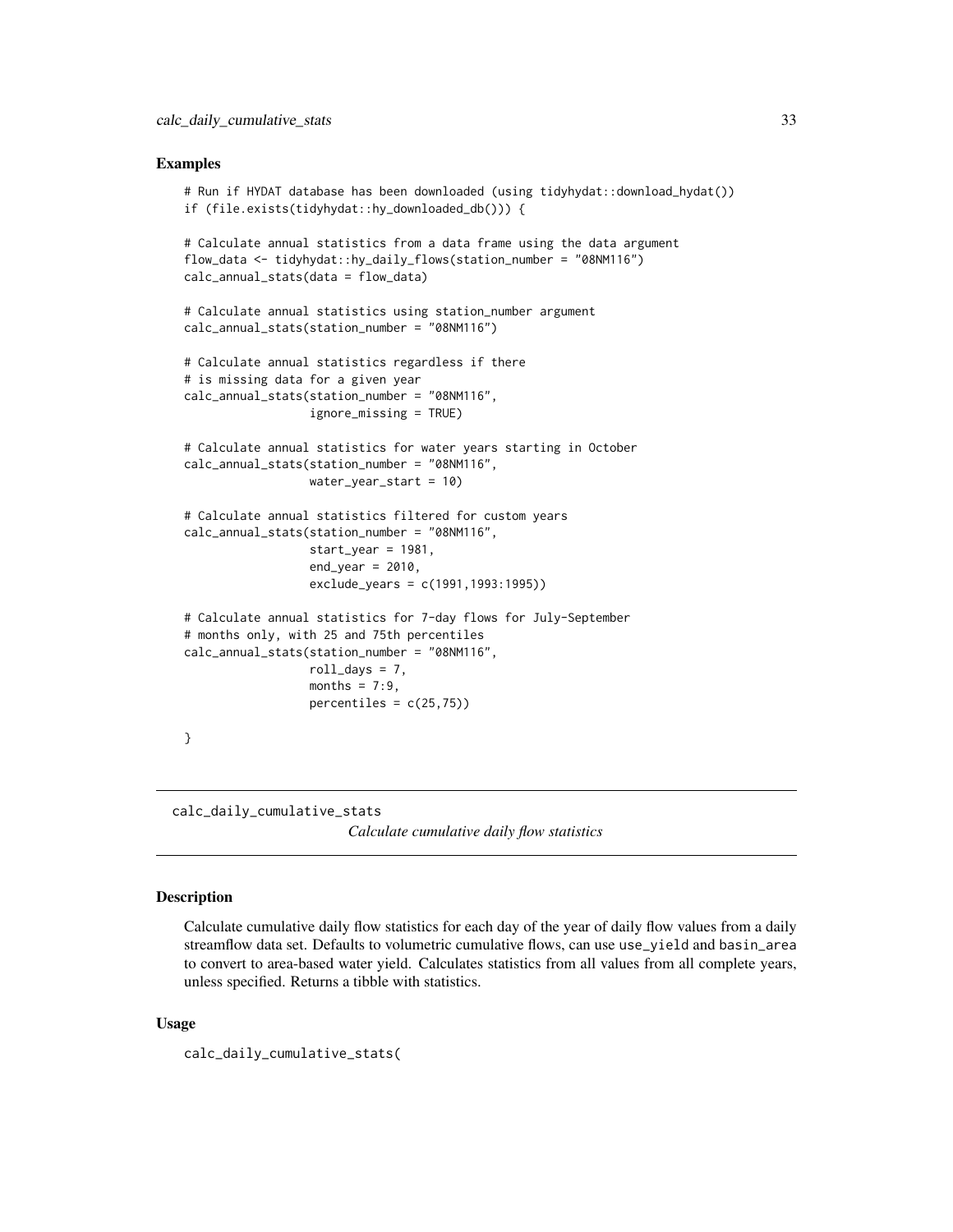```
data,
 dates = Date,
 values = Value,
 groups = STATION_NUMBER,
 station_number,
 percentiles = c(5, 25, 75, 95),
 use_yield = FALSE,
 basin_area,
 water_year_start = 1,
 start_year,
 end_year,
 exclude_years,
 months = 1:12,
 transpose = FALSE
\mathcal{L}
```

| data           | Data frame of daily data that contains columns of dates, flow values, and (op-<br>tional) groups (e.g. station numbers). Leave blank or set to NULL if using<br>station_number argument.                                                                                                                                                                                       |
|----------------|--------------------------------------------------------------------------------------------------------------------------------------------------------------------------------------------------------------------------------------------------------------------------------------------------------------------------------------------------------------------------------|
| dates          | Name of column in data that contains dates formatted YYYY-MM-DD. Only<br>required if dates column name is not 'Date' (default). Leave blank or set to NULL<br>if using station_number argument.                                                                                                                                                                                |
| values         | Name of column in data that contains numeric flow values, in units of cubic<br>metres per second. Only required if values column name is not 'Value' (default).<br>Leave blank if using station_number argument.                                                                                                                                                               |
| groups         | Name of column in data that contains unique identifiers for different data sets, if<br>applicable. Only required if groups column name is not 'STATION_NUMBER'.<br>Function will automatically group by a column named 'STATION_NUMBER'<br>if present. Remove the 'STATION_NUMBER' column beforehand to remove<br>this grouping. Leave blank if using station_number argument. |
| station_number | Character string vector of seven digit Water Survey of Canada station numbers<br>(e.g. "08NM116") of which to extract daily streamflow data from a HYDAT<br>database. Requires tidyhydat package and a HYDAT database. Leave blank if<br>using data argument.                                                                                                                  |
| percentiles    | Numeric vector of percentiles to calculate. Set to NA if none required. Default<br>$c(5, 25, 75, 95)$ .                                                                                                                                                                                                                                                                        |
| use_yield      | Logical value indicating whether to calculate area-based water yield, in mm,<br>instead of volumetric discharge. Default FALSE.                                                                                                                                                                                                                                                |
| basin_area     | Upstream drainage basin area, in square kilometres, to apply to observations.<br>Three options:                                                                                                                                                                                                                                                                                |
|                | (1) Leave blank if groups is STATION_NUMBER with HYDAT station num-<br>bers to extract basin areas from HYDAT.                                                                                                                                                                                                                                                                 |
|                | (2) A single numeric value to apply to all observations.                                                                                                                                                                                                                                                                                                                       |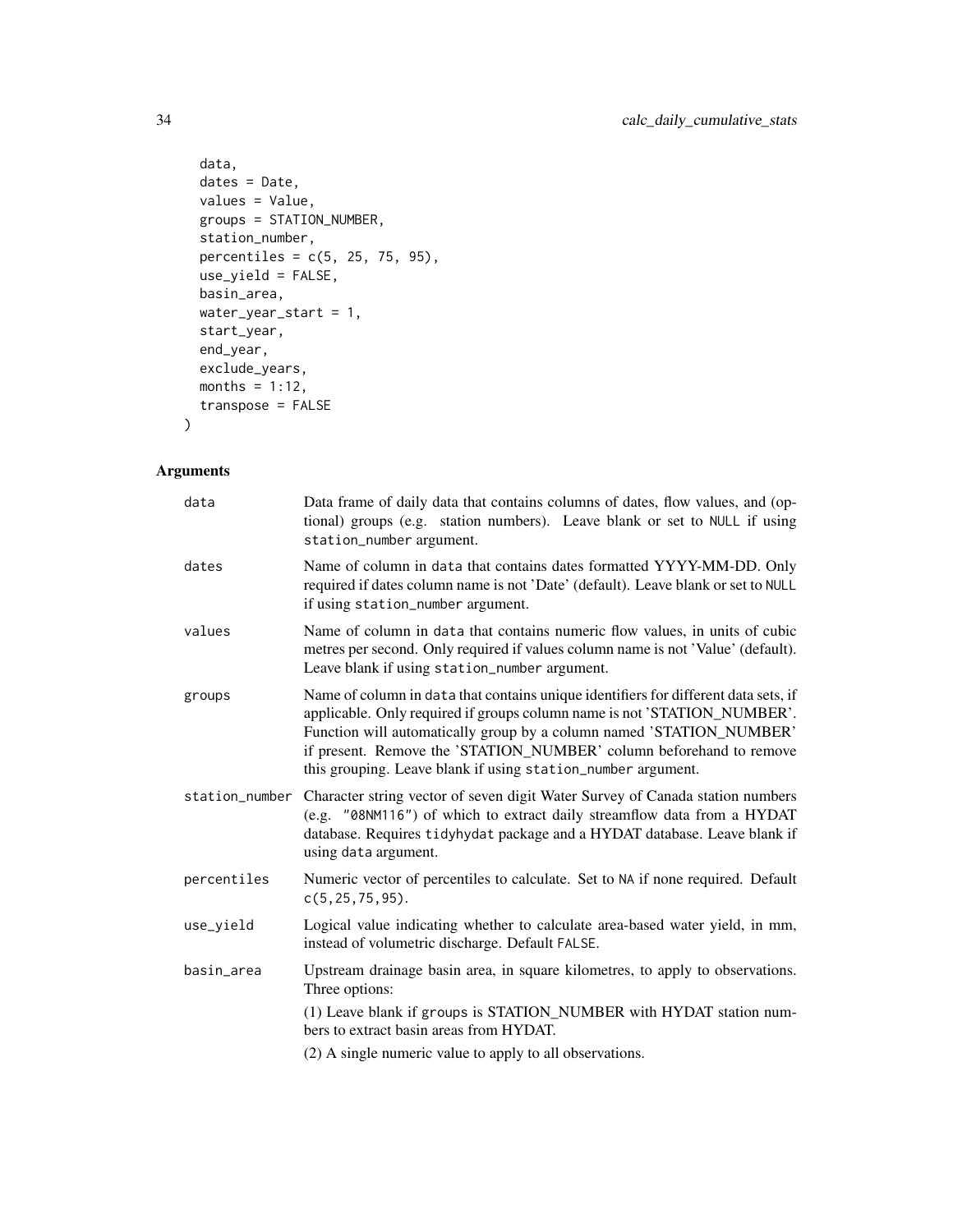|                  | value if listed) as such $c("08NM116" = 795, "08NM242" = 10)$ . If group is not<br>listed the HYDAT area will be applied if it exists, otherwise it will be NA.                                                                                                                                        |
|------------------|--------------------------------------------------------------------------------------------------------------------------------------------------------------------------------------------------------------------------------------------------------------------------------------------------------|
| water_year_start |                                                                                                                                                                                                                                                                                                        |
|                  | Numeric value indicating the month (1 through 12) of the start of water year for<br>analysis. Default 1.                                                                                                                                                                                               |
| start_year       | Numeric value of the first year to consider for analysis. Leave blank or set well<br>before start date (i.e. 1800) to use from the first year of the source data.                                                                                                                                      |
| end_year         | Numeric value of the last year to consider for analysis. Leave blank or set well<br>after end date (i.e. 2100) to use up to the last year of the source data.                                                                                                                                          |
| exclude_years    | Numeric vector of years to exclude from analysis. Leave blank or set to NULL to<br>include all years.                                                                                                                                                                                                  |
| months           | Numeric vector of months to include in analysis. For example, 3 for March, 6:8<br>for Jun-Aug or c(10:12, 1) for first four months (Oct-Jan) when water_year_start<br>$= 10$ (Oct). Default summarizes all months (1:12). Need to be consecutive<br>months for given year/water year to work properly. |
| transpose        | Logical value indicating whether to transpose rows and columns of results. De-<br>fault FALSE.                                                                                                                                                                                                         |

(3) List each basin area for each group/station in groups (can override HYDAT

## Value

A data frame with the following columns, default units in cubic metres, millimetres if use\_yield and basin\_area provided:

| date (MMM-DD) of daily cumulative statistics                                               |
|--------------------------------------------------------------------------------------------|
| day of year of daily cumulative statistics                                                 |
| daily mean of all cumulative flows for a given day of the year                             |
| daily mean of all cumulative flows for a given day of the year                             |
| daily mean of all cumulative flows for a given day of the year                             |
| daily mean of all cumulative flows for a given day of the year                             |
| each daily n-th percentile selected of all cumulative flows for a given day of the<br>year |
|                                                                                            |

Default percentile columns:

| P <sub>5</sub><br>daily 5th percentile of all cumulative flows for a given day of the year |  |
|--------------------------------------------------------------------------------------------|--|
|--------------------------------------------------------------------------------------------|--|

P25 daily 25th percentile of all cumulative flows for a given day of the year

- P75 daily 75th percentile of all cumulative flows for a given day of the year
- P95 daily 95th percentile of all cumulative flows for a given day of the year

Transposing data creates a column of "Statistics" and subsequent columns for each year selected.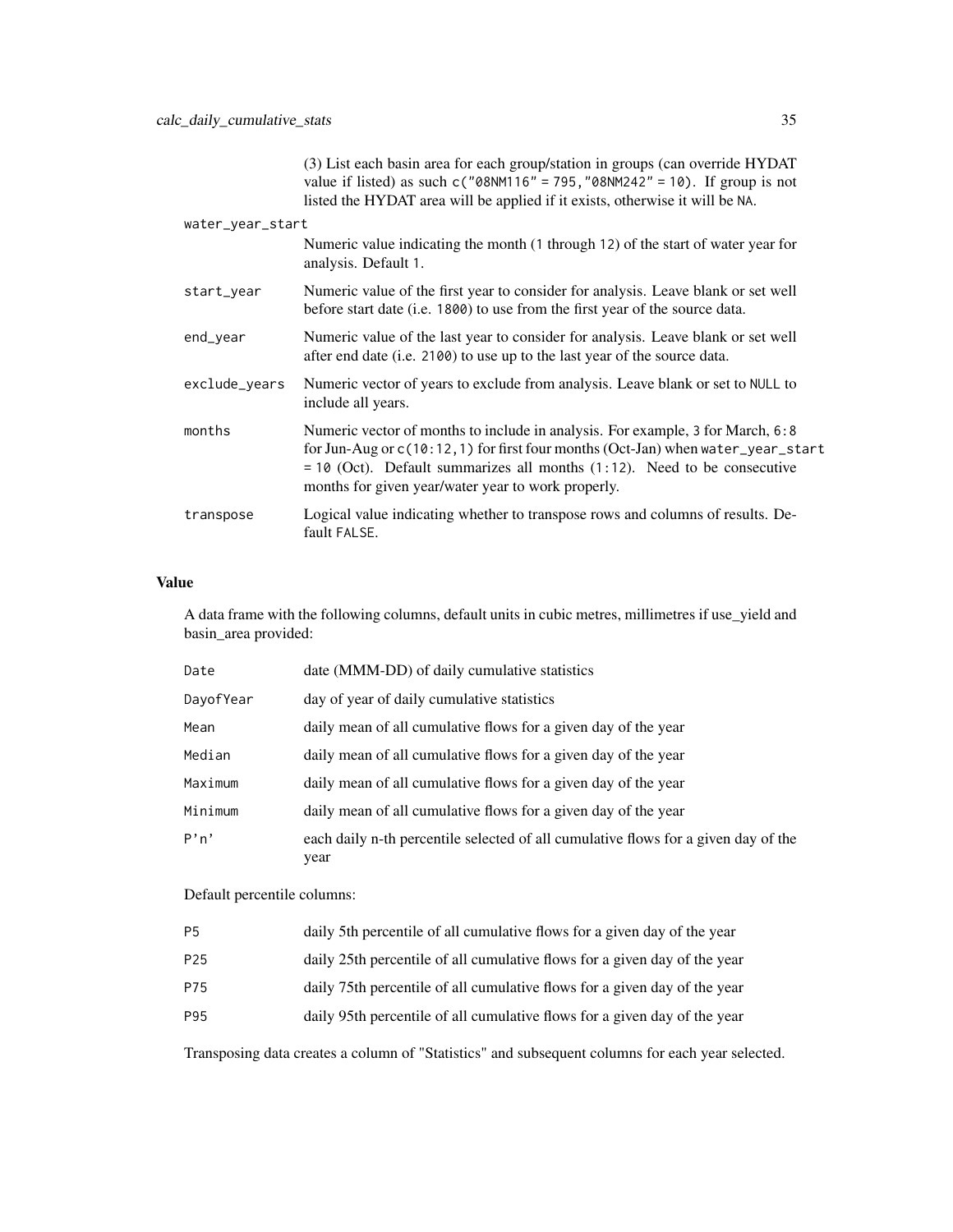#### Examples

```
# Run if HYDAT database has been downloaded (using tidyhydat::download_hydat())
if (file.exists(tidyhydat::hy_downloaded_db())) {
# Calculate annual daily cumulative yield statistics
# with default HYDAT basin area
calc_daily_cumulative_stats(station_number = "08NM116",
                            use_yield = TRUE)
# Calculate annual daily cumulative yield statistics
# with custom basin area
calc_daily_cumulative_stats(station_number = "08NM116",
                            use_yield = TRUE,
                            basin_area = 800}
```
calc\_daily\_stats *Calculate daily summary statistics*

# Description

Calculates means, medians, maximums, minimums, and percentiles for each day of the year of flow values from a daily streamflow data set. Can determine statistics of rolling mean days (e.g. 7-day flows) using the roll\_days argument. Note that statistics are based on the numeric days of year (1- 365) and not the date of year (Jan 1 - Dec 31). Calculates statistics from all values, unless specified. Returns a tibble with statistics.

#### Usage

```
calc_daily_stats(
  data,
  dates = Date,
  values = Value,
  groups = STATION_NUMBER,
  station_number,
  percentiles = c(5, 25, 75, 95),
  roll\_days = 1,
  roll_align = "right",
 water_year_start = 1,
  start_year,
  end_year,
  exclude_years,
  complete_years = FALSE,
  months = 1:12,
  transpose = FALSE,
  ignore_missing = FALSE
)
```
<span id="page-35-0"></span>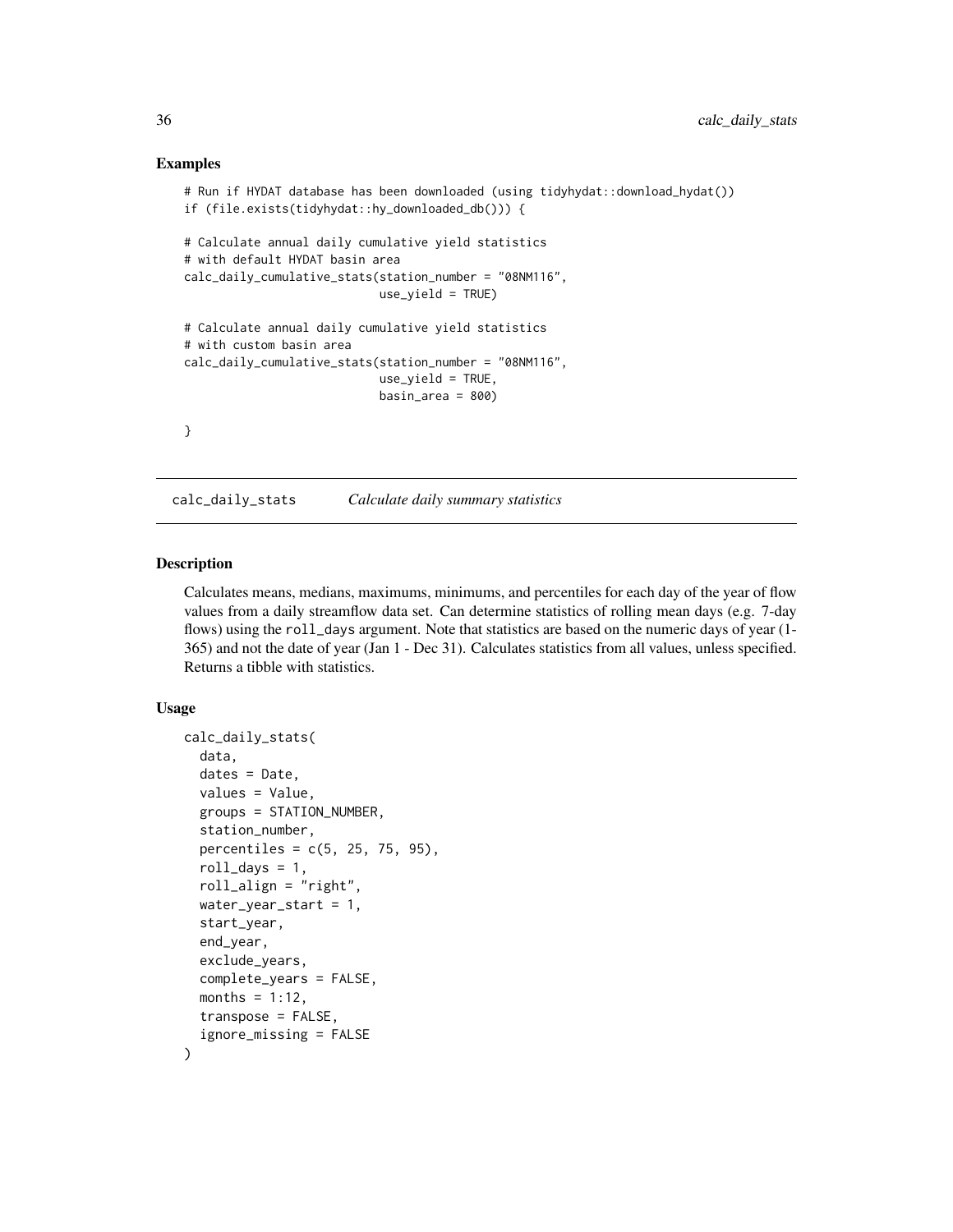| data             | Data frame of daily data that contains columns of dates, flow values, and (op-<br>tional) groups (e.g. station numbers). Leave blank or set to NULL if using<br>station_number argument.                                                                                                                                                                                       |
|------------------|--------------------------------------------------------------------------------------------------------------------------------------------------------------------------------------------------------------------------------------------------------------------------------------------------------------------------------------------------------------------------------|
| dates            | Name of column in data that contains dates formatted YYYY-MM-DD. Only<br>required if dates column name is not 'Date' (default). Leave blank or set to NULL<br>if using station_number argument.                                                                                                                                                                                |
| values           | Name of column in data that contains numeric flow values, in units of cubic<br>metres per second. Only required if values column name is not 'Value' (default).<br>Leave blank if using station_number argument.                                                                                                                                                               |
| groups           | Name of column in data that contains unique identifiers for different data sets, if<br>applicable. Only required if groups column name is not 'STATION_NUMBER'.<br>Function will automatically group by a column named 'STATION_NUMBER'<br>if present. Remove the 'STATION_NUMBER' column beforehand to remove<br>this grouping. Leave blank if using station_number argument. |
| station_number   | Character string vector of seven digit Water Survey of Canada station numbers<br>(e.g. "08NM116") of which to extract daily streamflow data from a HYDAT<br>database. Requires tidyhydat package and a HYDAT database. Leave blank if<br>using data argument.                                                                                                                  |
| percentiles      | Numeric vector of percentiles to calculate. Set to NA if none required. Default<br>$c(5, 25, 75, 95)$ .                                                                                                                                                                                                                                                                        |
| roll_days        | Numeric value of the number of days to apply a rolling mean. Default 1.                                                                                                                                                                                                                                                                                                        |
| roll_align       | Character string identifying the direction of the rolling mean from the specified<br>date, either by the first ('left'), last ('right'), or middle ('center') day of<br>the rolling n-day group of observations. Default 'right'.                                                                                                                                              |
| water_year_start |                                                                                                                                                                                                                                                                                                                                                                                |
|                  | Numeric value indicating the month (1 through 12) of the start of water year for<br>analysis. Default 1.                                                                                                                                                                                                                                                                       |
| start_year       | Numeric value of the first year to consider for analysis. Leave blank or set well<br>before start date (i.e. 1800) to use from the first year of the source data.                                                                                                                                                                                                              |
| end_year         | Numeric value of the last year to consider for analysis. Leave blank or set well<br>after end date (i.e. 2100) to use up to the last year of the source data.                                                                                                                                                                                                                  |
| exclude_years    | Numeric vector of years to exclude from analysis. Leave blank or set to NULL to<br>include all years.                                                                                                                                                                                                                                                                          |
| complete_years   | Logical values indicating whether to include only years with complete data in<br>analysis. Default FALSE.                                                                                                                                                                                                                                                                      |
| months           | Numeric vector of months to include in analysis. For example, 3 for March, 6:8<br>for Jun-Aug or c(10:12, 1) for first four months (Oct-Jan) when water_year_start<br>$= 10$ (Oct). Default summarizes all months $(1:12)$ .                                                                                                                                                   |
| transpose        | Logical value indicating whether to transpose rows and columns of results. De-<br>fault FALSE.                                                                                                                                                                                                                                                                                 |
| ignore_missing   | Logical value indicating whether dates with missing values should be included<br>in the calculation. If TRUE then a statistic will be calculated regardless of missing<br>dates. If FALSE then only those statistics from time periods with no missing dates<br>will be returned. Default FALSE.                                                                               |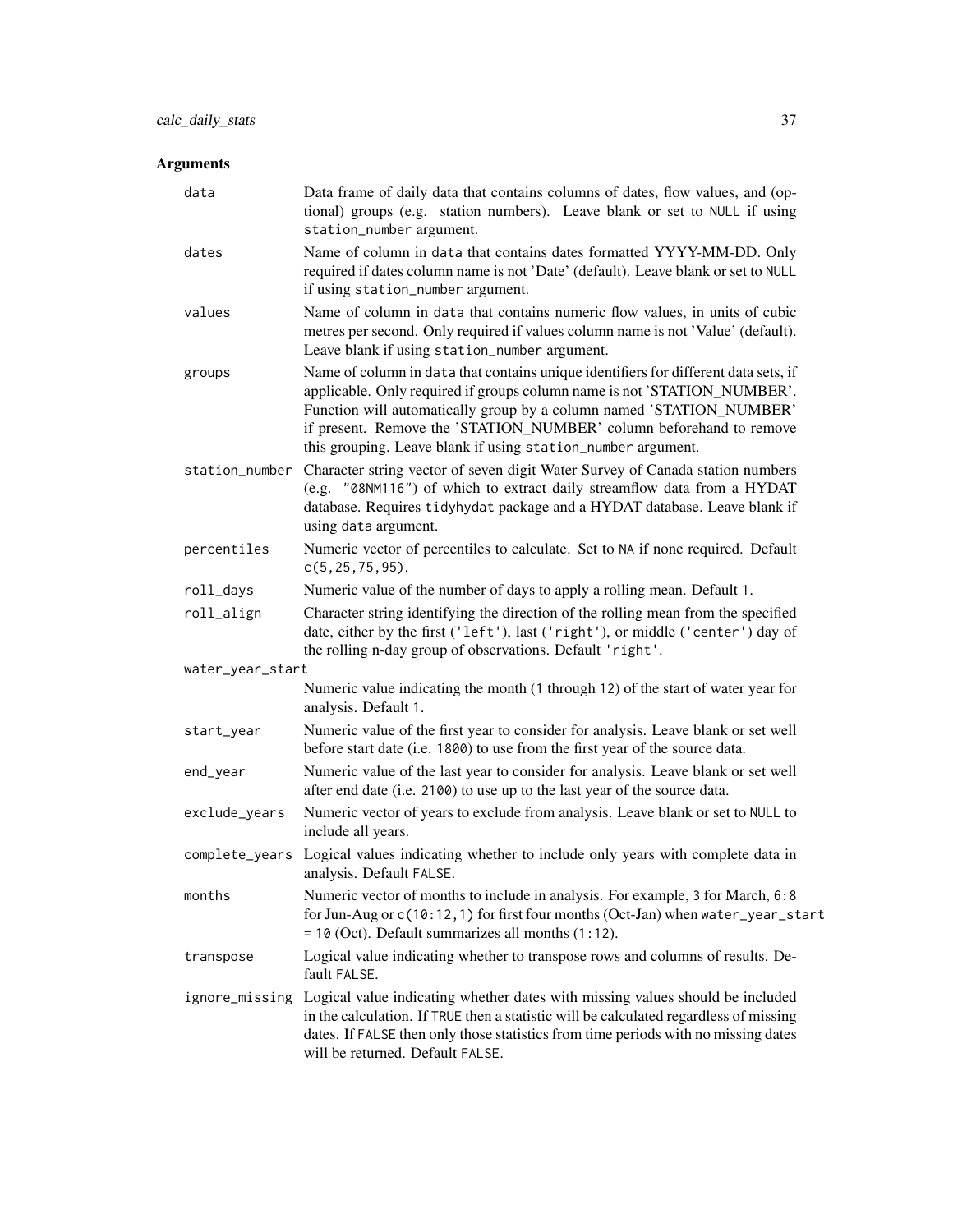A tibble data frame with the following columns:

| Date      | date (MMM-DD) of daily statistics                                            |
|-----------|------------------------------------------------------------------------------|
| DayofYear | day of year of daily statistics                                              |
| Mean      | daily mean of all flows for a given day of the year                          |
| Median    | daily mean of all flows for a given day of the year                          |
| Maximum   | daily mean of all flows for a given day of the year                          |
| Minimum   | daily mean of all flows for a given day of the year                          |
| P'n'      | each daily n-th percentile selected of all flows for a given day of the year |

Default percentile columns:

| <b>P5</b>       | daily 5th percentile of all flows for a given day of the year  |
|-----------------|----------------------------------------------------------------|
| P <sub>25</sub> | daily 25th percentile of all flows for a given day of the year |
| P75             | daily 75th percentile of all flows for a given day of the year |
| P95             | daily 95th percentile of all flows for a given day of the year |

Transposing data creates a column of "Statistics" and subsequent columns for each year selected.

## Examples

```
# Run if HYDAT database has been downloaded (using tidyhydat::download_hydat())
if (file.exists(tidyhydat::hy_downloaded_db())) {
# Calculate daily statistics using station_number argument with defaults
calc_daily_stats(station_number = "08NM116",
                 start_year = 1980)
# Calculate daily statistics regardless if there is missing data for a given day of year
calc_daily_stats(station_number = "08NM116",
                ignore_missing = TRUE)
# Calculate daily statistics using only years with no missing data
calc_daily_stats(station_number = "08NM116",
                 complete_years = TRUE)
# Calculate daily statistics for water years starting in October between 1980 and 2010
calc_daily_stats(station_number = "08NM116",
                 start_year = 1980,
                 end\_year = 2010,water_year_start = 10)
}
```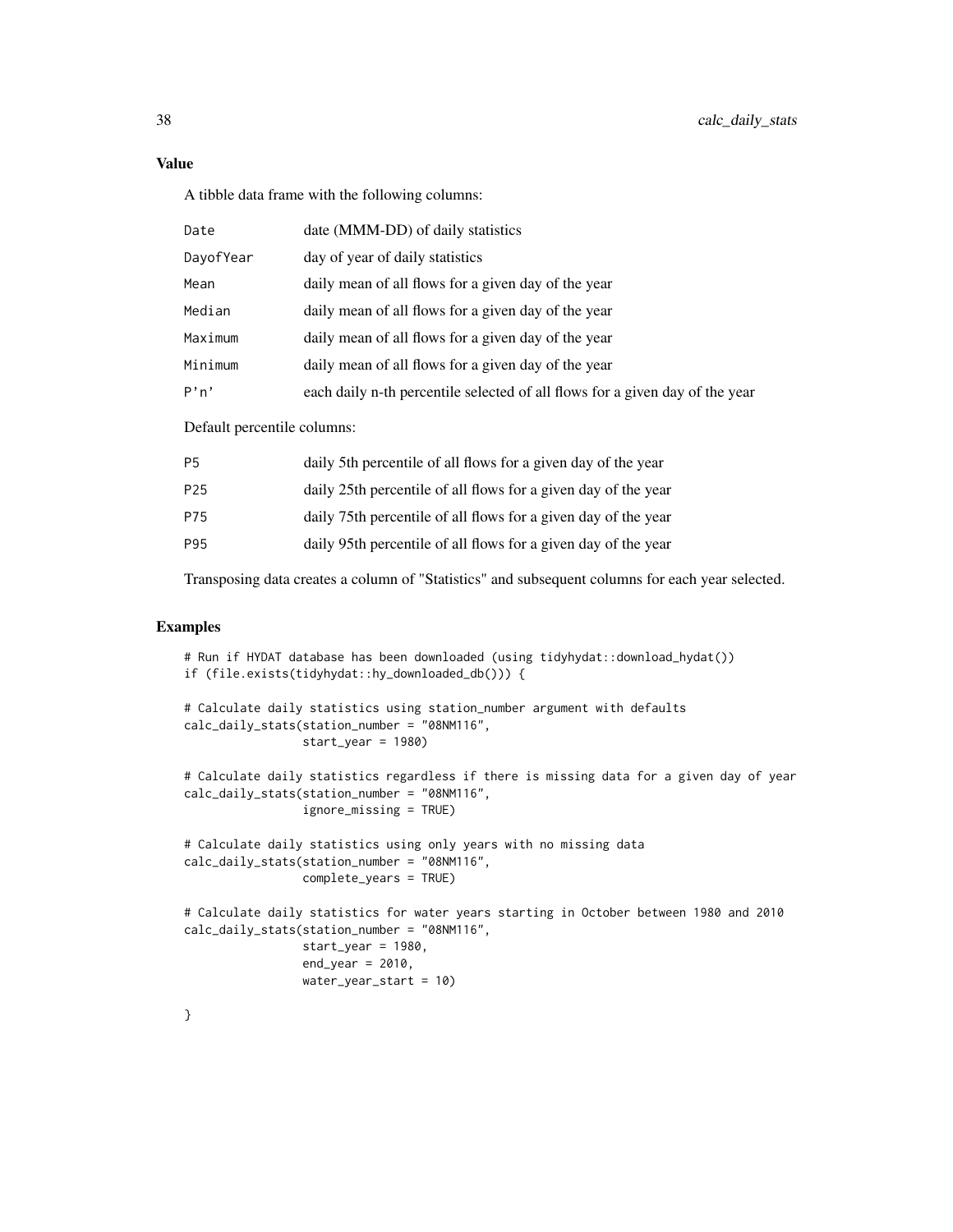calc\_flow\_percentile *Calculate the percentile rank of a flow value*

## Description

Calculates the percentile rank of a discharge value compared to all flow values of a streamflow data set. Looks up the value in the distribution (stats::ecdf() function) of all daily discharge values from all years, unless specified. Returns a tibble with statistics.

#### Usage

```
calc_flow_percentile(
  data,
  dates = Date,
  values = Value,
  groups = STATION_NUMBER,
  station_number,
  roll\_days = 1,
  roll_align = "right",
  flow_value,
  water_year_start = 1,
  start_year,
  end_year,
  exclude_years,
  complete_years = FALSE,
 months = 1:12)
```

| data   | Data frame of daily data that contains columns of dates, flow values, and (op-<br>tional) groups (e.g. station numbers). Leave blank or set to NULL if using<br>station_number argument.                                                                                                                                                                                       |
|--------|--------------------------------------------------------------------------------------------------------------------------------------------------------------------------------------------------------------------------------------------------------------------------------------------------------------------------------------------------------------------------------|
| dates  | Name of column in data that contains dates formatted YYYY-MM-DD. Only<br>required if dates column name is not 'Date' (default). Leave blank or set to NULL<br>if using station_number argument.                                                                                                                                                                                |
| values | Name of column in data that contains numeric flow values, in units of cubic<br>metres per second. Only required if values column name is not 'Value' (default).<br>Leave blank if using station_number argument.                                                                                                                                                               |
| groups | Name of column in data that contains unique identifiers for different data sets, if<br>applicable. Only required if groups column name is not 'STATION_NUMBER'.<br>Function will automatically group by a column named 'STATION_NUMBER'<br>if present. Remove the 'STATION_NUMBER' column beforehand to remove<br>this grouping. Leave blank if using station_number argument. |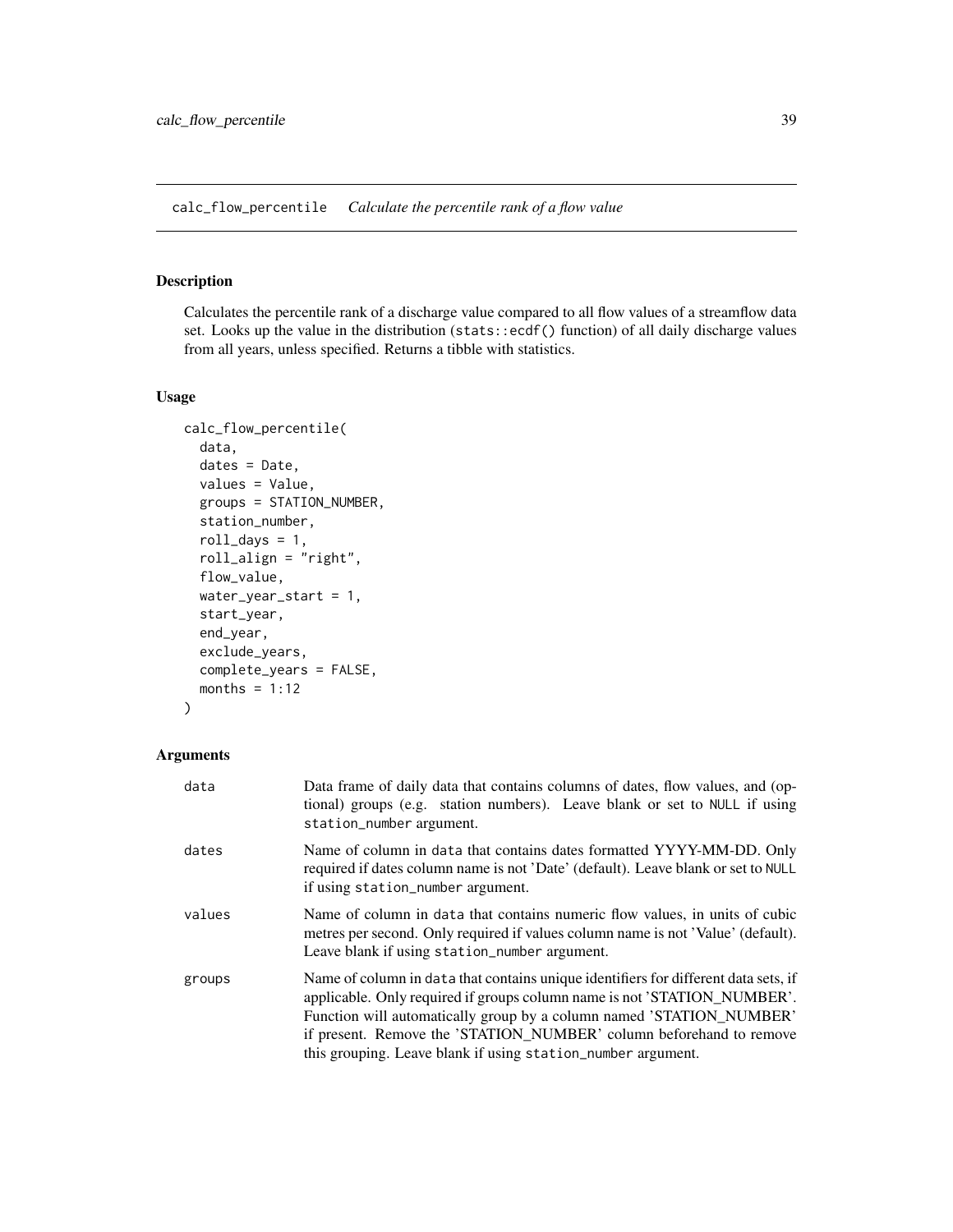|                  | station_number Character string vector of seven digit Water Survey of Canada station numbers<br>(e.g. "08NM116") of which to extract daily streamflow data from a HYDAT<br>database. Requires tidyhydat package and a HYDAT database. Leave blank if<br>using data argument. |
|------------------|------------------------------------------------------------------------------------------------------------------------------------------------------------------------------------------------------------------------------------------------------------------------------|
| roll_days        | Numeric value of the number of days to apply a rolling mean. Default 1.                                                                                                                                                                                                      |
| roll_align       | Character string identifying the direction of the rolling mean from the specified<br>date, either by the first ('left'), last ('right'), or middle ('center') day of<br>the rolling n-day group of observations. Default 'right'.                                            |
| flow_value       | A numeric flow value of which to determine the percentile rank. Required.                                                                                                                                                                                                    |
| water_year_start |                                                                                                                                                                                                                                                                              |
|                  | Numeric value indicating the month (1 through 12) of the start of water year for<br>analysis. Default 1.                                                                                                                                                                     |
| start_year       | Numeric value of the first year to consider for analysis. Leave blank or set well<br>before start date (i.e. 1800) to use from the first year of the source data.                                                                                                            |
| end_year         | Numeric value of the last year to consider for analysis. Leave blank or set well<br>after end date (i.e. 2100) to use up to the last year of the source data.                                                                                                                |
| exclude_years    | Numeric vector of years to exclude from analysis. Leave blank or set to NULL to<br>include all years.                                                                                                                                                                        |
| complete_years   | Logical values indicating whether to include only years with complete data in<br>analysis. Default FALSE.                                                                                                                                                                    |
| months           | Numeric vector of months to include in analysis. For example, 3 for March, 6:8<br>for Jun-Aug or c(10:12, 1) for first four months (Oct-Jan) when water_year_start<br>$= 10$ (Oct). Default summarizes all months $(1:12)$ .                                                 |

A tibble data frame, or a single numeric value if no station number provided, of the percentile rank of a given flow value.

## Examples

```
# Run if HYDAT database has been downloaded (using tidyhydat::download_hydat())
if (file.exists(tidyhydat::hy_downloaded_db())) {
# Calculate the percentile rank of a 10-cms flow value from a full record
calc_flow_percentile(station_number = "08NM116",
                     flow_value = 10)
# Calculate the percentile rank of a 10-cms flow value from years with no missing data
calc_flow_percentile(station_number = "08NM116",
                     complete_years = TRUE,
                     flow_value = 10)
# Calculate the percentile rank of a 10-cms flow value for June from years with no missing data
calc_flow_percentile(station_number = "08NM116",
                     complete_years = TRUE,
                     months = 6,
                     flow_value = 10)
```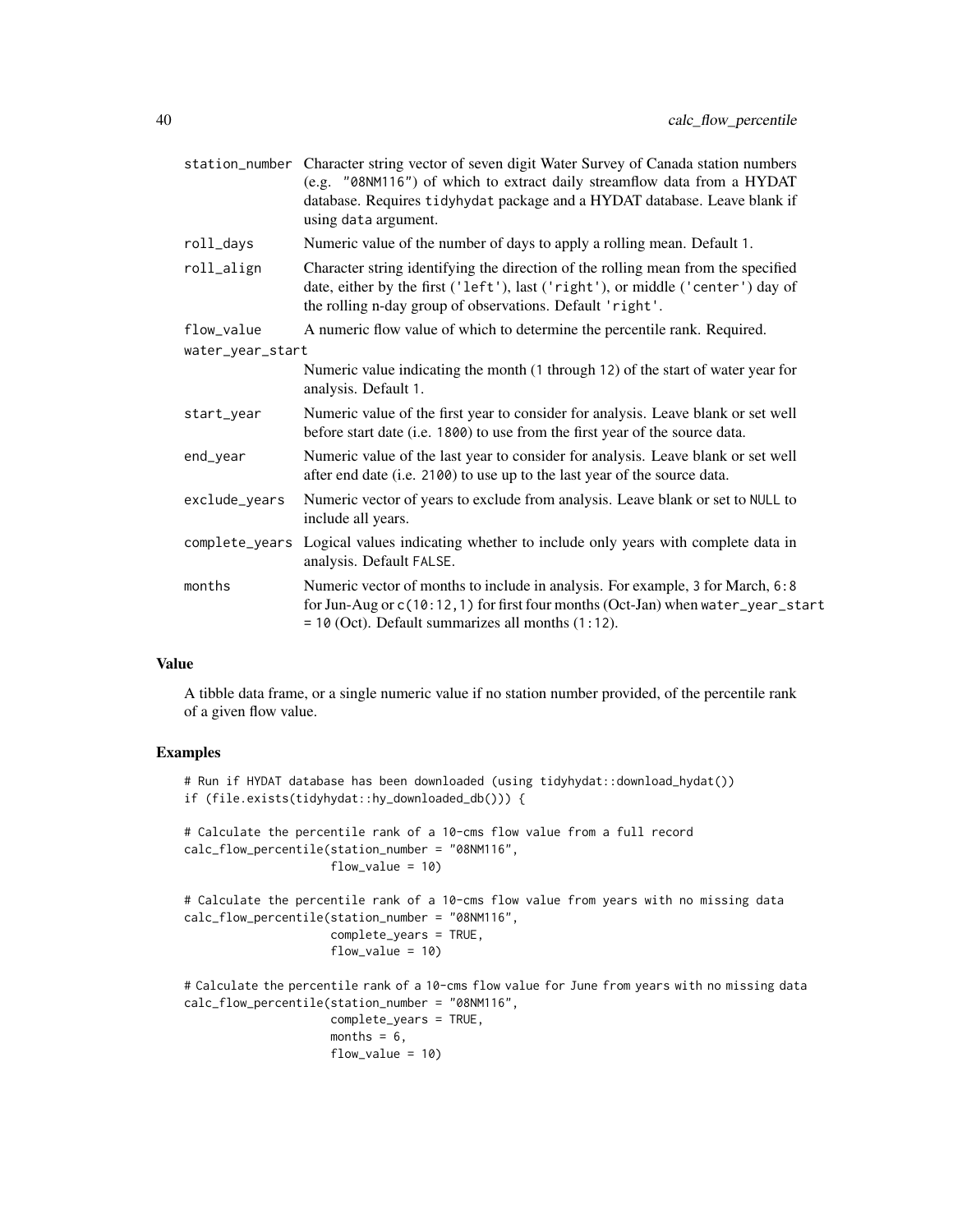}

<span id="page-40-0"></span>calc\_longterm\_daily\_stats

*Calculate long-term summary statistics from daily mean flows*

## Description

Calculates the long-term mean, median, maximum, minimum, and percentiles of daily flow values for over all months and all data (Long-term) from a daily streamflow data set. Calculates statistics from all values, unless specified. Returns a tibble with statistics.

## Usage

```
calc_longterm_daily_stats(
  data,
  dates = Date,
  values = Value,
  groups = STATION_NUMBER,
  station_number,
  percentiles = c(10, 90),
  roll\_days = 1,
  roll_align = "right",
  water_year_start = 1,
  start_year,
  end_year,
  exclude_years,
  months = 1:12,
  complete_years = FALSE,
  include_longterm = TRUE,
  custom_months,
  custom_months_label,
  transpose = FALSE,
  ignore_missing = FALSE
)
```

| data  | Data frame of daily data that contains columns of dates, flow values, and (op-<br>tional) groups (e.g. station numbers). Leave blank or set to NULL if using<br>station_number argument.        |
|-------|-------------------------------------------------------------------------------------------------------------------------------------------------------------------------------------------------|
| dates | Name of column in data that contains dates formatted YYYY-MM-DD. Only<br>required if dates column name is not 'Date' (default). Leave blank or set to NULL<br>if using station_number argument. |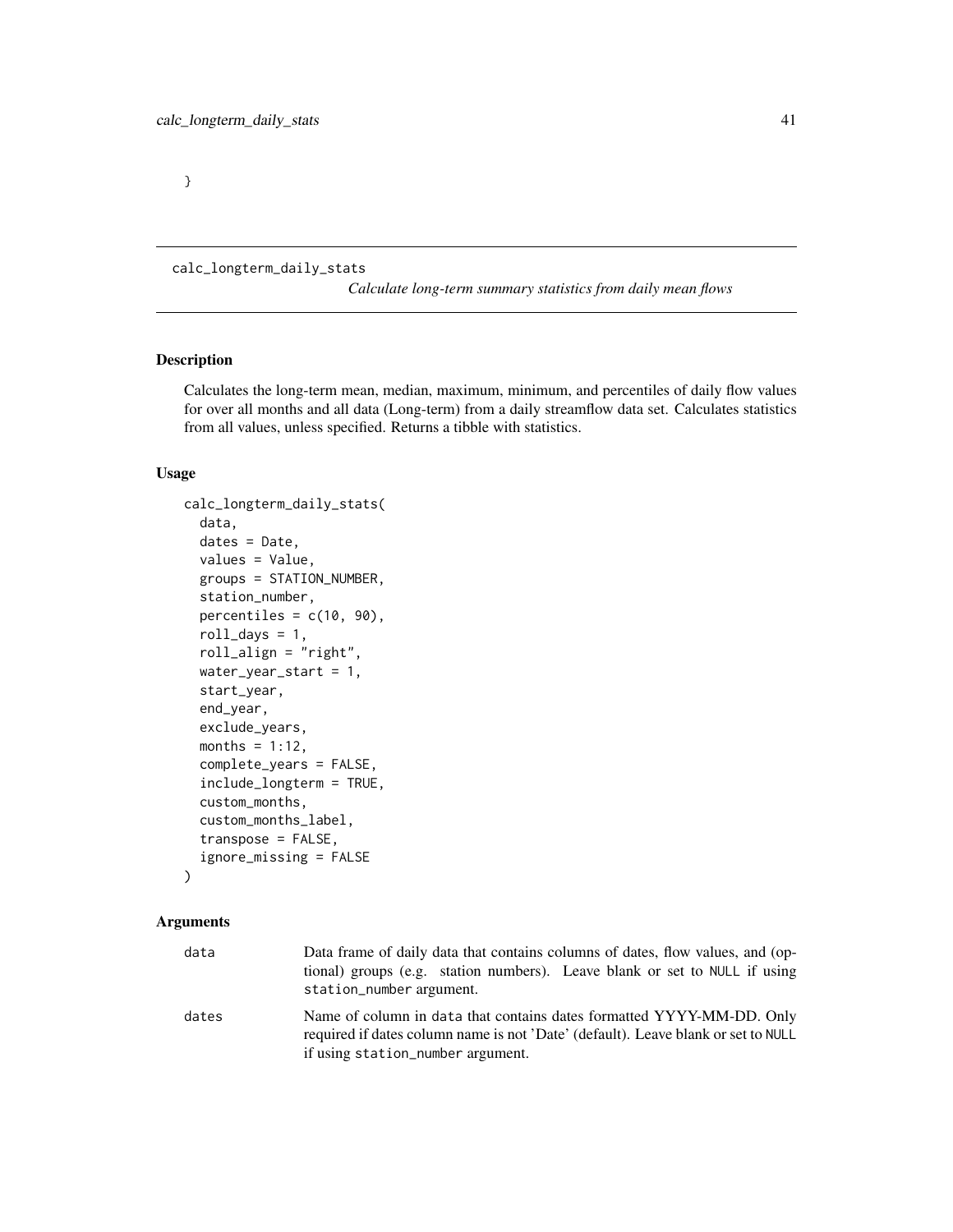| values              | Name of column in data that contains numeric flow values, in units of cubic<br>metres per second. Only required if values column name is not 'Value' (default).<br>Leave blank if using station_number argument.                                                                                                                                                               |
|---------------------|--------------------------------------------------------------------------------------------------------------------------------------------------------------------------------------------------------------------------------------------------------------------------------------------------------------------------------------------------------------------------------|
| groups              | Name of column in data that contains unique identifiers for different data sets, if<br>applicable. Only required if groups column name is not 'STATION_NUMBER'.<br>Function will automatically group by a column named 'STATION_NUMBER'<br>if present. Remove the 'STATION_NUMBER' column beforehand to remove<br>this grouping. Leave blank if using station_number argument. |
|                     | station_number Character string vector of seven digit Water Survey of Canada station numbers<br>(e.g. "08NM116") of which to extract daily streamflow data from a HYDAT<br>database. Requires tidyhydat package and a HYDAT database. Leave blank if<br>using data argument.                                                                                                   |
| percentiles         | Numeric vector of percentiles to calculate. Set to NA if none required. Default<br>$c(10, 90)$ .                                                                                                                                                                                                                                                                               |
| roll_days           | Numeric value of the number of days to apply a rolling mean. Default 1.                                                                                                                                                                                                                                                                                                        |
| roll_align          | Character string identifying the direction of the rolling mean from the specified<br>date, either by the first ('left'), last ('right'), or middle ('center') day of<br>the rolling n-day group of observations. Default 'right'.                                                                                                                                              |
| water_year_start    | Numeric value indicating the month (1 through 12) of the start of water year for                                                                                                                                                                                                                                                                                               |
|                     | analysis. Default 1.                                                                                                                                                                                                                                                                                                                                                           |
| start_year          | Numeric value of the first year to consider for analysis. Leave blank or set well<br>before start date (i.e. 1800) to use from the first year of the source data.                                                                                                                                                                                                              |
| end_year            | Numeric value of the last year to consider for analysis. Leave blank or set well<br>after end date (i.e. 2100) to use up to the last year of the source data.                                                                                                                                                                                                                  |
| exclude_years       | Numeric vector of years to exclude from analysis. Leave blank or set to NULL to<br>include all years.                                                                                                                                                                                                                                                                          |
| months              | Numeric vector of months to include in analysis. For example, 3 for March, 6:8<br>for Jun-Aug or c(10:12, 1) for first four months (Oct-Jan) when water_year_start<br>$= 10$ (Oct). Default summarizes all months $(1:12)$ .                                                                                                                                                   |
|                     | complete_years Logical values indicating whether to include only years with complete data in<br>analysis. Default FALSE.                                                                                                                                                                                                                                                       |
| include_longterm    |                                                                                                                                                                                                                                                                                                                                                                                |
|                     | Logical value indicating whether to include long-term calculation of all data.<br>Default TRUE.                                                                                                                                                                                                                                                                                |
| custom_months       | Numeric vector of months to combine to summarize (ex. 6:8 for Jun-Aug).<br>Adds results to the end of table. If wanting months that overlap calendar years<br>(ex. Oct-Mar), choose water_year_start that begins before the first month<br>listed. Leave blank for no custom month summary.                                                                                    |
| custom_months_label |                                                                                                                                                                                                                                                                                                                                                                                |
|                     | Character string to label custom months. For example, if months $= 7:9$ you may<br>choose "Summer" or "Jul-Sep". Default "Custom-Months".                                                                                                                                                                                                                                      |
| transpose           | Logical value indicating whether to transpose rows and columns of results. De-<br>fault FALSE.                                                                                                                                                                                                                                                                                 |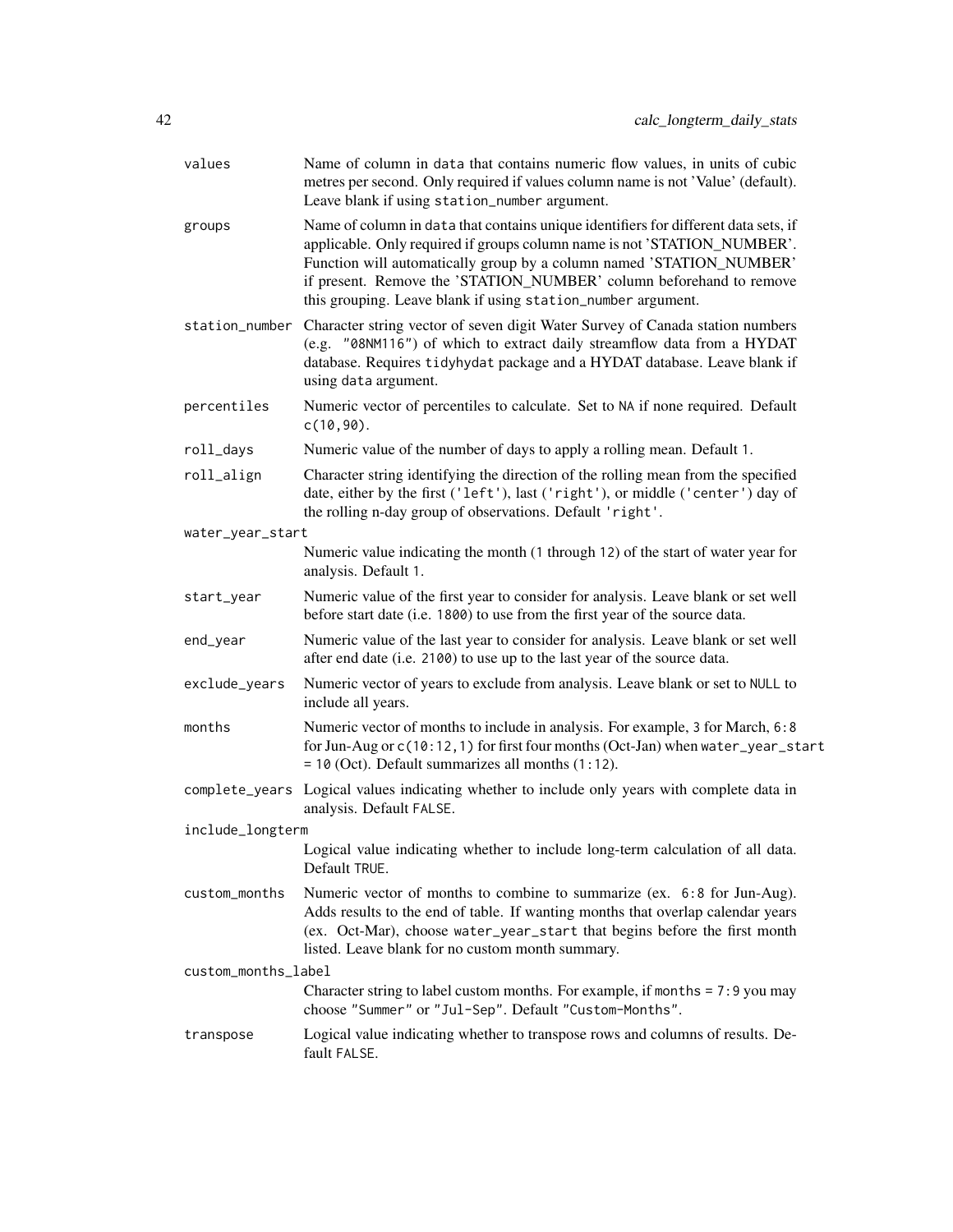ignore\_missing Logical value indicating whether dates with missing values should be included in the calculation. If TRUE then a statistic will be calculated regardless of missing dates. If FALSE then only those statistics from time periods with no missing dates will be returned. Default FALSE.

## Value

A tibble data frame with the following columns:

| Month   | month of the year, included 'Long-term' for all months, and 'Custom-Months'<br>if selected |
|---------|--------------------------------------------------------------------------------------------|
| Mean    | mean of all daily data for a given month and long-term over all years                      |
| Median  | median of all daily data for a given month and long-term over all years                    |
| Maximum | maximum of all daily data for a given month and long-term over all years                   |
| Minimum | minimum of all daily data for a given month and long-term over all years                   |
| P'n'    | each n-th percentile selected for a given month and long-term over all years               |
|         |                                                                                            |

Default percentile columns:

| P10 | annual 10th percentile selected for a given month and long-term over all years |
|-----|--------------------------------------------------------------------------------|
| P90 | annual 90th percentile selected for a given month and long-term over all years |

Transposing data creates a column of "Statistics" and subsequent columns for each year selected.

## Examples

```
# Run if HYDAT database has been downloaded (using tidyhydat::download_hydat())
if (file.exists(tidyhydat::hy_downloaded_db())) {
```

```
# Calculate long-term statistics using data argument with defaults
flow_data <- tidyhydat::hy_daily_flows(station_number = "08NM116")
calc_longterm_daily_stats(data = flow_data,
                          start_year = 1980)
```

```
# Calculate long-term statistics using station_number argument with defaults
calc_longterm_daily_stats(station_number = "08NM116",
                          start_year = 1980)
```

```
# Calculate long-term statistics regardless if there is missing data for a given year
calc_longterm_daily_stats(station_number = "08NM116",
                          ignore_missing = TRUE)
```

```
# Calculate long-term statistics for water years starting in October
calc_longterm_daily_stats(station_number = "08NM116",
                          start_year = 1980,
                          water_year_start = 10)
```

```
# Calculate long-term statistics with custom years and percentiles
calc_longterm_daily_stats(station_number = "08NM116",
                          start_year = 1981,
                          end_year = 2010,
```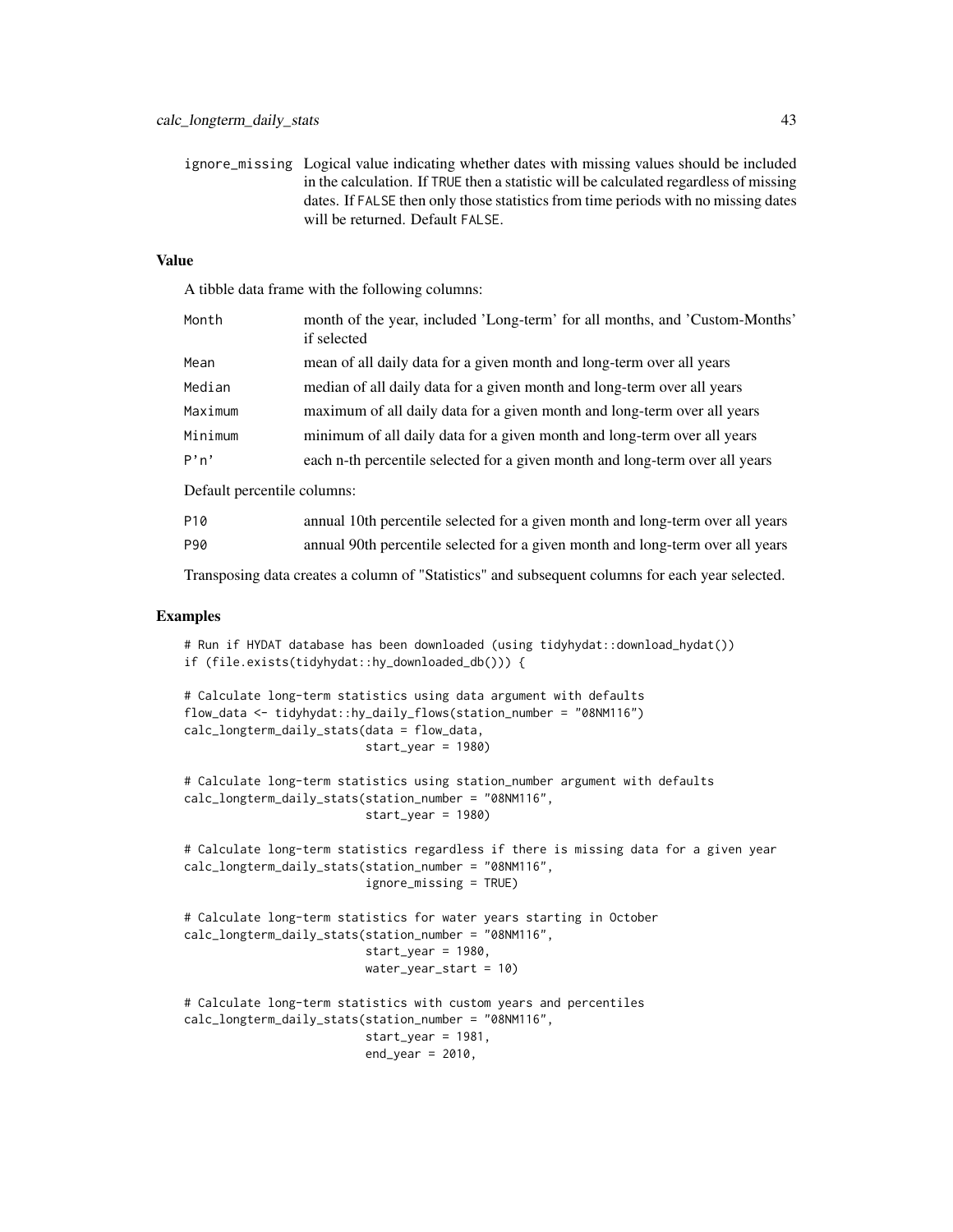```
exclude_years = c(1991,1993:1995),
                          percentiles = c(25,75)# Calculate long-term statistics and add custom stats for July-September
calc_longterm_daily_stats(station_number = "08NM116",
                         start_year = 1980,
                         custom_months = 7:9,
                         custom_months_label = "Summer")
}
```
calc\_longterm\_mean *Calculate the long-term mean annual discharge*

## Description

Calculates the long-term mean annual discharge (MAD) from a daily streamflow data set. Calculates statistics from all values, unless specified. Returns a tibble with statistics.

#### Usage

```
calc_longterm_mean(
  data,
  dates = Date,
  values = Value,
  groups = STATION_NUMBER,
  station_number,
  roll\_days = 1,
  roll_align = "right",
  water_year_start = 1,
  start_year,
  end_year,
  exclude_years,
  complete_years = FALSE,
  months = 1:12,
  percent_MAD,
  transpose = FALSE
```
## )

| data  | Data frame of daily data that contains columns of dates, flow values, and (op-<br>tional) groups (e.g. station numbers). Leave blank or set to NULL if using<br>station_number argument.        |
|-------|-------------------------------------------------------------------------------------------------------------------------------------------------------------------------------------------------|
| dates | Name of column in data that contains dates formatted YYYY-MM-DD. Only<br>required if dates column name is not 'Date' (default). Leave blank or set to NULL<br>if using station_number argument. |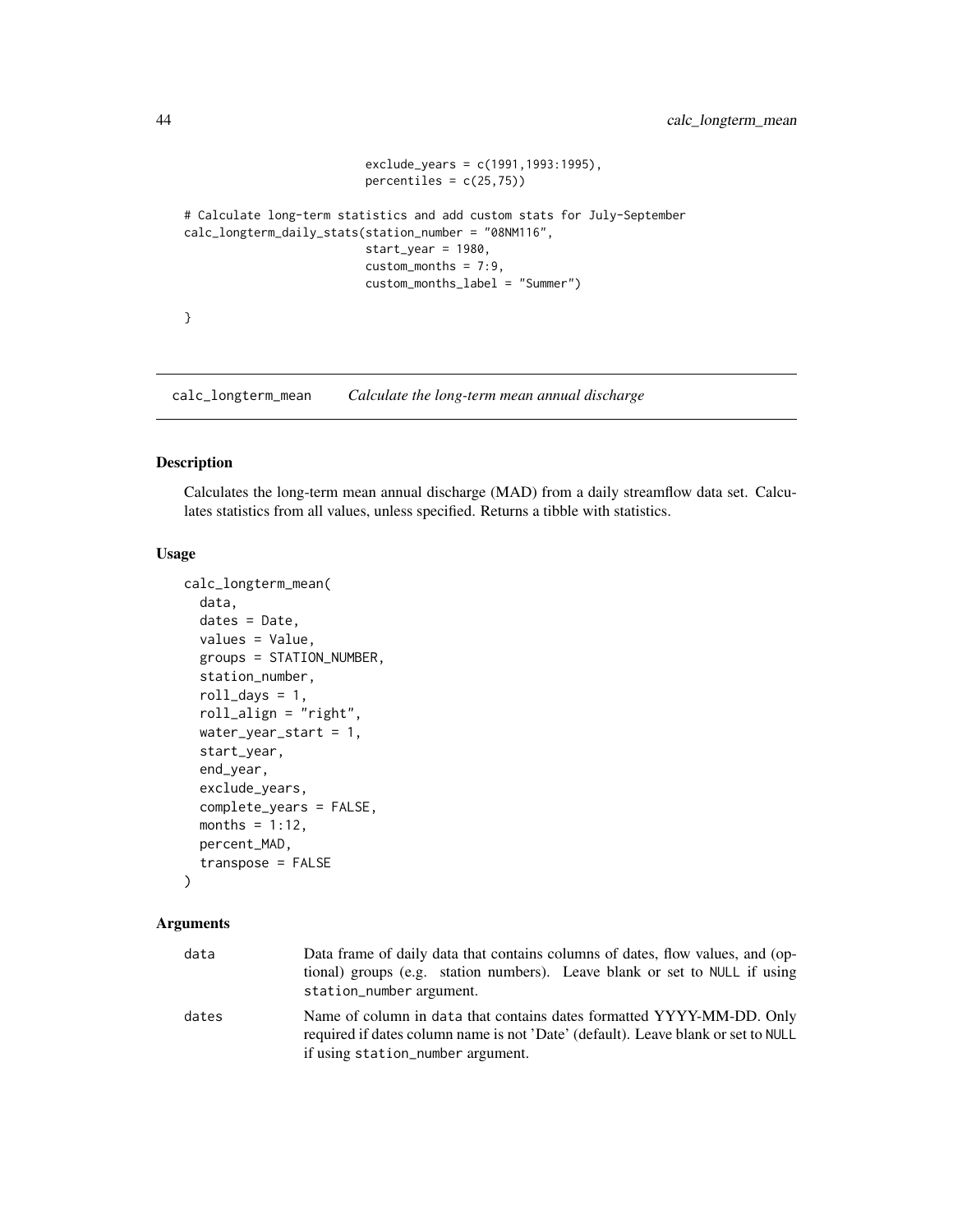| values           | Name of column in data that contains numeric flow values, in units of cubic<br>metres per second. Only required if values column name is not 'Value' (default).<br>Leave blank if using station_number argument.                                                                                                                                                               |  |
|------------------|--------------------------------------------------------------------------------------------------------------------------------------------------------------------------------------------------------------------------------------------------------------------------------------------------------------------------------------------------------------------------------|--|
| groups           | Name of column in data that contains unique identifiers for different data sets, if<br>applicable. Only required if groups column name is not 'STATION_NUMBER'.<br>Function will automatically group by a column named 'STATION_NUMBER'<br>if present. Remove the 'STATION_NUMBER' column beforehand to remove<br>this grouping. Leave blank if using station_number argument. |  |
| station_number   | Character string vector of seven digit Water Survey of Canada station numbers<br>(e.g. "08NM116") of which to extract daily streamflow data from a HYDAT<br>database. Requires tidyhydat package and a HYDAT database. Leave blank if<br>using data argument.                                                                                                                  |  |
| roll_days        | Numeric value of the number of days to apply a rolling mean. Default 1.                                                                                                                                                                                                                                                                                                        |  |
| roll_align       | Character string identifying the direction of the rolling mean from the specified<br>date, either by the first ('left'), last ('right'), or middle ('center') day of<br>the rolling n-day group of observations. Default 'right'.                                                                                                                                              |  |
| water_year_start |                                                                                                                                                                                                                                                                                                                                                                                |  |
|                  | Numeric value indicating the month (1 through 12) of the start of water year for<br>analysis. Default 1.                                                                                                                                                                                                                                                                       |  |
| start_year       | Numeric value of the first year to consider for analysis. Leave blank or set well<br>before start date (i.e. 1800) to use from the first year of the source data.                                                                                                                                                                                                              |  |
| end_year         | Numeric value of the last year to consider for analysis. Leave blank or set well<br>after end date (i.e. 2100) to use up to the last year of the source data.                                                                                                                                                                                                                  |  |
| exclude_years    | Numeric vector of years to exclude from analysis. Leave blank or set to NULL to<br>include all years.                                                                                                                                                                                                                                                                          |  |
| complete_years   | Logical values indicating whether to include only years with complete data in<br>analysis. Default FALSE.                                                                                                                                                                                                                                                                      |  |
| months           | Numeric vector of months to include in analysis. For example, 3 for March, 6:8<br>for Jun-Aug or c(10:12, 1) for first four months (Oct-Jan) when water_year_start<br>$= 10$ (Oct). Default summarizes all months $(1:12)$ .                                                                                                                                                   |  |
| percent_MAD      | Numeric vector of percents of long-term mean annual discharge to add to the ta-<br>ble (ex. 20 for 20 percent MAD or c(5, 10, 20) for multiple portions of MAD).<br>Leave blank or set to NA for no values to be calculated.                                                                                                                                                   |  |
| transpose        | Logical value indicating whether to transpose rows and columns of results. De-<br>fault FALSE.                                                                                                                                                                                                                                                                                 |  |

A tibble data frame of numeric values of a long-term mean (and percent of long-term mean if selected) of selected years and months.

## Examples

# Run if HYDAT database has been downloaded (using tidyhydat::download\_hydat()) if (file.exists(tidyhydat::hy\_downloaded\_db())) {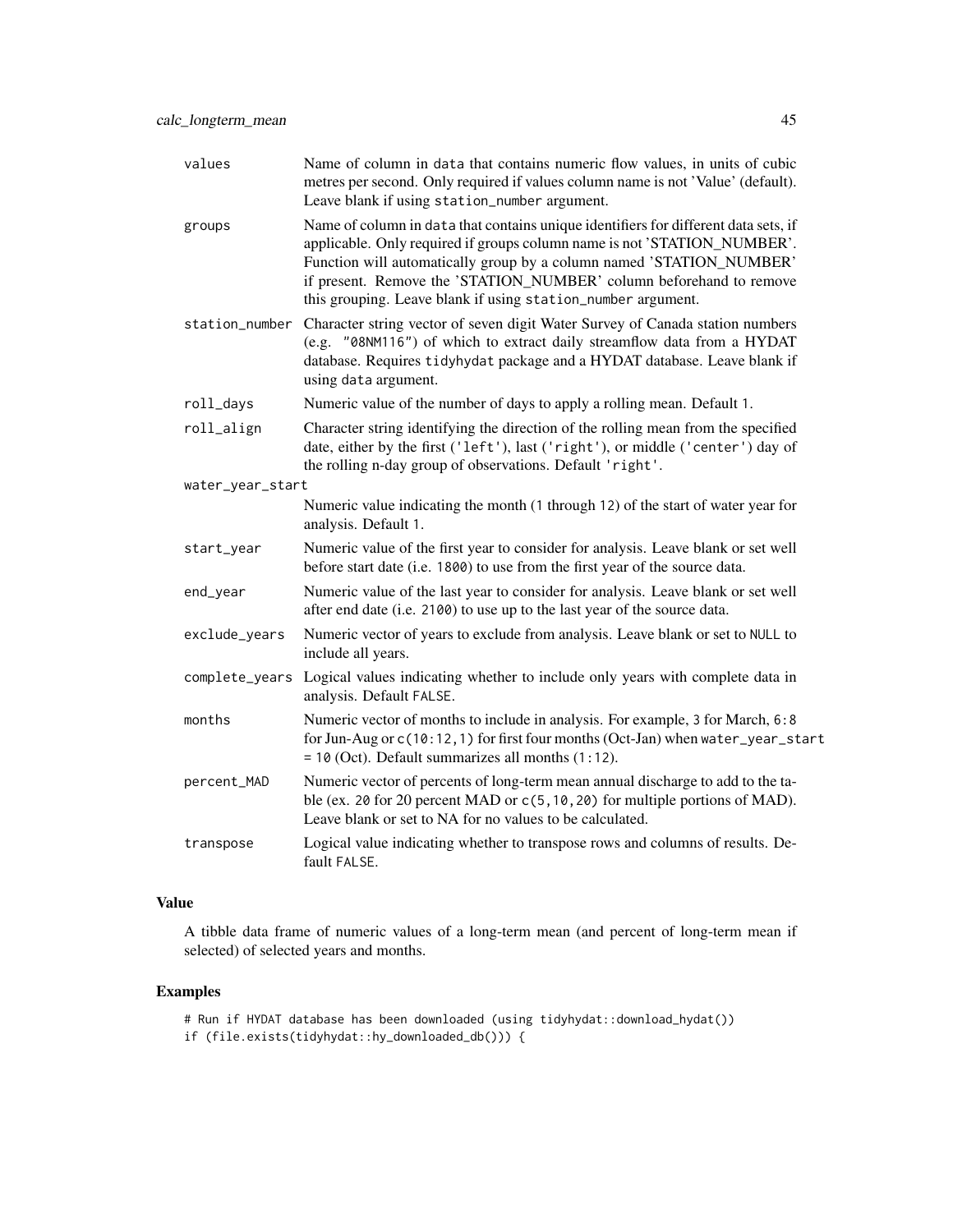```
# Calculate the long-term mean annual discharge (MAD) using only years with no missing data
calc_longterm_mean(station_number = "08NM116",
                   complete_years = TRUE)
# Calculate the long-term MAD and 5, 10 and 20-percent MADs using only years with no missing data
calc_longterm_mean(station_number = "08NM116",
                   complete_years = TRUE,
                   percent_MAD = c(5,10,20))
}
```

```
calc_longterm_monthly_stats
```
*Calculate long-term summary statistics from annual monthly mean flows*

## Description

Calculates the long-term mean, median, maximum, minimum, and percentiles of annual monthly mean flow values for all months and all data (Long-term) from a daily streamflow data set. Calculates statistics from all values, unless specified. Returns a tibble with statistics.

## Usage

```
calc_longterm_monthly_stats(
  data,
  dates = Date,
  values = Value,
  groups = STATION_NUMBER,
  station_number,
  percentiles = c(10, 90),
  roll\_days = 1,
  roll_align = "right",
  water_year_start = 1,
  start_year,
  end_year,
  exclude_years,
  months = 1:12,
  complete_years = FALSE,
  include_annual = TRUE,
  custom_months,
  custom_months_label,
  transpose = FALSE,
  ignore_missing = FALSE
)
```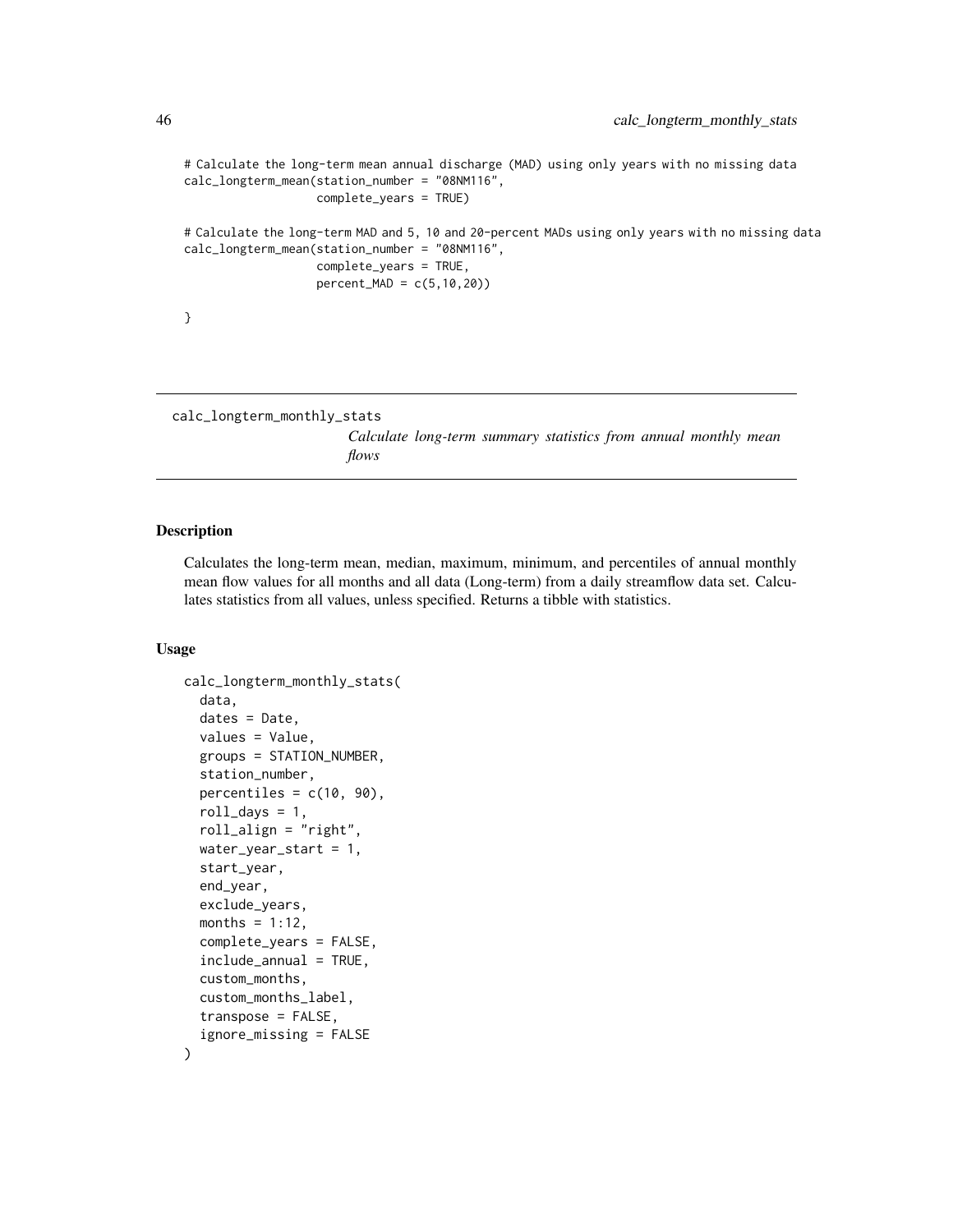| data             | Data frame of daily data that contains columns of dates, flow values, and (op-<br>tional) groups (e.g. station numbers). Leave blank or set to NULL if using<br>station_number argument.                                                                                                                                                                                       |
|------------------|--------------------------------------------------------------------------------------------------------------------------------------------------------------------------------------------------------------------------------------------------------------------------------------------------------------------------------------------------------------------------------|
| dates            | Name of column in data that contains dates formatted YYYY-MM-DD. Only<br>required if dates column name is not 'Date' (default). Leave blank or set to NULL<br>if using station_number argument.                                                                                                                                                                                |
| values           | Name of column in data that contains numeric flow values, in units of cubic<br>metres per second. Only required if values column name is not 'Value' (default).<br>Leave blank if using station_number argument.                                                                                                                                                               |
| groups           | Name of column in data that contains unique identifiers for different data sets, if<br>applicable. Only required if groups column name is not 'STATION_NUMBER'.<br>Function will automatically group by a column named 'STATION_NUMBER'<br>if present. Remove the 'STATION_NUMBER' column beforehand to remove<br>this grouping. Leave blank if using station_number argument. |
| station_number   | Character string vector of seven digit Water Survey of Canada station numbers<br>(e.g. "08NM116") of which to extract daily streamflow data from a HYDAT<br>database. Requires tidyhydat package and a HYDAT database. Leave blank if<br>using data argument.                                                                                                                  |
| percentiles      | Numeric vector of percentiles to calculate. Set to NA if none required. Default<br>$c(10, 90)$ .                                                                                                                                                                                                                                                                               |
| roll_days        | Numeric value of the number of days to apply a rolling mean. Default 1.                                                                                                                                                                                                                                                                                                        |
| roll_align       | Character string identifying the direction of the rolling mean from the specified<br>date, either by the first ('left'), last ('right'), or middle ('center') day of<br>the rolling n-day group of observations. Default 'right'.                                                                                                                                              |
| water_year_start |                                                                                                                                                                                                                                                                                                                                                                                |
|                  | Numeric value indicating the month (1 through 12) of the start of water year for<br>analysis. Default 1.                                                                                                                                                                                                                                                                       |
| start_year       | Numeric value of the first year to consider for analysis. Leave blank or set well<br>before start date (i.e. 1800) to use from the first year of the source data.                                                                                                                                                                                                              |
| end_year         | Numeric value of the last year to consider for analysis. Leave blank or set well<br>after end date (i.e. 2100) to use up to the last year of the source data.                                                                                                                                                                                                                  |
| exclude_years    | Numeric vector of years to exclude from analysis. Leave blank or set to NULL to<br>include all years.                                                                                                                                                                                                                                                                          |
| months           | Numeric vector of months to include in analysis. For example, 3 for March, 6:8<br>for Jun-Aug or c(10:12,1) for first four months (Oct-Jan) when water_year_start<br>$= 10$ (Oct). Default summarizes all months $(1:12)$ .                                                                                                                                                    |
| complete_years   | Logical values indicating whether to include only years with complete data in<br>analysis. Default FALSE.                                                                                                                                                                                                                                                                      |
|                  | include_annual Logical value indicating whether to include annual calculation of all months.<br>Default TRUE.                                                                                                                                                                                                                                                                  |
| custom_months    | Numeric vector of months to combine to summarize (ex. 6:8 for Jun-Aug).<br>Adds results to the end of table. If wanting months that overlap calendar years<br>(ex. Oct-Mar), choose water_year_start that begins before the first month<br>listed. Leave blank for no custom month summary.                                                                                    |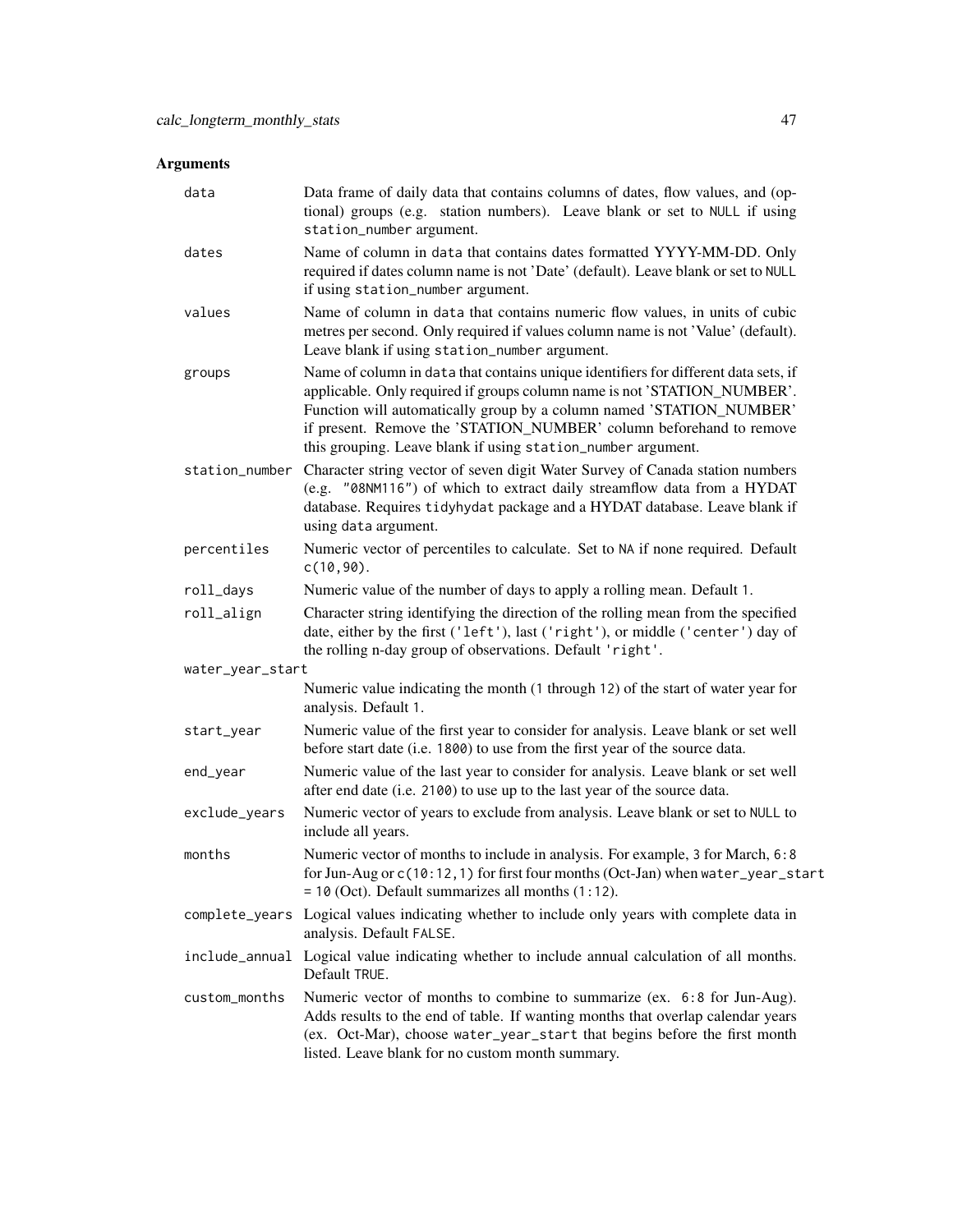| custom_months_label |                                                                                                                                                                                                                                                                                                                 |
|---------------------|-----------------------------------------------------------------------------------------------------------------------------------------------------------------------------------------------------------------------------------------------------------------------------------------------------------------|
|                     | Character string to label custom months. For example, if months $= 7:9$ you may<br>choose "Summer" or "Jul-Sep". Default "Custom-Months".                                                                                                                                                                       |
| transpose           | Logical value indicating whether to transpose rows and columns of results. De-<br>fault FALSE.                                                                                                                                                                                                                  |
|                     | ignore_missing Logical value indicating whether dates with missing values should be included<br>in the calculation. If TRUE then a statistic will be calculated regardless of missing<br>dates. If FALSE then only those statistics from time periods with no missing dates<br>will be returned. Default FALSE. |

A tibble data frame with the following columns:

| Month   | month of the year, included 'Annual' for all months, and 'Custom-Months' if<br>selected    |
|---------|--------------------------------------------------------------------------------------------|
| Mean    | mean of all annual monthly means for a given month over all years                          |
| Median  | median of all annual monthly means for a given month over all years                        |
| Maximum | maximum of all annual monthly means for a given month over all years                       |
| Minimum | minimum of all annual monthly means for a given month over all years                       |
| P'n'    | each n-th percentile selected for annual monthly means for a given month over<br>all years |

Default percentile columns:

| P <sub>10</sub> | annual 10th percentile selected for annual monthly means for a given month<br>over all years |
|-----------------|----------------------------------------------------------------------------------------------|
| P90             | annual 90th percentile selected for annual monthly means for a given month<br>over all years |

Transposing data creates a column of "Statistics" and subsequent columns for each year selected.

## Examples

# Run if HYDAT database has been downloaded (using tidyhydat::download\_hydat()) if (file.exists(tidyhydat::hy\_downloaded\_db())) {

# Calculate long-term monthly statistics using data argument with defaults flow\_data <- tidyhydat::hy\_daily\_flows(station\_number = "08NM116") calc\_longterm\_monthly\_stats(data = flow\_data, start\_year = 1980)

# Calculate long-term monthly statistics using station\_number argument with defaults calc\_longterm\_monthly\_stats(station\_number = "08NM116", start\_year = 1980)

# Calculate long-term monthly statistics regardless if there is missing data for a given year calc\_longterm\_monthly\_stats(station\_number = "08NM116", ignore\_missing = TRUE)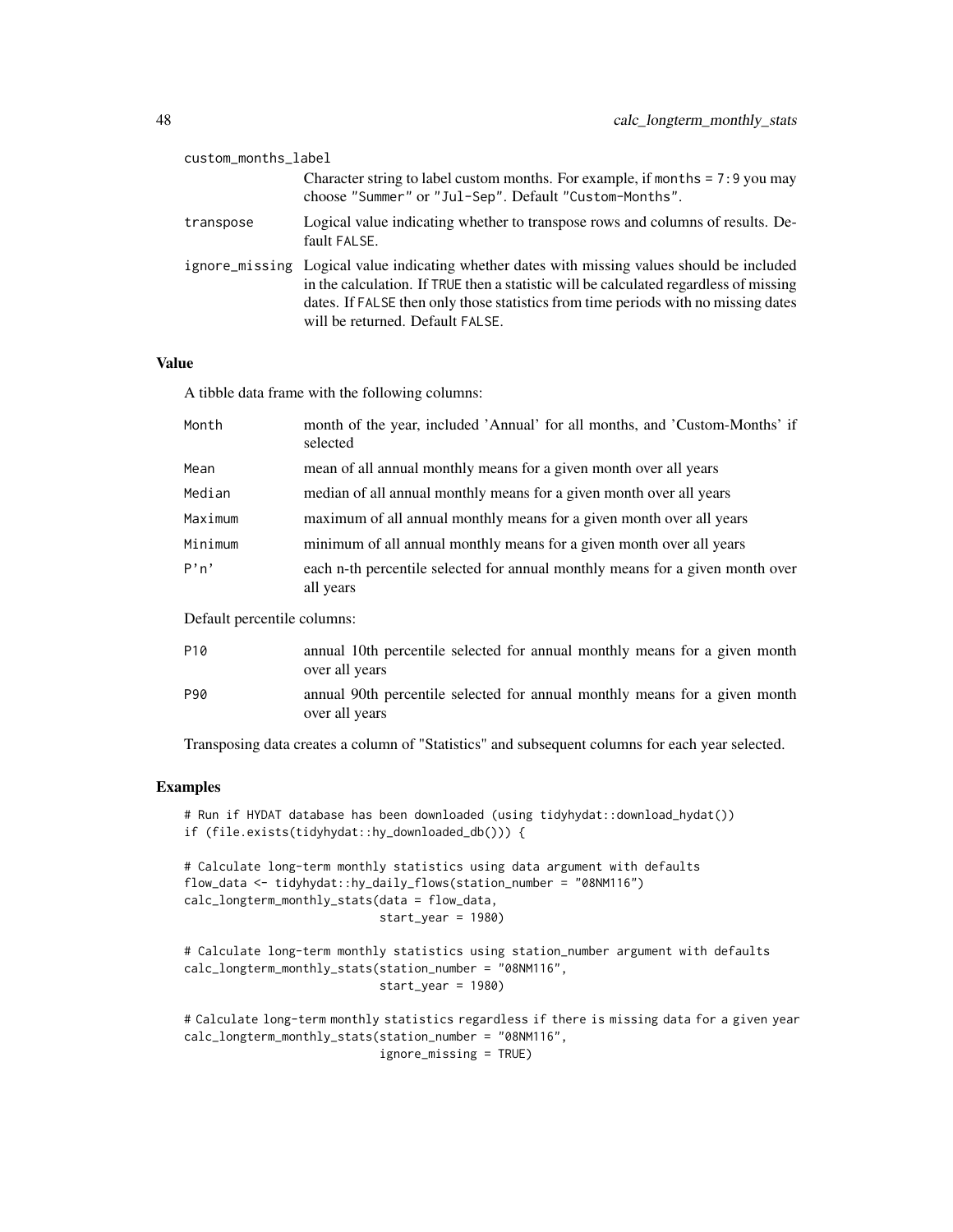```
# Calculate long-term monthly statistics for water years starting in October
calc_longterm_monthly_stats(station_number = "08NM116",
                            start_year = 1980,
                            water_year_start = 10)
# Calculate long-term monthly statistics with custom years
calc_longterm_monthly_stats(station_number = "08NM116",
                            start_year = 1981,
                            end_year = 2010,
                            exclude_years = c(1991,1993:1995))
# Calculate long-term monthly statistics and add custom stats for July-September
calc_longterm_monthly_stats(station_number = "08NM116",
                            start_year = 1980,
                            custom_months = 7:9,
                            custom_months_label = "Summer")
}
```
calc\_longterm\_percentile

*Calculate long-term percentiles*

## Description

Calculates the long-term percentiles from a daily streamflow data set. Calculates statistics from all values, unless specified. Returns a tibble with statistics.

### Usage

```
calc_longterm_percentile(
  data,
  dates = Date,
  values = Value,
  groups = STATION_NUMBER,
  station_number,
  percentiles,
  roll\_days = 1,
  roll_align = "right",
  water_year_start = 1,
  start_year,
  end_year,
  exclude_years,
  complete_years = FALSE,
  months = 1:12,
  transpose = FALSE
)
```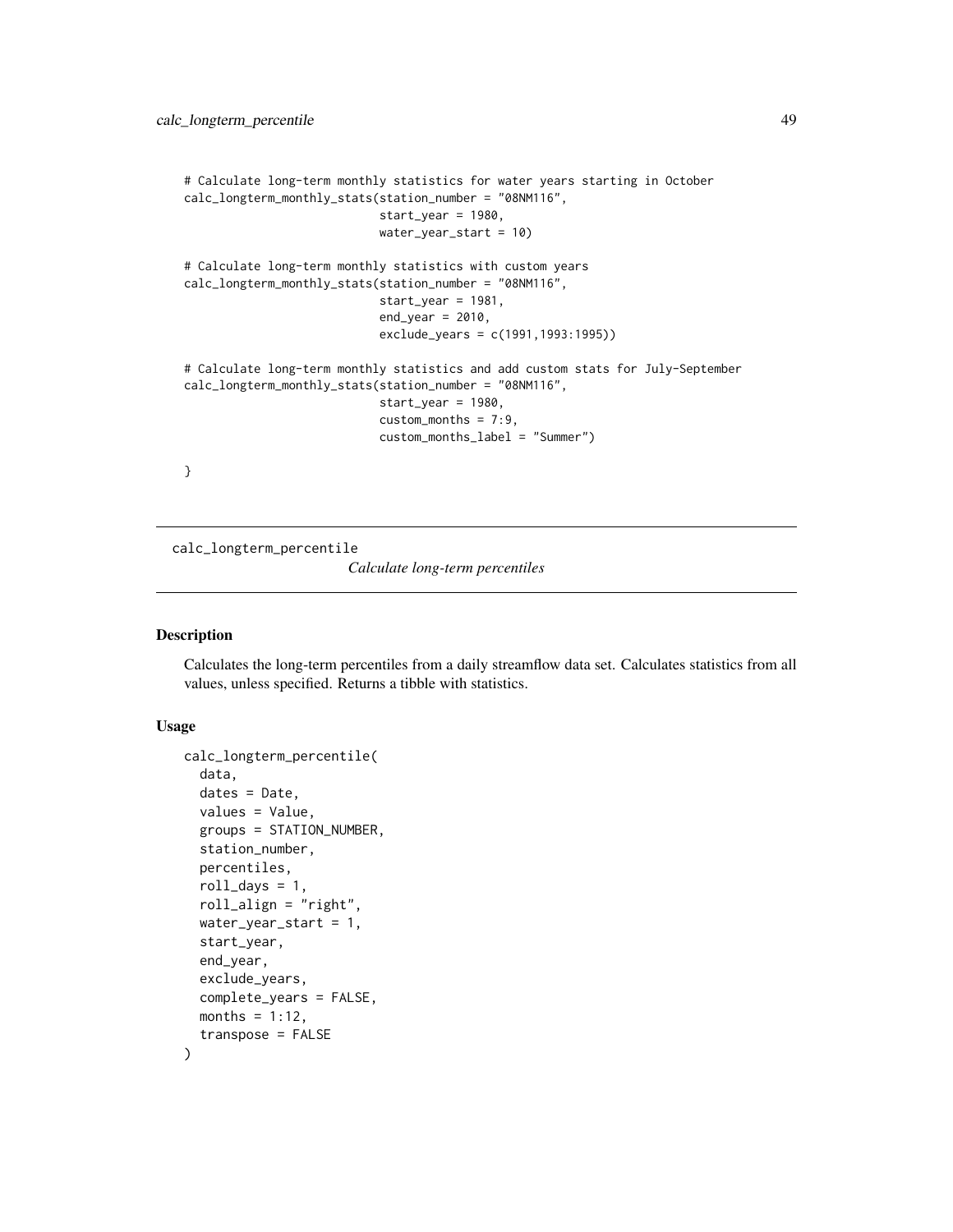| data             | Data frame of daily data that contains columns of dates, flow values, and (op-<br>tional) groups (e.g. station numbers). Leave blank or set to NULL if using<br>station_number argument.                                                                                                                                                                                       |  |
|------------------|--------------------------------------------------------------------------------------------------------------------------------------------------------------------------------------------------------------------------------------------------------------------------------------------------------------------------------------------------------------------------------|--|
| dates            | Name of column in data that contains dates formatted YYYY-MM-DD. Only<br>required if dates column name is not 'Date' (default). Leave blank or set to NULL<br>if using station_number argument.                                                                                                                                                                                |  |
| values           | Name of column in data that contains numeric flow values, in units of cubic<br>metres per second. Only required if values column name is not 'Value' (default).<br>Leave blank if using station_number argument.                                                                                                                                                               |  |
| groups           | Name of column in data that contains unique identifiers for different data sets, if<br>applicable. Only required if groups column name is not 'STATION_NUMBER'.<br>Function will automatically group by a column named 'STATION_NUMBER'<br>if present. Remove the 'STATION_NUMBER' column beforehand to remove<br>this grouping. Leave blank if using station_number argument. |  |
| station_number   | Character string vector of seven digit Water Survey of Canada station numbers<br>(e.g. "08NM116") of which to extract daily streamflow data from a HYDAT<br>database. Requires tidyhydat package and a HYDAT database. Leave blank if<br>using data argument.                                                                                                                  |  |
| percentiles      | Numeric vector of percentiles (ex. c(5, 10, 25, 75)) to calculate. Required.                                                                                                                                                                                                                                                                                                   |  |
| roll_days        | Numeric value of the number of days to apply a rolling mean. Default 1.                                                                                                                                                                                                                                                                                                        |  |
| roll_align       | Character string identifying the direction of the rolling mean from the specified<br>date, either by the first ('left'), last ('right'), or middle ('center') day of<br>the rolling n-day group of observations. Default 'right'.                                                                                                                                              |  |
| water_year_start |                                                                                                                                                                                                                                                                                                                                                                                |  |
|                  | Numeric value indicating the month (1 through 12) of the start of water year for<br>analysis. Default 1.                                                                                                                                                                                                                                                                       |  |
| start_year       | Numeric value of the first year to consider for analysis. Leave blank or set well<br>before start date (i.e. 1800) to use from the first year of the source data.                                                                                                                                                                                                              |  |
| end_year         | Numeric value of the last year to consider for analysis. Leave blank or set well<br>after end date (i.e. 2100) to use up to the last year of the source data.                                                                                                                                                                                                                  |  |
| exclude_years    | Numeric vector of years to exclude from analysis. Leave blank or set to NULL to<br>include all years.                                                                                                                                                                                                                                                                          |  |
| complete_years   | Logical values indicating whether to include only years with complete data in<br>analysis. Default FALSE.                                                                                                                                                                                                                                                                      |  |
| months           | Numeric vector of months to include in analysis. For example, 3 for March, 6:8<br>for Jun-Aug or c(10:12, 1) for first four months (Oct-Jan) when water_year_start<br>$= 10$ (Oct). Default summarizes all months $(1:12)$ .                                                                                                                                                   |  |
| transpose        | Logical value indicating whether to transpose rows and columns of results. De-<br>fault FALSE.                                                                                                                                                                                                                                                                                 |  |

# Value

A tibble data frame of a long-term percentile of selected years and months.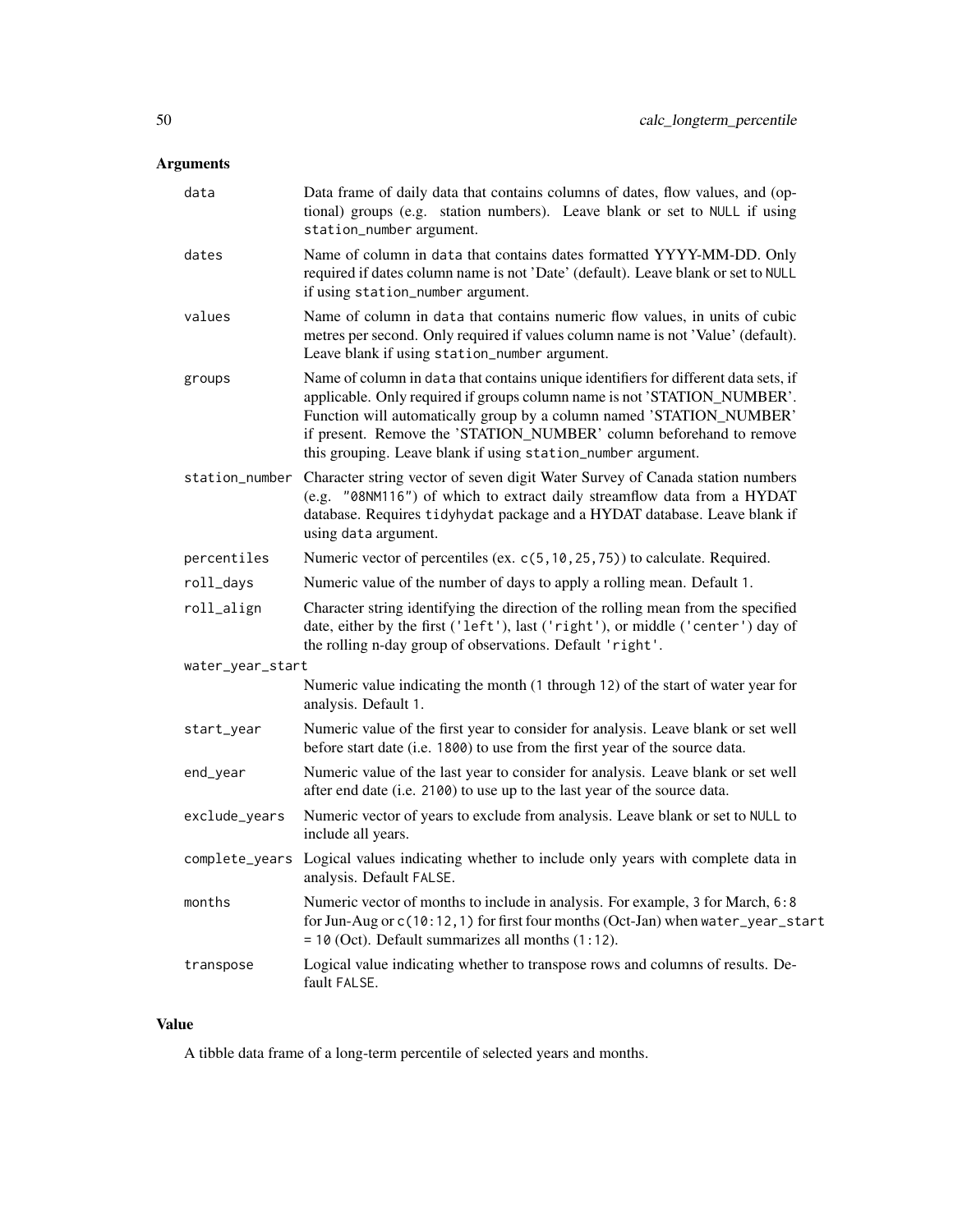#### Examples

```
# Run if HYDAT database has been downloaded (using tidyhydat::download_hydat())
if (file.exists(tidyhydat::hy_downloaded_db())) {
# Calculate the 20th percentile flow value from a flow record
calc_longterm_percentile(station_number = "08NM116",
                        percentile = 20)
# Calculate the 90th percentile flow value with custom years
calc_longterm_percentile(station_number = "08NM116",
                        start_year = 1980,
                         end_year = 2010,
                         percentile = 90)
}
```
<span id="page-50-0"></span>calc\_monthly\_cumulative\_stats *Calculate cumulative monthly flow statistics*

## Description

Calculate cumulative monthly flow statistics for each month of the year of daily flow values from a daily streamflow data set. Calculates statistics from all values from complete years, unless specified. Defaults to volumetric cumulative flows, can use use\_yield and basin\_area to convert to areabased water yield. Returns a tibble with statistics.

#### Usage

```
calc_monthly_cumulative_stats(
  data,
  dates = Date,
  values = Value,
  groups = STATION_NUMBER,
  station_number,
  percentiles = c(5, 25, 75, 95),
  use_yield = FALSE,
  basin_area,
  water_year_start = 1,
  start_year,
  end_year,
  exclude_years,
 months = 1:12,
  transpose = FALSE
)
```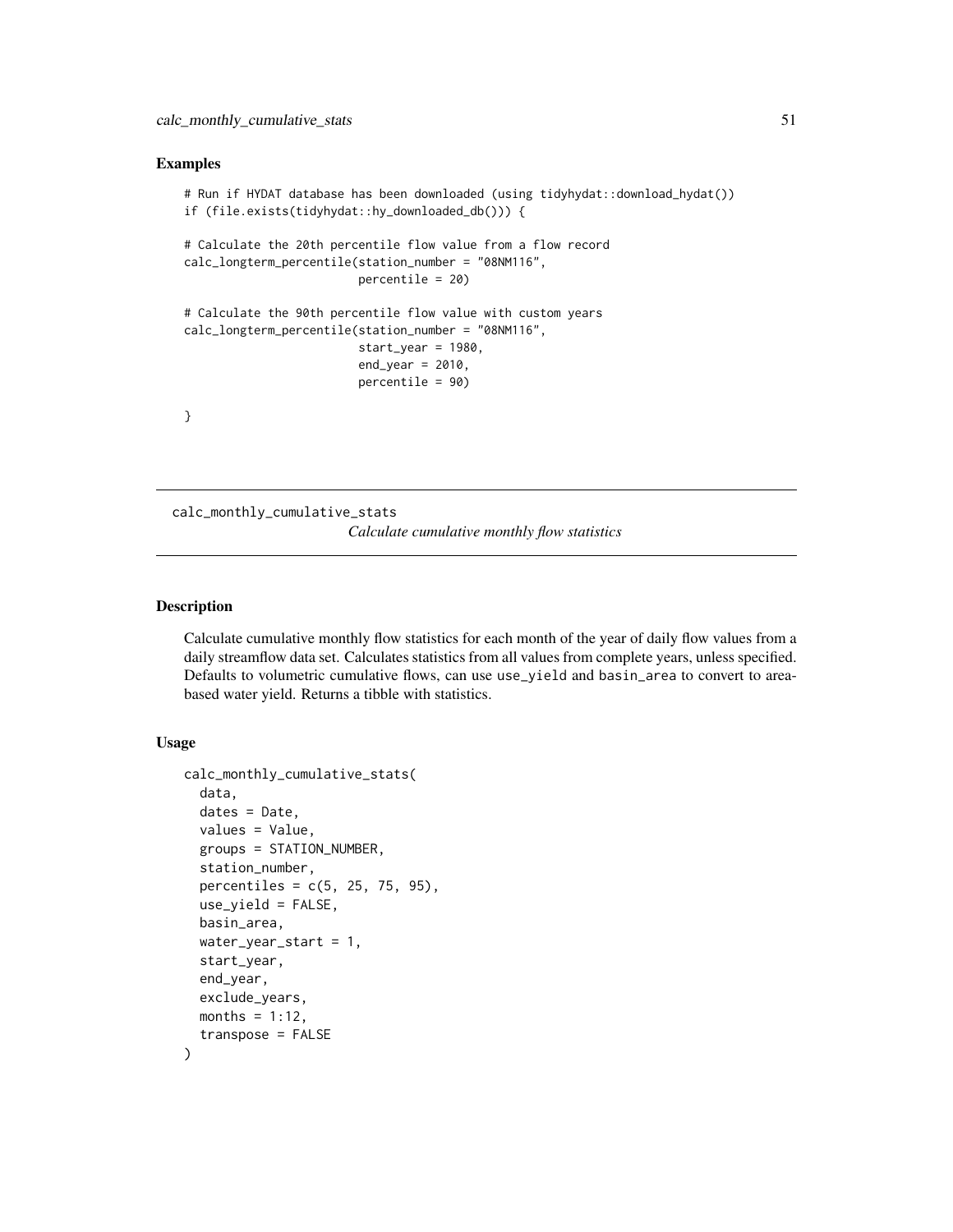| data             | Data frame of daily data that contains columns of dates, flow values, and (op-<br>tional) groups (e.g. station numbers). Leave blank or set to NULL if using<br>station_number argument.                                                                                                                                                                                       |  |
|------------------|--------------------------------------------------------------------------------------------------------------------------------------------------------------------------------------------------------------------------------------------------------------------------------------------------------------------------------------------------------------------------------|--|
| dates            | Name of column in data that contains dates formatted YYYY-MM-DD. Only<br>required if dates column name is not 'Date' (default). Leave blank or set to NULL<br>if using station_number argument.                                                                                                                                                                                |  |
| values           | Name of column in data that contains numeric flow values, in units of cubic<br>metres per second. Only required if values column name is not 'Value' (default).<br>Leave blank if using station_number argument.                                                                                                                                                               |  |
| groups           | Name of column in data that contains unique identifiers for different data sets, if<br>applicable. Only required if groups column name is not 'STATION_NUMBER'.<br>Function will automatically group by a column named 'STATION_NUMBER'<br>if present. Remove the 'STATION_NUMBER' column beforehand to remove<br>this grouping. Leave blank if using station_number argument. |  |
|                  | station_number Character string vector of seven digit Water Survey of Canada station numbers<br>(e.g. "08NM116") of which to extract daily streamflow data from a HYDAT<br>database. Requires tidyhydat package and a HYDAT database. Leave blank if<br>using data argument.                                                                                                   |  |
| percentiles      | Numeric vector of percentiles to calculate. Set to NA if none required. Default<br>$c(5, 25, 75, 95)$ .                                                                                                                                                                                                                                                                        |  |
| use_yield        | Logical value indicating whether to calculate area-based water yield, in mm,<br>instead of volumetric discharge. Default FALSE.                                                                                                                                                                                                                                                |  |
| basin_area       | Upstream drainage basin area, in square kilometres, to apply to observations.<br>Three options:                                                                                                                                                                                                                                                                                |  |
|                  | (1) Leave blank if groups is STATION_NUMBER with HYDAT station num-<br>bers to extract basin areas from HYDAT.                                                                                                                                                                                                                                                                 |  |
|                  | (2) A single numeric value to apply to all observations.                                                                                                                                                                                                                                                                                                                       |  |
|                  | (3) List each basin area for each group/station in groups (can override HYDAT<br>value if listed) as such $c("08NM116" = 795, "08NM242" = 10)$ . If group is not<br>listed the HYDAT area will be applied if it exists, otherwise it will be NA.                                                                                                                               |  |
| water_year_start |                                                                                                                                                                                                                                                                                                                                                                                |  |
|                  | Numeric value indicating the month (1 through 12) of the start of water year for<br>analysis. Default 1.                                                                                                                                                                                                                                                                       |  |
| start_year       | Numeric value of the first year to consider for analysis. Leave blank or set well<br>before start date (i.e. 1800) to use from the first year of the source data.                                                                                                                                                                                                              |  |
| end_year         | Numeric value of the last year to consider for analysis. Leave blank or set well<br>after end date (i.e. 2100) to use up to the last year of the source data.                                                                                                                                                                                                                  |  |
| exclude_years    | Numeric vector of years to exclude from analysis. Leave blank or set to NULL to<br>include all years.                                                                                                                                                                                                                                                                          |  |
| months           | Numeric vector of months to include in analysis. For example, 3 for March, 6:8<br>for Jun-Aug or c(10:12, 1) for first four months (Oct-Jan) when water_year_start<br>$= 10$ (Oct). Default summarizes all months (1:12). Need to be consecutive<br>months for given year/water year to work properly.                                                                         |  |
| transpose        | Logical value indicating whether to transpose rows and columns of results. De-<br>fault FALSE.                                                                                                                                                                                                                                                                                 |  |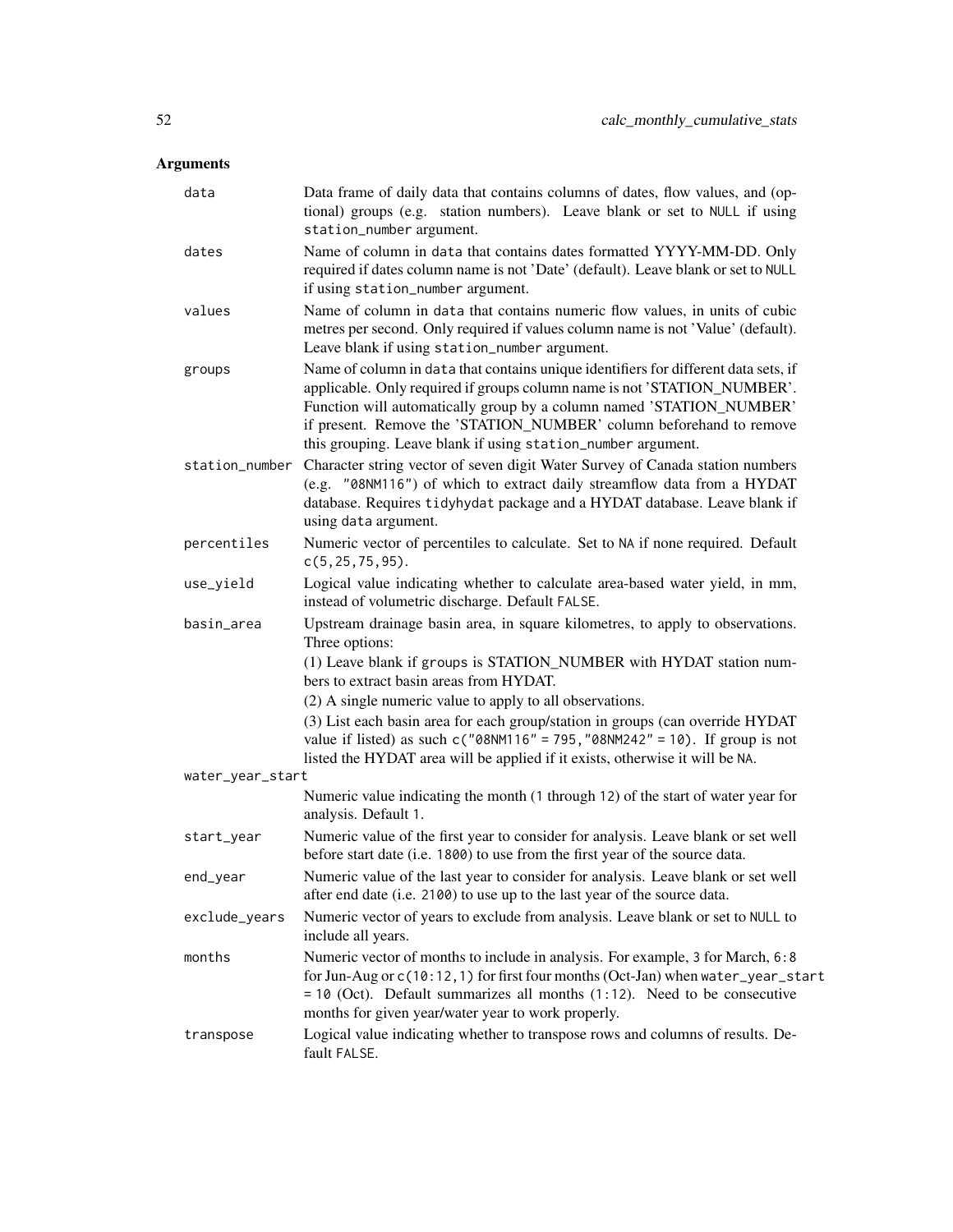A tibble data frame with the following columns, default units in cubic metres, or millimetres if use\_yield and basin\_area provided:

| Month   | month (MMM-DD) of cumulative statistics                                                        |
|---------|------------------------------------------------------------------------------------------------|
| Mean    | monthly mean of all cumulative flows for a given month of the year                             |
| Median  | monthly mean of all cumulative flows for a given month of the year                             |
| Maximum | monthly mean of all cumulative flows for a given month of the year                             |
| Minimum | monthly mean of all cumulative flows for a given month of the year                             |
| P'n'    | each monthly n-th percentile selected of all cumulative flows for a given month<br>of the year |

Default percentile columns:

| P <sub>5</sub>  | monthly 5th percentile of all cumulative flows for a given month of the year  |
|-----------------|-------------------------------------------------------------------------------|
| P <sub>25</sub> | monthly 25th percentile of all cumulative flows for a given month of the year |
| P75             | monthly 75th percentile of all cumulative flows for a given month of the year |
| P95             | monthly 95th percentile of all cumulative flows for a given month of the year |

Transposing data creates a column of "Statistics" and subsequent columns for each year selected.

## Examples

```
# Run if HYDAT database has been downloaded (using tidyhydat::download_hydat())
if (file.exists(tidyhydat::hy_downloaded_db())) {
# Calculate annual monthly cumulative volume statistics
calc_monthly_cumulative_stats(station_number = "08NM116")
# Calculate annual monthly cumulative volume statistics with default HYDAT basin area
calc_monthly_cumulative_stats(station_number = "08NM116",
                             use_yield = TRUE)
# Calculate annual monthly cumulative volume statistics with custom basin area
calc_monthly_cumulative_stats(station_number = "08NM116",
                             use_yield = TRUE,
                             basin_area = 800)
```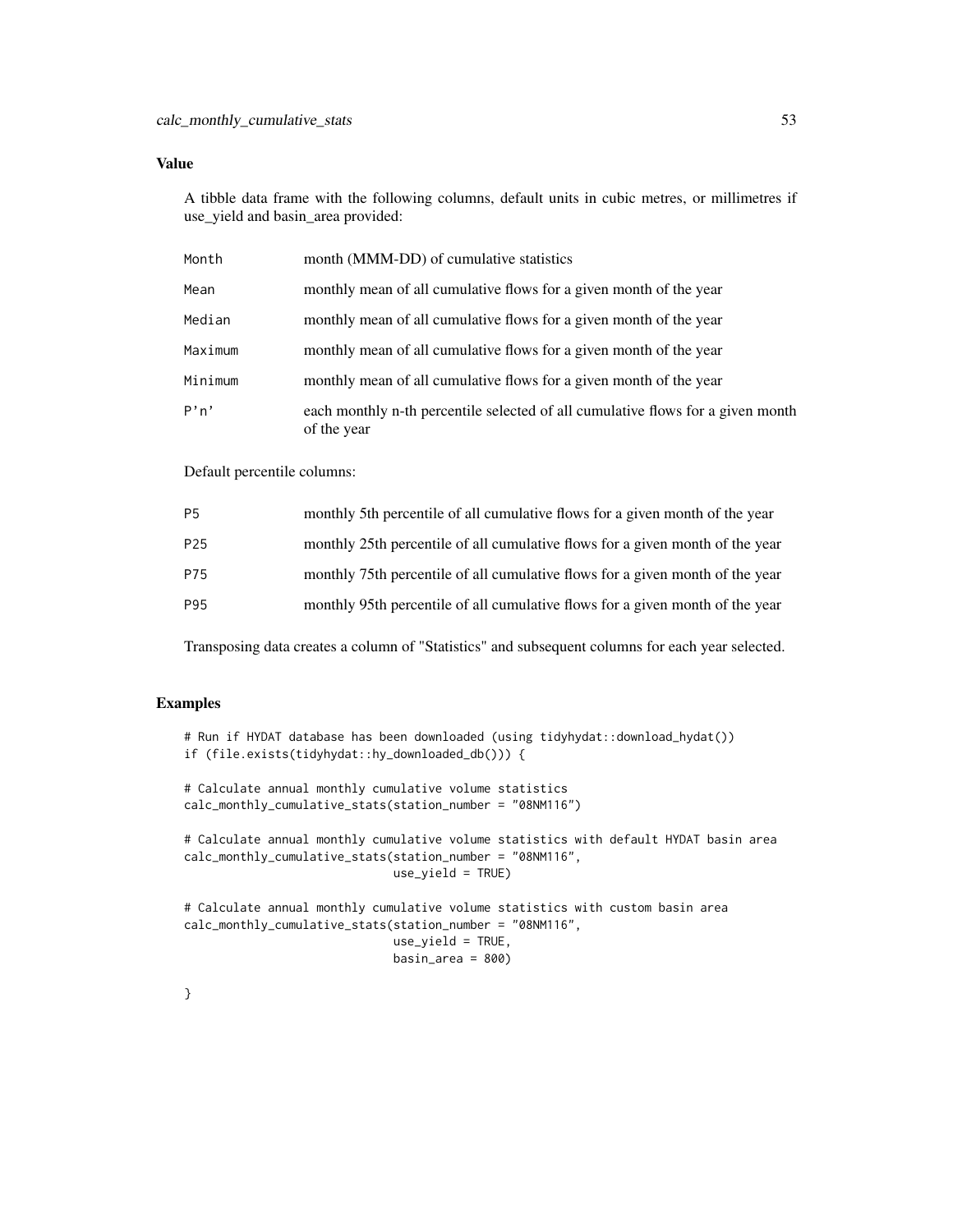<span id="page-53-0"></span>calc\_monthly\_stats *Calculate monthly summary statistics*

## Description

Calculates means, medians, maximums, minimums, and percentiles for each month of all years of flow values from a daily streamflow data set. Calculates statistics from all values, unless specified. Returns a tibble with statistics.

#### Usage

```
calc_monthly_stats(
  data,
  dates = Date,
  values = Value,
  groups = STATION_NUMBER,
  station_number,
 percentiles = c(10, 90),
  roll\_days = 1,
  roll_align = "right",
  water_year_start = 1,
  start_year,
  end_year,
  exclude_years,
  months = 1:12,
  transpose = FALSE,
  spread = FALSE,
  ignore_missing = FALSE,
  allowed_missing = ifelse(ignore_missing, 100, 0)
\mathcal{L}
```

| data   | Data frame of daily data that contains columns of dates, flow values, and (op-<br>tional) groups (e.g. station numbers). Leave blank or set to NULL if using<br>station_number argument.                                                                                                                                                                                       |
|--------|--------------------------------------------------------------------------------------------------------------------------------------------------------------------------------------------------------------------------------------------------------------------------------------------------------------------------------------------------------------------------------|
| dates  | Name of column in data that contains dates formatted YYYY-MM-DD. Only<br>required if dates column name is not 'Date' (default). Leave blank or set to NULL<br>if using station_number argument.                                                                                                                                                                                |
| values | Name of column in data that contains numeric flow values, in units of cubic<br>metres per second. Only required if values column name is not 'Value' (default).<br>Leave blank if using station_number argument.                                                                                                                                                               |
| groups | Name of column in data that contains unique identifiers for different data sets, if<br>applicable. Only required if groups column name is not 'STATION NUMBER'.<br>Function will automatically group by a column named 'STATION_NUMBER'<br>if present. Remove the 'STATION_NUMBER' column beforehand to remove<br>this grouping. Leave blank if using station_number argument. |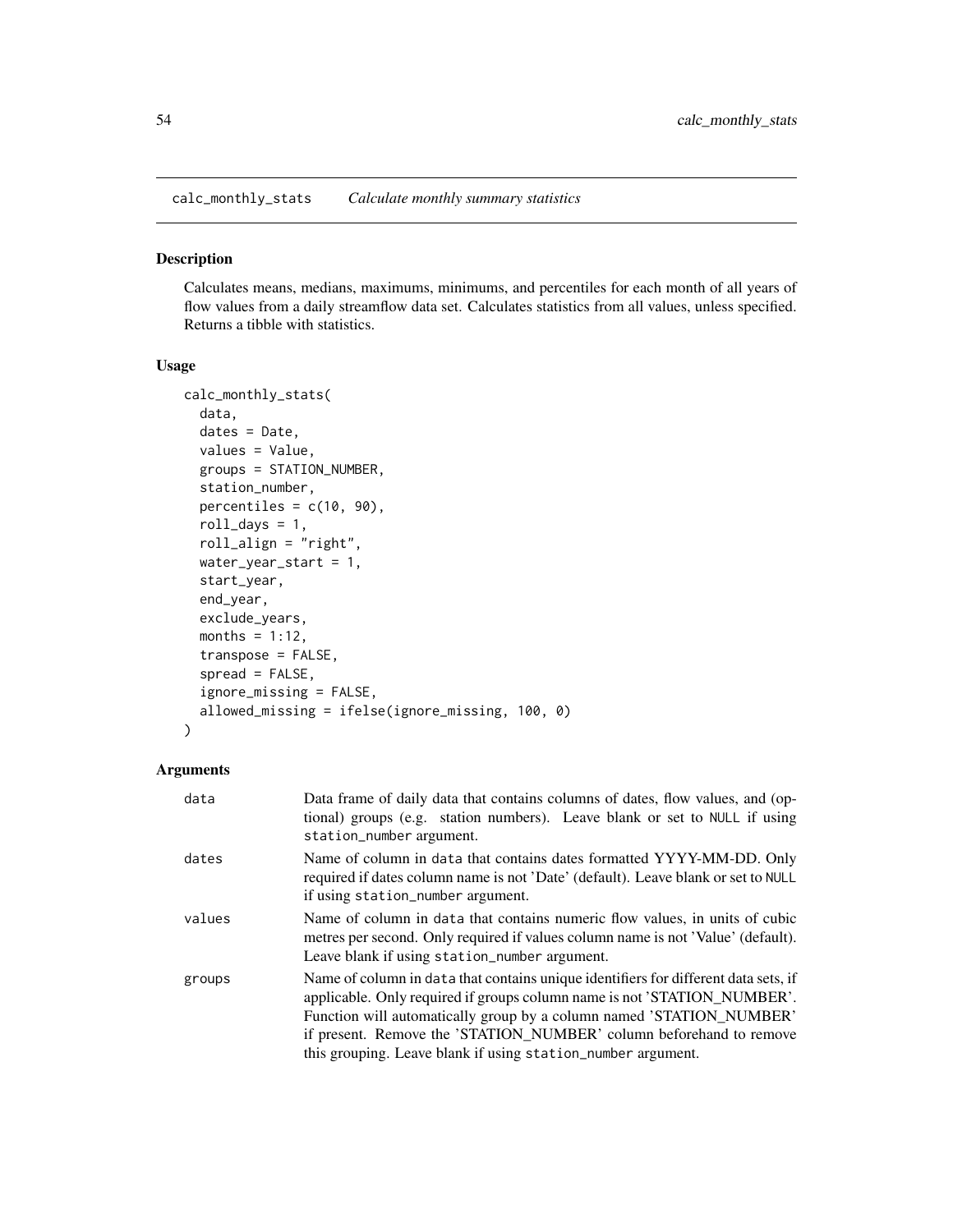|                  | station_number Character string vector of seven digit Water Survey of Canada station numbers<br>(e.g. "08NM116") of which to extract daily streamflow data from a HYDAT<br>database. Requires tidyhydat package and a HYDAT database. Leave blank if<br>using data argument.                                                                                                                                    |  |
|------------------|-----------------------------------------------------------------------------------------------------------------------------------------------------------------------------------------------------------------------------------------------------------------------------------------------------------------------------------------------------------------------------------------------------------------|--|
| percentiles      | Numeric vector of percentiles to calculate. Set to NA if none required. Default<br>$c(10, 90)$ .                                                                                                                                                                                                                                                                                                                |  |
| roll_days        | Numeric value of the number of days to apply a rolling mean. Default 1.                                                                                                                                                                                                                                                                                                                                         |  |
| roll_align       | Character string identifying the direction of the rolling mean from the specified<br>date, either by the first ('left'), last ('right'), or middle ('center') day of<br>the rolling n-day group of observations. Default 'right'.                                                                                                                                                                               |  |
| water_year_start |                                                                                                                                                                                                                                                                                                                                                                                                                 |  |
|                  | Numeric value indicating the month (1 through 12) of the start of water year for<br>analysis. Default 1.                                                                                                                                                                                                                                                                                                        |  |
| start_year       | Numeric value of the first year to consider for analysis. Leave blank or set well<br>before start date (i.e. 1800) to use from the first year of the source data.                                                                                                                                                                                                                                               |  |
| end_year         | Numeric value of the last year to consider for analysis. Leave blank or set well<br>after end date (i.e. 2100) to use up to the last year of the source data.                                                                                                                                                                                                                                                   |  |
| exclude_years    | Numeric vector of years to exclude from analysis. Leave blank or set to NULL to<br>include all years.                                                                                                                                                                                                                                                                                                           |  |
| months           | Numeric vector of months to include in analysis. For example, 3 for March, 6:8<br>for Jun-Aug or c(10:12, 1) for first four months (Oct-Jan) when water_year_start<br>$= 10$ (Oct). Default summarizes all months $(1:12)$ .                                                                                                                                                                                    |  |
| transpose        | Logical value indicating if each month statistic should be individual rows. De-<br>fault FALSE.                                                                                                                                                                                                                                                                                                                 |  |
| spread           | Logical value indicating if each month statistic should be the column name.<br>Default FALSE.                                                                                                                                                                                                                                                                                                                   |  |
|                  | ignore_missing Logical value indicating whether dates with missing values should be included<br>in the calculation. If TRUE then a statistic will be calculated regardless of missing<br>dates. If FALSE then only those statistics from time periods with no missing dates<br>will be returned. Default FALSE.                                                                                                 |  |
| allowed_missing  |                                                                                                                                                                                                                                                                                                                                                                                                                 |  |
|                  | Numeric value between 0 and 100 indicating the <b>percentage</b> of missing dates al-<br>lowed to be included to calculate a statistic (0 to 100 percent). If 'ignore_missing<br>= FALSE' then it defaults to 0 (zero missing dates allowed), if 'ignore_missing<br>= TRUE ' then it defaults to 100 (any missing dates allowed); consistent with<br>ignore_missing usage. Supersedes ignore_missing when used. |  |

A tibble data frame with the following columns:

| Year   | calendar or water year selected                      |
|--------|------------------------------------------------------|
| Month  | month of the year                                    |
| Mean   | mean of all daily flows for a given month and year   |
| Median | median of all daily flows for a given month and year |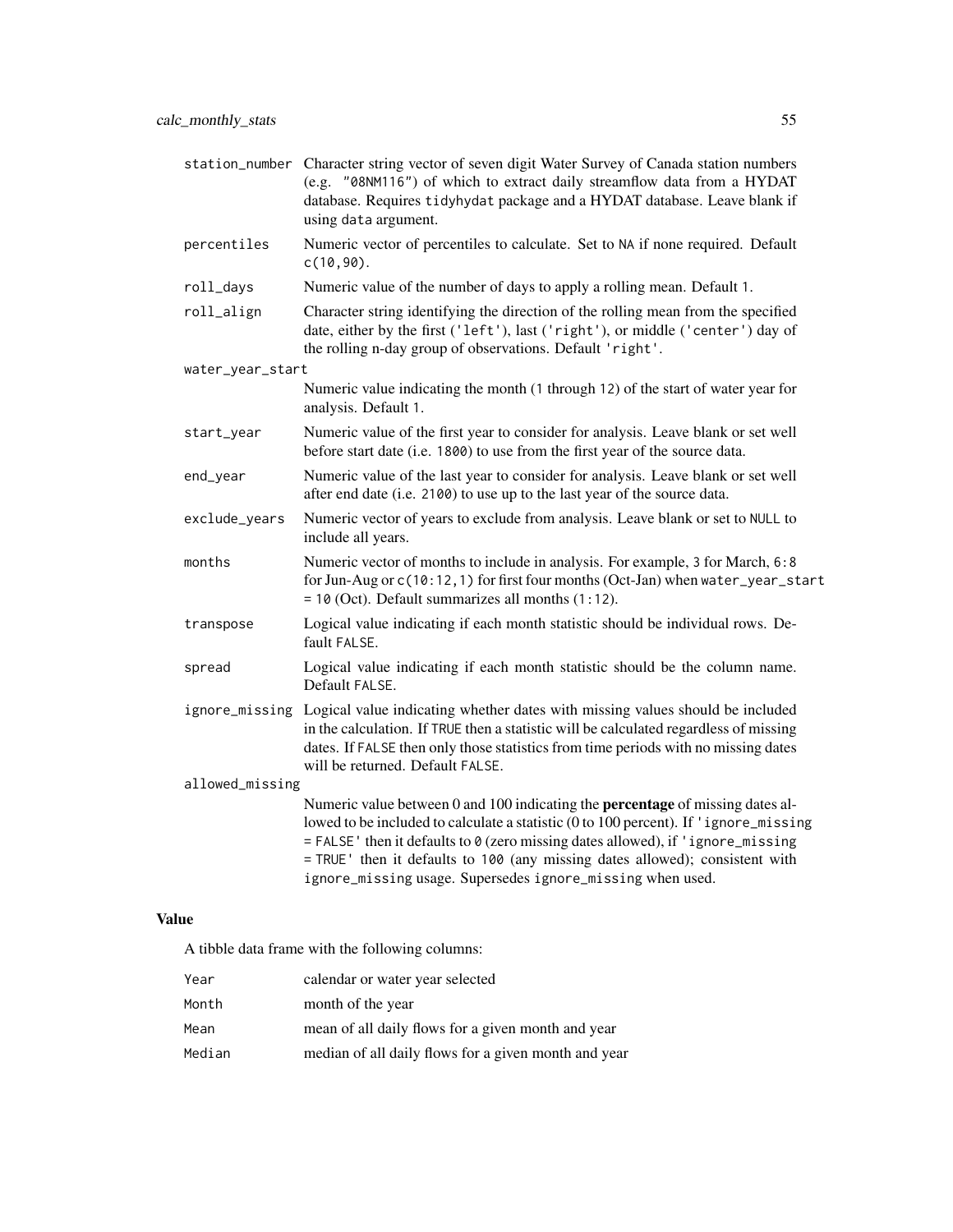| Maximum                     | maximum of all daily flows for a given month and year    |  |
|-----------------------------|----------------------------------------------------------|--|
| Minimum                     | minimum of all daily flows for a given month and year    |  |
| P'n'                        | each n-th percentile selected for a given month and year |  |
| Default percentile columns: |                                                          |  |

| P10 | 10th percentile of all daily flows for a given month and year |
|-----|---------------------------------------------------------------|
| P90 | 90th percentile of all daily flows for a given month and year |

Transposing data creates a column of 'Statistics' for each month, labeled as 'Month-Statistic' (ex "Jan-Mean"), and subsequent columns for each year selected. Spreading data creates columns of Year and subsequent columns of Month-Statistics (ex 'Jan-Mean').

#### Examples

```
# Run if HYDAT database has been downloaded (using tidyhydat::download_hydat())
if (file.exists(tidyhydat::hy_downloaded_db())) {
# Calculate statistics using a data frame and data argument with defaults
flow_data <- tidyhydat::hy_daily_flows(station_number = "08NM116")
calc_monthly_stats(data = flow_data,
                   start_year = 1980)
# Calculate statistics using station_number argument with defaults
calc_monthly_stats(station_number = "08NM116",
                   start_year = 1980)
# Calculate statistics regardless if there is missing data for a given year
calc_monthly_stats(station_number = "08NM116",
                   ignore_missing = TRUE)
# Calculate statistics for water years starting in October
calc_monthly_stats(station_number = "08NM116",
                  start_year = 1980,
                  water_year_start = 10)
# Calculate statistics with custom years and percentiles
calc_monthly_stats(station_number = "08NM116",
                  start_year = 1981,
                   end\_year = 2010,exclude_years = c(1991,1993:1995),
                   percentiles = c(25,75)}
```
## <span id="page-55-0"></span>compute\_annual\_frequencies *Perform an annual low or high-flow frequency analysis*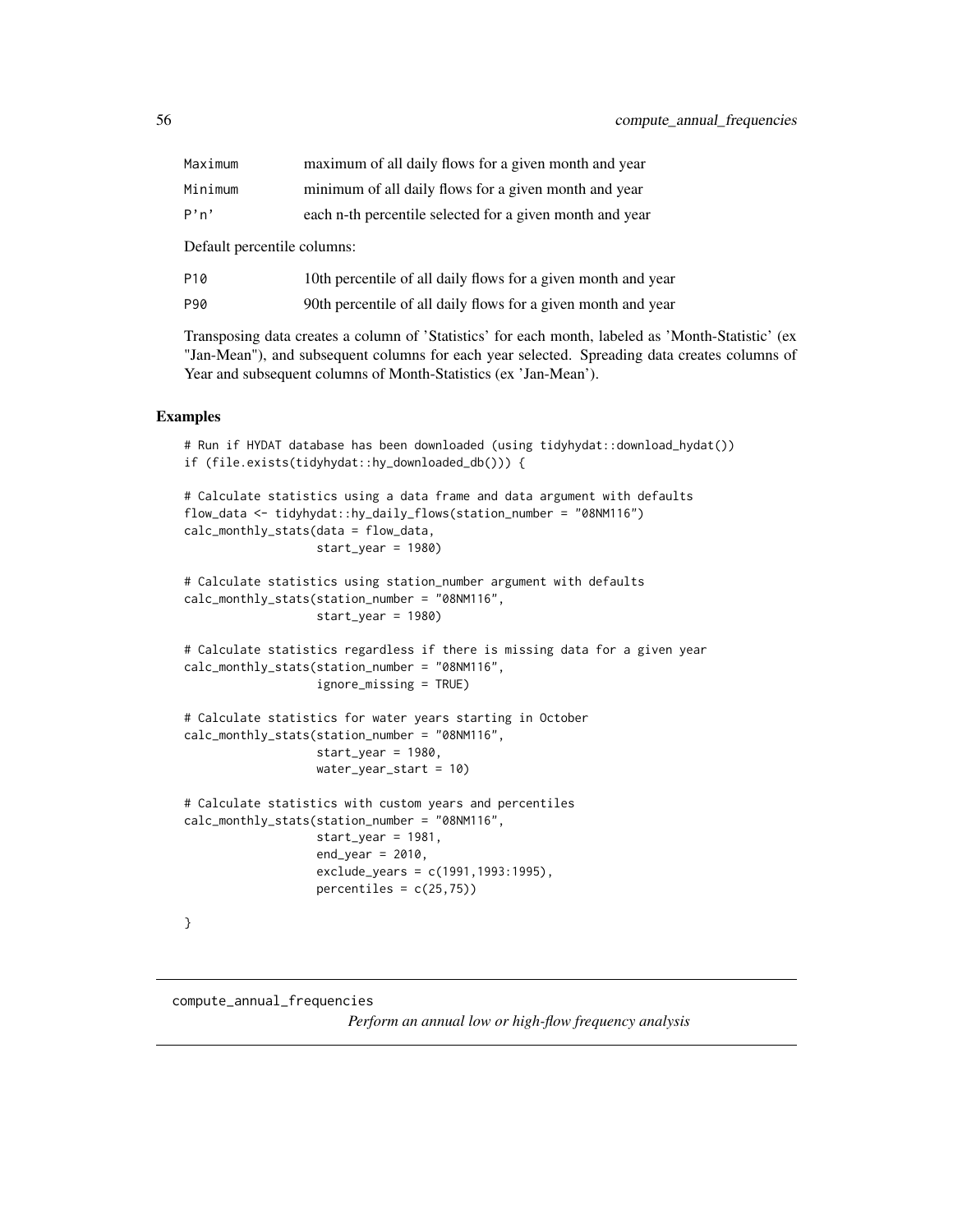#### **Description**

Performs a flow volume frequency analysis on annual statistics from a daily streamflow data set. Defaults to a low flow frequency analysis using annual minimums. Set use\_max = TRUE for annual high flow frequency analyses. Calculates statistics from all values, unless specified. Function will calculate using all values in 'Values' column (no grouped analysis). Analysis methodology replicates that from [HEC-SSP.](https://www.hec.usace.army.mil/software/hec-ssp/) Returns a list of tibbles and plots.

## Usage

```
compute_annual_frequencies(
  data,
  dates = Date,
 values = Value,
  station_number,
  roll\_days = c(1, 3, 7, 30),roll_align = "right",
 use_max = FALSE,use_log = FALSE,prob_plot_position = c("weibull", "median", "hazen"),
 prob_scale_points = c(0.9999, 0.999, 0.99, 0.9, 0.5, 0.2, 0.1, 0.02, 0.01, 0.001,
    0.0001),
  fit_distr = c("PIII", "weibull"),
 fit_distr_method = ifelse(fit_distr == "PIII", "MOM", "MLE"),
 fit_quantiles = c(0.975, 0.99, 0.98, 0.95, 0.9, 0.8, 0.5, 0.2, 0.1, 0.05, 0.01),
 plot_curve = TRUE,
 water_year_start = 1,
  start_year,
  end_year,
  exclude_years,
 months = 1:12,
  ignore_missing = FALSE,
  allowed_missing = ifelse(ignore_missing, 100, 0)
)
```

| data   | A data frame of daily data that contains columns of dates and flow values.<br>Groupings and the groups argument are not used for this function (i.e. station<br>numbers). Leave blank or set to NULL if using station_number argument. |
|--------|----------------------------------------------------------------------------------------------------------------------------------------------------------------------------------------------------------------------------------------|
| dates  | Name of column in data that contains dates formatted YYYY-MM-DD. Only<br>required if dates column name is not 'Date' (default). Leave blank or set to NULL<br>if using station_number argument.                                        |
| values | Name of column in data that contains numeric flow values, in units of cubic<br>metres per second. Only required if values column name is not 'Value' (default).<br>Leave blank if using station_number argument.                       |
|        | station_number Character string vector of seven digit Water Survey of Canada station numbers<br>(e.g. "08NM116") of which to extract daily streamflow data from a HYDAT                                                                |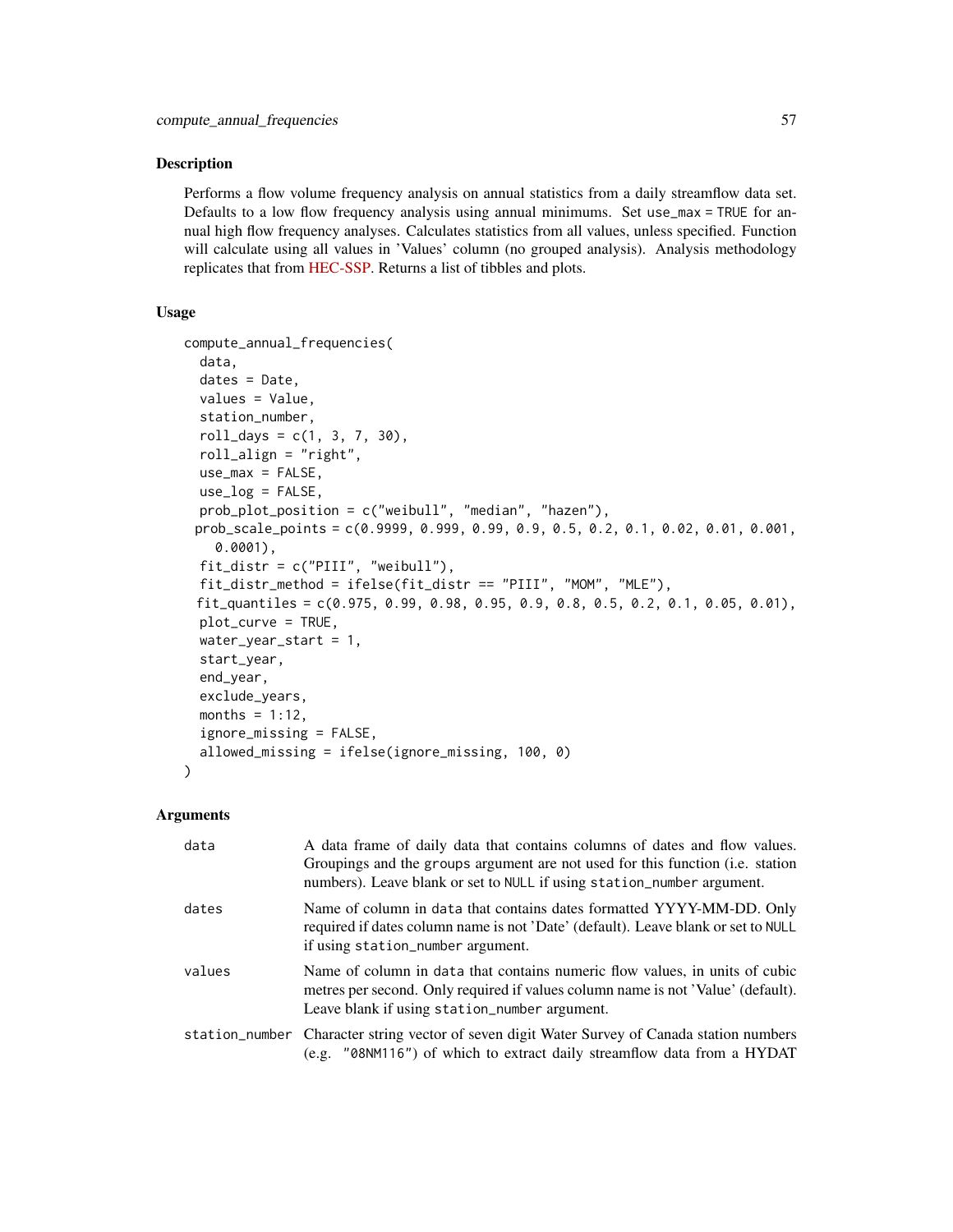|                    | database. Requires tidyhydat package and a HYDAT database. Leave blank if<br>using data argument.                                                                                                                                                                                                                                                                                                                                |
|--------------------|----------------------------------------------------------------------------------------------------------------------------------------------------------------------------------------------------------------------------------------------------------------------------------------------------------------------------------------------------------------------------------------------------------------------------------|
| roll_days          | Numeric value of the number of days to apply a rolling mean. Default 1.                                                                                                                                                                                                                                                                                                                                                          |
| roll_align         | Character string identifying the direction of the rolling mean from the specified<br>date, either by the first ('left'), last ('right'), or middle ('center') day of<br>the rolling n-day group of observations. Default 'right'.                                                                                                                                                                                                |
| use_max            | Logical value to indicate using maximums rather than the minimums for analy-<br>sis. Default FALSE.                                                                                                                                                                                                                                                                                                                              |
| use_log            | Logical value to indicate log-scale transforming of flow data before analysis.<br>Default FALSE.                                                                                                                                                                                                                                                                                                                                 |
| prob_plot_position |                                                                                                                                                                                                                                                                                                                                                                                                                                  |
|                    | Character string indicating the plotting positions used in the frequency plots, one<br>of 'weibull', 'median', or 'hazen'. Points are plotted against $(i-a)/(n+1-a-b)$<br>where i is the rank of the value; n is the sample size and a and b are defined<br>as: $(a=0, b=0)$ for Weibull plotting positions; $(a=.2; b=.3)$ for Median plotting<br>positions; and (a=.5; b=.5) for Hazen plotting positions. Default 'weibull'. |
| prob_scale_points  |                                                                                                                                                                                                                                                                                                                                                                                                                                  |
|                    | Numeric vector of probabilities to be plotted along the X axis in the frequency<br>plot. Inverse of return period. Default c(.9999,.999,.99,.9,.5,.2,.1,.02,.01,.001,.0001).                                                                                                                                                                                                                                                     |
| fit_distr          | Character string identifying the distribution to fit annual data, one of 'PIII'<br>(Log Pearson Type III) or 'weibull' (Weibull) distributions. Default 'PIII'.                                                                                                                                                                                                                                                                  |
| fit_distr_method   |                                                                                                                                                                                                                                                                                                                                                                                                                                  |
|                    | Character string identifying the method used to fit the distribution, one of 'MOM'<br>(method of moments) or 'MLE' (maximum likelihood estimation). Selected as<br>'MOM' if fit_distr ='PIII' (default) or 'MLE' if fit_distr = 'weibull'.                                                                                                                                                                                       |
| fit_quantiles      | Numeric vector of quantiles to be estimated from the fitted distribution. Default<br>$c(.975, .99, .98, .95, .90, .80, .50, .20, .10, .05, .01).$                                                                                                                                                                                                                                                                                |
| plot_curve         | Logical value to indicate plotting the computed curve on the probability plot.<br>Default TRUE.                                                                                                                                                                                                                                                                                                                                  |
| water_year_start   |                                                                                                                                                                                                                                                                                                                                                                                                                                  |
|                    | Numeric value indicating the month (1 through 12) of the start of water year for<br>analysis. Default 1.                                                                                                                                                                                                                                                                                                                         |
| start_year         | Numeric value of the first year to consider for analysis. Leave blank or set well<br>before start date (i.e. 1800) to use from the first year of the source data.                                                                                                                                                                                                                                                                |
| end_year           | Numeric value of the last year to consider for analysis. Leave blank or set well<br>after end date (i.e. 2100) to use up to the last year of the source data.                                                                                                                                                                                                                                                                    |
| exclude_years      | Numeric vector of years to exclude from analysis. Leave blank or set to NULL to<br>include all years.                                                                                                                                                                                                                                                                                                                            |
| months             | Numeric vector of months to include in analysis. For example, 3 for March, 6:8<br>for Jun-Aug or c(10:12, 1) for first four months (Oct-Jan) when water_year_start<br>$= 10$ (Oct). Default summarizes all months $(1:12)$ .                                                                                                                                                                                                     |
|                    | ignore_missing Logical value indicating whether dates with missing values should be included<br>in the calculation. If TRUE then a statistic will be calculated regardless of missing<br>dates. If FALSE then only those statistics from time periods with no missing dates<br>will be returned. Default FALSE.                                                                                                                  |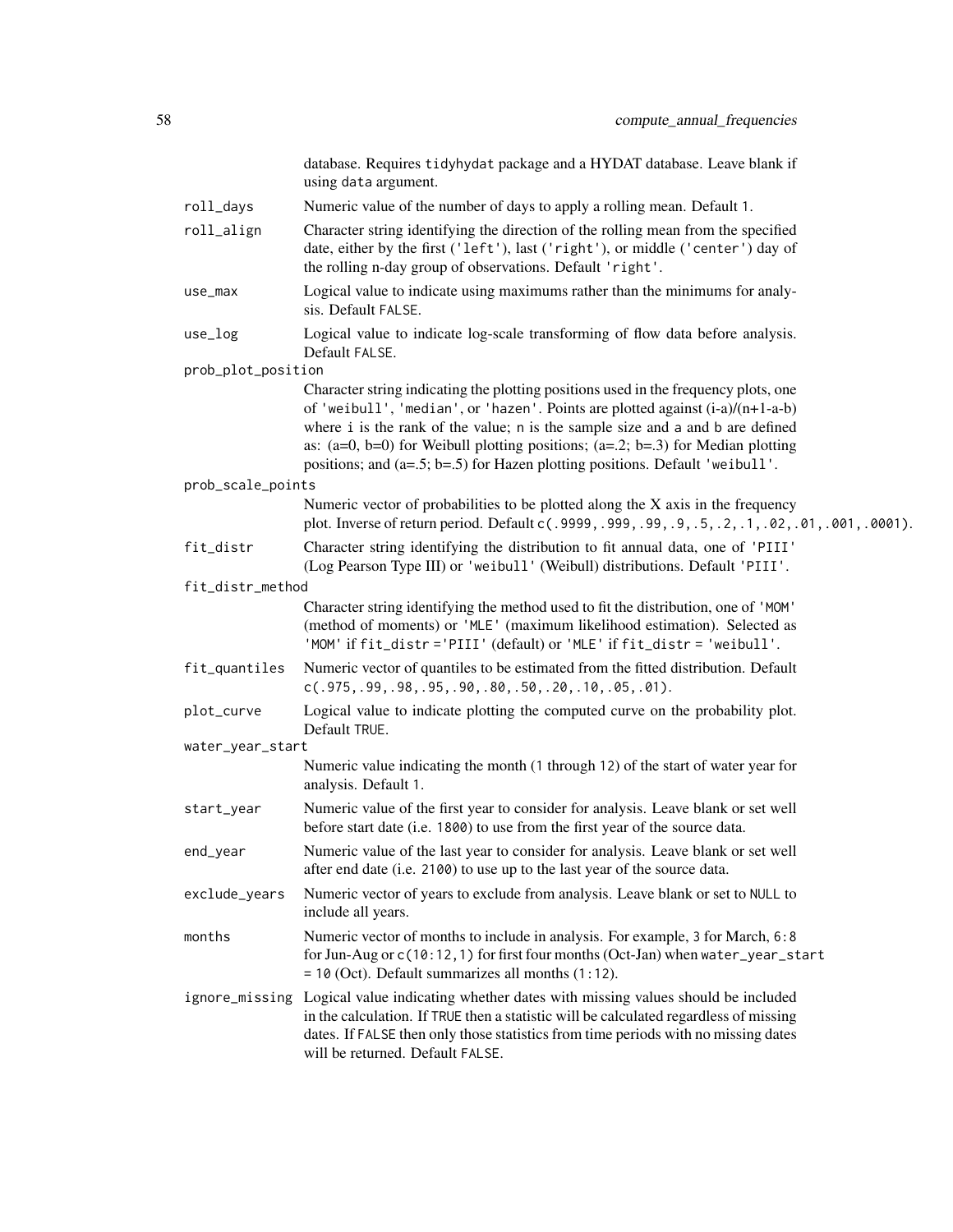#### allowed\_missing

Numeric value between 0 and 100 indicating the percentage of missing dates allowed to be included to calculate a statistic (0 to 100 percent). If 'ignore\_missing  $=$  FALSE' then it defaults to 0 (zero missing dates allowed), if 'ignore\_missing = TRUE' then it defaults to 100 (any missing dates allowed); consistent with ignore\_missing usage. Supersedes ignore\_missing when used.

## Value

A list with the following elements:

```
Freq_Analysis_Data
```
Data frame with computed annual summary statistics used in analysis.

|                       | Freq Plot Data Data frame with co-ordinates used in frequency plot. |
|-----------------------|---------------------------------------------------------------------|
| Freg_Plot             | ggplot2 object with frequency plot.                                 |
| Freg_Fitting          | List of fitted objects from fitdistrplus.                           |
| Freq_Fitted_Quantiles |                                                                     |

Data frame with fitted quantiles.

#### See Also

[compute\\_frequency\\_analysis](#page-63-0)

#### Examples

## Not run:

```
# Working examples (see arguments for further analysis options):
```

```
# Compute an annual frequency analysis using default arguments
results <- compute_annual_frequencies(station_number = "08NM116",
                                      start_year = 1980,
                                      end\_year = 2010
```

```
# Compute an annual frequency analysis using default arguments (as listed)
results <- compute_annual_frequencies(station_number = "08NM116",
                                      roll\_days = c(1, 3, 7, 30),
                                      start_year = 1980,
                                      end\_year = 2010,
                                      prob_plot_position = "weibull",
                                      prob_scale_points = c(.9999, .999, .99, .9, .5,
                                       .2, .1, .02, .01, .001, .0001),
                                      fit_distr = "PIII",
                                      fit_distr_method = "MOM")
# Compute a 7-day annual frequency analysis with "median" plotting positions
# and fitting the data to a weibull distribution (not default PIII)
results <- compute_annual_frequencies(station_number = "08NM116",
                                      roll\_days = 7,
```

```
start_year = 1980,
end\_year = 2010,
```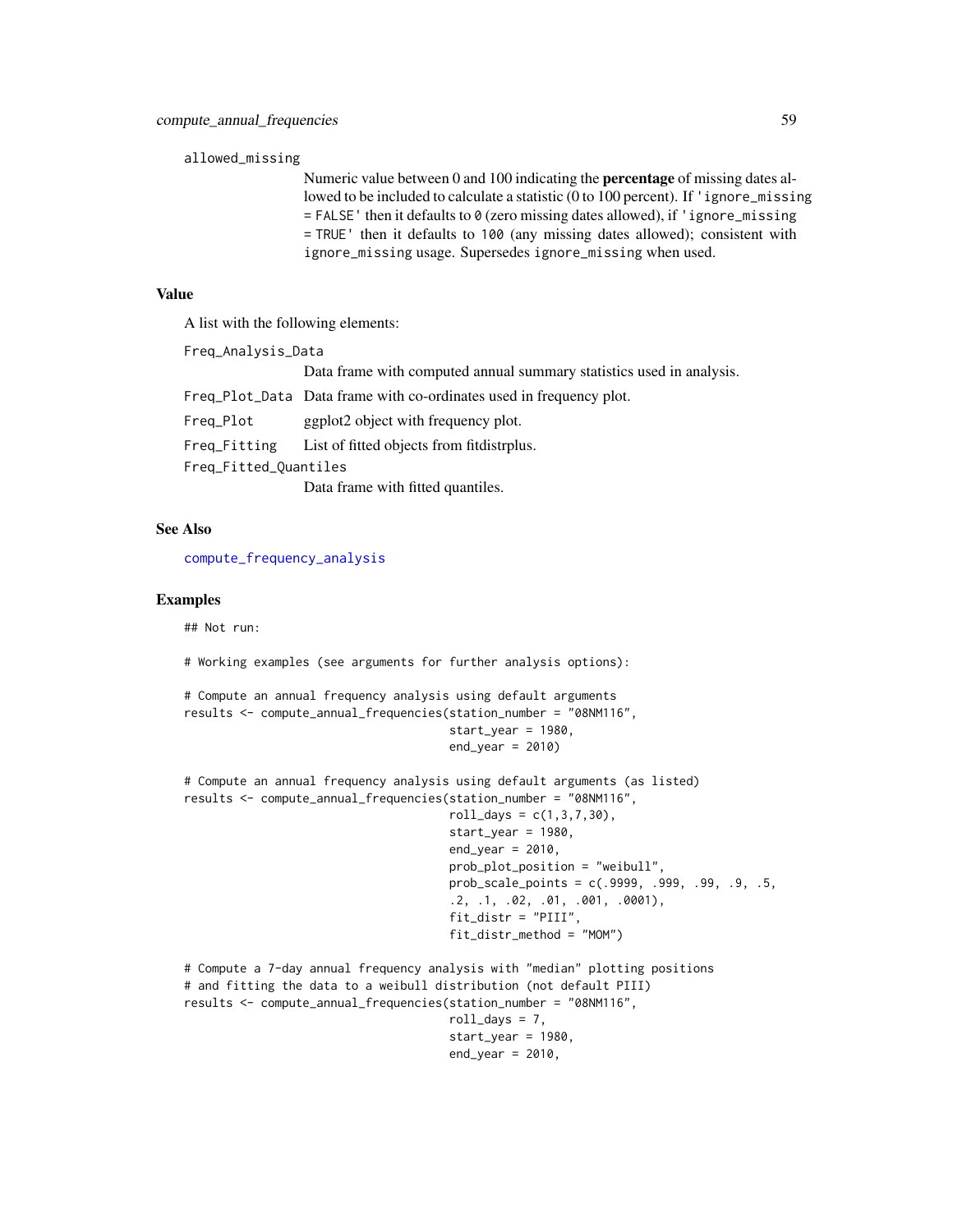```
prob_plot_position = "median",
fit_distr = "weibull")
```
## End(Not run)

<span id="page-59-0"></span>compute\_annual\_trends *Calculate prewhitened nonlinear annual trends on streamflow data*

#### Description

Calculates prewhitened nonlinear trends on annual streamflow data. Uses the [zyp](https://CRAN.R-project.org/package=zyp) package to calculate trends. Review zyp for more information Calculates statistics from all values, unless specified. Returns a list of tibbles and plots. All annual statistics calculated using the calc\_all\_annual\_stats() function which uses the following fasstr functions:

- calc\_annual\_stats()
- calc\_annual\_lowflows()
- calc\_annual\_cumulative\_stats()
- calc\_annual\_flow\_timing()
- calc\_monthly\_stats()
- calc\_annual\_outside\_normal()

## Usage

```
compute_annual_trends(
  data,
  dates = Date,
  values = Value,
  groups = STATION_NUMBER,
  station_number,
  zyp_method,
  basin_area,
 water_year_start = 1,
  start_year,
  end_year,
  exclude_years,
 months = 1:12,
  annual_percentiles = c(10, 90),
 monthly_percentiles = c(10, 20),
  stats_days = 1,
  stats_align = "right",
  lowflow\_days = c(1, 3, 7, 30),
  lowflow_align = "right",
  timing_percent = c(25, 33, 50, 75),
  normal_percentiles = c(25, 75),
```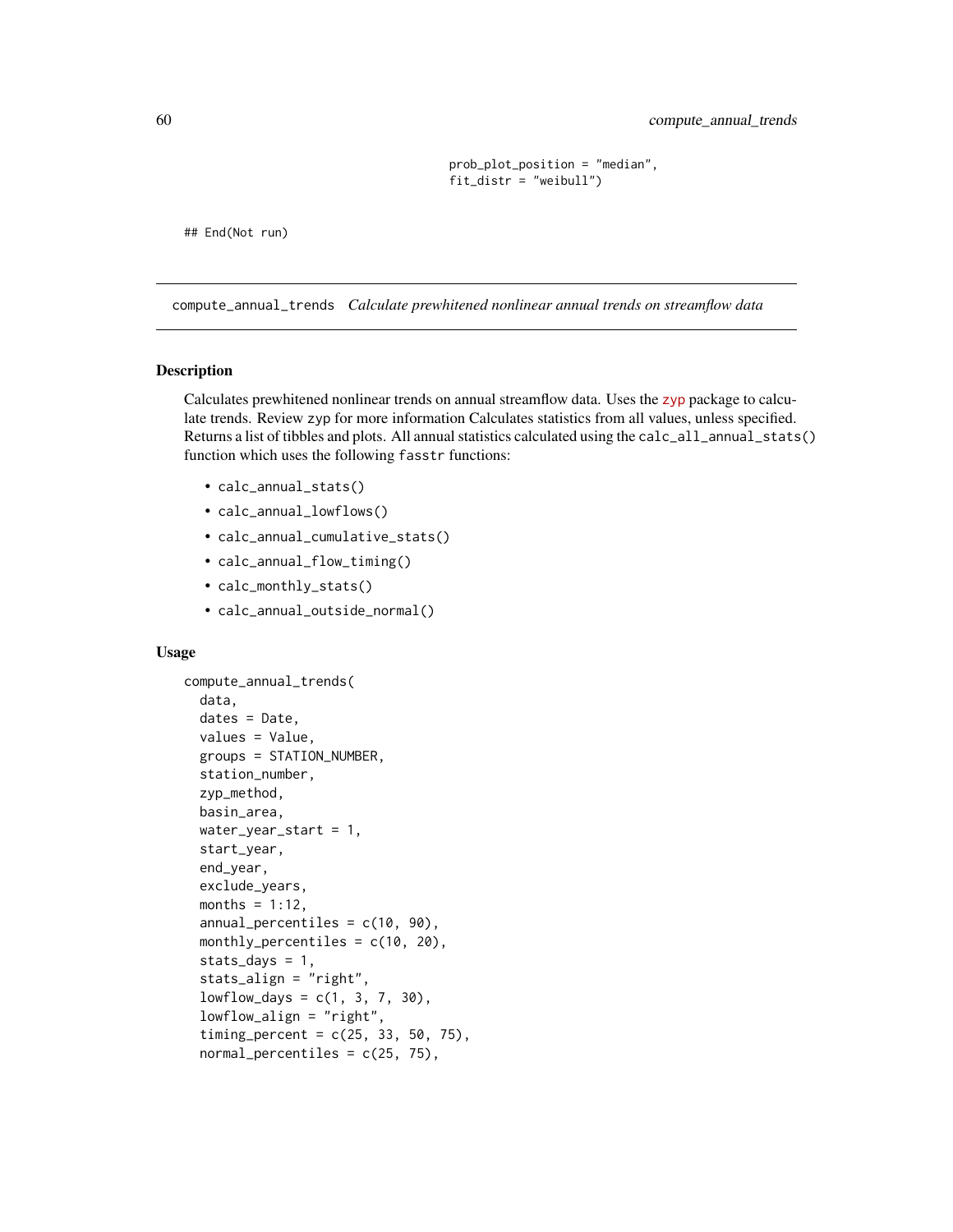```
ignore_missing = FALSE,
  allowed_missing_annual = ifelse(ignore_missing, 100, 0),
 allowed_missing_monthly = ifelse(ignore_missing, 100, 0),
  include_plots = TRUE,
 zyp_alpha
\mathcal{L}
```

| data             | Data frame of daily data that contains columns of dates, flow values, and (op-<br>tional) groups (e.g. station numbers). Leave blank or set to NULL if using<br>station_number argument.                                                                                                                                                                                       |
|------------------|--------------------------------------------------------------------------------------------------------------------------------------------------------------------------------------------------------------------------------------------------------------------------------------------------------------------------------------------------------------------------------|
| dates            | Name of column in data that contains dates formatted YYYY-MM-DD. Only<br>required if dates column name is not 'Date' (default). Leave blank or set to NULL<br>if using station_number argument.                                                                                                                                                                                |
| values           | Name of column in data that contains numeric flow values, in units of cubic<br>metres per second. Only required if values column name is not 'Value' (default).<br>Leave blank if using station_number argument.                                                                                                                                                               |
| groups           | Name of column in data that contains unique identifiers for different data sets, if<br>applicable. Only required if groups column name is not 'STATION_NUMBER'.<br>Function will automatically group by a column named 'STATION_NUMBER'<br>if present. Remove the 'STATION_NUMBER' column beforehand to remove<br>this grouping. Leave blank if using station_number argument. |
|                  | station_number Character string vector of seven digit Water Survey of Canada station numbers<br>(e.g. "08NM116") of which to extract daily streamflow data from a HYDAT<br>database. Requires tidyhydat package and a HYDAT database. Leave blank if<br>using data argument.                                                                                                   |
| zyp_method       | Character string identifying the prewhitened trend method to use from zyp, ei-<br>ther 'zhang' or 'yuepilon'. 'zhang' is recommended over 'yuepilon' for<br>hydrologic applications (Bürger 2017; Zhang and Zwiers 2004). Required.                                                                                                                                            |
| basin_area       | Upstream drainage basin area, in square kilometres, to apply to observations.<br>Three options:                                                                                                                                                                                                                                                                                |
|                  | (1) Leave blank if groups is STATION_NUMBER with HYDAT station num-<br>bers to extract basin areas from HYDAT.                                                                                                                                                                                                                                                                 |
|                  | (2) A single numeric value to apply to all observations.                                                                                                                                                                                                                                                                                                                       |
|                  | (3) List each basin area for each group/station in groups (can override HYDAT<br>value if listed) as such $c("08NM116" = 795, "08NM242" = 10)$ . If group is not<br>listed the HYDAT area will be applied if it exists, otherwise it will be NA.                                                                                                                               |
| water_year_start |                                                                                                                                                                                                                                                                                                                                                                                |
|                  | Numeric value indicating the month (1 through 12) of the start of water year for<br>analysis. Default 1.                                                                                                                                                                                                                                                                       |
| start_year       | Numeric value of the first year to consider for analysis. Leave blank or set well<br>before start date (i.e. 1800) to use from the first year of the source data.                                                                                                                                                                                                              |
| end_year         | Numeric value of the last year to consider for analysis. Leave blank or set well<br>after end date (i.e. 2100) to use up to the last year of the source data.                                                                                                                                                                                                                  |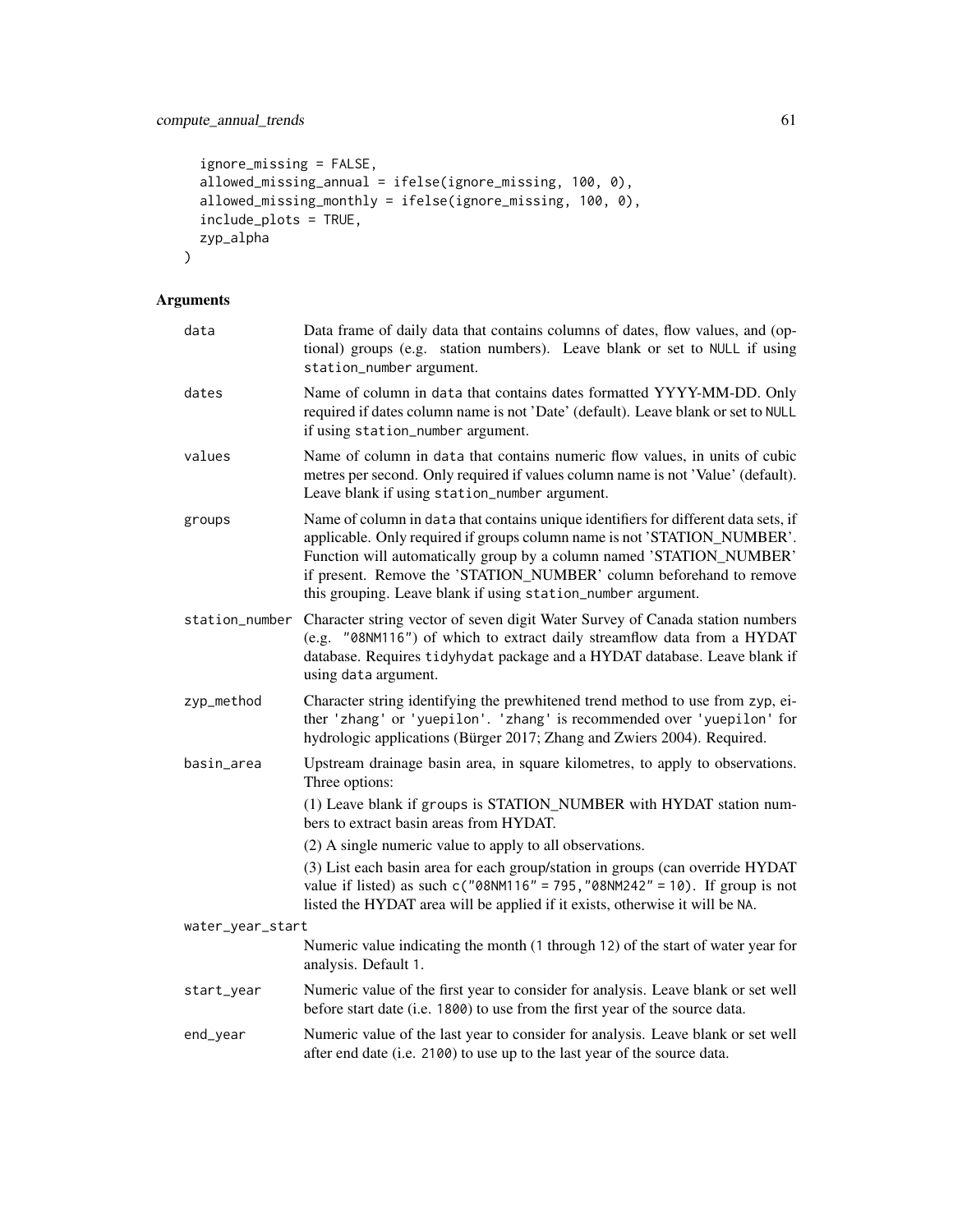| exclude_years           | Numeric vector of years to exclude from analysis. Leave blank or set to NULL to<br>include all years.                                                                                                                                                                                                                                                                                                                                                                                                   |
|-------------------------|---------------------------------------------------------------------------------------------------------------------------------------------------------------------------------------------------------------------------------------------------------------------------------------------------------------------------------------------------------------------------------------------------------------------------------------------------------------------------------------------------------|
| months                  | Numeric vector of months to include in analysis. For example, 3 for March, 6:8<br>for Jun-Aug or c(10:12, 1) for first four months (Oct-Jan) when water_year_start<br>$= 10$ (Oct). Default summarizes all months (1:12). If not all months, seasonal<br>total yield and volumetric flows will not be included.                                                                                                                                                                                         |
| annual_percentiles      |                                                                                                                                                                                                                                                                                                                                                                                                                                                                                                         |
|                         | Numeric vector of percentiles to calculate annually. Set to NA if none required.<br>Used for calc_annual_stats() function. Default c(10,90).                                                                                                                                                                                                                                                                                                                                                            |
| monthly_percentiles     |                                                                                                                                                                                                                                                                                                                                                                                                                                                                                                         |
|                         | Numeric vector of percentiles to calculate monthly for each year. Set to NA if<br>none required. Used for calc_monthly_stats() function. Default c(10,20).                                                                                                                                                                                                                                                                                                                                              |
| stats_days              | Numeric vector of the number of days to apply a rolling mean on basic stats.<br>Default c(1). Used for calc_annual_stats() and calc_monthly_stats()<br>functions.                                                                                                                                                                                                                                                                                                                                       |
| stats_align             | Character string identifying the direction of the rolling mean on basic stats<br>from the specified date, either by the first ('left'), last ('right'), or middle<br>('center') day of the rolling n-day group of observations. Default 'right'.<br>Used for calc_annual_stats(), calc_monthly_stats(), and calc_annual_outside_normal()<br>functions.                                                                                                                                                  |
| lowflow_days            | Numeric vector of the number of days to apply a rolling mean on low flow stats.<br>Default c(1,3,7,30). Used for calc_lowflow_stats() function.                                                                                                                                                                                                                                                                                                                                                         |
| lowflow_align           | Character string identifying the direction of the rolling mean on low flow stats<br>from the specified date, either by the first ('left'), last ('right'), or middle<br>('center') day of the rolling n-day group of observations. Default 'right'.<br>Used for calc_lowflow_stats() function.                                                                                                                                                                                                          |
|                         | timing_percent Numeric vector of percents of annual total flows to determine dates. Used for<br>calc_annual_flow_timing() function. Default c(25,33.3,50,75).                                                                                                                                                                                                                                                                                                                                           |
| normal_percentiles      |                                                                                                                                                                                                                                                                                                                                                                                                                                                                                                         |
|                         | Numeric vector of two values, lower and upper percentiles, respectively indicat-<br>ing the limits of the normal range. Default $c(25, 75)$ .                                                                                                                                                                                                                                                                                                                                                           |
|                         | ignore_missing Logical value indicating whether dates with missing values should be included<br>in the calculation. If TRUE then a statistic will be calculated regardless of missing<br>dates. If FALSE then only those statistics from time periods with no missing dates<br>will be returned. Default FALSE.                                                                                                                                                                                         |
| allowed_missing_annual  |                                                                                                                                                                                                                                                                                                                                                                                                                                                                                                         |
|                         | Numeric value between 0 and 100 indicating the <b>percentage</b> of missing dates<br>allowed to be included to calculate an annual statistic $(0 \text{ to } 100 \text{ percent})$ . If<br>'ignore_missing = FALSE' then it defaults to 0 (zero missing dates allowed), if<br>'ignore_missing = TRUE' then it defaults to 100 (any missing dates allowed);<br>consistent with ignore_missing usage. Supersedes ignore_missing when<br>used. Only for annual means, percentiles, minimums, and maximums. |
| allowed_missing_monthly |                                                                                                                                                                                                                                                                                                                                                                                                                                                                                                         |
|                         | Numeric value between 0 and 100 indicating the <b>percentage</b> of missing dates<br>allowed to be included to calculate a monthly statistic (0 to 100 percent). If<br>'ignore_missing = FALSE' then it defaults to $\theta$ (zero missing dates allowed), if                                                                                                                                                                                                                                           |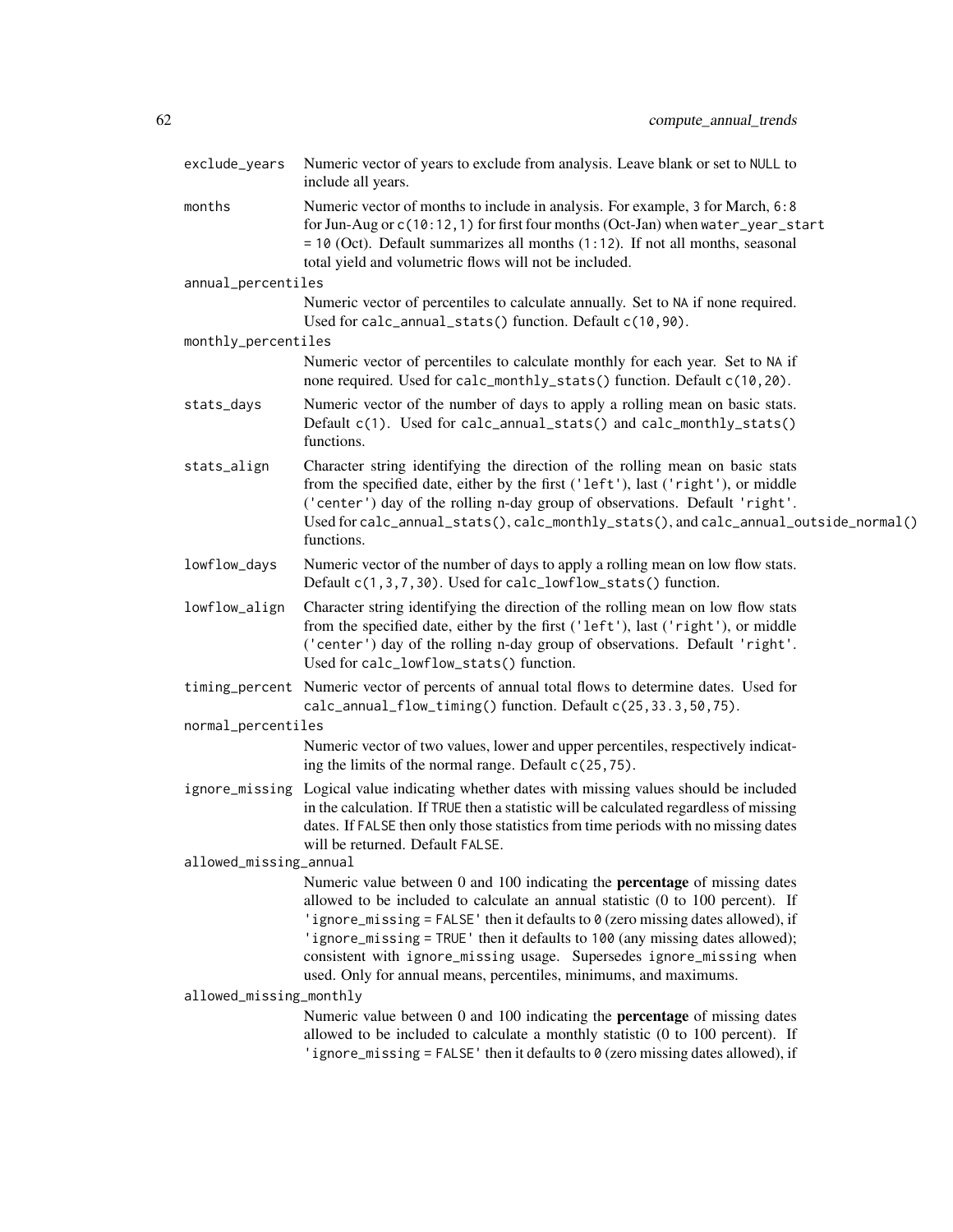|               | 'ignore_missing = TRUE' then it defaults to 100 (any missing dates allowed);<br>consistent with ignore_missing usage. Supersedes ignore_missing when<br>used. Only for monthly means, percentiles, minimums, and maximums. |
|---------------|----------------------------------------------------------------------------------------------------------------------------------------------------------------------------------------------------------------------------|
| include plots | Logical value indicating if annual trending plots should be included. Default<br>TRUE.                                                                                                                                     |
| zyp_alpha     | Numeric value of the significance level (ex. 0.05) of when to plot a trend line.<br>Leave blank for no line.                                                                                                               |

A list of tibbles and optional plots from the trending analysis including:

| Annual_Trends_Data        |                                                       |
|---------------------------|-------------------------------------------------------|
|                           | a tibble of the annual statistics used for trending   |
| Annual_Trends_Results     |                                                       |
|                           | a tibble of the results of the zyp trending analysis  |
| Annua $1_\mathbf{-}\star$ | each ggplot2 object for each annual trended statistic |

## References

References:

- Büger, G. 2017. On trend detection. Hydrological Processes 31, 4039–4042. https://doi.org/10.1002/hyp.11280.
- Sen, P.K., 1968. Estimates of the Regression Coefficient Based on Kendall's Tau. Journal of the American Statistical Association Vol. 63, No. 324: 1379-1389.
- Wang, X.L. and Swail, V.R., 2001. Changes in extreme wave heights in northern hemisphere oceans and related atmospheric circulation regimes. Journal of Climate, 14: 2204-2221.
- Yue, S., P. Pilon, B. Phinney and G. Cavadias, 2002. The influence of autocorrelation on the ability to detect trend in hydrological series. Hydrological Processes, 16: 1807-1829.
- Zhang, X., Vincent, L.A., Hogg, W.D. and Niitsoo, A., 2000. Temperature and Precipitation Trends in Canada during the 20th Century. Atmosphere-Ocean 38(3): 395-429.
- Zhang, X., Zwiers, F.W., 2004. Comment on "Applicability of prewhitening to eliminate the influence of serial correlation on the Mann-Kendall test" by Sheng Yue and Chun Yuan Wang. Water Resources Research 40. https://doi.org/10.1029/2003WR002073.

#### See Also

[zyp-package](#page-0-0), [calc\\_all\\_annual\\_stats](#page-13-0)

## Examples

```
## Not run:
```
# Working examples:

```
# Compute trends statistics using a data frame and data argument with defaults
flow_data <- tidyhydat::hy_daily_flows(station_number = "08NM116")
trends <- compute_annual_trends(data = flow_data,
```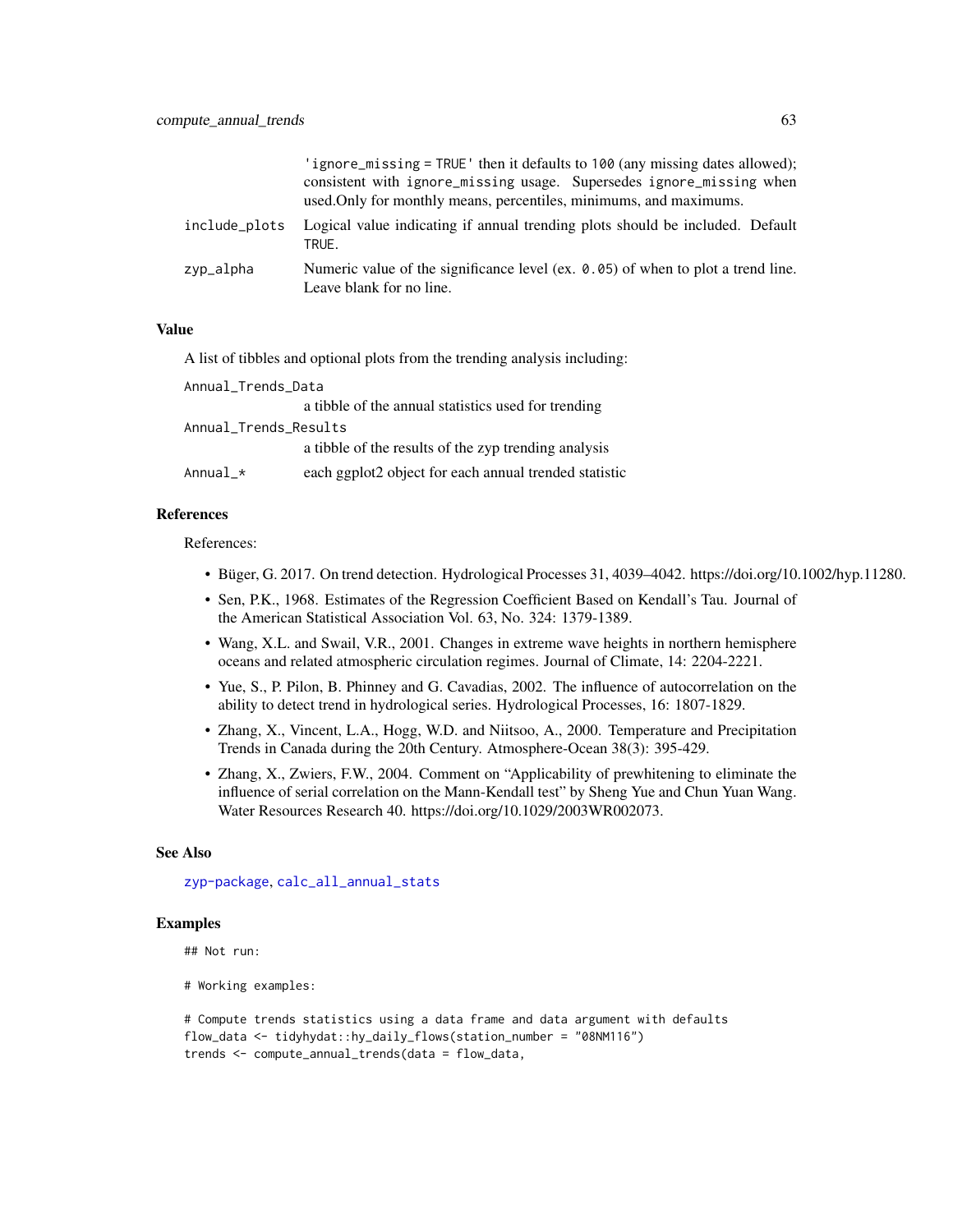```
zyp_method = "zhang")
# Compute trends statistics using station_number with defaults
trends <- compute_annual_trends(station_number = "08NM116",
                                zyp_method = "zhang")
# Compute trends statistics and plot a trend line if the significance is less than 0.05
trends <- compute_annual_trends(station_number = "08NM116",
                                zyp_method = "zhang",
                                zyp_alpha = 0.05# Compute trends statistics and do not plot the results
trends <- compute_annual_trends(station_number = "08NM116",
                                zyp_method = "zhang",
                                include_plots = FALSE)
```
## End(Not run)

<span id="page-63-0"></span>compute\_frequency\_analysis

*Perform a custom volume frequency analysis*

#### **Description**

Performs a volume frequency analysis on custom data. Defaults to ranking by minimums; use use\_max for to rank by maximum flows. Calculates the statistics from events and flow values provided. Columns of events (e.g. years), their values (minimums or maximums), and identifiers (low-flows, high-flows, etc.). Function will calculate using all values in the provided data (no grouped analysis). Analysis methodology replicates that from [HEC-SSP.](https://www.hec.usace.army.mil/software/hec-ssp/) Returns a list of tibbles and plots.

#### Usage

```
compute_frequency_analysis(
  data,
  events = Year,
  values = Value,
 measures = Measure,
  use_max = FALSE,use_log = FALSE,
 prob_plot_position = c("weibull", "median", "hazen"),
 prob_scale_points = c(0.9999, 0.999, 0.99, 0.9, 0.5, 0.2, 0.1, 0.02, 0.01, 0.001,
    0.0001),
  fit_distr = c("PIII", "weibull"),
  fit_distr_method = ifelse(fit_distr == "PIII", "MOM", "MLE"),
 fit_quantiles = c(0.975, 0.99, 0.98, 0.95, 0.9, 0.8, 0.5, 0.2, 0.1, 0.05, 0.01),
 plot_curve = TRUE
)
```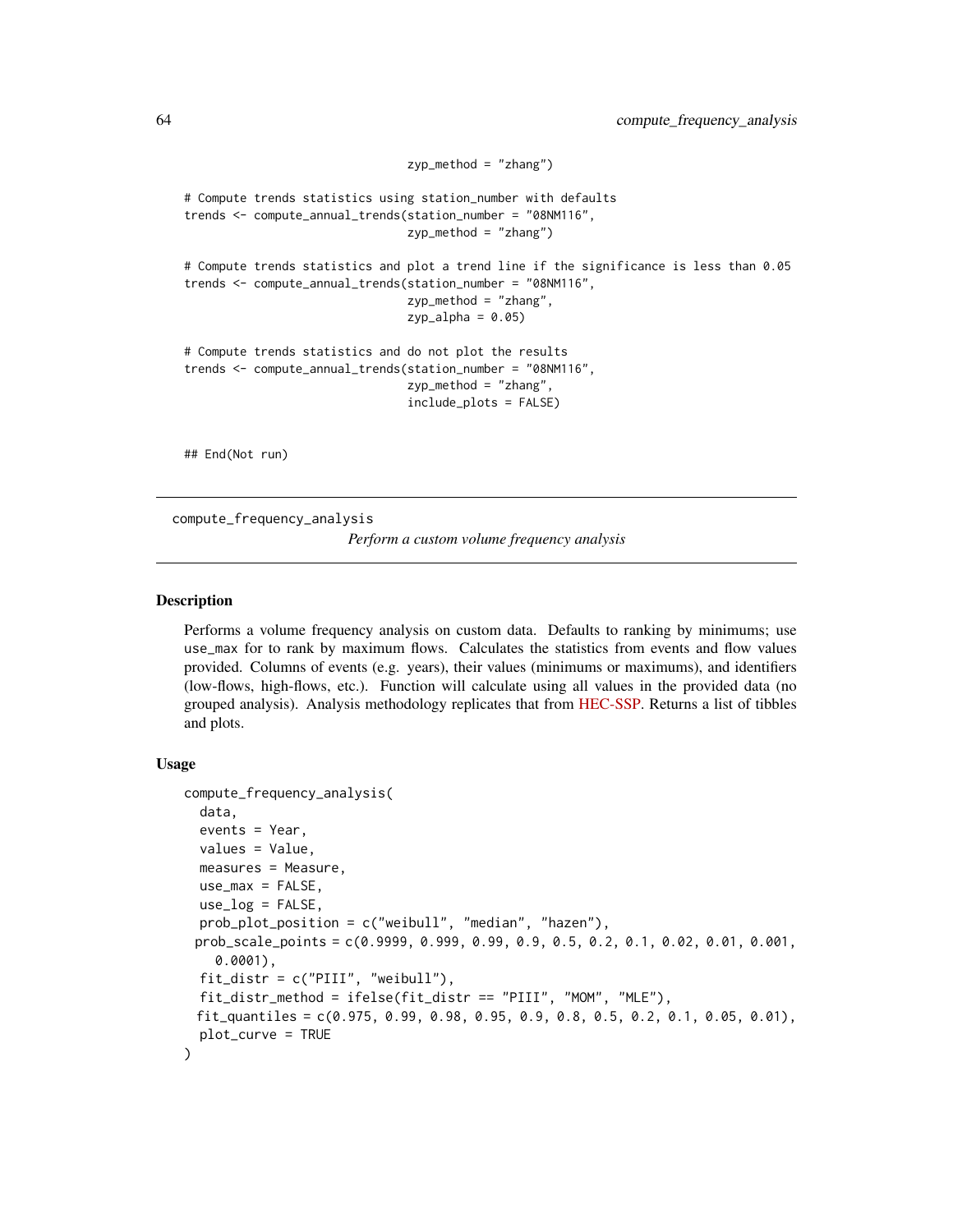| data               | A data frame of data that contains columns of events, flow values, and measures<br>(data type).                                                                                                                                                                                                                                                                                                                                  |  |
|--------------------|----------------------------------------------------------------------------------------------------------------------------------------------------------------------------------------------------------------------------------------------------------------------------------------------------------------------------------------------------------------------------------------------------------------------------------|--|
| events             | Column in data that contains event identifiers, typically year values. Default<br>'Year'.                                                                                                                                                                                                                                                                                                                                        |  |
| values             | Column in data that contains numeric flow values, in units of cubic metres per<br>second. Default 'Value'.                                                                                                                                                                                                                                                                                                                       |  |
| measures           | Column in data that contains measure identifiers (example data: '7-day low' or<br>'Annual Max'). Can have multiple measures (ex. '7-day low' and '30-day low')<br>in column if multiple statistics are desired. Default 'Measure'.                                                                                                                                                                                               |  |
| use_max            | Logical value to indicate using maximums rather than the minimums for analy-<br>sis. Default FALSE.                                                                                                                                                                                                                                                                                                                              |  |
| $use_log$          | Logical value to indicate log-scale transforming of flow data before analysis.<br>Default FALSE.                                                                                                                                                                                                                                                                                                                                 |  |
| prob_plot_position |                                                                                                                                                                                                                                                                                                                                                                                                                                  |  |
|                    | Character string indicating the plotting positions used in the frequency plots, one<br>of 'weibull', 'median', or 'hazen'. Points are plotted against $(i-a)/(n+1-a-b)$<br>where i is the rank of the value; n is the sample size and a and b are defined<br>as: $(a=0, b=0)$ for Weibull plotting positions; $(a=.2; b=.3)$ for Median plotting<br>positions; and (a=.5; b=.5) for Hazen plotting positions. Default 'weibull'. |  |
| prob_scale_points  |                                                                                                                                                                                                                                                                                                                                                                                                                                  |  |
|                    | Numeric vector of probabilities to be plotted along the X axis in the frequency<br>plot. Inverse of return period. Default c(.9999,.999,.99,.9,.5,.2,.1,.02,.01,.001,.0001).                                                                                                                                                                                                                                                     |  |
| fit_distr          | Character string identifying the distribution to fit annual data, one of 'PIII'<br>(Log Pearson Type III) or 'weibull' (Weibull) distributions. Default 'PIII'.                                                                                                                                                                                                                                                                  |  |
| fit_distr_method   |                                                                                                                                                                                                                                                                                                                                                                                                                                  |  |
|                    | Character string identifying the method used to fit the distribution, one of 'MOM'<br>(method of moments) or 'MLE' (maximum likelihood estimation). Selected as<br>'MOM' if fit_distr ='PIII' (default) or 'MLE' if fit_distr = 'weibull'.                                                                                                                                                                                       |  |
| fit_quantiles      | Numeric vector of quantiles to be estimated from the fitted distribution. Default<br>$c(.975,.99,.98,.95,.90,.80,.50,.20,.10,.05,.01).$                                                                                                                                                                                                                                                                                          |  |
| plot_curve         | Logical value to indicate plotting the computed curve on the probability plot.<br>Default TRUE.                                                                                                                                                                                                                                                                                                                                  |  |

## Value

A list with the following elements:

| Freq_Analysis_Data    |                                                                      |
|-----------------------|----------------------------------------------------------------------|
|                       | Data frame with computed annual summary statistics used in analysis. |
|                       | Freq_Plot_Data Data frame with co-ordinates used in frequency plot.  |
| Freq_Plot             | ggplot <sub>2</sub> object with frequency plot                       |
| Freg_Fitting          | List of fitted objects from fit distrplus.                           |
| Freg_Fitted_Quantiles |                                                                      |
|                       | Data frame with fitted quantiles.                                    |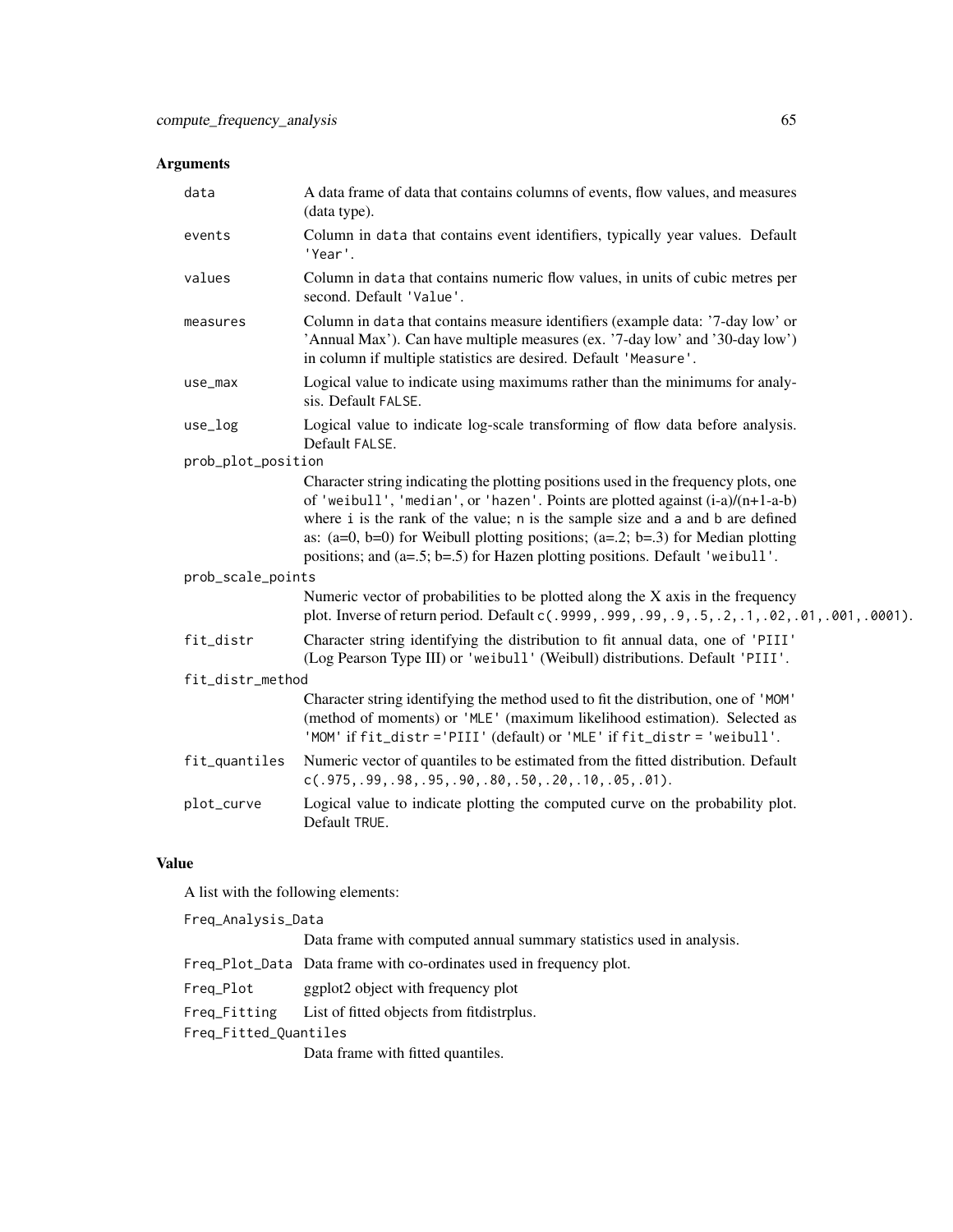#### Examples

## Not run:

```
# Working example:
# Calculate some values to use for a frequency analysis
# (requires years, values for those years, and the name of the measure/metric)
low_flows <- calc_annual_lowflows(station_number = "08NM116",
                                  start_year = 1980,
                                  end\_year = 2000,
                                  roll\_days = 7low_flows <- dplyr::select(low_flows, Year, Value = Min_7_Day)
low_flows <- dplyr::mutate(low_flows, Measure = "7-Day")
# Compute the frequency analysis using the default parameters
results <- compute_frequency_analysis(data = low_flows,
                                      events = Year,
                                      values = Value,
                                      measure = Measure)
```
## End(Not run)

compute\_frequency\_quantile

*Calculate an annual frequency analysis quantile*

#### Description

Performs a volume frequency analysis on annual statistics from a daily streamflow data set and calculates a statistic based on the provided mean n-days and return period of the statistic, defaults to minimum flows. For example, to determine the  $7Q10$  of a data set, set the roll\_days to 7 and the return\_period to 10. Function will calculate using all values in 'Values' column (no grouped analysis), unless specified. Analysis methodology replicates that from [HEC-SSP.](https://www.hec.usace.army.mil/software/hec-ssp/) Returns a tibble with statistics.

#### Usage

```
compute_frequency_quantile(
  data,
  dates = Date,
  values = Value,
  station_number,
  roll_days = NA,
  rollalign = "right",
  return_period = NA,
  use_max = FALSE,use_log = FALSE,
```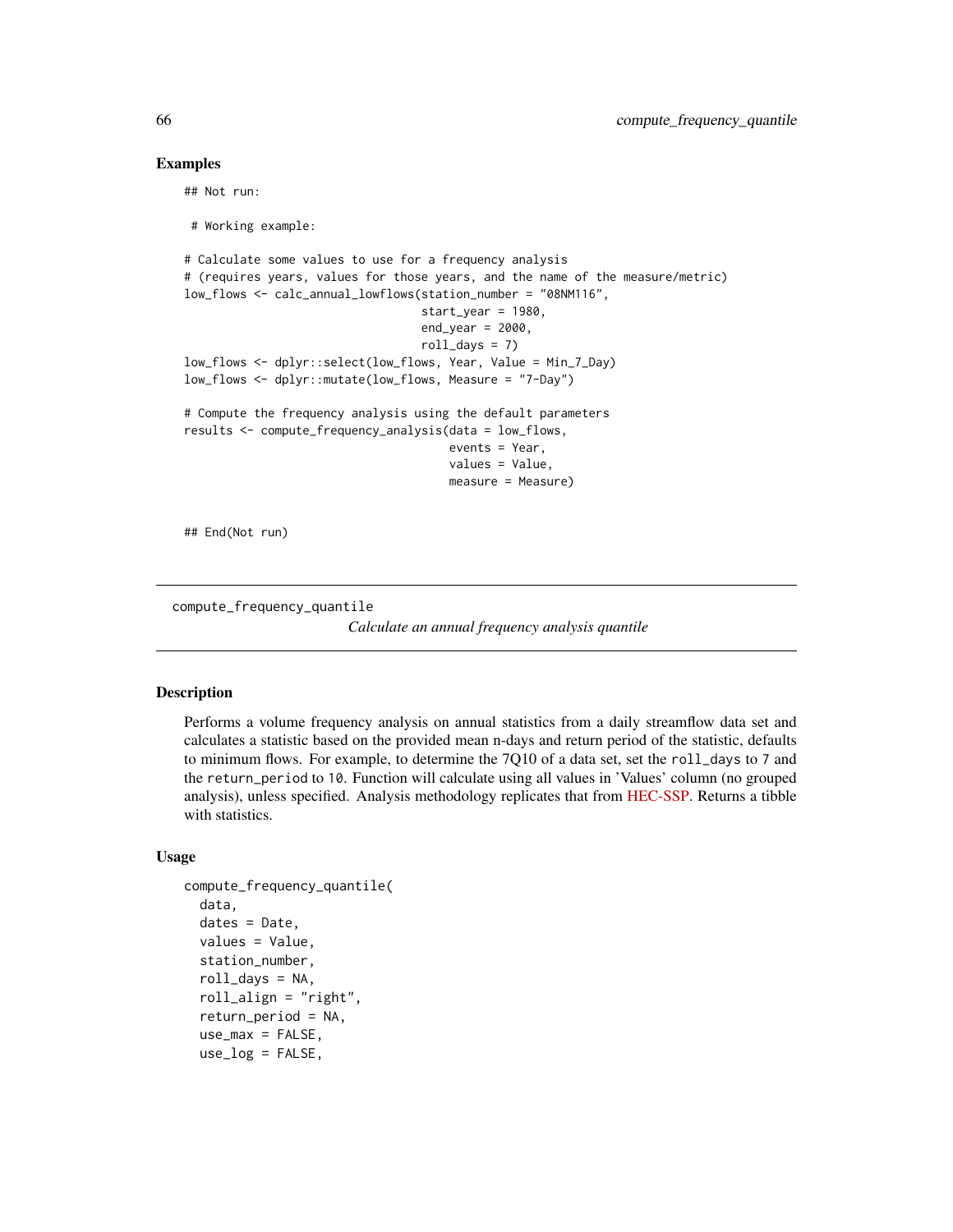```
fit_distr = c("PIII", "weibull"),
 fit_distr_method = ifelse(fit_distr == "PIII", "MOM", "MLE"),
 water_year_start = 1,
 start_year,
 end_year,
 exclude_years,
 months = 1:12,
 ignore_missing = FALSE,
 allowed_missing = ifelse(ignore_missing, 100, 0)
\mathcal{L}
```

| data             | A data frame of data that contains columns of events, flow values, and measures<br>(data type).                                                                                                                                                               |
|------------------|---------------------------------------------------------------------------------------------------------------------------------------------------------------------------------------------------------------------------------------------------------------|
| dates            | Name of column in data that contains dates formatted YYYY-MM-DD. Only<br>required if dates column name is not 'Date' (default). Leave blank or set to NULL<br>if using station_number argument.                                                               |
| values           | Column in data that contains numeric flow values, in units of cubic metres per<br>second. Default 'Value'.                                                                                                                                                    |
| station_number   | Character string vector of seven digit Water Survey of Canada station numbers<br>(e.g. "08NM116") of which to extract daily streamflow data from a HYDAT<br>database. Requires tidyhydat package and a HYDAT database. Leave blank if<br>using data argument. |
| roll_days        | Numeric value of the number of days to apply a rolling mean. Required.                                                                                                                                                                                        |
| roll_align       | Character string identifying the direction of the rolling mean from the specified<br>date, either by the first ('left'), last ('right'), or middle ('center') day of<br>the rolling n-day group of observations. Default 'right'.                             |
| return_period    | Numeric vector of the estimated time interval, in years, between flow events of<br>a similar size, inverse of probability, used to estimate the frequency statistic.<br>Required.                                                                             |
| use_max          | Logical value to indicate using maximums rather than the minimums for analy-<br>sis. Default FALSE.                                                                                                                                                           |
| $use_log$        | Logical value to indicate log-scale transforming of flow data before analysis.<br>Default FALSE.                                                                                                                                                              |
| fit_distr        | Character string identifying the distribution to fit annual data, one of 'PIII'<br>(Log Pearson Type III) or 'weibull' (Weibull) distributions. Default 'PIII'.                                                                                               |
| fit_distr_method |                                                                                                                                                                                                                                                               |
|                  | Character string identifying the method used to fit the distribution, one of 'MOM'<br>(method of moments) or 'MLE' (maximum likelihood estimation). Selected as<br>'MOM' if fit_distr ='PIII' (default) or 'MLE' if fit_distr = 'weibull'.                    |
| water_year_start |                                                                                                                                                                                                                                                               |
|                  | Numeric value indicating the month (1 through 12) of the start of water year for<br>analysis. Default 1.                                                                                                                                                      |
| start_year       | Numeric value of the first year to consider for analysis. Leave blank or set well<br>before start date (i.e. 1800) to use from the first year of the source data.                                                                                             |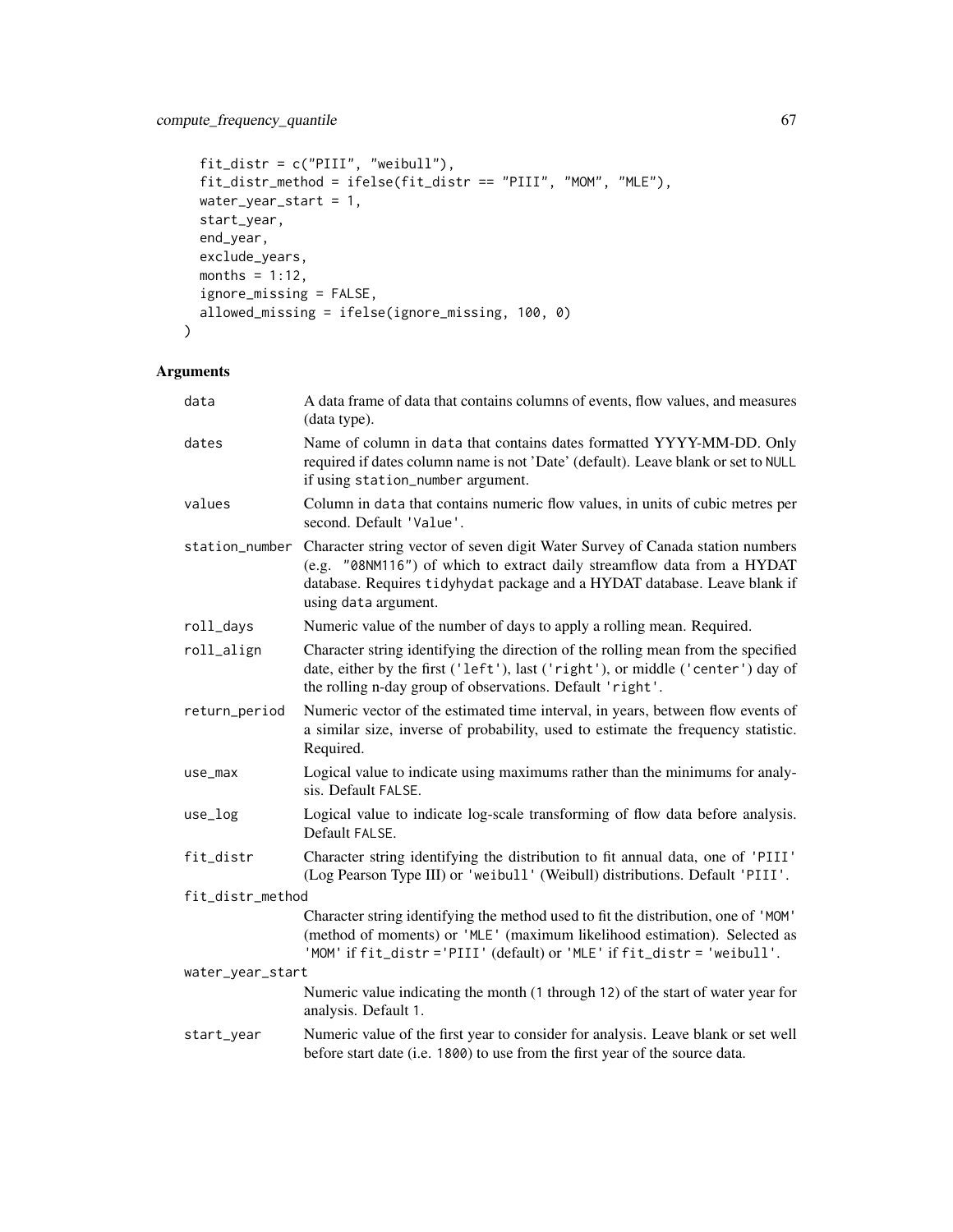| end_year        | Numeric value of the last year to consider for analysis. Leave blank or set well<br>after end date (i.e. 2100) to use up to the last year of the source data.                                                                                                                                                                                                                                                     |
|-----------------|-------------------------------------------------------------------------------------------------------------------------------------------------------------------------------------------------------------------------------------------------------------------------------------------------------------------------------------------------------------------------------------------------------------------|
| exclude_years   | Numeric vector of years to exclude from analysis. Leave blank or set to NULL to<br>include all years.                                                                                                                                                                                                                                                                                                             |
| months          | Numeric vector of months to include in analysis. For example, 3 for March, 6:8<br>for Jun-Aug or $c(10:12,1)$ for first four months (Oct-Jan) when water_year_start<br>$= 10$ (Oct). Default summarizes all months $(1:12)$ .                                                                                                                                                                                     |
|                 | ignore_missing Logical value indicating whether dates with missing values should be included<br>in the calculation. If TRUE then a statistic will be calculated regardless of missing<br>dates. If FALSE then only those statistics from time periods with no missing dates<br>will be returned. Default FALSE.                                                                                                   |
| allowed_missing |                                                                                                                                                                                                                                                                                                                                                                                                                   |
|                 | Numeric value between 0 and 100 indicating the <b>percentage</b> of missing dates al-<br>lowed to be included to calculate a statistic (0 to 100 percent). If 'ignore_missing<br>$=$ FALSE' then it defaults to 0 (zero missing dates allowed), if 'ignore_missing<br>= TRUE ' then it defaults to 100 (any missing dates allowed); consistent with<br>ignore_missing usage. Supersedes ignore_missing when used. |

A numeric value of the frequency analysis quantile, given the roll\_days and return\_period.

## See Also

[compute\\_frequency\\_analysis](#page-63-0)

# Examples

## Not run:

# Working example:

```
# Compute the annual 7-day flow value with a 1 in 10 year return interval
compute_frequency_quantile(station_number = "08NM116",
                           roll\_days = 7,
                           return_period = 10)
```
## End(Not run)

compute\_full\_analysis *Compute a suite of tables and plots from various fasstr functions*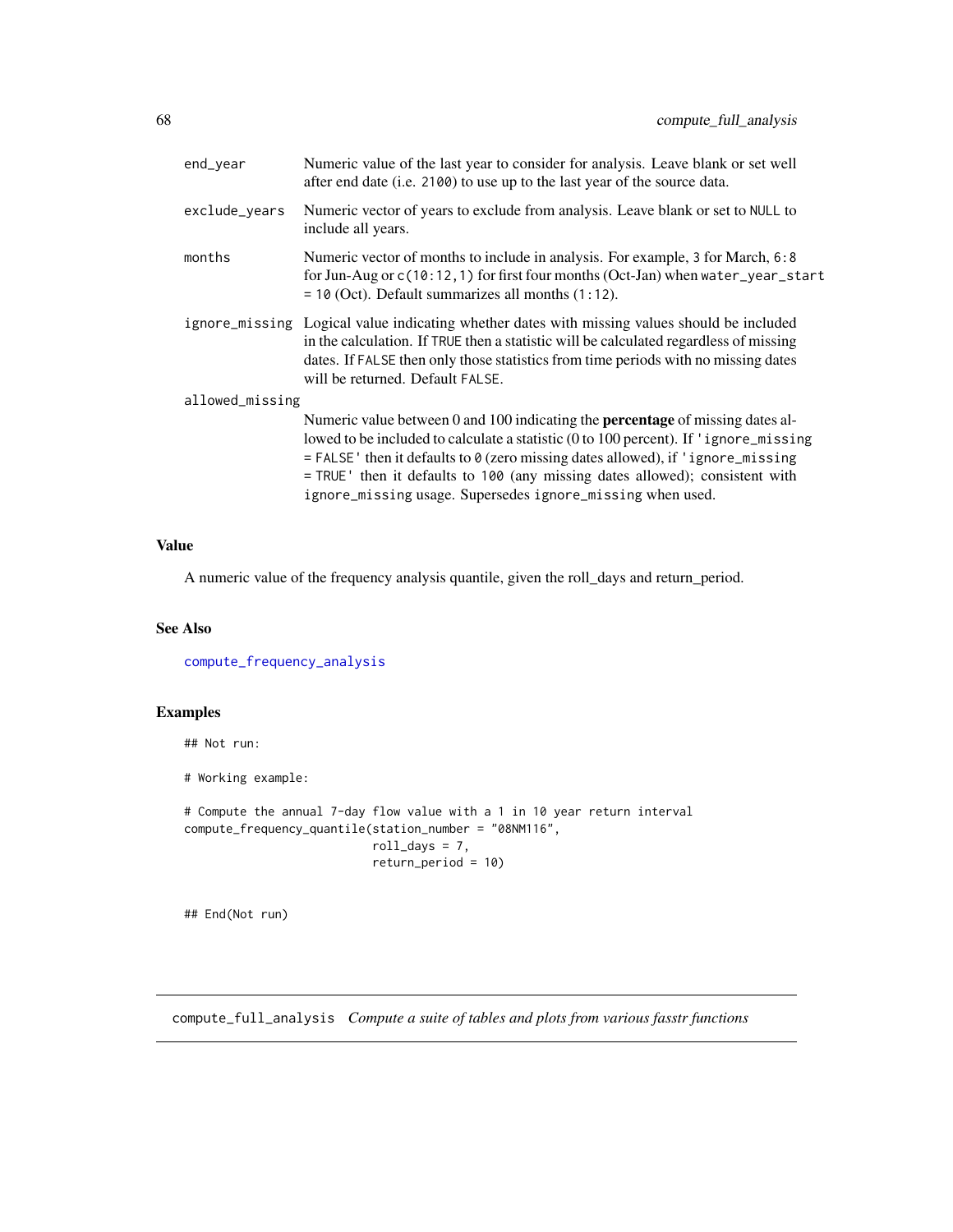### Description

Calculates tables and plots from a suite of statistics from fasstr functions. Calculates statistics from all values, unless specified.The statistics are grouped into 7 analysis groups (see analyses argument) which are stored in lists in the object. Due to the number of tables and plots to be made, this function may take several minutes to complete. If ignore\_missing = FALSE (default) and there is missing data, some tables and plots may be empty and produce warnings. Use ignore\_missing = TRUE to ignore the missing values or filter your data to complete years. Returns a list of tibbles and plots.

## Usage

```
compute_full_analysis(
  data,
  dates = Date,
  values = Value,
  groups = STATION_NUMBER,
  station_number,
  analyses = 1:7,
 basin_area,
 water_year_start = 1,
  start_year,
  end_year,
  exclude_years,
 months = 1:12,
  ignore_missing = FALSE,
  allowed_missing_annual = ifelse(ignore_missing, 100, 0),
  allowed_missing_monthly = ifelse(ignore_missing, 100, 0),
  zyp_method = "zhang",
  zyp_alpha
\lambda
```

| data   | Data frame of daily data that contains columns of dates, flow values, and (op-<br>tional) groups (e.g. station numbers). Leave blank or set to NULL if using<br>station_number argument.                                                                                                                                                                                       |
|--------|--------------------------------------------------------------------------------------------------------------------------------------------------------------------------------------------------------------------------------------------------------------------------------------------------------------------------------------------------------------------------------|
| dates  | Name of column in data that contains dates formatted YYYY-MM-DD. Only<br>required if dates column name is not 'Date' (default). Leave blank or set to NULL<br>if using station_number argument.                                                                                                                                                                                |
| values | Name of column in data that contains numeric flow values, in units of cubic<br>metres per second. Only required if values column name is not 'Value' (default).<br>Leave blank if using station_number argument.                                                                                                                                                               |
| groups | Name of column in data that contains unique identifiers for different data sets, if<br>applicable. Only required if groups column name is not 'STATION_NUMBER'.<br>Function will automatically group by a column named 'STATION_NUMBER'<br>if present. Remove the 'STATION_NUMBER' column beforehand to remove<br>this grouping. Leave blank if using station_number argument. |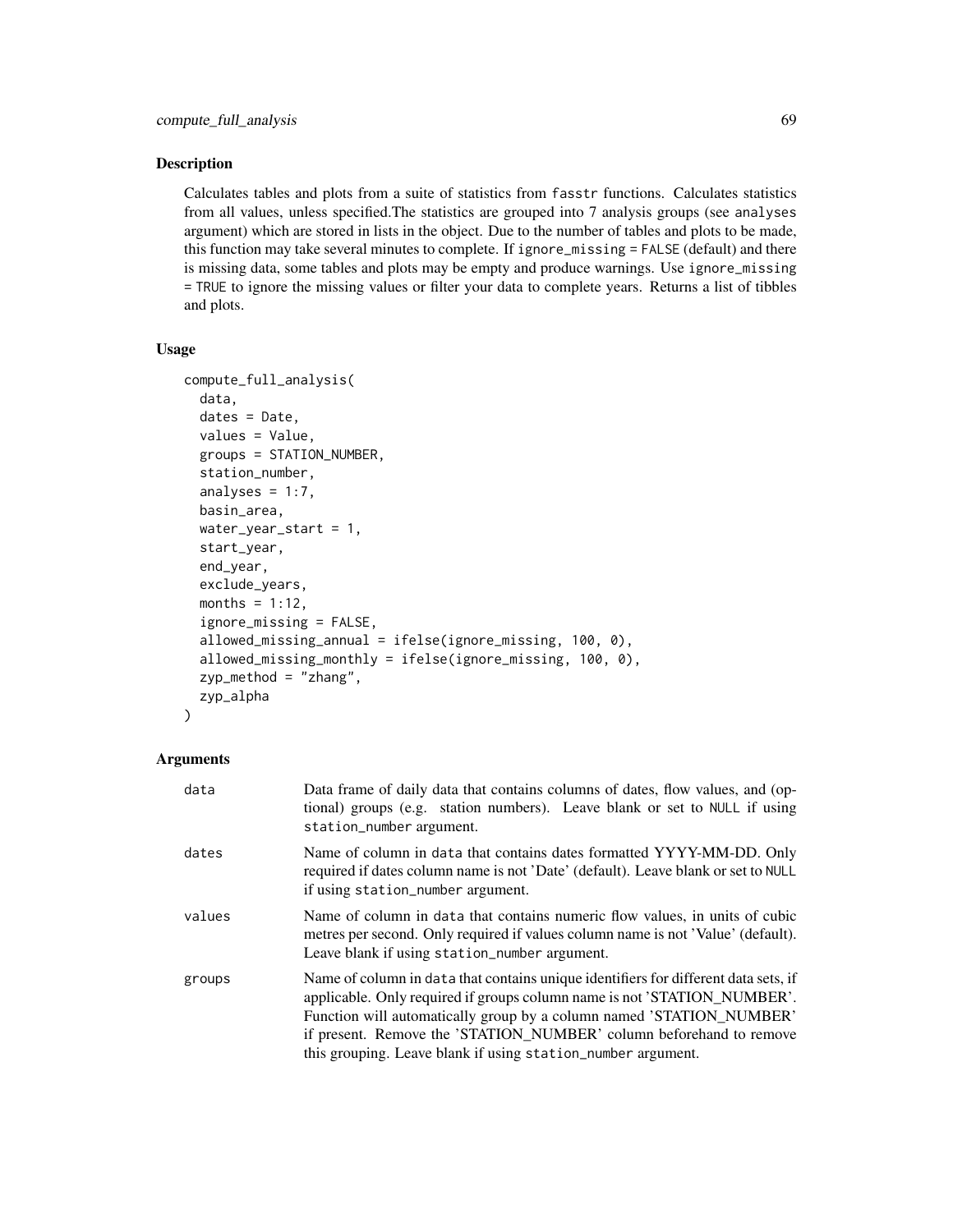|                        | station_number Character string vector of seven digit Water Survey of Canada station numbers<br>(e.g. "08NM116") of which to extract daily streamflow data from a HYDAT<br>database. Requires tidyhydat package and a HYDAT database. Leave blank if<br>using data argument.                                                                                                                                                                                                        |
|------------------------|-------------------------------------------------------------------------------------------------------------------------------------------------------------------------------------------------------------------------------------------------------------------------------------------------------------------------------------------------------------------------------------------------------------------------------------------------------------------------------------|
| analyses               | Numeric vector of analyses to run (default is all $(1:7)$ ):                                                                                                                                                                                                                                                                                                                                                                                                                        |
|                        | • 1: Screening                                                                                                                                                                                                                                                                                                                                                                                                                                                                      |
|                        | • 2: Long-term                                                                                                                                                                                                                                                                                                                                                                                                                                                                      |
|                        | $\bullet$ 3: Annual                                                                                                                                                                                                                                                                                                                                                                                                                                                                 |
|                        | • 4: Monthly                                                                                                                                                                                                                                                                                                                                                                                                                                                                        |
|                        | • 5: Daily                                                                                                                                                                                                                                                                                                                                                                                                                                                                          |
|                        | • 6: Annual Trends                                                                                                                                                                                                                                                                                                                                                                                                                                                                  |
|                        | • 7: Low-flow Frequencies                                                                                                                                                                                                                                                                                                                                                                                                                                                           |
| basin_area             | Upstream drainage basin area, in square kilometres, to apply to observations.<br>Three options:                                                                                                                                                                                                                                                                                                                                                                                     |
|                        | (1) Leave blank if groups is STATION_NUMBER with HYDAT station num-<br>bers to extract basin areas from HYDAT.                                                                                                                                                                                                                                                                                                                                                                      |
|                        | (2) A single numeric value to apply to all observations.                                                                                                                                                                                                                                                                                                                                                                                                                            |
|                        | (3) List each basin area for each group/station in groups (can override HYDAT<br>value if listed) as such $c("08NM116" = 795, "08NM242" = 10)$ . If group is not<br>listed the HYDAT area will be applied if it exists, otherwise it will be NA.                                                                                                                                                                                                                                    |
| water_year_start       |                                                                                                                                                                                                                                                                                                                                                                                                                                                                                     |
|                        | Numeric value indicating the month (1 through 12) of the start of water year for<br>analysis. Default 1.                                                                                                                                                                                                                                                                                                                                                                            |
| start_year             | Numeric value of the first year to consider for analysis. Leave blank or set well<br>before start date (i.e. 1800) to use from the first year of the source data.                                                                                                                                                                                                                                                                                                                   |
| end_year               | Numeric value of the last year to consider for analysis. Leave blank or set well<br>after end date (i.e. 2100) to use up to the last year of the source data.                                                                                                                                                                                                                                                                                                                       |
| exclude_years          | Numeric vector of years to exclude from analysis. Leave blank or set to NULL to<br>include all years.                                                                                                                                                                                                                                                                                                                                                                               |
| months                 | Numeric vector of months to include in analysis. For example, 3 for March, 6:8<br>for Jun-Aug or c(10:12, 1) for first four months (Oct-Jan) when water_year_start<br>$=$ 10 (Oct). Default summarizes all months (1:12). If not all months, seasonal<br>total yield and volumetric flows will not be included.                                                                                                                                                                     |
|                        | ignore_missing Logical value indicating whether dates with missing values should be included<br>in the calculation. If TRUE then a statistic will be calculated regardless of missing<br>dates. If FALSE then only those statistics from time periods with no missing dates<br>will be returned. Default FALSE.                                                                                                                                                                     |
| allowed_missing_annual |                                                                                                                                                                                                                                                                                                                                                                                                                                                                                     |
|                        | Numeric value between 0 and 100 indicating the <b>percentage</b> of missing dates<br>allowed to be included to calculate an annual statistic (0 to 100 percent). If<br>'ignore_missing = FALSE' then it defaults to 0 (zero missing dates allowed), if<br>'ignore_missing = TRUE' then it defaults to 100 (any missing dates allowed);<br>consistent with ignore_missing usage. Supersedes ignore_missing when<br>used. Only for annual means, percentiles, minimums, and maximums. |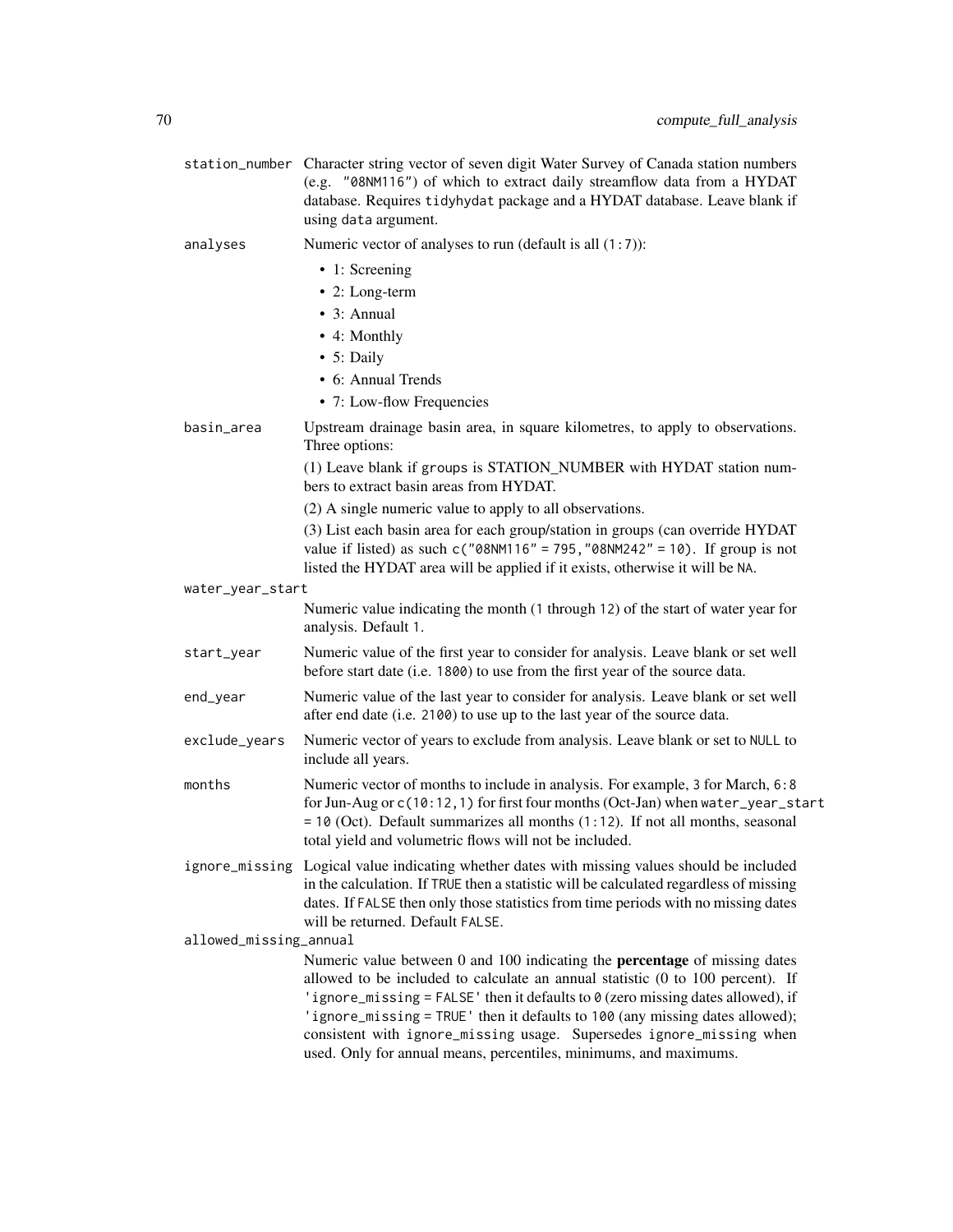allowed\_missing\_monthly

|            | Numeric value between 0 and 100 indicating the <b>percentage</b> of missing dates<br>allowed to be included to calculate a monthly statistic (0 to 100 percent). If<br>'ignore_missing = FALSE' then it defaults to $\theta$ (zero missing dates allowed), if<br>'ignore_missing = TRUE' then it defaults to 100 (any missing dates allowed);<br>consistent with ignore_missing usage. Supersedes ignore_missing when<br>used. Only for monthly means, percentiles, minimums, and maximums. |
|------------|---------------------------------------------------------------------------------------------------------------------------------------------------------------------------------------------------------------------------------------------------------------------------------------------------------------------------------------------------------------------------------------------------------------------------------------------------------------------------------------------|
| zyp_method | Character string identifying the prewhitened trend method to use from 'zyp',<br>either 'zhang' or 'yuepilon'. 'zhang' is recommended over 'yuepilon' for<br>hydrologic applications (see compute_annual_trends(); Bürger 2017; Zhang<br>and Zwiers 2004). Only required if analysis group 6 is included. Default<br>'zhang'.                                                                                                                                                                |
| zyp_alpha  | Numeric value of the significance level (ex. 0.05) of when to plot a trend line.<br>Leave blank for no line.                                                                                                                                                                                                                                                                                                                                                                                |

#### Value

A list of lists of tibble data frames and ggplot2 objects from various fasstr functions organized by the analysis groups as listed above.

## See Also

```
plot_flow_data, screen_flow_data, plot_data_screening, plot_missing_dates, calc_longterm_monthly_stats,
plot_longterm_monthly_stats, calc_longterm_daily_stats, plot_longterm_daily_stats,
plot_flow_duration, calc_annual_stats, plot_annual_stats, calc_annual_cumulative_stats,
plot_annual_cumulative_statscalc_annual_flow_timingplot_annual_flow_timingcalc_annual_outside_normal,
plot_annual_outside_normal, calc_annual_lowflows, plot_annual_lowflows, plot_annual_means,
calc_monthly_stats, plot_monthly_stats, calc_monthly_cumulative_stats, plot_monthly_cumulative_stats,
calc_daily_stats, plot_daily_stats, calc_daily_cumulative_stats, plot_daily_cumulative_stats,
compute_annual_trends, compute_annual_frequencies, write_flow_data, write_plots
```
#### Examples

## Not run:

```
# Working examples:
```

```
# Compute a full analysis will all the analyses
results <- compute_full_analysis(station_number = "08NM116",
                                 start_year = 1980,
                                 end\_year = 2010# Compute a full analysis with only Annual (3) and Daily (5) analyses
results <- compute_full_analysis(station_number = "08NM116",
                                 start_year = 1980,
                                 end\_year = 2010,analyses = c(3,5))
```
## End(Not run)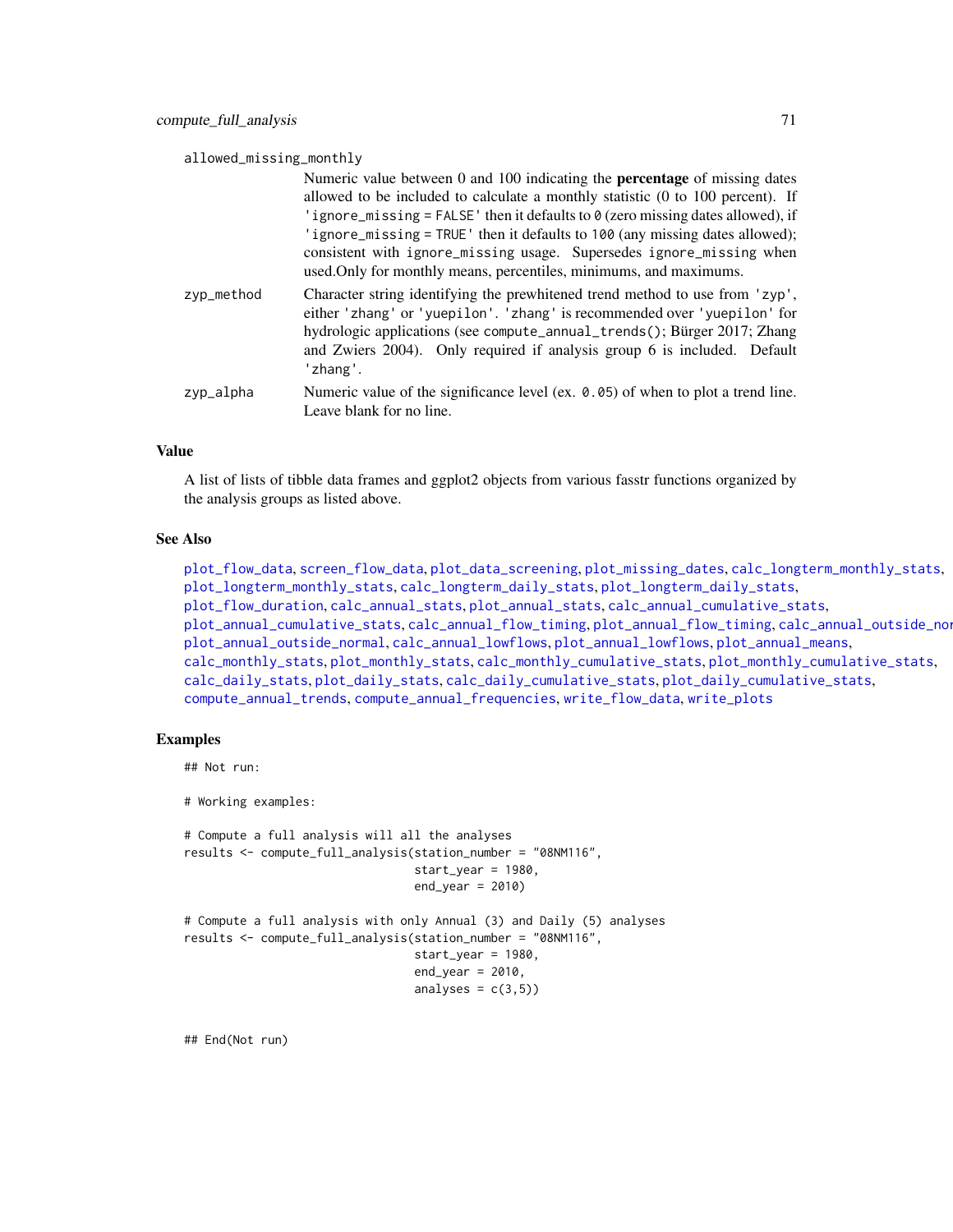*Perform a frequency analysis on annual peak statistics from HYDAT*

#### Description

Performs a volume frequency analysis on annual peak statistics (instantaneous minimums or maximums) extracted from HYDAT. Calculates statistics from all years, unless specified. The data argument is not available. Analysis methodology replicates that from [HEC-SSP.](https://www.hec.usace.army.mil/software/hec-ssp/) Returns a list of tibbles and plots.

## Usage

compute\_hydat\_peak\_frequencies( station\_number,  $use_max = FALSE,$ use\_log = FALSE, prob\_plot\_position = c("weibull", "median", "hazen"), prob\_scale\_points = c(0.9999, 0.999, 0.99, 0.9, 0.5, 0.2, 0.1, 0.02, 0.01, 0.001, 0.0001),  $fit\_distr = c("PIII", "weibull"),$ fit\_distr\_method = ifelse(fit\_distr == "PIII", "MOM", "MLE"), fit\_quantiles = c(0.975, 0.99, 0.98, 0.95, 0.9, 0.8, 0.5, 0.2, 0.1, 0.05, 0.01), start\_year, end\_year, exclude\_years, plot\_curve = TRUE )

|                    | station_number A character string vector of seven digit Water Survey of Canada station num-<br>bers (e.g. "08NM116") of which to extract annual peak minimum or maximum<br>instantaneous streamflow data from a HYDAT database. Requires tidyhydat<br>package and a HYDAT database.                                                                                                                                                   |  |
|--------------------|---------------------------------------------------------------------------------------------------------------------------------------------------------------------------------------------------------------------------------------------------------------------------------------------------------------------------------------------------------------------------------------------------------------------------------------|--|
| use_max            | Logical value to indicate using maximums rather than the minimums for analy-<br>sis. Default FALSE.                                                                                                                                                                                                                                                                                                                                   |  |
| use_log            | Logical value to indicate log-scale transforming of flow data before analysis.<br>Default FALSE.                                                                                                                                                                                                                                                                                                                                      |  |
| prob_plot_position |                                                                                                                                                                                                                                                                                                                                                                                                                                       |  |
|                    | Character string indicating the plotting positions used in the frequency plots, one<br>of 'weibull', 'median', or 'hazen'. Points are plotted against $(i-a)/(n+1-a-b)$<br>where i is the rank of the value; n is the sample size and a and b are defined<br>as: $(a=0, b=0)$ for Weibull plotting positions; $(a=.2; b=.3)$ for Median plotting<br>positions; and $(a=0.5; b=0.5)$ for Hazen plotting positions. Default 'we ibull'. |  |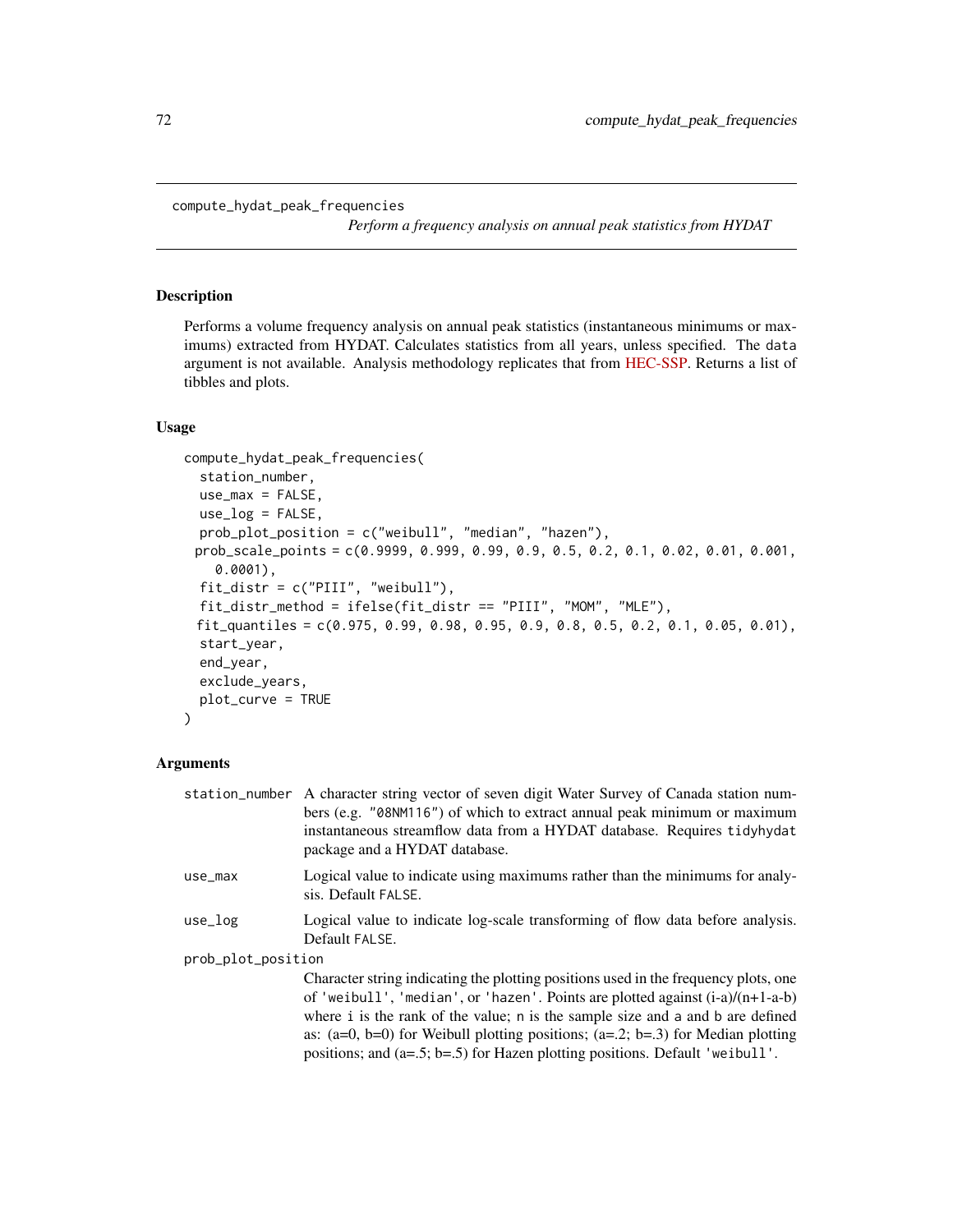| prob_scale_points |                                                                                                                                                                                                                                            |
|-------------------|--------------------------------------------------------------------------------------------------------------------------------------------------------------------------------------------------------------------------------------------|
|                   | Numeric vector of probabilities to be plotted along the $X$ axis in the frequency<br>plot. Inverse of return period. Default c(.9999,.999,.99,.9,.5,.2,.1,.02,.01,.001,.0001).                                                             |
| fit_distr         | Character string identifying the distribution to fit annual data, one of 'PIII'<br>(Log Pearson Type III) or 'weibull' (Weibull) distributions. Default 'PIII'.                                                                            |
| fit_distr_method  |                                                                                                                                                                                                                                            |
|                   | Character string identifying the method used to fit the distribution, one of 'MOM'<br>(method of moments) or 'MLE' (maximum likelihood estimation). Selected as<br>'MOM' if fit_distr ='PIII' (default) or 'MLE' if fit_distr = 'weibull'. |
| fit_quantiles     | Numeric vector of quantiles to be estimated from the fitted distribution. Default<br>$c(.975,.99,.98,.95,.90,.80,.50,.20,.10,.05,.01).$                                                                                                    |
| start_year        | Numeric value of the first year to consider for analysis. Leave blank or set well<br>before start date (i.e. 1800) to use from the first year of the source data.                                                                          |
| end_year          | Numeric value of the last year to consider for analysis. Leave blank or set well<br>after end date (i.e. 2100) to use up to the last year of the source data.                                                                              |
| exclude_years     | Numeric vector of years to exclude from analysis. Leave blank or set to NULL to<br>include all years.                                                                                                                                      |
| plot_curve        | Logical value to indicate plotting the computed curve on the probability plot.<br>Default TRUE.                                                                                                                                            |

A list with the following elements:

Freq\_Analysis\_Data Data frame with computed annual summary statistics used in analysis. Freq\_Plot\_Data Data frame with co-ordinates used in frequency plot. Freq\_Plot ggplot2 object with frequency plot Freq\_Fitting List of fitted objects from fitdistrplus. Freq\_Fitted\_Quantiles Data frame with fitted quantiles.

# See Also

[compute\\_frequency\\_analysis](#page-63-0)

# Examples

## Not run:

# Working examples (see arguments for further analysis options):

# Compute an annual peak frequency analysis using default arguments (instantaneous lows) results <- compute\_hydat\_peak\_frequencies(station\_number = "08NM116", start\_year = 1980,

 $end\_year = 2010$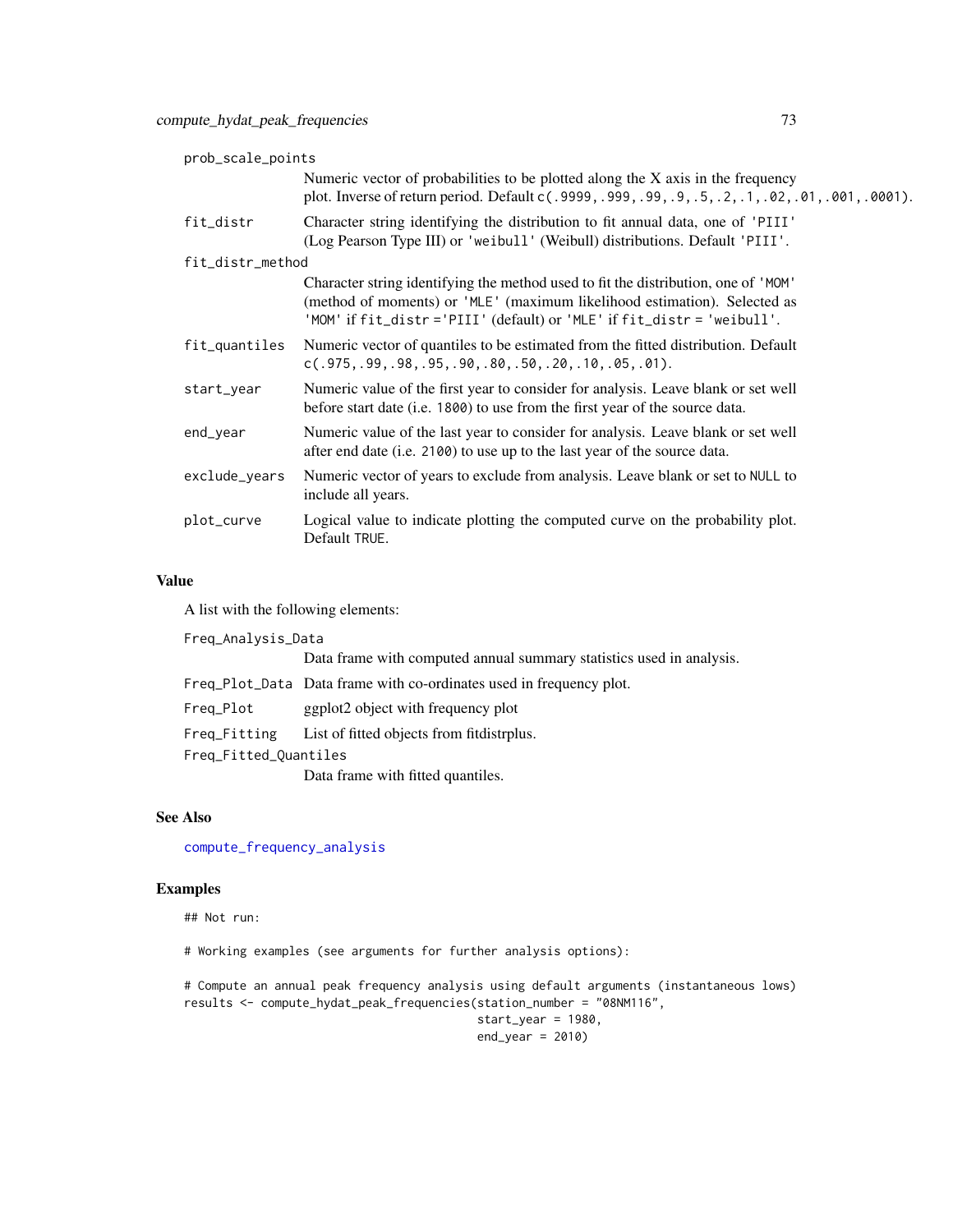# Compute an annual peak frequency analysis using default arguments (instantaneous highs) results <- compute\_hydat\_peak\_frequencies(station\_number = "08NM116", start\_year = 1980,

```
end\_year = 2010,use_max = TRUE)
```
## End(Not run)

fill\_missing\_dates *Fills data gaps of missing dates*

# Description

Fills data gaps of missing dates of the data provided. Builds a continuous data set from the start date to the end date. Only missing dates are filled, columns not specified as dates or groups will be filled with NA. Will completely fill first and last years, unless specified using fill\_end\_years = FALSE.

#### Usage

```
fill_missing_dates(
  data,
  dates = Date,
  values = Value,
  groups = STATION_NUMBER,
  station_number,
 water_year_start = 1,
  fill_end_years = TRUE
)
```

| data   | Data frame of daily data that contains columns of dates, flow values, and (op-<br>tional) groups (e.g. station numbers). Leave blank or set to NULL if using<br>station_number argument.                                                                                                                                                                                       |
|--------|--------------------------------------------------------------------------------------------------------------------------------------------------------------------------------------------------------------------------------------------------------------------------------------------------------------------------------------------------------------------------------|
| dates  | Name of column in data that contains dates formatted YYYY-MM-DD. Only<br>required if dates column name is not 'Date' (default). Leave blank or set to NULL<br>if using station_number argument.                                                                                                                                                                                |
| values | Name of column in data that contains numeric flow values, in units of cubic<br>metres per second. Not required as of fasstr 0.3.3 as all other columns are filled<br>with NA.                                                                                                                                                                                                  |
| groups | Name of column in data that contains unique identifiers for different data sets, if<br>applicable. Only required if groups column name is not 'STATION_NUMBER'.<br>Function will automatically group by a column named 'STATION_NUMBER'<br>if present. Remove the 'STATION_NUMBER' column beforehand to remove<br>this grouping. Leave blank if using station_number argument. |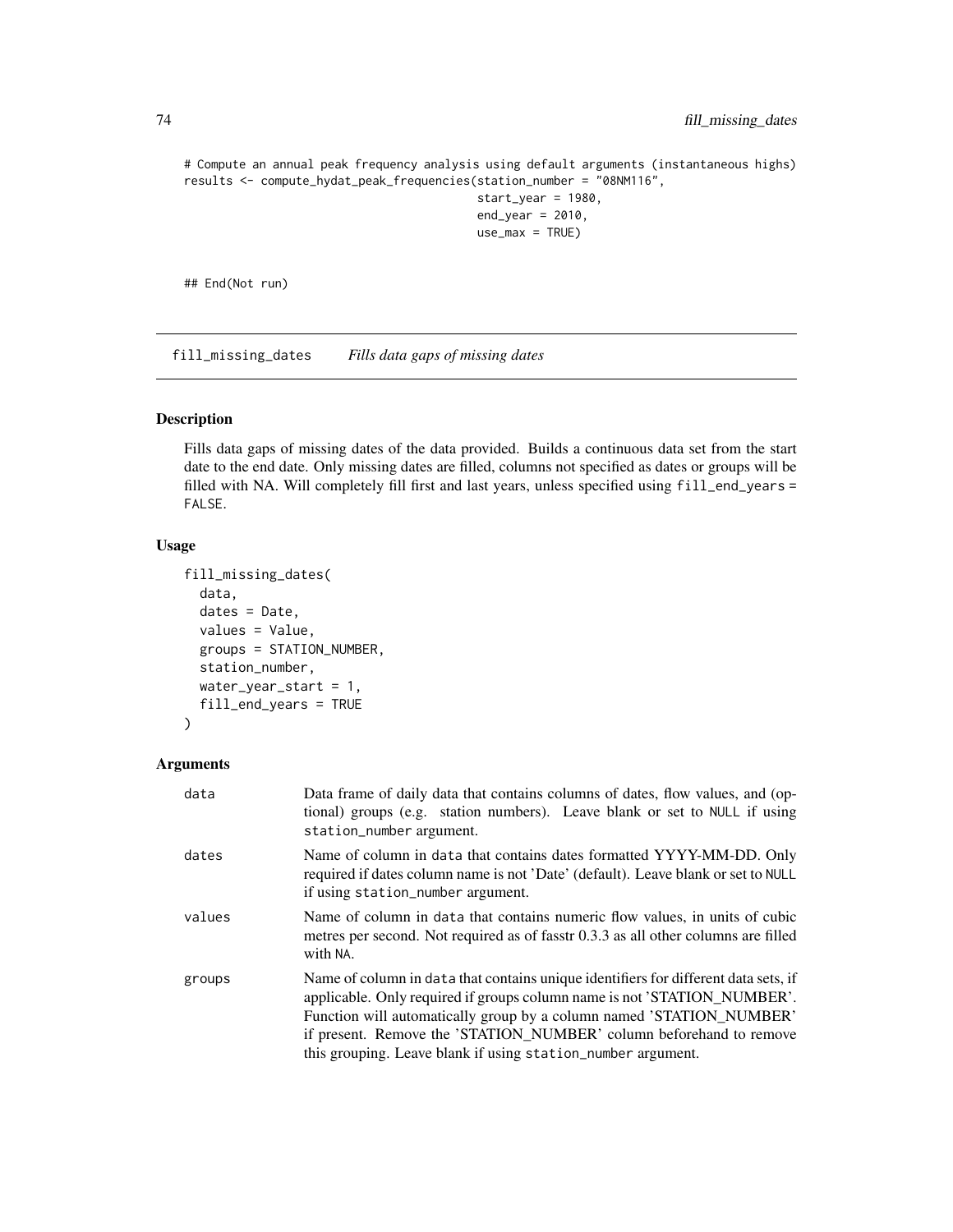|                  | station_number Character string vector of seven digit Water Survey of Canada station numbers |
|------------------|----------------------------------------------------------------------------------------------|
|                  | (e.g. "08NM116") of which to extract daily streamflow data from a HYDAT                      |
|                  | database. Requires tidyhydat package and a HYDAT database. Leave blank if                    |
|                  | using data argument.                                                                         |
| water_year_start |                                                                                              |

Numeric value indicating the month (1 through 12) of the start of water year for analysis. Default 1.

fill\_end\_years Logical value indicating whether to fill incomplete start and end years with rows of dates. If FALSE then only missing dates between the provided start and end dates will be filled. Default TRUE.

### Value

A tibble data frame of the source data with additional rows where missing dates existed.

#### Examples

```
# Run if HYDAT database has been downloaded (using tidyhydat::download_hydat())
if (file.exists(tidyhydat::hy_downloaded_db())) {
# Fill missing dates with NA using calendar years
fill_missing_dates(station_number = "08NM116")
# Fill missing dates with NA using water years starting in August
fill_missing_dates(station_number = "08NM116",
                   water_year_start = 8)
}
```
plot\_annual\_cumulative\_stats *Plot annual (and seasonal) cumulative flows*

### Description

Plots annual and seasonal (if include\_seaons = TRUE) total flows, volumetric discharge or water yields, from a daily streamflow data set. Calculates statistics from all values, unless specified. Data calculated from plot\_annual\_cumulative\_stats() function. For water year and seasonal data, the designated year is the year in which the year or season ends. Returns a list of plots.

# Usage

```
plot_annual_cumulative_stats(
  data,
  dates = Date,
  values = Value,
  groups = STATION_NUMBER,
  station_number,
```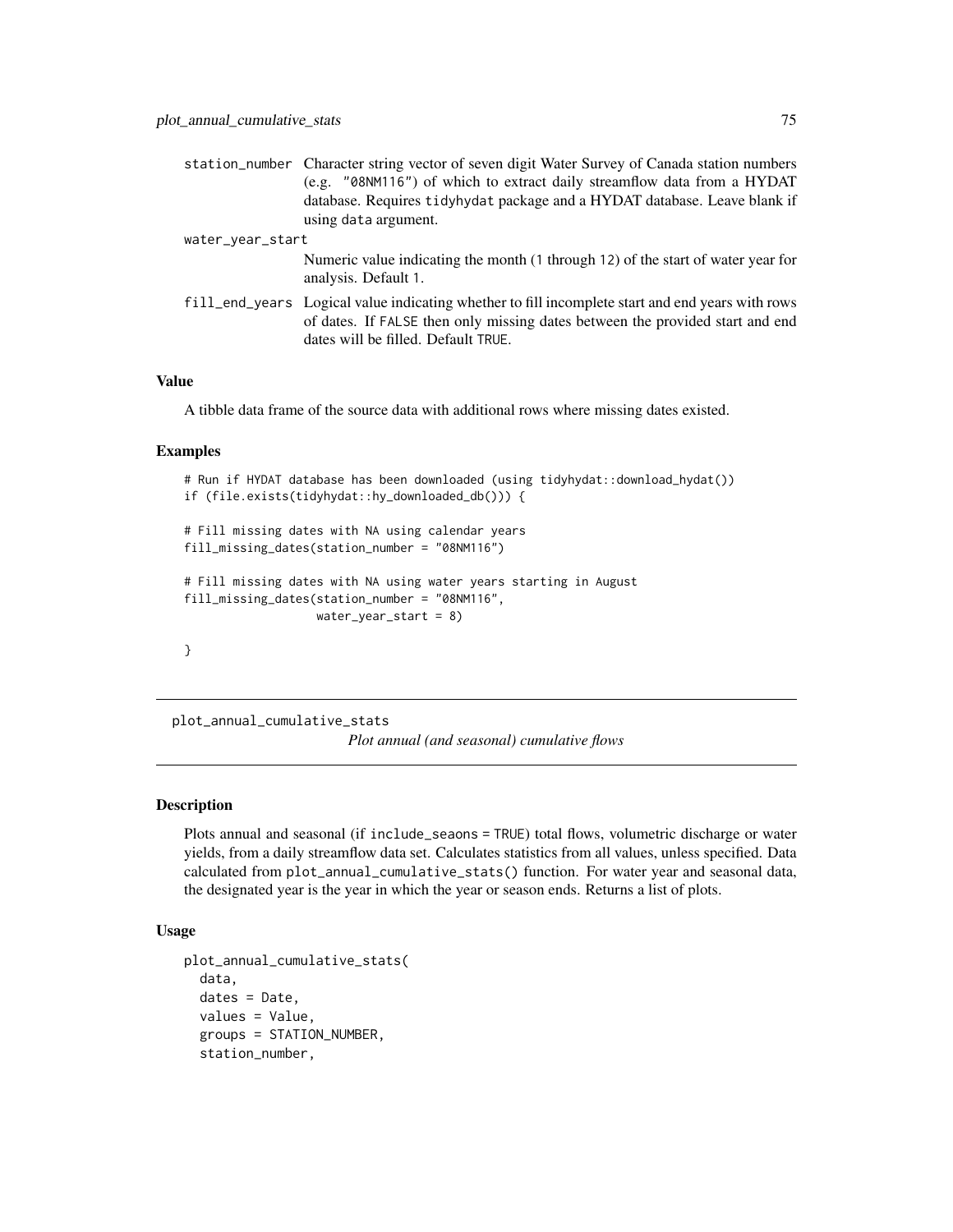```
use_yield = FALSE,
 basin_area,
 water_year_start = 1,
 start_year,
 end_year,
 exclude_years,
 months = 1:12,
 include_seasons = FALSE,
 include_title = FALSE
\mathcal{L}
```

| data             | Data frame of daily data that contains columns of dates, flow values, and (op-<br>tional) groups (e.g. station numbers). Leave blank or set to NULL if using<br>station_number argument.                                                                                                                                                                                       |  |
|------------------|--------------------------------------------------------------------------------------------------------------------------------------------------------------------------------------------------------------------------------------------------------------------------------------------------------------------------------------------------------------------------------|--|
| dates            | Name of column in data that contains dates formatted YYYY-MM-DD. Only<br>required if dates column name is not 'Date' (default). Leave blank or set to NULL<br>if using station_number argument.                                                                                                                                                                                |  |
| values           | Name of column in data that contains numeric flow values, in units of cubic<br>metres per second. Only required if values column name is not 'Value' (default).<br>Leave blank if using station_number argument.                                                                                                                                                               |  |
| groups           | Name of column in data that contains unique identifiers for different data sets, if<br>applicable. Only required if groups column name is not 'STATION_NUMBER'.<br>Function will automatically group by a column named 'STATION_NUMBER'<br>if present. Remove the 'STATION_NUMBER' column beforehand to remove<br>this grouping. Leave blank if using station_number argument. |  |
| station_number   | Character string vector of seven digit Water Survey of Canada station numbers<br>(e.g. "08NM116") of which to extract daily streamflow data from a HYDAT<br>database. Requires tidyhydat package and a HYDAT database. Leave blank if<br>using data argument.                                                                                                                  |  |
| use_yield        | Logical value indicating whether to calculate area-based water yield, in mm,<br>instead of volumetric discharge. Default FALSE.                                                                                                                                                                                                                                                |  |
| basin_area       | Upstream drainage basin area, in square kilometres, to apply to observations.<br>Three options:                                                                                                                                                                                                                                                                                |  |
|                  | (1) Leave blank if groups is STATION_NUMBER with HYDAT station num-<br>bers to extract basin areas from HYDAT.                                                                                                                                                                                                                                                                 |  |
|                  | (2) A single numeric value to apply to all observations.                                                                                                                                                                                                                                                                                                                       |  |
|                  | (3) List each basin area for each group/station in groups (can override HYDAT<br>value if listed) as such $c("08NM116" = 795, "08NM242" = 10)$ . If group is not<br>listed the HYDAT area will be applied if it exists, otherwise it will be NA.                                                                                                                               |  |
| water_year_start |                                                                                                                                                                                                                                                                                                                                                                                |  |
|                  | Numeric value indicating the month (1 through 12) of the start of water year for<br>analysis. Default 1.                                                                                                                                                                                                                                                                       |  |
| start_year       | Numeric value of the first year to consider for analysis. Leave blank or set well<br>before start date (i.e. 1800) to use from the first year of the source data.                                                                                                                                                                                                              |  |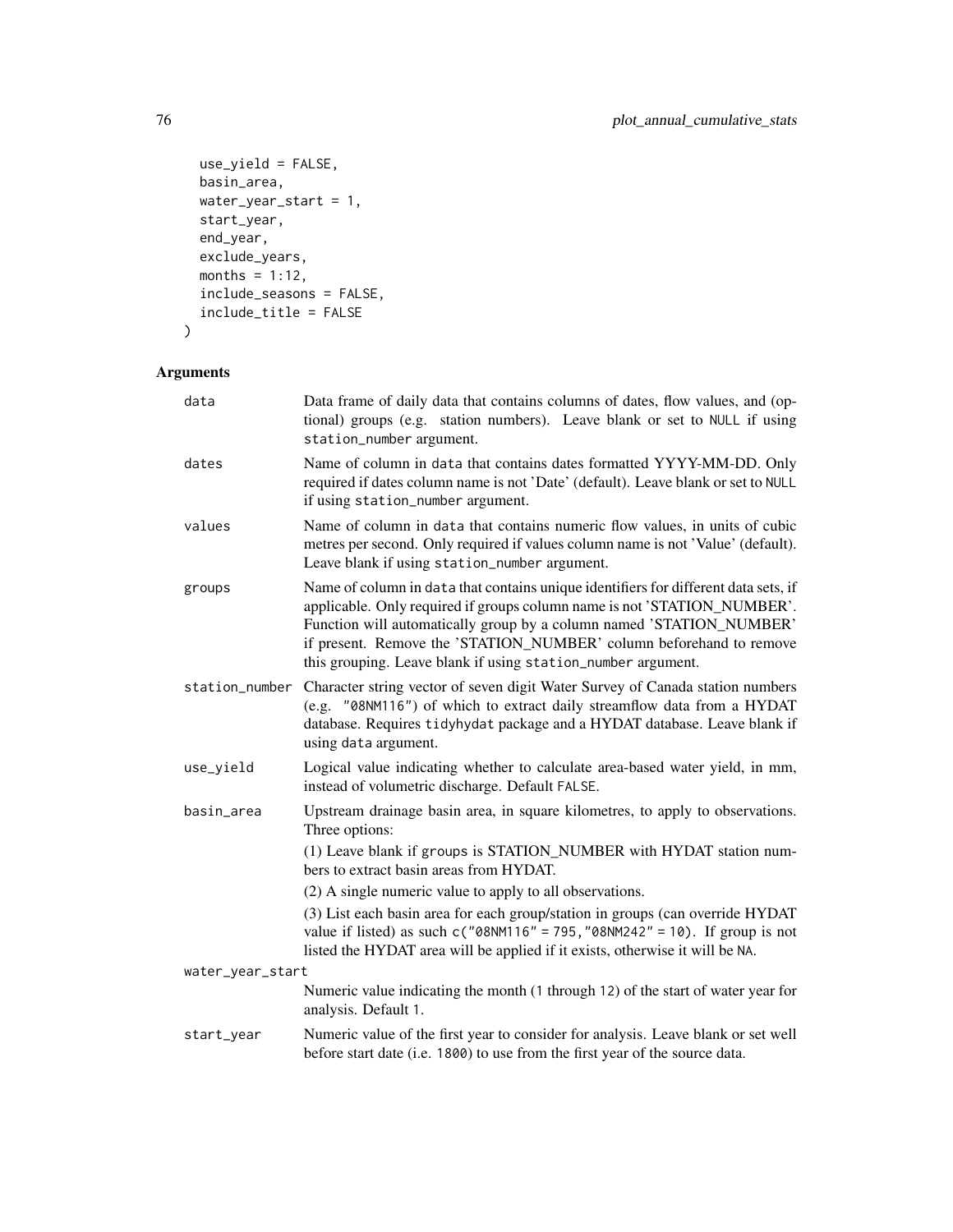| end_year        | Numeric value of the last year to consider for analysis. Leave blank or set well<br>after end date (i.e. 2100) to use up to the last year of the source data.                                                                                                                                                    |
|-----------------|------------------------------------------------------------------------------------------------------------------------------------------------------------------------------------------------------------------------------------------------------------------------------------------------------------------|
| exclude_years   | Numeric vector of years to exclude from analysis. Leave blank or set to NULL to<br>include all years.                                                                                                                                                                                                            |
| months          | Numeric vector of months to include in analysis. For example, 3 for March, 6:8<br>for Jun-Aug or $c(10:12,1)$ for first four months (Oct-Jan) when water_year_start<br>$=$ 10 (Oct). Default summarizes all months (1:12). If not all months, seasonal<br>total yield and volumetric flows will not be included. |
| include_seasons |                                                                                                                                                                                                                                                                                                                  |
|                 | Logical value indication whether to include seasonal yields or volumetric dis-<br>charges. Default TRUE.                                                                                                                                                                                                         |
| include_title   | Logical value to indicate adding the group/station number to the plot, if pro-<br>vided. Default FALSE.                                                                                                                                                                                                          |

A list of ggplot2 objects with the following for each station provided:

Annual\_Total\_Volume annual total volumetric discharge, in cubic metres Two\_Seasons\_Total\_Volume if include\_seasons = TRUE, two seasons total volumetric discharges, in cubic metres Four\_Seasons\_Total\_Volume if include\_seasons = TRUE, four seasons total volumetric discharges, in cubic metres If use\_yield argument is used the list will contain the following objects:

Annual\_Yield annual water yield, in millimetres Two\_Seasons\_Yield if include\_seasons = TRUE, two seasons water yield, in millimetres Four\_Seasons\_Yield

if include\_seasons = TRUE, four seasons water yield, in millimetres

#### See Also

[calc\\_annual\\_cumulative\\_stats](#page-17-0)

#### Examples

# Run if HYDAT database has been downloaded (using tidyhydat::download\_hydat()) if (file.exists(tidyhydat::hy\_downloaded\_db())) {

```
# Plot annual cumulative yield statistics with default HYDAT basin area
plot_annual_cumulative_stats(station_number = "08NM116",
                            use_yield = TRUE)
```
# Plot annual cumulative yield statistics with custom basin area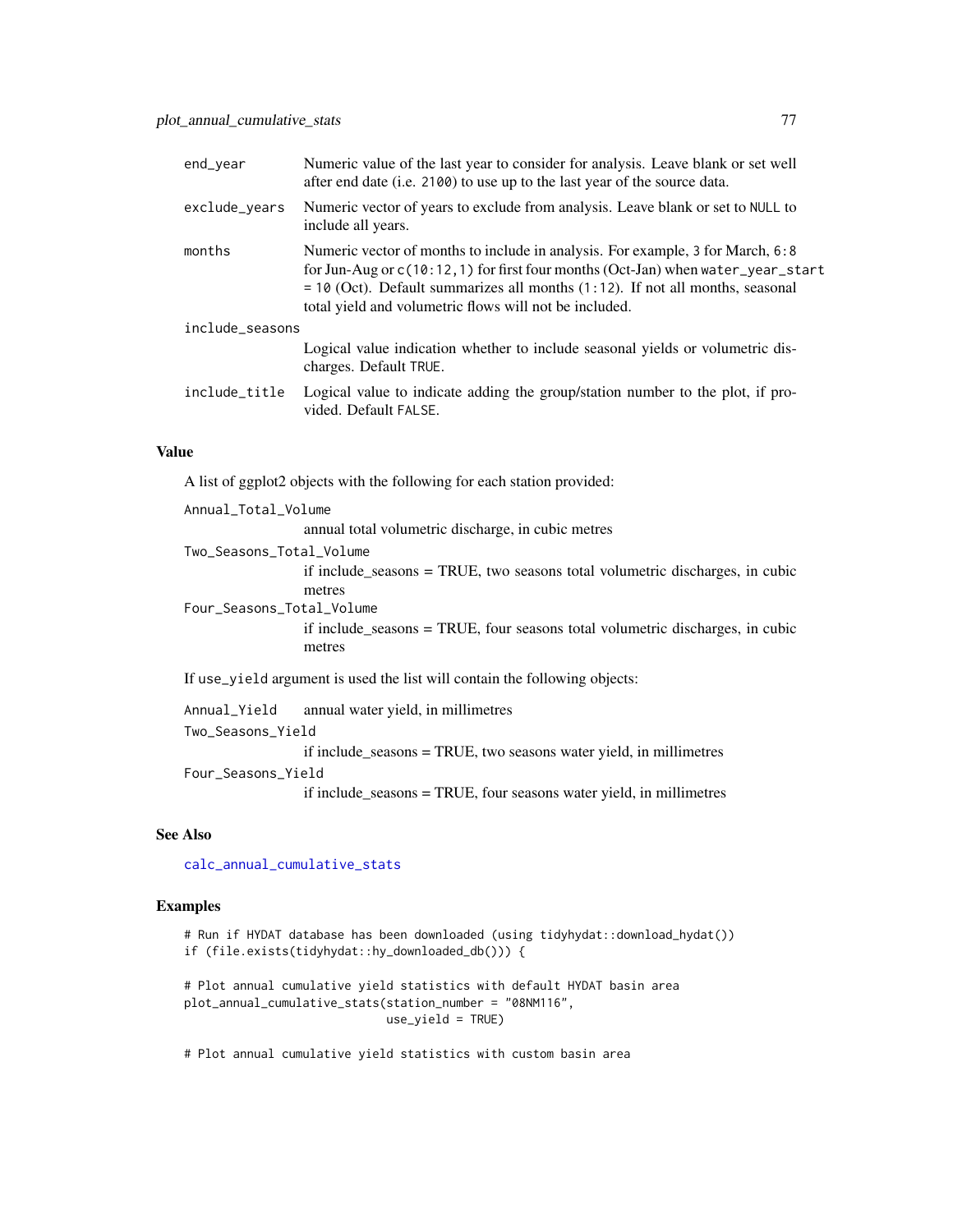```
plot_annual_cumulative_stats(station_number = "08NM116",
                             use_yield = TRUE,
                             basin_area = 800)
```
}

plot\_annual\_flow\_timing

*Plot annual timing of flows*

# Description

Plots the timing (day of year and date) of portions of total annual flow of daily flow values from a daily streamflow data set. Calculates statistics from all values from complete years, unless specified. Data calculated using calc\_annual\_flow\_timing() function. Returns a list of plots.

#### Usage

```
plot_annual_flow_timing(
  data,
  dates = Date,
  values = Value,
  groups = STATION_NUMBER,
  station_number,
 percent_total = c(25, 33.3, 50, 75),
 water_year_start = 1,
  start_year,
  end_year,
  exclude_years,
 months = 1:12,
  include_title = FALSE
)
```

| data   | Data frame of daily data that contains columns of dates, flow values, and (op-<br>tional) groups (e.g. station numbers). Leave blank or set to NULL if using<br>station_number argument.                         |
|--------|------------------------------------------------------------------------------------------------------------------------------------------------------------------------------------------------------------------|
| dates  | Name of column in data that contains dates formatted YYYY-MM-DD. Only<br>required if dates column name is not 'Date' (default). Leave blank or set to NULL<br>if using station_number argument.                  |
| values | Name of column in data that contains numeric flow values, in units of cubic<br>metres per second. Only required if values column name is not 'Value' (default).<br>Leave blank if using station_number argument. |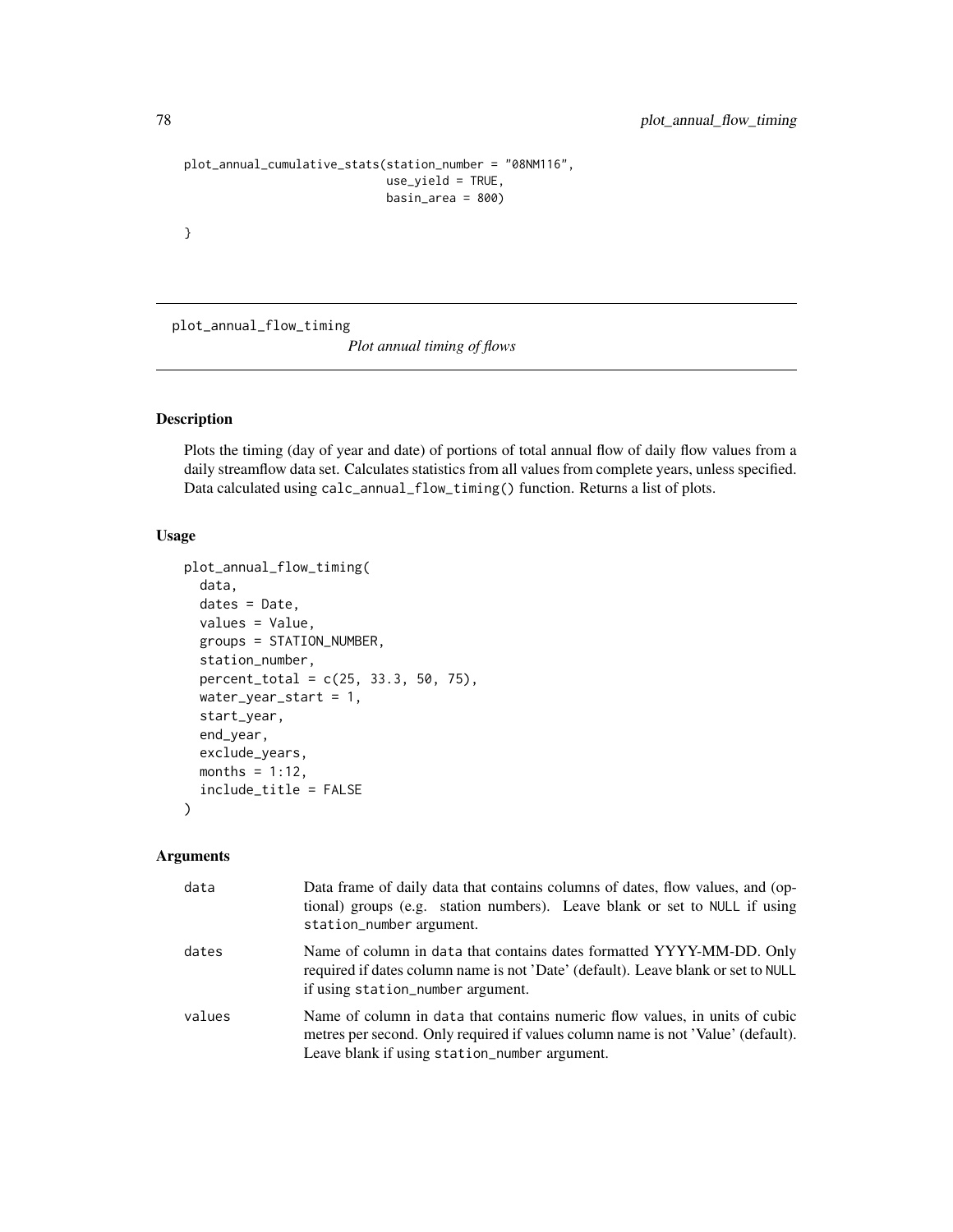| groups           | Name of column in data that contains unique identifiers for different data sets, if<br>applicable. Only required if groups column name is not 'STATION_NUMBER'.<br>Function will automatically group by a column named 'STATION_NUMBER'<br>if present. Remove the 'STATION_NUMBER' column beforehand to remove<br>this grouping. Leave blank if using station_number argument. |
|------------------|--------------------------------------------------------------------------------------------------------------------------------------------------------------------------------------------------------------------------------------------------------------------------------------------------------------------------------------------------------------------------------|
|                  | station_number Character string vector of seven digit Water Survey of Canada station numbers<br>(e.g. "08NM116") of which to extract daily streamflow data from a HYDAT<br>database. Requires tidyhydat package and a HYDAT database. Leave blank if<br>using data argument.                                                                                                   |
| percent_total    | Numeric vector of percents of total annual flows to determine dates. Default<br>$c(25, 33.3, 50, 75)$ .                                                                                                                                                                                                                                                                        |
| water_year_start |                                                                                                                                                                                                                                                                                                                                                                                |
|                  | Numeric value indicating the month (1 through 12) of the start of water year for<br>analysis. Default 1.                                                                                                                                                                                                                                                                       |
| start_year       | Numeric value of the first year to consider for analysis. Leave blank or set well<br>before start date (i.e. 1800) to use from the first year of the source data.                                                                                                                                                                                                              |
| end_year         | Numeric value of the last year to consider for analysis. Leave blank or set well<br>after end date (i.e. 2100) to use up to the last year of the source data.                                                                                                                                                                                                                  |
| exclude_years    | Numeric vector of years to exclude from analysis. Leave blank or set to NULL to<br>include all years.                                                                                                                                                                                                                                                                          |
| months           | Numeric vector of months to include in analysis. For example, 3 for March, 6:8<br>for Jun-Aug or c(10:12, 1) for first four months (Oct-Jan) when water_year_start<br>$= 10$ (Oct). Default summarizes all months $(1:12)$ .                                                                                                                                                   |
| include_title    | Logical value to indicate adding the group/station number to the plot, if pro-<br>vided. Default FALSE.                                                                                                                                                                                                                                                                        |

A list of ggplot2 objects with the following for each station provided:

Annual\_Flow\_Timing

a plot that contains each n-percent of total volumetric discharge

Default plots on each object:

DoY\_25pct\_TotalQ day of year of 25-percent of total volumetric discharge DoY\_33.3pct\_TotalQ day of year of 33.3-percent of total volumetric discharge DoY\_50pct\_TotalQ day of year of 50-percent of total volumetric discharge DoY\_75pct\_TotalQ day of year of 75-percent of total volumetric discharge

# References

• Barnett, T.P., Pierce, D.W., Hidalgo, H.G., Bonfils, C., Santer, B.D., Das, T., Bala, G., Wood, A.W., Nozawa, T., Mirin, A.A., Cayan, D.R., Dettinger, M.D., 2008. Human-Induced Clanges in the Hydrology of the Western United States. Science 319, 1080-1083.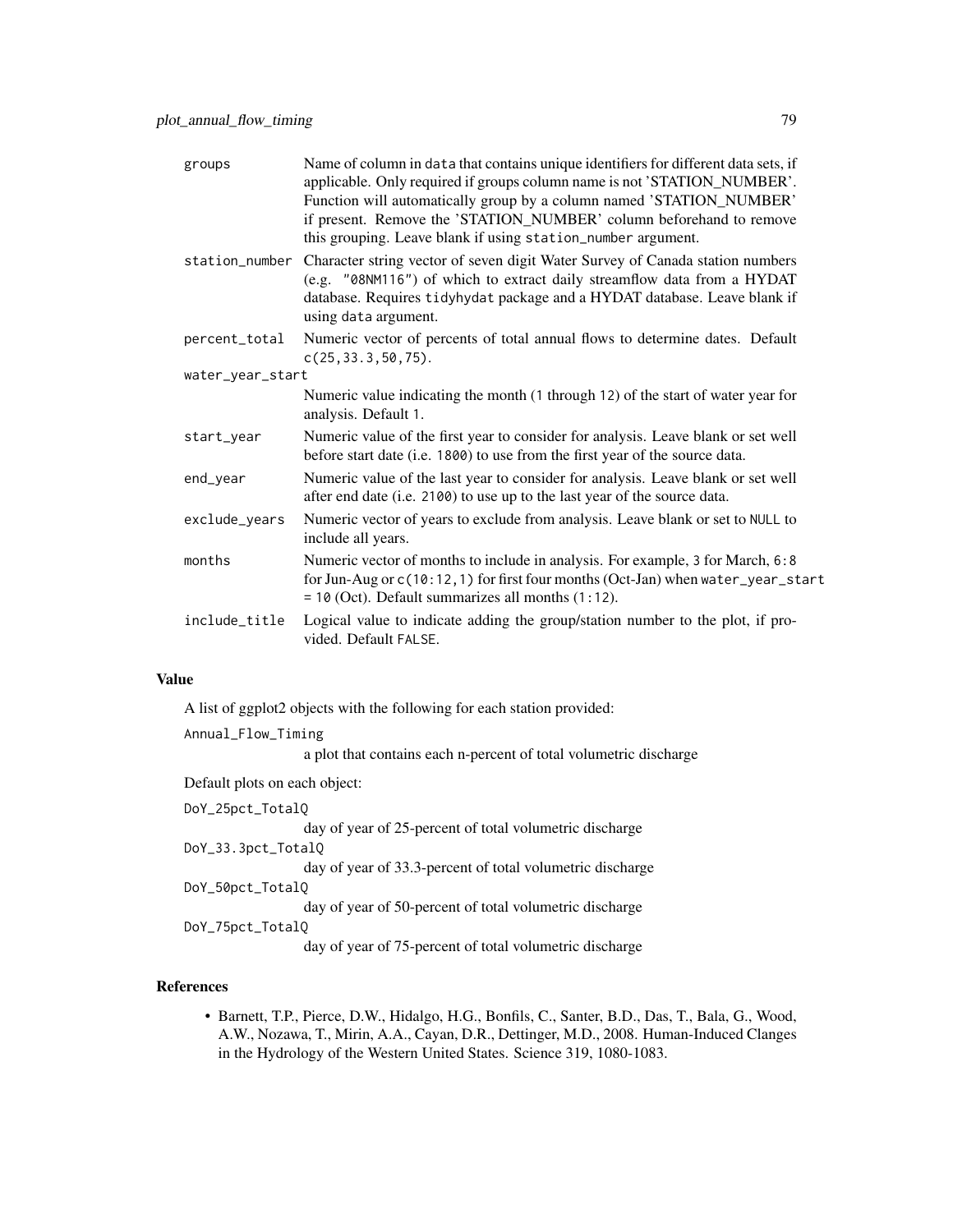# See Also

[calc\\_annual\\_flow\\_timing](#page-19-0)

#### Examples

```
# Run if HYDAT database has been downloaded (using tidyhydat::download_hydat())
if (file.exists(tidyhydat::hy_downloaded_db())) {
```

```
# Plot annual flow timing statistics with default percent totals
plot_annual_flow_timing(station_number = "08NM116")
```

```
# Plot annual flow timing with custom percent totals
plot_annual_flow_timing(station_number = "08NM116",
                       percent_total = 50)
```

```
}
```
plot\_annual\_lowflows *Plot annual low flows and dates*

#### Description

Plot annual n-day minimum values, and the day of year and date of occurrence of daily flow values from a daily streamflow data set. Calculates statistics from all values, unless specified. Data calculated from calc\_annual\_lowflows() function. Returns a list of plots.

## Usage

```
plot_annual_lowflows(
  data,
  dates = Date,
  values = Value,
  groups = STATION_NUMBER,
  station_number,
  roll\_days = c(1, 3, 7, 30),roll_align = "right",
 water_year_start = 1,
  start_year,
  end_year,
  exclude_years,
 months = 1:12,
  ignore_missing = FALSE,
  allowed_missing = ifelse(ignore_missing, 100, 0),
  include_title = FALSE
)
```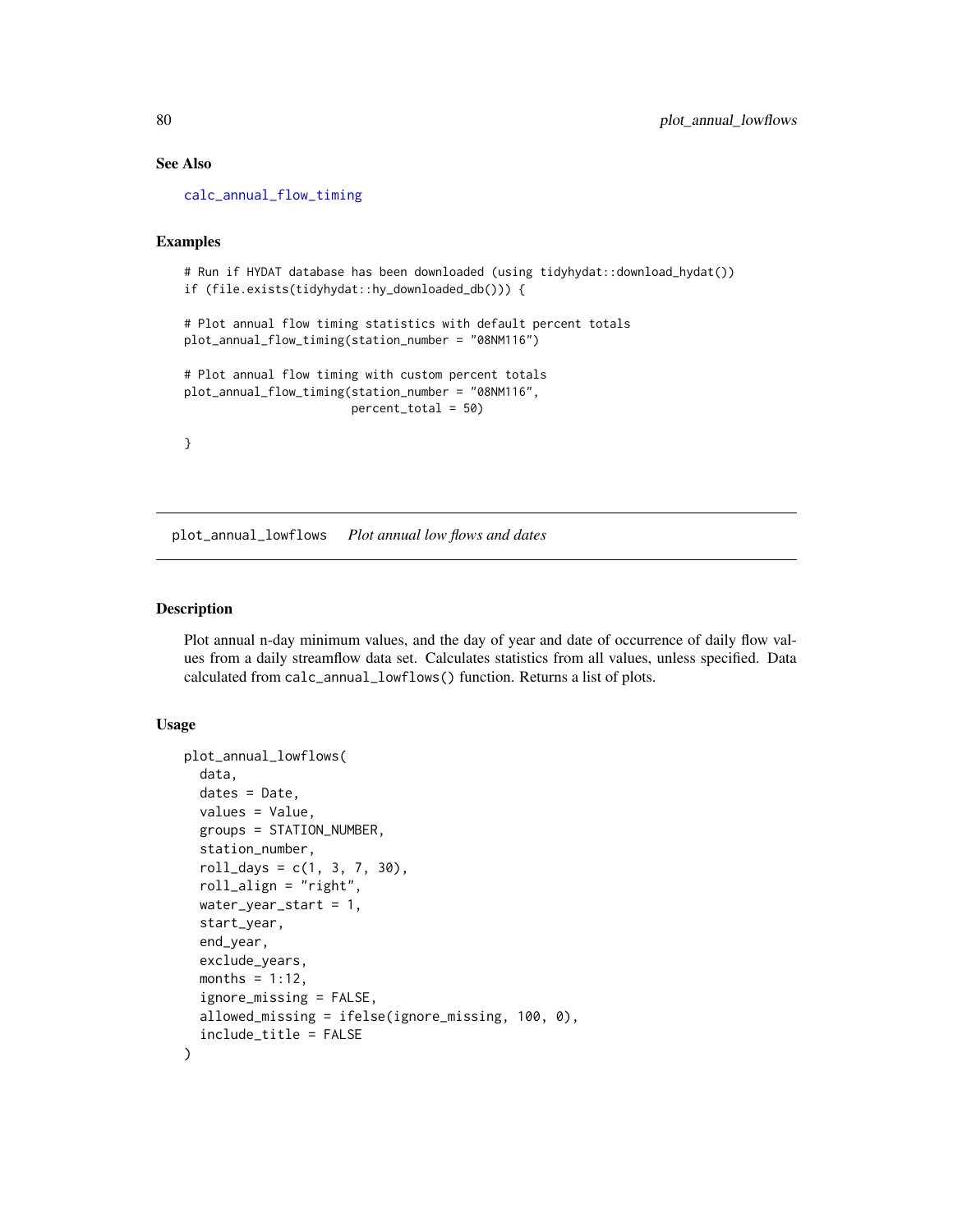| data             | Data frame of daily data that contains columns of dates, flow values, and (op-<br>tional) groups (e.g. station numbers). Leave blank or set to NULL if using<br>station_number argument.                                                                                                                                                                                                                        |
|------------------|-----------------------------------------------------------------------------------------------------------------------------------------------------------------------------------------------------------------------------------------------------------------------------------------------------------------------------------------------------------------------------------------------------------------|
| dates            | Name of column in data that contains dates formatted YYYY-MM-DD. Only<br>required if dates column name is not 'Date' (default). Leave blank or set to NULL<br>if using station_number argument.                                                                                                                                                                                                                 |
| values           | Name of column in data that contains numeric flow values, in units of cubic<br>metres per second. Only required if values column name is not 'Value' (default).<br>Leave blank if using station_number argument.                                                                                                                                                                                                |
| groups           | Name of column in data that contains unique identifiers for different data sets, if<br>applicable. Only required if groups column name is not 'STATION_NUMBER'.<br>Function will automatically group by a column named 'STATION_NUMBER'<br>if present. Remove the 'STATION_NUMBER' column beforehand to remove<br>this grouping. Leave blank if using station_number argument.                                  |
| station_number   | Character string vector of seven digit Water Survey of Canada station numbers<br>(e.g. "08NM116") of which to extract daily streamflow data from a HYDAT<br>database. Requires tidyhydat package and a HYDAT database. Leave blank if<br>using data argument.                                                                                                                                                   |
| roll_days        | Numeric value of the number of days to apply a rolling mean. Default 1.                                                                                                                                                                                                                                                                                                                                         |
| roll_align       | Character string identifying the direction of the rolling mean from the specified<br>date, either by the first ('left'), last ('right'), or middle ('center') day of<br>the rolling n-day group of observations. Default 'right'.                                                                                                                                                                               |
| water_year_start |                                                                                                                                                                                                                                                                                                                                                                                                                 |
|                  | Numeric value indicating the month (1 through 12) of the start of water year for<br>analysis. Default 1.                                                                                                                                                                                                                                                                                                        |
| start_year       | Numeric value of the first year to consider for analysis. Leave blank or set well<br>before start date (i.e. 1800) to use from the first year of the source data.                                                                                                                                                                                                                                               |
| end_year         | Numeric value of the last year to consider for analysis. Leave blank or set well<br>after end date (i.e. 2100) to use up to the last year of the source data.                                                                                                                                                                                                                                                   |
| exclude_years    | Numeric vector of years to exclude from analysis. Leave blank or set to NULL to<br>include all years.                                                                                                                                                                                                                                                                                                           |
| months           | Numeric vector of months to include in analysis. For example, 3 for March, 6:8<br>for Jun-Aug or c(10:12, 1) for first four months (Oct-Jan) when water_year_start<br>$= 10$ (Oct). Default summarizes all months $(1:12)$ .                                                                                                                                                                                    |
|                  | ignore_missing Logical value indicating whether dates with missing values should be included<br>in the calculation. If TRUE then a statistic will be calculated regardless of missing<br>dates. If FALSE then only those statistics from time periods with no missing dates<br>will be returned. Default FALSE.                                                                                                 |
| allowed_missing  |                                                                                                                                                                                                                                                                                                                                                                                                                 |
|                  | Numeric value between 0 and 100 indicating the <b>percentage</b> of missing dates al-<br>lowed to be included to calculate a statistic (0 to 100 percent). If 'ignore_missing<br>= FALSE' then it defaults to 0 (zero missing dates allowed), if 'ignore_missing<br>= TRUE ' then it defaults to 100 (any missing dates allowed); consistent with<br>ignore_missing usage. Supersedes ignore_missing when used. |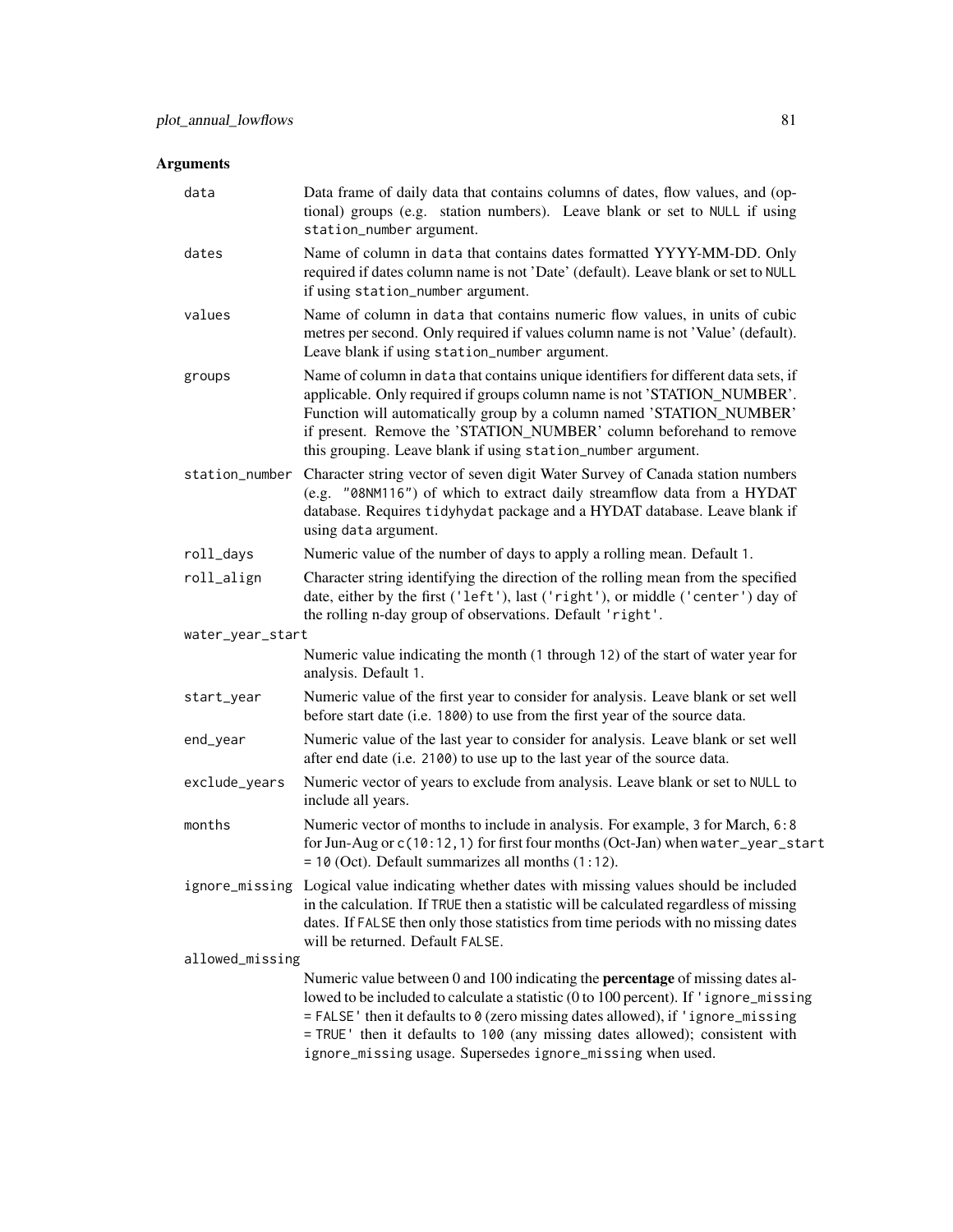include\_title Logical value to indicate adding the group/station number to the plot, if provided. Default FALSE.

### Value

A list of ggplot2 objects with the following for each station provided:

Annual\_Minimums

ggplot2 object of annual minimums of selected n-day rolling means

Annual\_Minimums\_Days

ggplot2 object of the day of years of annual minimums of selected n-day rolling means

## See Also

[calc\\_annual\\_lowflows](#page-22-0)

## Examples

```
# Run if HYDAT database has been downloaded (using tidyhydat::download_hydat())
if (file.exists(tidyhydat::hy_downloaded_db())) {
```

```
# Plot annual 1, 3, 7, and 30-day (default) low flow statistics with default alignment
plot_annual_lowflows(station_number = "08NM116")
```

```
# Plot annual custom 3 and 7-day low flow statistics with "center" alignment
plot_annual_lowflows(station_number = "08NM116",
                     roll_days = c(3,7),
                     roll_align = "center")
```

```
}
```
plot\_annual\_means *Plot annual means compared to the long-term mean*

#### Description

Plot annual means using the long-term annual mean as the point of reference for annual means. Calculates statistics from all values, unless specified. Data calculated using calc\_annual\_stats() function. Returns a list of plots.

## Usage

```
plot_annual_means(
  data,
  dates = Date,
  values = Value,
  groups = STATION_NUMBER,
  station_number,
```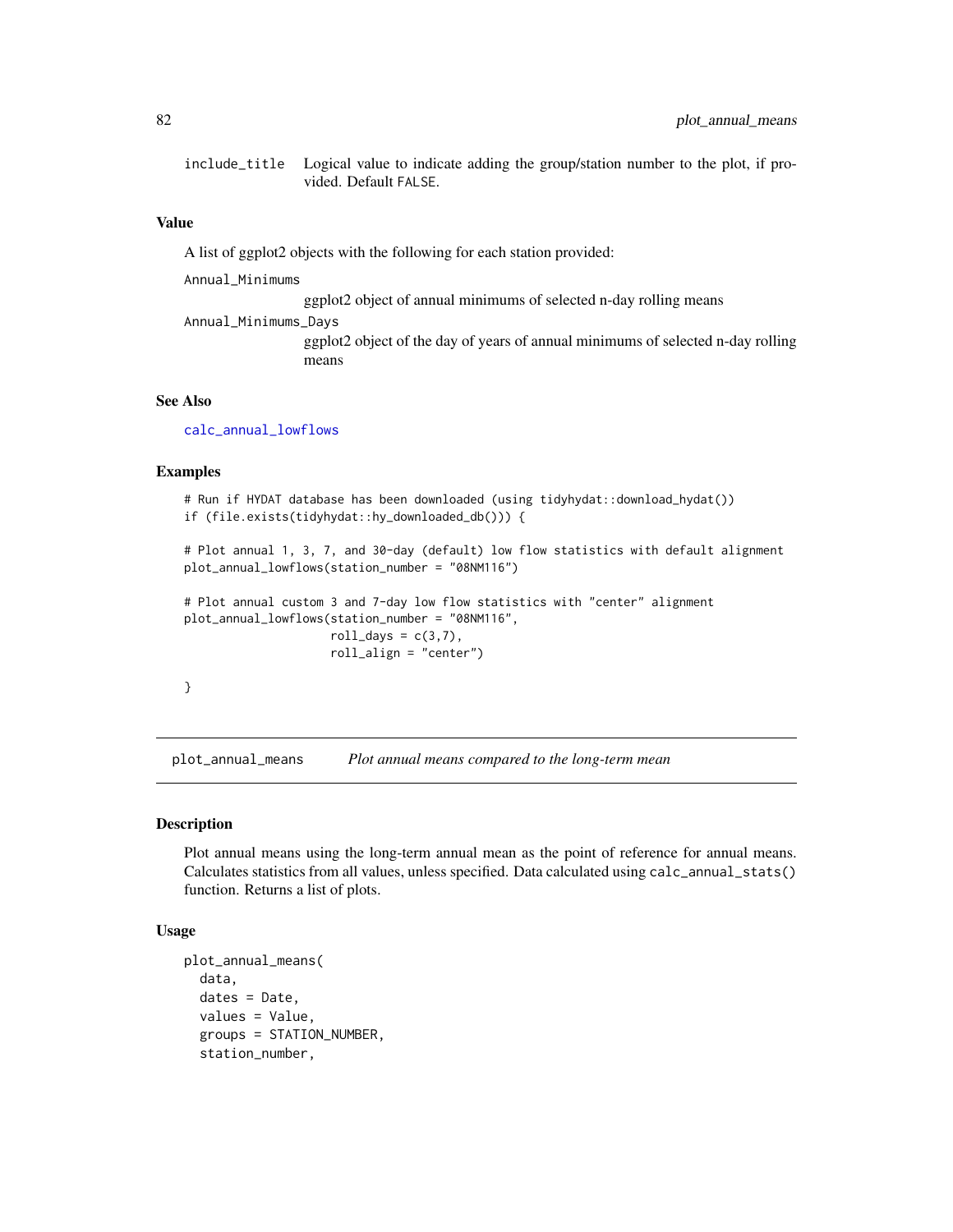# plot\_annual\_means 83

```
roll_days = 1,
 roll_align = "right",
 water_year_start = 1,
 start_year,
 end_year,
 exclude_years,
 months = 1:12,
  ignore_missing = FALSE,
  allowed_missing = ifelse(ignore_missing, 100, 0),
 include_title = FALSE
\mathcal{L}
```

| data             | Data frame of daily data that contains columns of dates, flow values, and (op-<br>tional) groups (e.g. station numbers). Leave blank or set to NULL if using<br>station_number argument.                                                                                                                                                                                       |  |
|------------------|--------------------------------------------------------------------------------------------------------------------------------------------------------------------------------------------------------------------------------------------------------------------------------------------------------------------------------------------------------------------------------|--|
| dates            | Name of column in data that contains dates formatted YYYY-MM-DD. Only<br>required if dates column name is not 'Date' (default). Leave blank or set to NULL<br>if using station_number argument.                                                                                                                                                                                |  |
| values           | Name of column in data that contains numeric flow values, in units of cubic<br>metres per second. Only required if values column name is not 'Value' (default).<br>Leave blank if using station_number argument.                                                                                                                                                               |  |
| groups           | Name of column in data that contains unique identifiers for different data sets, if<br>applicable. Only required if groups column name is not 'STATION_NUMBER'.<br>Function will automatically group by a column named 'STATION_NUMBER'<br>if present. Remove the 'STATION_NUMBER' column beforehand to remove<br>this grouping. Leave blank if using station_number argument. |  |
| station_number   | Character string vector of seven digit Water Survey of Canada station numbers<br>(e.g. "08NM116") of which to extract daily streamflow data from a HYDAT<br>database. Requires tidyhydat package and a HYDAT database. Leave blank if<br>using data argument.                                                                                                                  |  |
| roll_days        | Numeric value of the number of days to apply a rolling mean. Default 1.                                                                                                                                                                                                                                                                                                        |  |
| roll_align       | Character string identifying the direction of the rolling mean from the specified<br>date, either by the first ('left'), last ('right'), or middle ('center') day of<br>the rolling n-day group of observations. Default 'right'.                                                                                                                                              |  |
| water_year_start |                                                                                                                                                                                                                                                                                                                                                                                |  |
|                  | Numeric value indicating the month (1 through 12) of the start of water year for<br>analysis. Default 1.                                                                                                                                                                                                                                                                       |  |
| start_year       | Numeric value of the first year to consider for analysis. Leave blank or set well<br>before start date (i.e. 1800) to use from the first year of the source data.                                                                                                                                                                                                              |  |
| end_year         | Numeric value of the last year to consider for analysis. Leave blank or set well<br>after end date (i.e. 2100) to use up to the last year of the source data.                                                                                                                                                                                                                  |  |
| exclude_years    | Numeric vector of years to exclude from analysis. Leave blank or set to NULL to<br>include all years.                                                                                                                                                                                                                                                                          |  |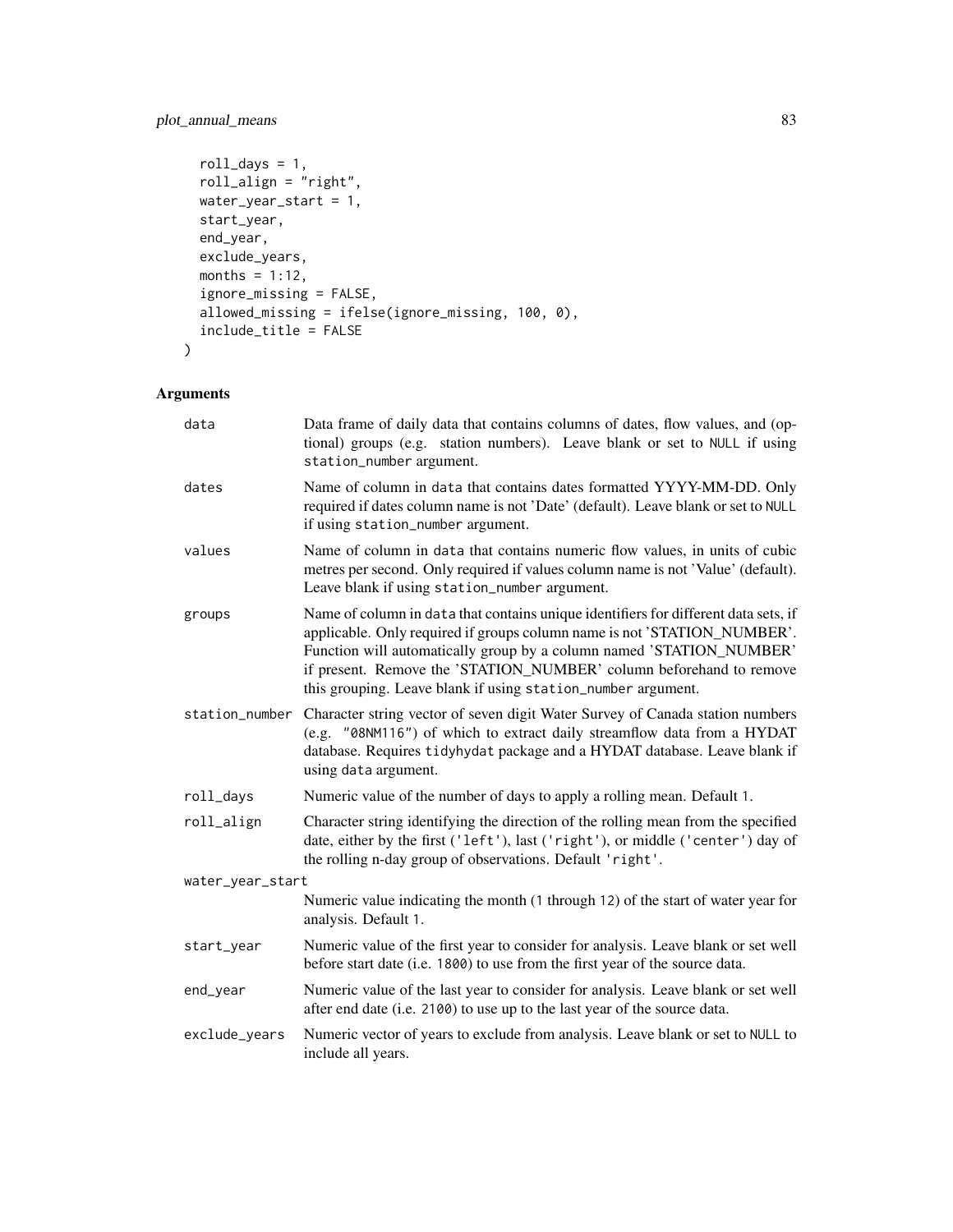| months          | Numeric vector of months to include in analysis. For example, 3 for March, 6:8<br>for Jun-Aug or $c(10:12,1)$ for first four months (Oct-Jan) when water_year_start<br>$= 10$ (Oct). Default summarizes all months $(1:12)$ .                                                                                                                                                                                     |  |
|-----------------|-------------------------------------------------------------------------------------------------------------------------------------------------------------------------------------------------------------------------------------------------------------------------------------------------------------------------------------------------------------------------------------------------------------------|--|
|                 | ignore_missing Logical value indicating whether dates with missing values should be included<br>in the calculation. If TRUE then a statistic will be calculated regardless of missing<br>dates. If FALSE then only those statistics from time periods with no missing dates<br>will be returned. Default FALSE.                                                                                                   |  |
| allowed_missing |                                                                                                                                                                                                                                                                                                                                                                                                                   |  |
|                 | Numeric value between 0 and 100 indicating the <b>percentage</b> of missing dates al-<br>lowed to be included to calculate a statistic (0 to 100 percent). If 'ignore_missing<br>$=$ FALSE' then it defaults to 0 (zero missing dates allowed), if 'ignore_missing<br>= TRUE ' then it defaults to 100 (any missing dates allowed); consistent with<br>ignore_missing usage. Supersedes ignore_missing when used. |  |
| include_title   | Logical value to indicate adding the group/station number to the plot, if pro-<br>vided. Default FALSE.                                                                                                                                                                                                                                                                                                           |  |

A list of ggplot2 objects for with the following plots for each station provided:

Annual\_Means a plot that contains annual means with the long-term mean as the x-axis intercept

## See Also

[calc\\_annual\\_stats](#page-29-0)

# Examples

```
# Run if HYDAT database has been downloaded (using tidyhydat::download_hydat())
if (file.exists(tidyhydat::hy_downloaded_db())) {
# Plot annual means
plot_annual_means(station_number = "08NM116")
# Plot mean flows from July-September
plot_annual_means(station_number = "08NM116",
                 months = 7:9)
}
```

```
plot_annual_outside_normal
```
*Plot annual days above and below normal*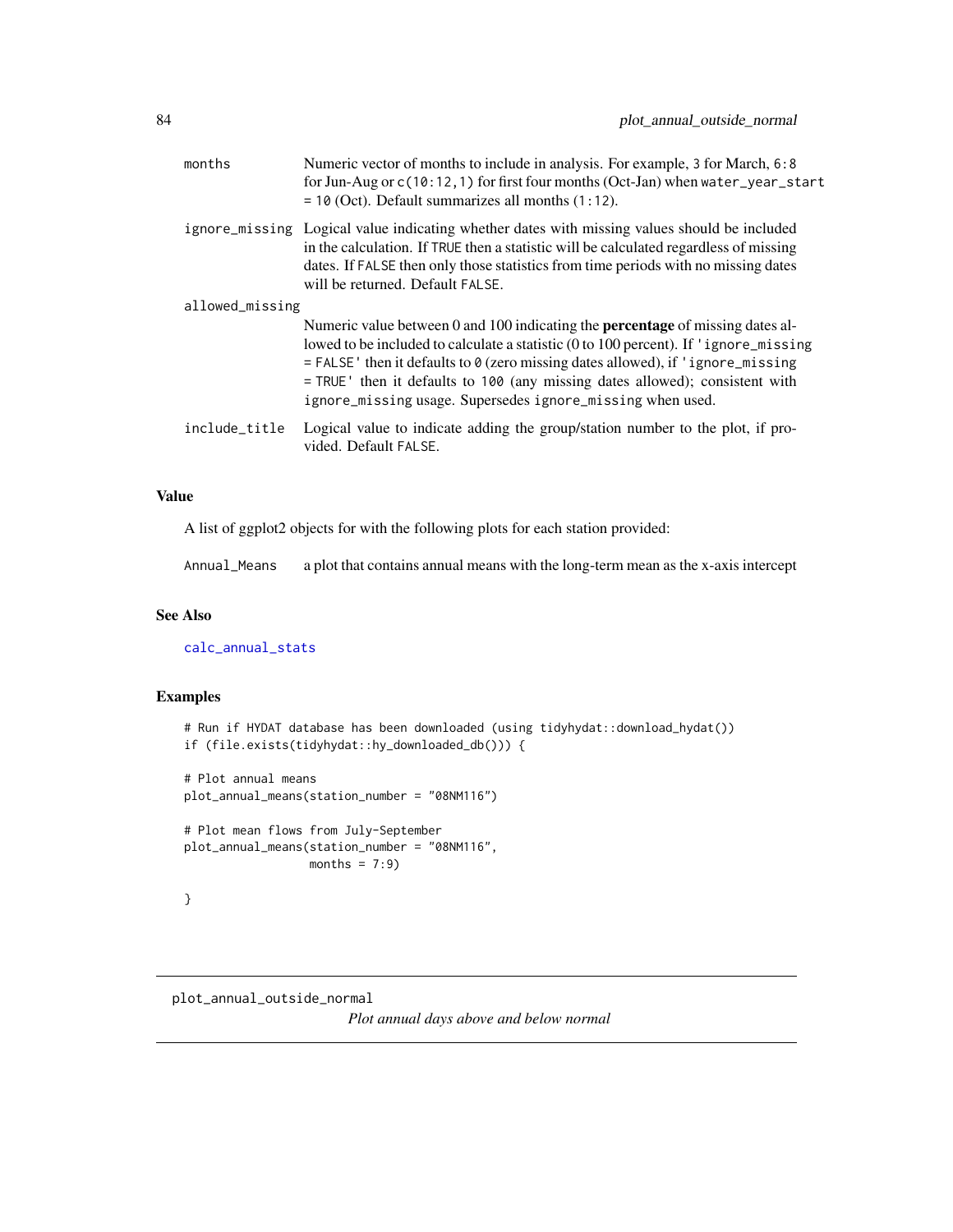# Description

Plots the number of days per year outside of the 'normal' range (typically between 25 and 75th percentiles) for each day of the year. Upper and lower-range percentiles are calculated for each day of the year of from all years, and then each daily flow value for each year is compared. All days above or below the normal range are included. Calculates statistics from all values from complete years, unless specified. Data calculated using calc\_annual\_outside\_normal() function. Returns a list of plots.

## Usage

```
plot_annual_outside_normal(
  data,
  dates = Date,
  values = Value,
  groups = STATION_NUMBER,
  station_number,
  normal_percentiles = c(25, 75),
  roll_days = 1,
  roll_align = "right",
  water_year_start = 1,
  start_year,
  end_year,
  exclude_years,
 months = 1:12,
  include_title = FALSE
)
```

| data   | Data frame of daily data that contains columns of dates, flow values, and (op-<br>tional) groups (e.g. station numbers). Leave blank or set to NULL if using<br>station_number argument.                                                                                                                                                                                       |
|--------|--------------------------------------------------------------------------------------------------------------------------------------------------------------------------------------------------------------------------------------------------------------------------------------------------------------------------------------------------------------------------------|
| dates  | Name of column in data that contains dates formatted YYYY-MM-DD. Only<br>required if dates column name is not 'Date' (default). Leave blank or set to NULL<br>if using station_number argument.                                                                                                                                                                                |
| values | Name of column in data that contains numeric flow values, in units of cubic<br>metres per second. Only required if values column name is not 'Value' (default).<br>Leave blank if using station_number argument.                                                                                                                                                               |
| groups | Name of column in data that contains unique identifiers for different data sets, if<br>applicable. Only required if groups column name is not 'STATION_NUMBER'.<br>Function will automatically group by a column named 'STATION_NUMBER'<br>if present. Remove the 'STATION_NUMBER' column beforehand to remove<br>this grouping. Leave blank if using station_number argument. |
|        | station_number Character string vector of seven digit Water Survey of Canada station numbers<br>(e.g. "08NM116") of which to extract daily streamflow data from a HYDAT<br>database. Requires tidyhydat package and a HYDAT database. Leave blank if<br>using data argument.                                                                                                   |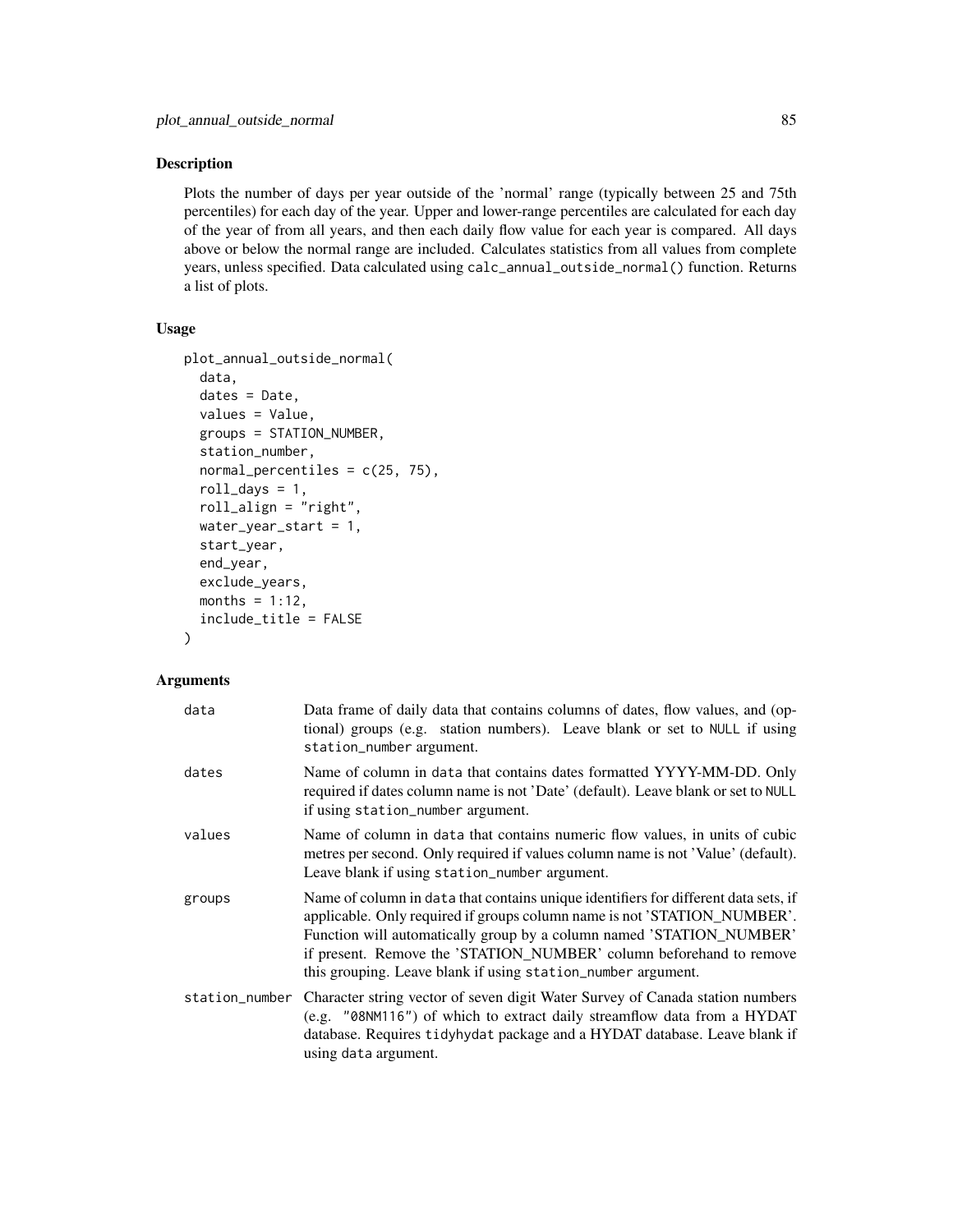| normal_percentiles |                                                                                                                                                                                                                                   |  |
|--------------------|-----------------------------------------------------------------------------------------------------------------------------------------------------------------------------------------------------------------------------------|--|
|                    | Numeric vector of two values, lower and upper percentiles, respectively indicat-<br>ing the limits of the normal range. Default $c(25, 75)$ .                                                                                     |  |
| roll_days          | Numeric value of the number of days to apply a rolling mean. Default 1.                                                                                                                                                           |  |
| roll_align         | Character string identifying the direction of the rolling mean from the specified<br>date, either by the first ('left'), last ('right'), or middle ('center') day of<br>the rolling n-day group of observations. Default 'right'. |  |
| water_year_start   |                                                                                                                                                                                                                                   |  |
|                    | Numeric value indicating the month (1 through 12) of the start of water year for<br>analysis. Default 1.                                                                                                                          |  |
| start_year         | Numeric value of the first year to consider for analysis. Leave blank or set well<br>before start date (i.e. 1800) to use from the first year of the source data.                                                                 |  |
| end_year           | Numeric value of the last year to consider for analysis. Leave blank or set well<br>after end date (i.e. 2100) to use up to the last year of the source data.                                                                     |  |
| exclude_years      | Numeric vector of years to exclude from analysis. Leave blank or set to NULL to<br>include all years.                                                                                                                             |  |
| months             | Numeric vector of months to include in analysis. For example, 3 for March, 6:8<br>for Jun-Aug or c(10:12, 1) for first four months (Oct-Jan) when water_year_start<br>$= 10$ (Oct). Default summarizes all months $(1:12)$ .      |  |
| include_title      | Logical value to indicate adding the group/station number to the plot, if pro-<br>vided. Default FALSE.                                                                                                                           |  |

A list of ggplot2 objects with the following for each station provided:

Annual\_Days\_Outside\_Normal

a plot that contains the number of days outside normal

Default plots on each object:

#### Days\_Below\_Normal

number of days per year below the daily normal (default 25th percentile)

## Days\_Above\_Normal

number of days per year above the daily normal (default 75th percentile)

#### Days\_Outside\_Normal

number of days per year below and above the daily normal (default 25/75th percentile)

#### See Also

[calc\\_annual\\_outside\\_normal](#page-24-0)

#### Examples

# Run if HYDAT database has been downloaded (using tidyhydat::download\_hydat()) if (file.exists(tidyhydat::hy\_downloaded\_db())) {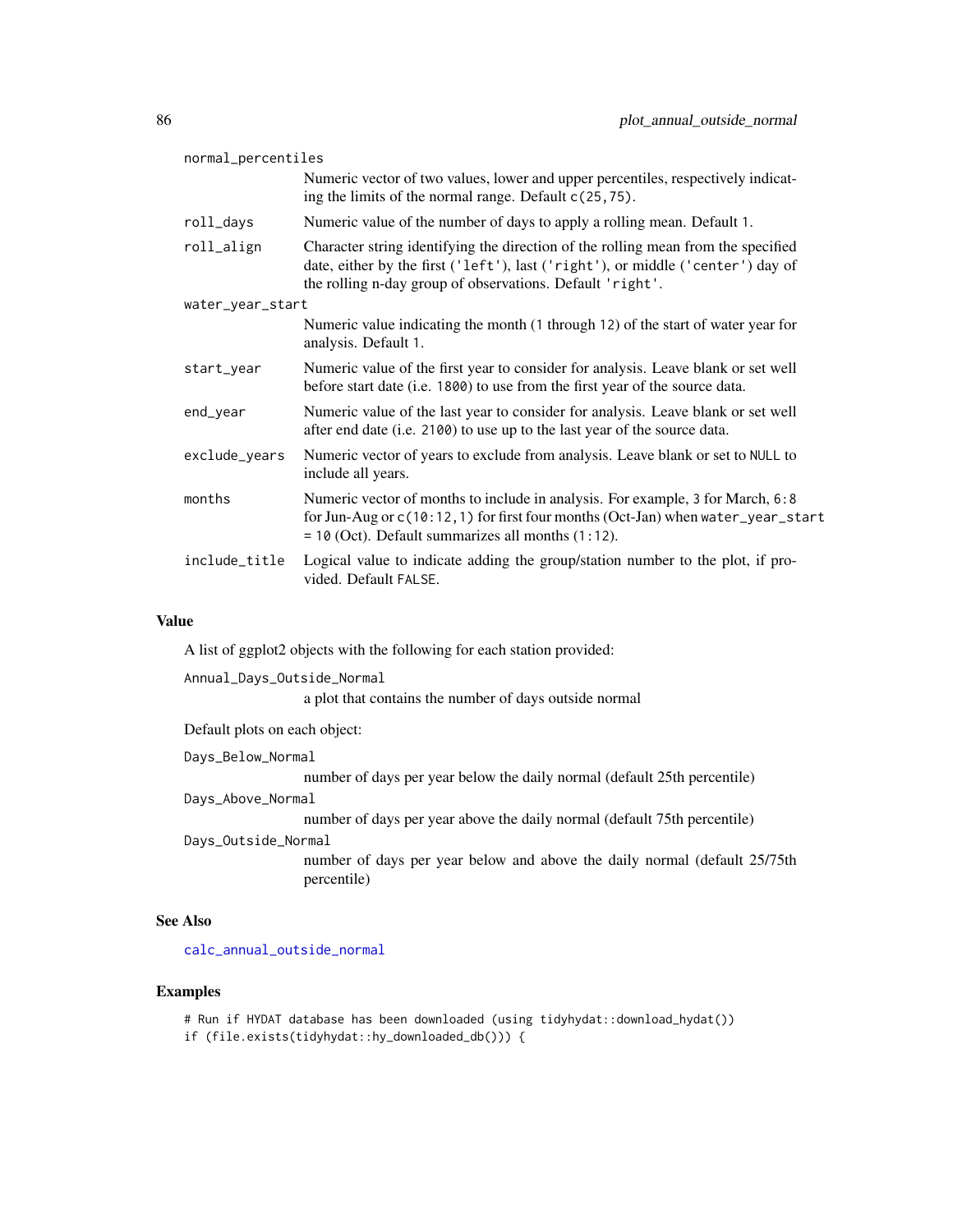# plot\_annual\_stats 87

```
# Plot annual statistics with default limits of normal (25 and 75th percentiles)
plot_annual_outside_normal(station_number = "08NM116")
# Plot annual statistics with custom limits of normal
plot_annual_outside_normal(station_number = "08NM116",
                          normal_percentiles = c(10,90))
}
```
plot\_annual\_stats *Plot annual summary statistics*

#### Description

Plots means, medians, maximums, minimums, and percentiles for each year from all years of a daily streamflow data set. Calculates statistics from all values, unless specified. Data calculated using calc\_annual\_stats() function. Returns a list of plots.

#### Usage

```
plot_annual_stats(
  data,
  dates = Date,
  values = Value,
  groups = STATION_NUMBER,
  station_number,
  percentiles,
  roll\_days = 1,
  roll_align = "right",
  water_year_start = 1,
  start_year,
  end_year,
  exclude_years,
  months = 1:12,
  ignore_missing = FALSE,
  allowed_missing = ifelse(ignore_missing, 100, 0),
  log_discharge = FALSE,
  log_ticks = ifelse(log_discharge, TRUE, FALSE),
  include_title = FALSE
)
```
#### Arguments

data Data frame of daily data that contains columns of dates, flow values, and (optional) groups (e.g. station numbers). Leave blank or set to NULL if using station\_number argument.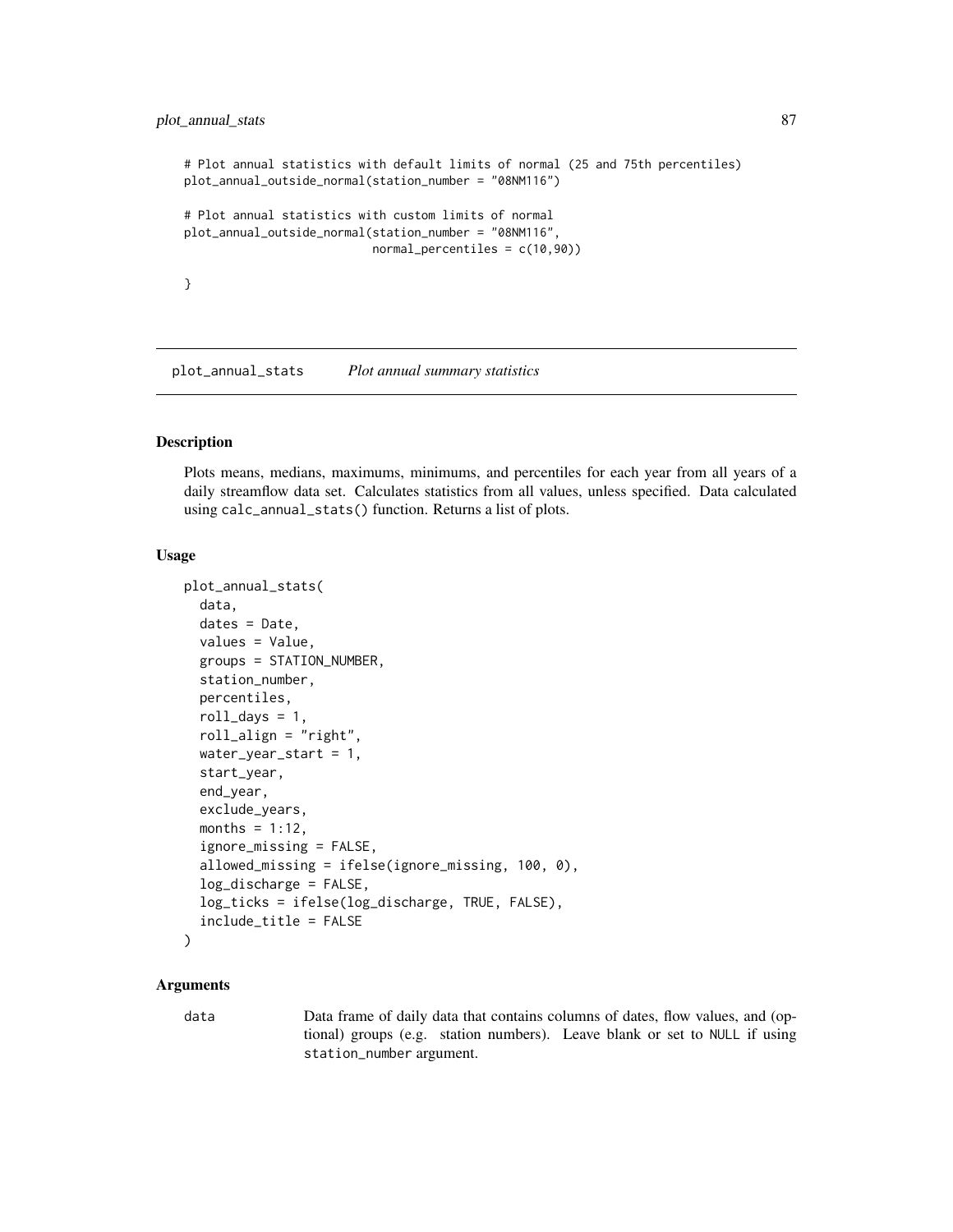| dates            | Name of column in data that contains dates formatted YYYY-MM-DD. Only<br>required if dates column name is not 'Date' (default). Leave blank or set to NULL<br>if using station_number argument.                                                                                                                                                                                                                 |
|------------------|-----------------------------------------------------------------------------------------------------------------------------------------------------------------------------------------------------------------------------------------------------------------------------------------------------------------------------------------------------------------------------------------------------------------|
| values           | Name of column in data that contains numeric flow values, in units of cubic<br>metres per second. Only required if values column name is not 'Value' (default).<br>Leave blank if using station_number argument.                                                                                                                                                                                                |
| groups           | Name of column in data that contains unique identifiers for different data sets, if<br>applicable. Only required if groups column name is not 'STATION_NUMBER'.<br>Function will automatically group by a column named 'STATION_NUMBER'<br>if present. Remove the 'STATION_NUMBER' column beforehand to remove<br>this grouping. Leave blank if using station_number argument.                                  |
|                  | station_number Character string vector of seven digit Water Survey of Canada station numbers<br>(e.g. "08NM116") of which to extract daily streamflow data from a HYDAT<br>database. Requires tidyhydat package and a HYDAT database. Leave blank if<br>using data argument.                                                                                                                                    |
| percentiles      | Numeric vector of percentiles to calculate. Set to NA if none required. Default<br>NA.                                                                                                                                                                                                                                                                                                                          |
| roll_days        | Numeric value of the number of days to apply a rolling mean. Default 1.                                                                                                                                                                                                                                                                                                                                         |
| roll_align       | Character string identifying the direction of the rolling mean from the specified<br>date, either by the first ('left'), last ('right'), or middle ('center') day of<br>the rolling n-day group of observations. Default 'right'.                                                                                                                                                                               |
| water_year_start |                                                                                                                                                                                                                                                                                                                                                                                                                 |
|                  | Numeric value indicating the month (1 through 12) of the start of water year for<br>analysis. Default 1.                                                                                                                                                                                                                                                                                                        |
| start_year       | Numeric value of the first year to consider for analysis. Leave blank or set well<br>before start date (i.e. 1800) to use from the first year of the source data.                                                                                                                                                                                                                                               |
| end_year         | Numeric value of the last year to consider for analysis. Leave blank or set well<br>after end date (i.e. 2100) to use up to the last year of the source data.                                                                                                                                                                                                                                                   |
| exclude_years    | Numeric vector of years to exclude from analysis. Leave blank or set to NULL to<br>include all years.                                                                                                                                                                                                                                                                                                           |
| months           | Numeric vector of months to include in analysis. For example, 3 for March, 6:8<br>for Jun-Aug or c(10:12, 1) for first four months (Oct-Jan) when water_year_start<br>$= 10$ (Oct). Default summarizes all months $(1:12)$ .                                                                                                                                                                                    |
|                  | ignore_missing Logical value indicating whether dates with missing values should be included<br>in the calculation. If TRUE then a statistic will be calculated regardless of missing<br>dates. If FALSE then only those statistics from time periods with no missing dates<br>will be returned. Default FALSE.                                                                                                 |
| allowed_missing  |                                                                                                                                                                                                                                                                                                                                                                                                                 |
|                  | Numeric value between 0 and 100 indicating the <b>percentage</b> of missing dates al-<br>lowed to be included to calculate a statistic (0 to 100 percent). If 'ignore_missing<br>= FALSE' then it defaults to 0 (zero missing dates allowed), if 'ignore_missing<br>= TRUE ' then it defaults to 100 (any missing dates allowed); consistent with<br>ignore_missing usage. Supersedes ignore_missing when used. |
| log_discharge    | Logical value to indicate plotting the discharge axis (Y-axis) on a logarithmic<br>scale. Default FALSE.                                                                                                                                                                                                                                                                                                        |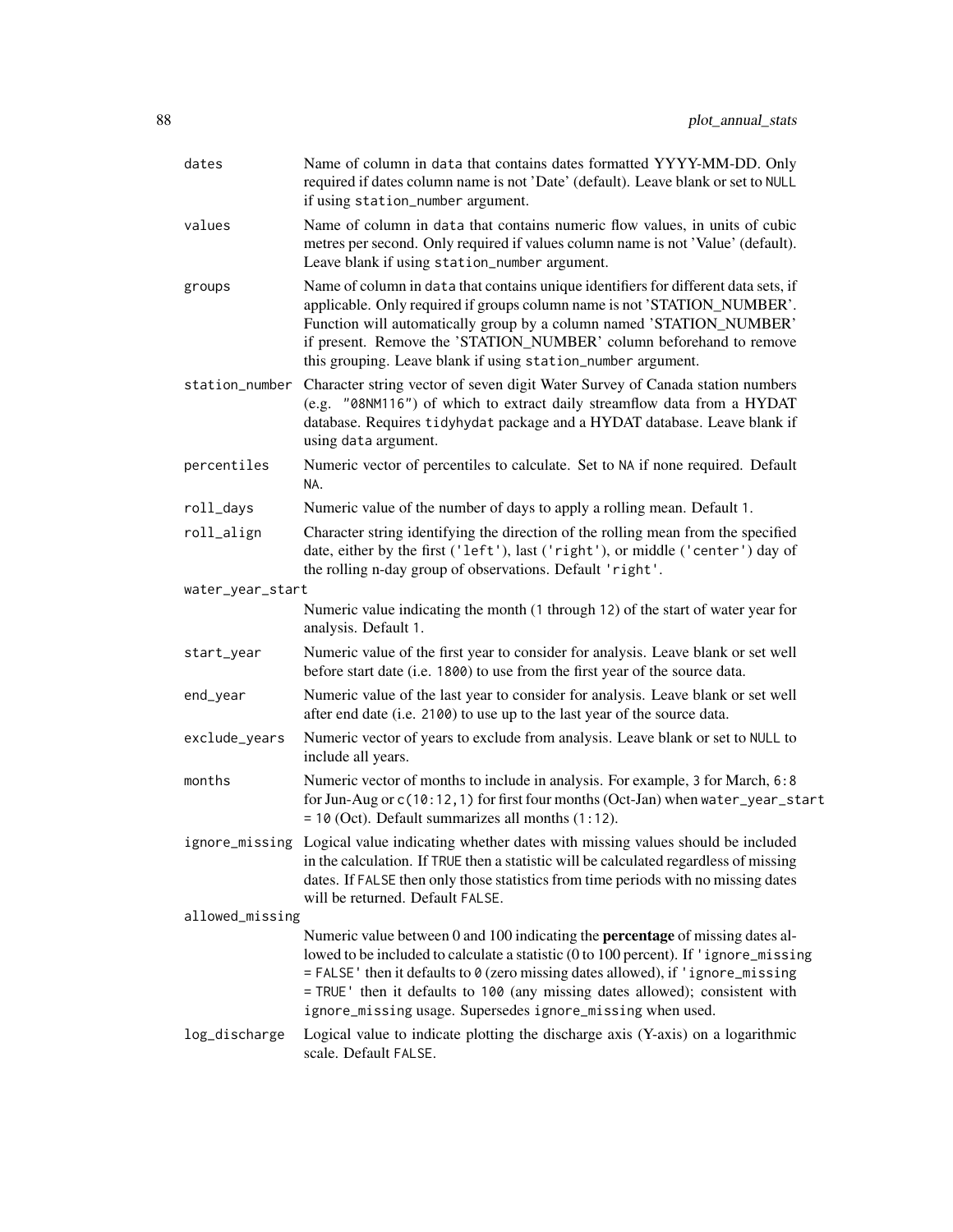| log_ticks     | Logical value to indicate plotting logarithmic scale ticks when $log\_discharge$<br>$=$ TRUE. Ticks will not appear when $log\_distance =$ FALSE. Default to TRUE<br>when $log$ discharge = TRUE. |
|---------------|---------------------------------------------------------------------------------------------------------------------------------------------------------------------------------------------------|
| include title | Logical value to indicate adding the group/station number to the plot, if pro-<br>vided. Default FALSE.                                                                                           |

A list of ggplot2 objects for with the following plots (percentile plots optional) for each station provided:

| Annual_Stats | a plot that contains annual statistics |  |  |  |
|--------------|----------------------------------------|--|--|--|
|--------------|----------------------------------------|--|--|--|

Default plots on each object:

| Mean    | annual mean of all daily flows    |
|---------|-----------------------------------|
| Median  | annual median of all daily flows  |
| Maximum | annual maximum of all daily flows |
| Minimum | annual minimum of all daily flows |

#### See Also

[calc\\_annual\\_stats](#page-29-0)

#### Examples

```
# Run if HYDAT database has been downloaded (using tidyhydat::download_hydat())
if (file.exists(tidyhydat::hy_downloaded_db())) {
```

```
# Plot annual statistics using a data frame and data argument with defaults
flow_data <- tidyhydat::hy_daily_flows(station_number = "08NM116")
plot_annual_stats(data = flow_data)
```

```
# Plot annual statistics using station_number argument with defaults
plot_annual_stats(station_number = "08NM116")
```

```
# Plot annual statistics regardless if there is missing data for a given year
plot_annual_stats(station_number = "08NM116",
                  ignore_missing = TRUE)
```

```
# Plot annual statistics for water years starting in October
plot_annual_stats(station_number = "08NM116",
                 water_year_start = 10)
```

```
# Plot annual statistics with custom years and percentiles
plot_annual_stats(station_number = "08NM116",
                 start_year = 1981,
                 end_year = 2010,
                  exclude_years = c(1991,1993:1995),
                  percentiles = c(25,75)
```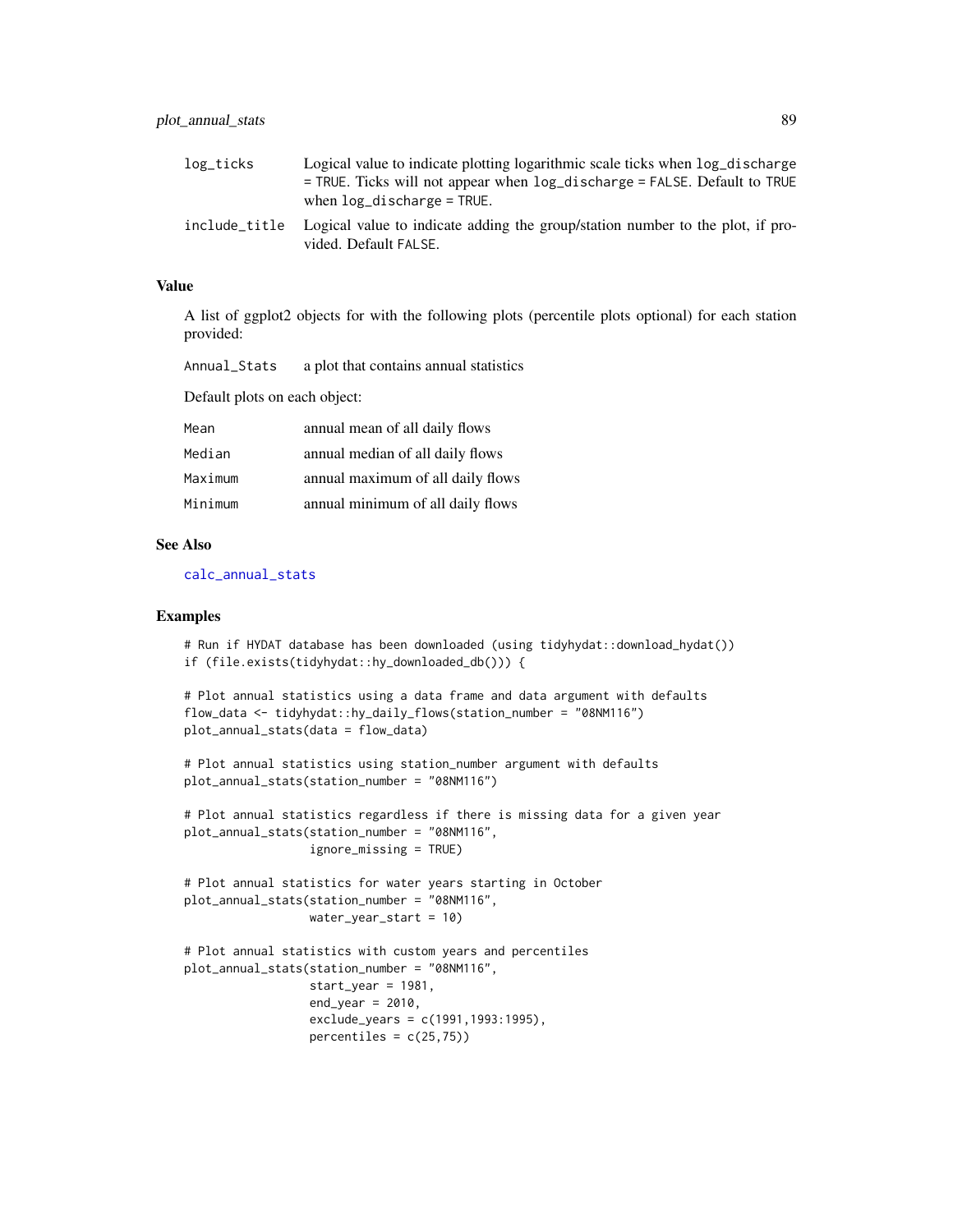}

plot\_daily\_cumulative\_stats

*Plot cumulative daily flow statistics*

#### Description

Plot the daily cumulative mean, median, maximum, minimum, and 5, 25, 75, 95th percentiles for each day of the year from a daily streamflow data set. Calculates statistics from all values from complete, unless specified. Data calculated using calc\_daily\_cumulative\_stats() function. Can plot individual years for comparison using the add\_year argument. Defaults to volumetric cumulative flows, can use use\_yield and basin\_area to convert to water yield. Returns a list of plots.

# Usage

```
plot_daily_cumulative_stats(
  data,
  dates = Date,
  values = Value,
  groups = STATION_NUMBER,
  station_number,
  use_yield = FALSE,
  basin_area,
  water_year_start = 1,
  start_year,
  end_year,
  exclude_years,
  months = 1:12,
  log_discharge = FALSE,
  log_ticks = ifelse(log_discharge, TRUE, FALSE),
  include_title = FALSE,
  add_year
)
```

| data  | Data frame of daily data that contains columns of dates, flow values, and (op-<br>tional) groups (e.g. station numbers). Leave blank or set to NULL if using<br>station_number argument.        |
|-------|-------------------------------------------------------------------------------------------------------------------------------------------------------------------------------------------------|
| dates | Name of column in data that contains dates formatted YYYY-MM-DD. Only<br>required if dates column name is not 'Date' (default). Leave blank or set to NULL<br>if using station_number argument. |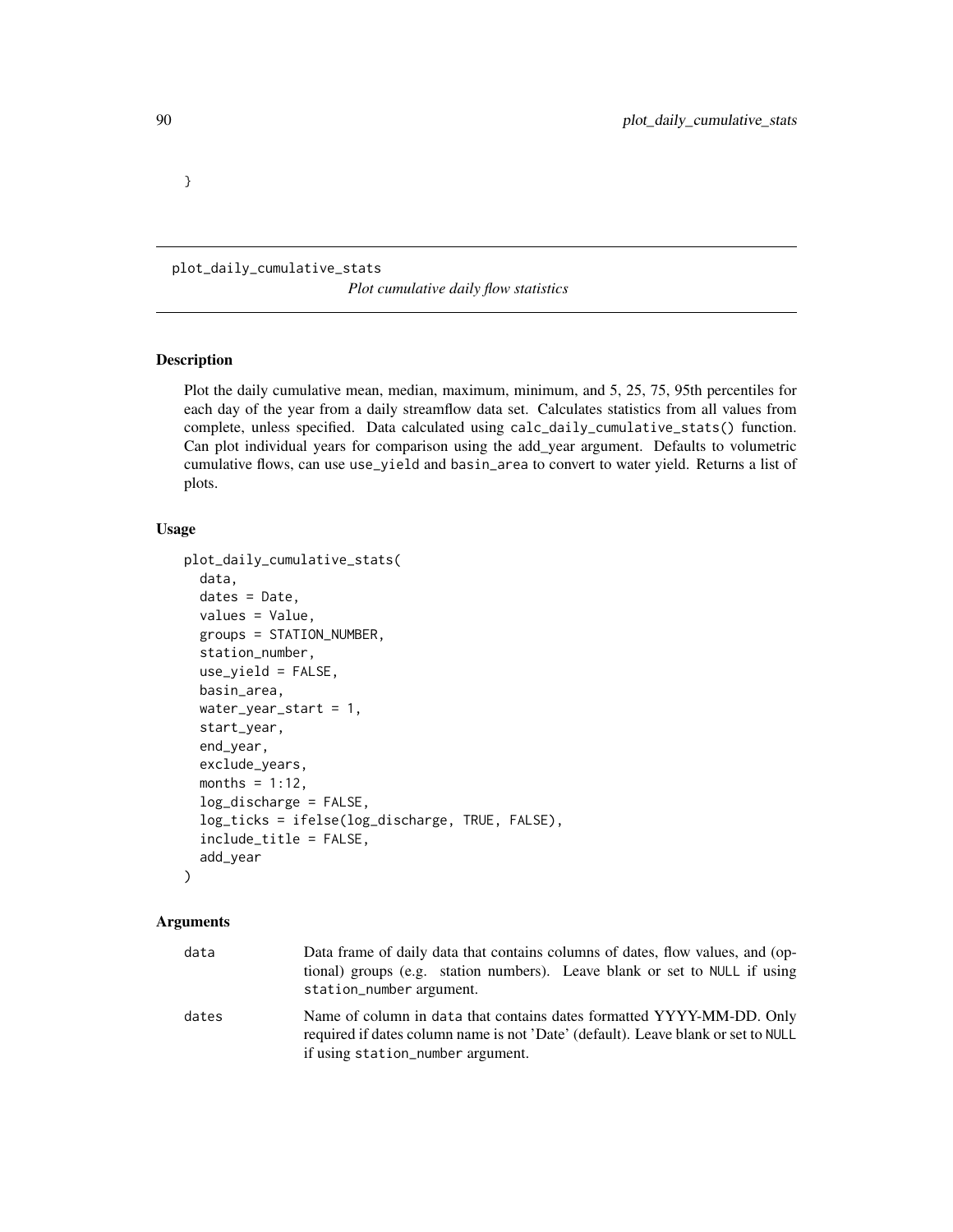| values           | Name of column in data that contains numeric flow values, in units of cubic<br>metres per second. Only required if values column name is not 'Value' (default).<br>Leave blank if using station_number argument.                                                                                                                                                               |
|------------------|--------------------------------------------------------------------------------------------------------------------------------------------------------------------------------------------------------------------------------------------------------------------------------------------------------------------------------------------------------------------------------|
| groups           | Name of column in data that contains unique identifiers for different data sets, if<br>applicable. Only required if groups column name is not 'STATION_NUMBER'.<br>Function will automatically group by a column named 'STATION_NUMBER'<br>if present. Remove the 'STATION_NUMBER' column beforehand to remove<br>this grouping. Leave blank if using station_number argument. |
|                  | station_number Character string vector of seven digit Water Survey of Canada station numbers<br>(e.g. "08NM116") of which to extract daily streamflow data from a HYDAT<br>database. Requires tidyhydat package and a HYDAT database. Leave blank if<br>using data argument.                                                                                                   |
| use_yield        | Logical value indicating whether to calculate area-based water yield, in mm,<br>instead of volumetric discharge. Default FALSE.                                                                                                                                                                                                                                                |
| basin_area       | Upstream drainage basin area, in square kilometres, to apply to observations.<br>Three options:                                                                                                                                                                                                                                                                                |
|                  | (1) Leave blank if groups is STATION_NUMBER with HYDAT station num-<br>bers to extract basin areas from HYDAT.                                                                                                                                                                                                                                                                 |
|                  | (2) A single numeric value to apply to all observations.                                                                                                                                                                                                                                                                                                                       |
|                  | (3) List each basin area for each group/station in groups (can override HYDAT<br>value if listed) as such $c("08NM116" = 795, "08NM242" = 10)$ . If group is not<br>listed the HYDAT area will be applied if it exists, otherwise it will be NA.                                                                                                                               |
| water_year_start |                                                                                                                                                                                                                                                                                                                                                                                |
|                  | Numeric value indicating the month (1 through 12) of the start of water year for<br>analysis. Default 1.                                                                                                                                                                                                                                                                       |
| start_year       | Numeric value of the first year to consider for analysis. Leave blank or set well<br>before start date (i.e. 1800) to use from the first year of the source data.                                                                                                                                                                                                              |
| end_year         | Numeric value of the last year to consider for analysis. Leave blank or set well<br>after end date (i.e. 2100) to use up to the last year of the source data.                                                                                                                                                                                                                  |
| exclude_years    | Numeric vector of years to exclude from analysis. Leave blank or set to NULL to<br>include all years.                                                                                                                                                                                                                                                                          |
| months           | Numeric vector of months to include in analysis. For example, 3 for March, 6:8<br>for Jun-Aug or c(10:12, 1) for first four months (Oct-Jan) when water_year_start<br>$= 10$ (Oct). Default summarizes all months (1:12). Need to be consecutive<br>months for given year/water year to work properly.                                                                         |
| log_discharge    | Logical value to indicate plotting the discharge axis (Y-axis) on a logarithmic<br>scale. Default FALSE.                                                                                                                                                                                                                                                                       |
| log_ticks        | Logical value to indicate plotting logarithmic scale ticks when log_discharge<br>= TRUE. Ticks will not appear when log_discharge = FALSE. Default to TRUE<br>when log_discharge = TRUE.                                                                                                                                                                                       |
| include_title    | Logical value to indicate adding the group/station number to the plot, if pro-<br>vided. Default FALSE.                                                                                                                                                                                                                                                                        |
| add_year         | Numeric value indicating a year of daily flows to add to the daily statistics plot.<br>Leave blank or set to NULL for no years.                                                                                                                                                                                                                                                |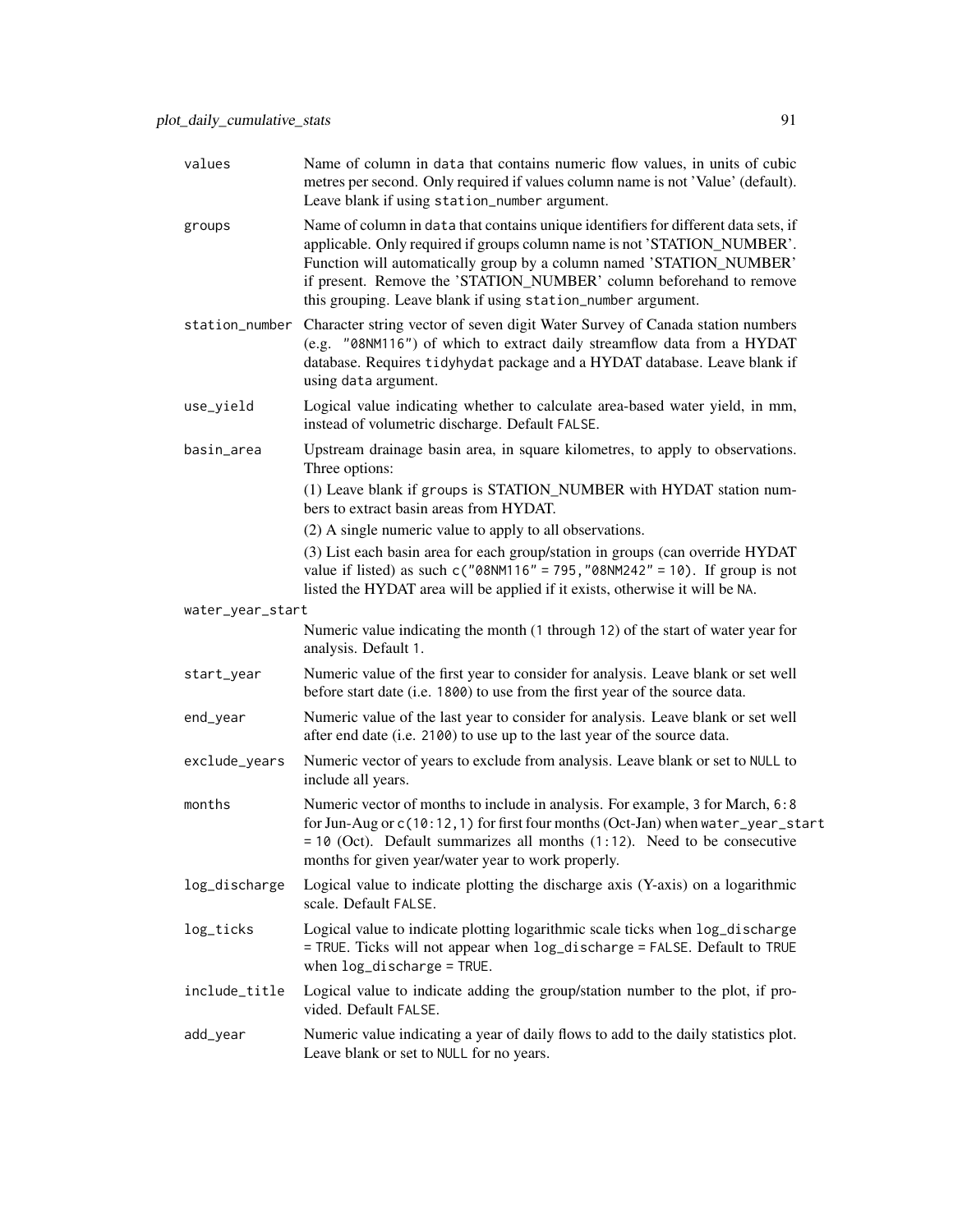A list of ggplot2 objects with the following for each station provided:

| Daily_Cumulative_Stats        |                                                                                                    |  |
|-------------------------------|----------------------------------------------------------------------------------------------------|--|
|                               | a plot that contains daily cumulative flow statistics                                              |  |
| Default plots on each object: |                                                                                                    |  |
| Mean                          | daily cumulative mean                                                                              |  |
| Median                        | daily cumulative median                                                                            |  |
| Min-5 Percentile Range        |                                                                                                    |  |
|                               | a ribbon showing the range of data between the daily cumulative minimum and<br>5th percentile      |  |
| 5-25 Percentiles Range        |                                                                                                    |  |
|                               | a ribbon showing the range of data between the daily cumulative 5th and 25th<br>percentiles        |  |
| 25-75 Percentiles Range       |                                                                                                    |  |
|                               | a ribbon showing the range of data between the daily cumulative 25th and 75th<br>percentiles       |  |
| 75-95 Percentiles Range       |                                                                                                    |  |
|                               | a ribbon showing the range of data between the daily cumulative 75th and 95th<br>percentiles       |  |
| 95 Percentile-Max Range       |                                                                                                    |  |
|                               | a ribbon showing the range of data between the daily cumulative 95th percentile<br>and the maximum |  |
| 'Year' Flows                  | (optional) the daily cumulative flows for the designated year                                      |  |

# See Also

[calc\\_daily\\_cumulative\\_stats](#page-32-0)

# Examples

# Run if HYDAT database has been downloaded (using tidyhydat::download\_hydat()) if (file.exists(tidyhydat::hy\_downloaded\_db())) {

```
# Plot annual daily yield statistics with default HYDAT basin area
plot_daily_cumulative_stats(station_number = "08NM116",
                           use_yield = TRUE)
```

```
# Plot annual daily yield statistics with custom basin area
plot_daily_cumulative_stats(station_number = "08NM116",
                           use_yield = TRUE,
                           basin_area = 800)
```
}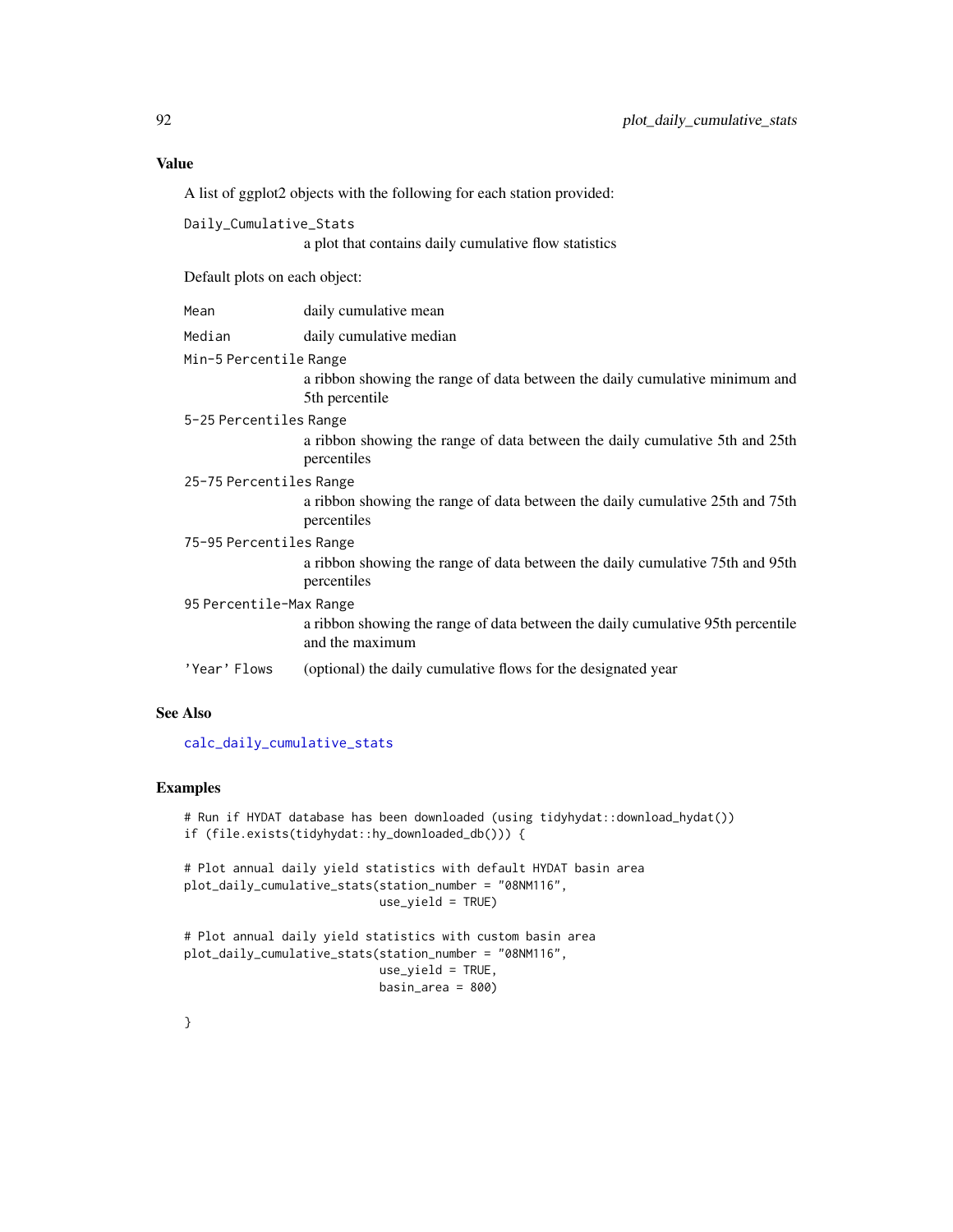#### Description

Plots means, medians, maximums, minimums, and percentiles for each day of the year of flow values from a daily streamflow data set. Can determine statistics of rolling mean days (e.g. 7 day flows) using the roll\_days argument. Calculates statistics from all values, unless specified. The Maximum-Minimum band can be removed using the include\_extremes argument and the percentile bands can be customized using the inner\_percentiles and outer\_percentiles arguments. Data calculated using calc\_daily\_stats() function. Returns a list of plots.

## Usage

```
plot_daily_stats(
  data,
  dates = Date,
  values = Value,
  groups = STATION_NUMBER,
  station_number,
  roll\_days = 1,
  roll_align = "right",
 water_year_start = 1,
  start_year,
  end_year,
  exclude_years,
  complete_years = FALSE,
  months = 1:12,
  ignore_missing = FALSE,
  include_extremes = TRUE,
  inner\_percentiles = c(25, 75),
  outer\_percentiles = c(5, 95),
  add_year,
  log_discharge = TRUE,
  log_ticks = ifelse(log_discharge, TRUE, FALSE),
  include_title = FALSE
)
```

| data  | Data frame of daily data that contains columns of dates, flow values, and (op-<br>tional) groups (e.g. station numbers). Leave blank or set to NULL if using<br>station_number argument.        |
|-------|-------------------------------------------------------------------------------------------------------------------------------------------------------------------------------------------------|
| dates | Name of column in data that contains dates formatted YYYY-MM-DD. Only<br>required if dates column name is not 'Date' (default). Leave blank or set to NULL<br>if using station_number argument. |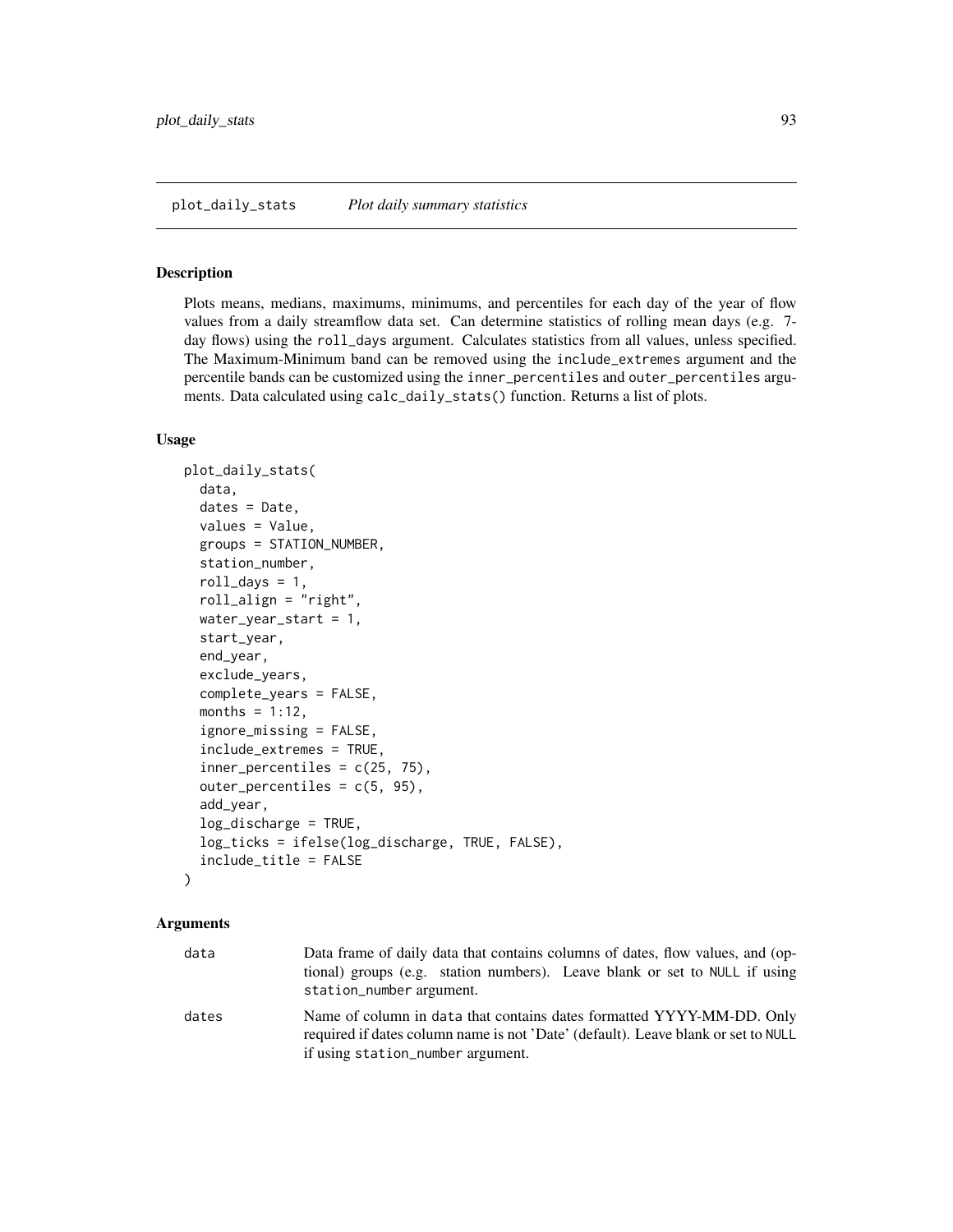| values            | Name of column in data that contains numeric flow values, in units of cubic<br>metres per second. Only required if values column name is not 'Value' (default).<br>Leave blank if using station_number argument.                                                                                                                                                               |
|-------------------|--------------------------------------------------------------------------------------------------------------------------------------------------------------------------------------------------------------------------------------------------------------------------------------------------------------------------------------------------------------------------------|
| groups            | Name of column in data that contains unique identifiers for different data sets, if<br>applicable. Only required if groups column name is not 'STATION_NUMBER'.<br>Function will automatically group by a column named 'STATION_NUMBER'<br>if present. Remove the 'STATION_NUMBER' column beforehand to remove<br>this grouping. Leave blank if using station_number argument. |
|                   | station_number Character string vector of seven digit Water Survey of Canada station numbers<br>(e.g. "08NM116") of which to extract daily streamflow data from a HYDAT<br>database. Requires tidyhydat package and a HYDAT database. Leave blank if<br>using data argument.                                                                                                   |
| roll_days         | Numeric value of the number of days to apply a rolling mean. Default 1.                                                                                                                                                                                                                                                                                                        |
| roll_align        | Character string identifying the direction of the rolling mean from the specified<br>date, either by the first ('left'), last ('right'), or middle ('center') day of<br>the rolling n-day group of observations. Default 'right'.                                                                                                                                              |
| water_year_start  |                                                                                                                                                                                                                                                                                                                                                                                |
|                   | Numeric value indicating the month (1 through 12) of the start of water year for<br>analysis. Default 1.                                                                                                                                                                                                                                                                       |
| start_year        | Numeric value of the first year to consider for analysis. Leave blank or set well<br>before start date (i.e. 1800) to use from the first year of the source data.                                                                                                                                                                                                              |
| end_year          | Numeric value of the last year to consider for analysis. Leave blank or set well<br>after end date (i.e. 2100) to use up to the last year of the source data.                                                                                                                                                                                                                  |
| exclude_years     | Numeric vector of years to exclude from analysis. Leave blank or set to NULL to<br>include all years.                                                                                                                                                                                                                                                                          |
| complete_years    | Logical values indicating whether to include only years with complete data in<br>analysis. Default FALSE.                                                                                                                                                                                                                                                                      |
| months            | Numeric vector of months to include in analysis. For example, 3 for March, 6:8<br>for Jun-Aug or c(10:12, 1) for first four months (Oct-Jan) when water_year_start<br>$= 10$ (Oct). Default summarizes all months $(1:12)$ .                                                                                                                                                   |
|                   | ignore_missing Logical value indicating whether dates with missing values should be included<br>in the calculation. If TRUE then a statistic will be calculated regardless of missing<br>dates. If FALSE then only those statistics from time periods with no missing dates<br>will be returned. Default FALSE.                                                                |
| include_extremes  |                                                                                                                                                                                                                                                                                                                                                                                |
|                   | Logical value to indicate plotting a ribbon with the range of daily minimum and<br>maximum flows. Default TRUE.                                                                                                                                                                                                                                                                |
| inner_percentiles |                                                                                                                                                                                                                                                                                                                                                                                |
|                   | Numeric vector of two percentile values indicating the lower and upper limits of<br>the inner percentiles ribbon for plotting. Default $c(25, 75)$ , set to NULL for no<br>inner ribbon.                                                                                                                                                                                       |
| outer_percentiles |                                                                                                                                                                                                                                                                                                                                                                                |
|                   | Numeric vector of two percentile values indicating the lower and upper limits<br>of the outer percentiles ribbon for plotting. Default c(5,95), set to NULL for no<br>outer ribbon.                                                                                                                                                                                            |
|                   |                                                                                                                                                                                                                                                                                                                                                                                |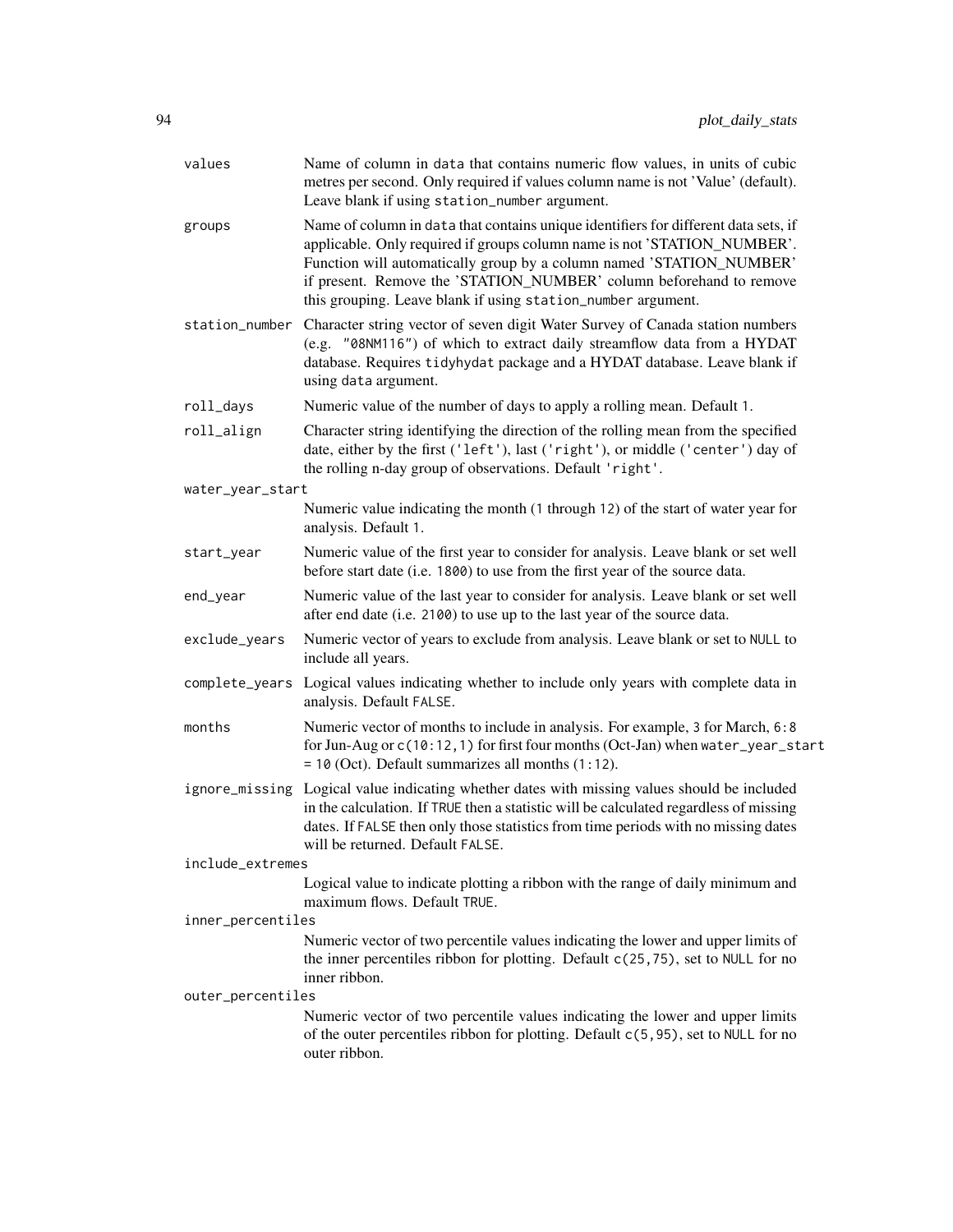| add_year      | Numeric value indicating a year of daily flows to add to the daily statistics plot.<br>Leave blank or set to NULL for no years.                                                             |
|---------------|---------------------------------------------------------------------------------------------------------------------------------------------------------------------------------------------|
| log_discharge | Logical value to indicate plotting the discharge axis (Y-axis) on a logarithmic<br>scale. Default FALSE.                                                                                    |
| log_ticks     | Logical value to indicate plotting logarithmic scale ticks when log_discharge<br>= TRUE. Ticks will not appear when log_discharge = FALSE. Default to TRUE<br>when $log_d$ ischarge = TRUE. |
| include_title | Logical value to indicate adding the group/station number to the plot, if pro-<br>vided. Default FALSE.                                                                                     |

A list of ggplot2 objects with the following for each station provided:

| Daily_Stats                   | a plot that contains daily flow statistics                                     |  |
|-------------------------------|--------------------------------------------------------------------------------|--|
| Default plots on each object: |                                                                                |  |
| Mean                          | daily mean                                                                     |  |
| Median                        | daily median                                                                   |  |
| 25-75 Percentiles             |                                                                                |  |
|                               | a ribbon showing the range of data between the daily 25th and 75th percentiles |  |
| 5-95 Percentiles              |                                                                                |  |
|                               | a ribbon showing the range of data between the daily 5th and 95th percentiles  |  |
| Minimum-Maximum               |                                                                                |  |
|                               | a ribbon showing the range of data between the daily minimum and maximums      |  |
| 'Year'                        | (on annual plots) the daily flows for the designated year                      |  |

# See Also

# [calc\\_daily\\_stats](#page-35-0)

# Examples

```
# Run if HYDAT database has been downloaded (using tidyhydat::download_hydat())
if (file.exists(tidyhydat::hy_downloaded_db())) {
```

```
# Plot daily statistics using a data frame and data argument with defaults
flow_data <- tidyhydat::hy_daily_flows(station_number = "08NM116")
plot_daily_stats(data = flow_data,
                 start_year = 1980)
```

```
# Plot daily statistics using only years with no missing data
plot_daily_stats(station_number = "08NM116",
                 complete_years = TRUE)
```

```
# Plot daily statistics and add a specific year's daily flows
plot_daily_stats(station_number = "08NM116",
                start_year = 1980,
```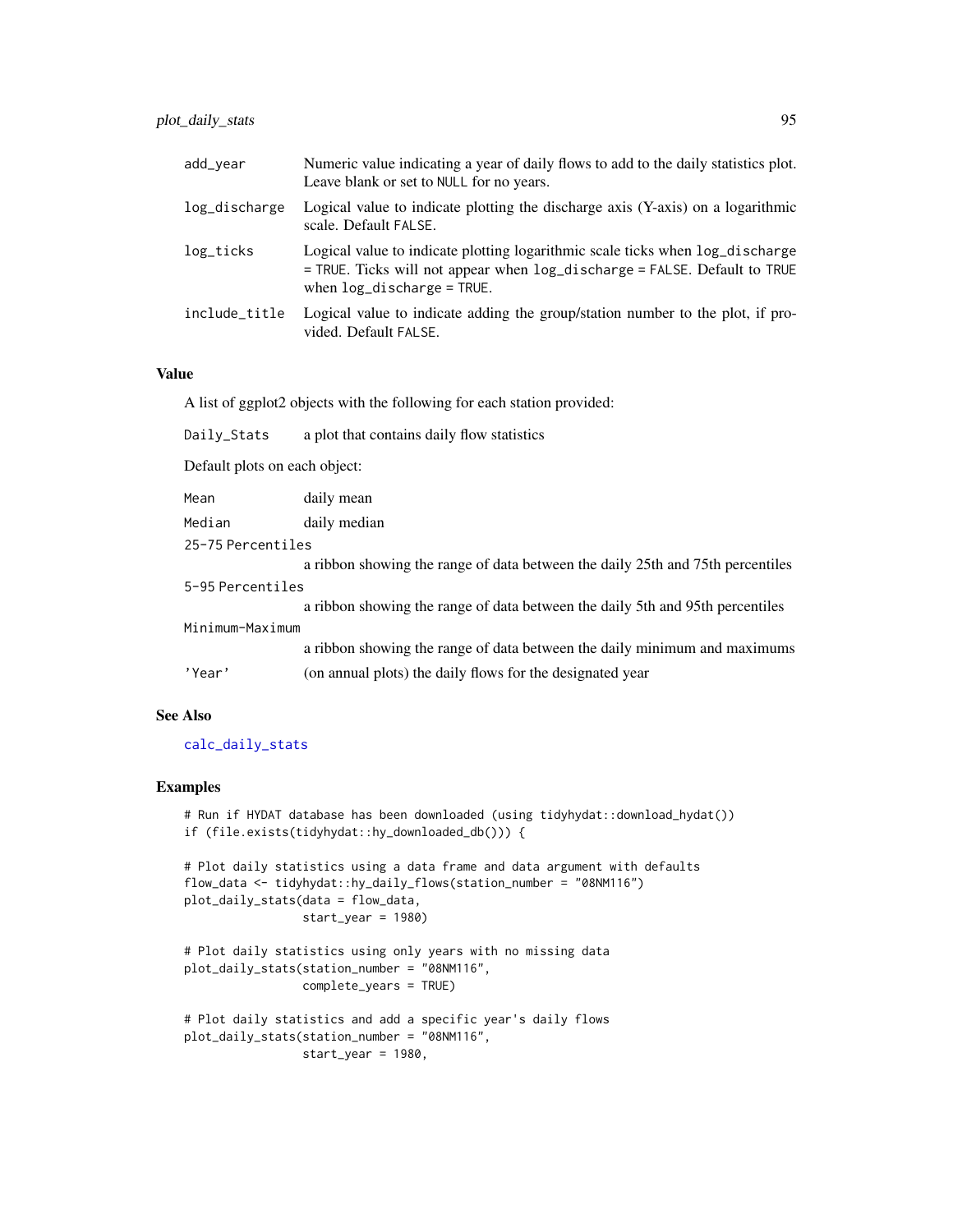```
add\_year = 1985)# Plot daily statistics for 7-day flows for July-September months only
plot_daily_stats(station_number = "08NM116",
                 start_year = 1980,
                 roll\_days = 7,
                 months = 7:9)
}
```
plot\_data\_screening *Plot annual summary statistics for data screening*

# Description

Plots the mean, median, maximum, minimum, standard deviation of annual flows. Calculates statistics from all values, unless specified. Data calculated using screen\_flow\_data() function. Returns a list of plots.

#### Usage

```
plot_data_screening(
  data,
  dates = Date,
  values = Value,
  groups = STATION_NUMBER,
  station_number,
  roll\_days = 1,
  roll_align = "right",
  water_year_start = 1,
  months = 1:12,
  start_year,
  end_year,
  include_title = FALSE
)
```

| data   | Data frame of daily data that contains columns of dates, flow values, and (op-<br>tional) groups (e.g. station numbers). Leave blank or set to NULL if using<br>station_number argument.                         |
|--------|------------------------------------------------------------------------------------------------------------------------------------------------------------------------------------------------------------------|
| dates  | Name of column in data that contains dates formatted YYYY-MM-DD. Only<br>required if dates column name is not 'Date' (default). Leave blank or set to NULL<br>if using station_number argument.                  |
| values | Name of column in data that contains numeric flow values, in units of cubic<br>metres per second. Only required if values column name is not 'Value' (default).<br>Leave blank if using station_number argument. |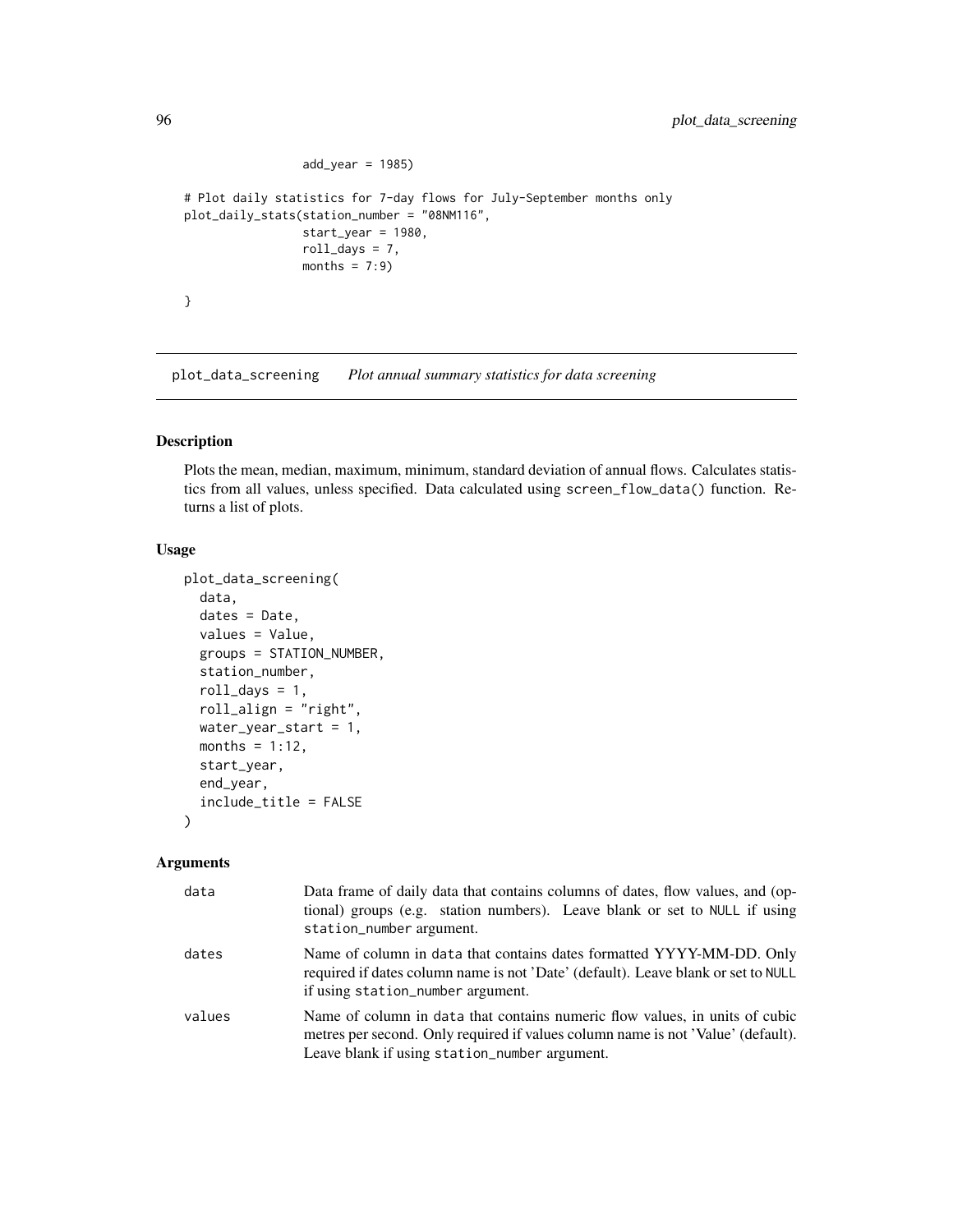| groups           | Name of column in data that contains unique identifiers for different data sets, if<br>applicable. Only required if groups column name is not 'STATION_NUMBER'.<br>Function will automatically group by a column named 'STATION_NUMBER'<br>if present. Remove the 'STATION_NUMBER' column beforehand to remove<br>this grouping. Leave blank if using station_number argument. |
|------------------|--------------------------------------------------------------------------------------------------------------------------------------------------------------------------------------------------------------------------------------------------------------------------------------------------------------------------------------------------------------------------------|
| station_number   | Character string vector of seven digit Water Survey of Canada station numbers<br>(e.g. "08NM116") of which to extract daily streamflow data from a HYDAT<br>database. Requires tidyhydat package and a HYDAT database. Leave blank if<br>using data argument.                                                                                                                  |
| roll_days        | Numeric value of the number of days to apply a rolling mean. Default 1.                                                                                                                                                                                                                                                                                                        |
| roll_align       | Character string identifying the direction of the rolling mean from the specified<br>date, either by the first ('left'), last ('right'), or middle ('center') day of<br>the rolling n-day group of observations. Default 'right'.                                                                                                                                              |
| water_year_start |                                                                                                                                                                                                                                                                                                                                                                                |
|                  | Numeric value indicating the month (1 through 12) of the start of water year for<br>analysis. Default 1.                                                                                                                                                                                                                                                                       |
| months           | Numeric vector of months to include in analysis. For example, 3 for March, 6:8<br>for Jun-Aug or c(10:12, 1) for first four months (Oct-Jan) when water_year_start<br>$= 10$ (Oct). Default summarizes all months $(1:12)$ .                                                                                                                                                   |
| start_year       | Numeric value of the first year to consider for analysis. Leave blank or set well<br>before start date (i.e. 1800) to use from the first year of the source data.                                                                                                                                                                                                              |
| end_year         | Numeric value of the last year to consider for analysis. Leave blank or set well<br>after end date (i.e. 2100) to use up to the last year of the source data.                                                                                                                                                                                                                  |
| include_title    | Logical value to indicate adding the group/station number to the plot, if pro-<br>vided. Default FALSE.                                                                                                                                                                                                                                                                        |

A list of ggplot2 objects with the following for each station provided:

Data\_Screening a plot that contains annual summary statistics for screening

Default plots on each object:

| Minimum           | annual minimum of all daily flows for a given year              |
|-------------------|-----------------------------------------------------------------|
| Maximum           | annual maximum of all daily flows for a given year              |
| Mean              | annual mean of all daily flows for a given year                 |
| StandardDeviation |                                                                 |
|                   | annual 1 standard deviation of all daily flows for a given year |

# See Also

[screen\\_flow\\_data](#page-116-0)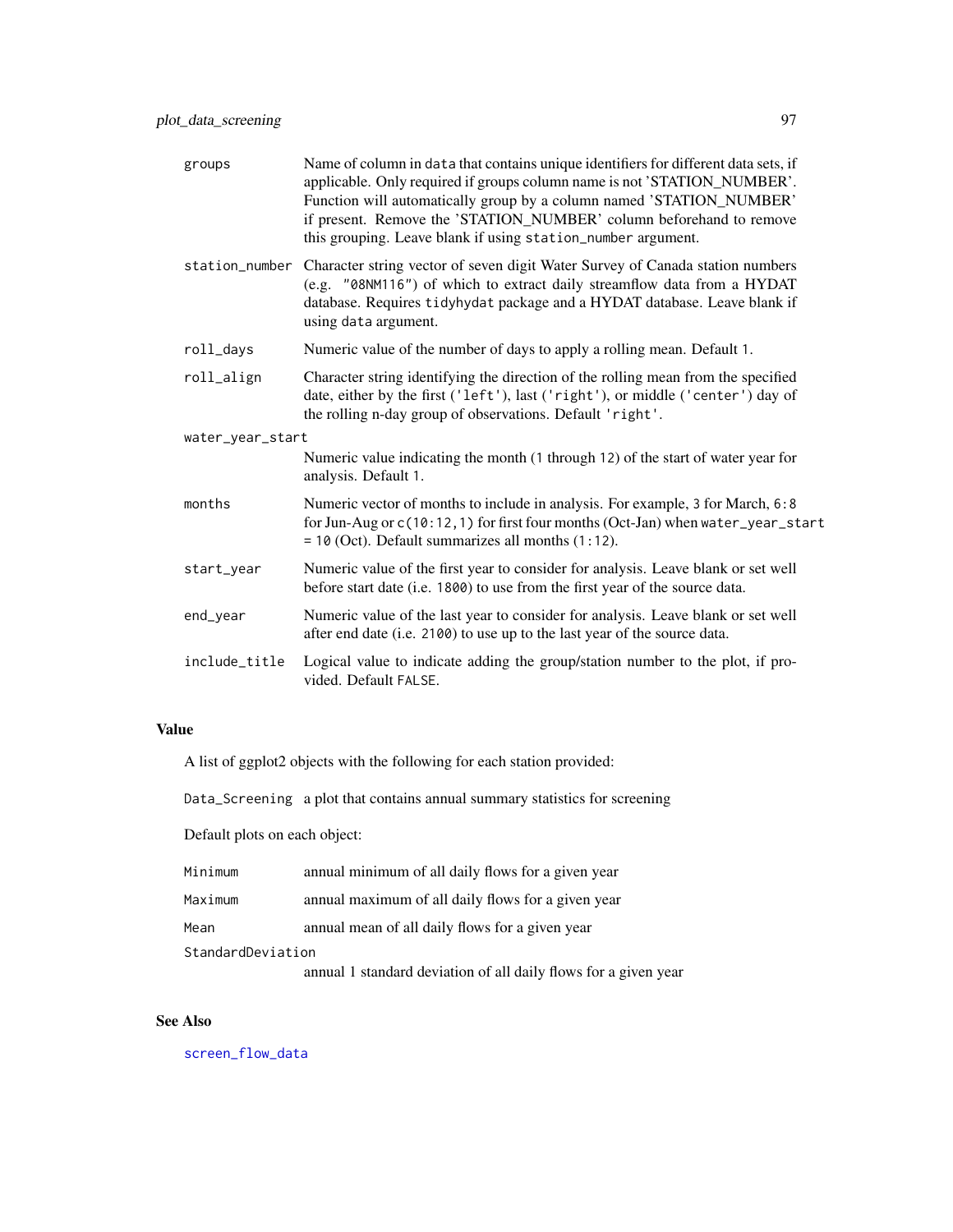#### Examples

```
# Run if HYDAT database has been downloaded (using tidyhydat::download_hydat())
if (file.exists(tidyhydat::hy_downloaded_db())) {
# Plot screening statistics using a data frame and data argument with defaults
flow_data <- tidyhydat::hy_daily_flows(station_number = "08NM116")
plot_data_screening(data = flow_data)
# Plot screening statistics using station_number argument with defaults
plot_data_screening(station_number = "08NM116")
# Plot screening statistics for water years starting in October
plot_data_screening(station_number = "08NM116",
                water_year_start = 10)
# Plot screening statistics for 7-day flows for July-September months only
plot_data_screening(station_number = "08NM116",
                 roll_days = 7,
                 months = 7:9)
}
```
plot\_flow\_data *Plot a daily streamflow data set*

#### Description

Plot the daily mean flow values from a streamflow data set. Plots daily discharge values from all years, unless specified. Can choose specific dates to start and end plotting. Can choose to plot out each year separately. Multiple groups/stations can be plotted if provided with the groups argument. Returns a list of plots.

#### Usage

```
plot_flow_data(
  data,
  dates = Date,
  values = Value,
  groups = STATION_NUMBER,
  station_number,
  roll\_days = 1,
  roll_align = "right",
  water_year_start = 1,
  start_year,
  end_year,
  exclude_years,
  months = 1:12,
  start_date,
```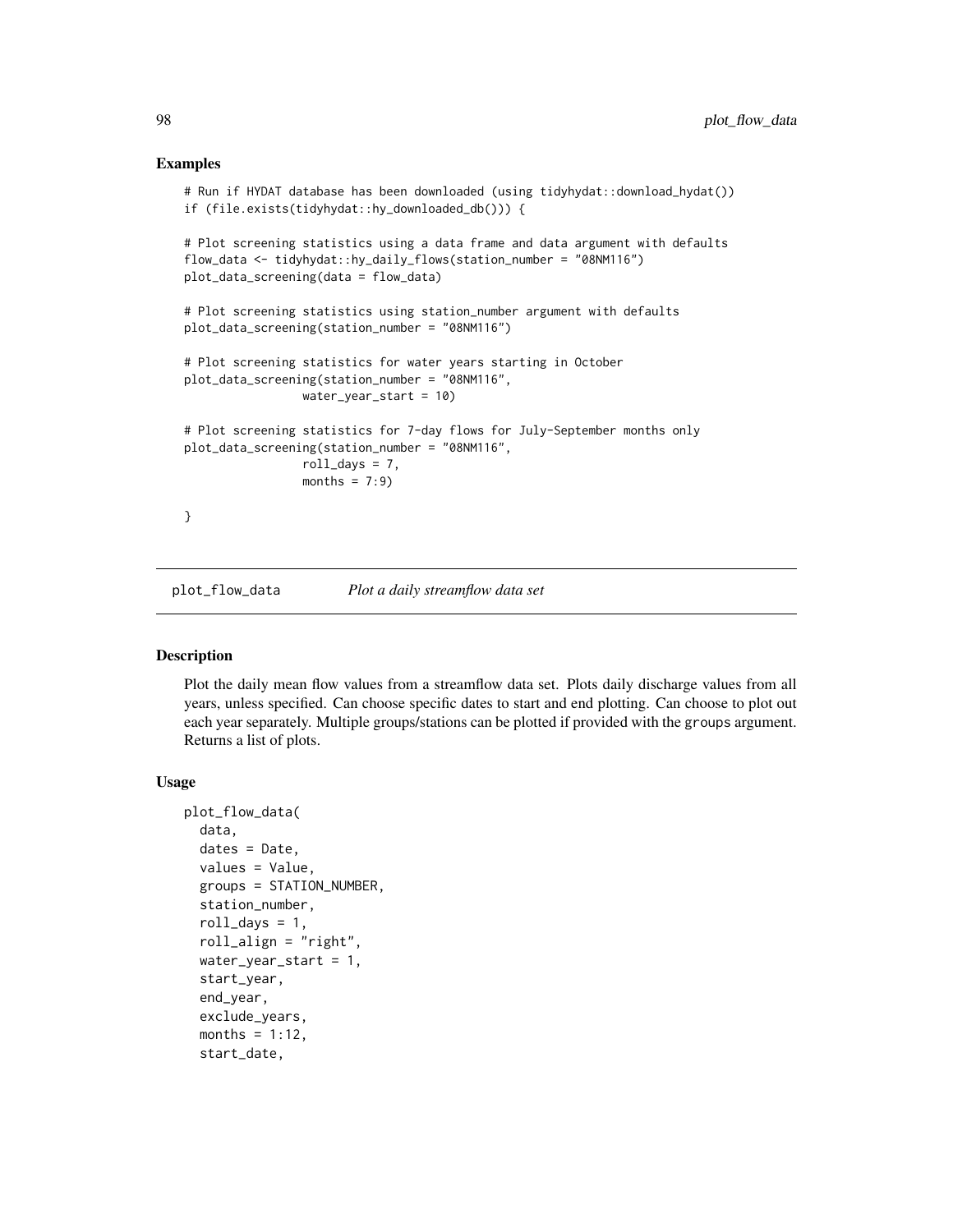# plot\_flow\_data 99

```
end_date,
 log_discharge = FALSE,
 log_ticks = ifelse(log_discharge, TRUE, FALSE),
 plot_by_year = FALSE,
 one\_plot = FALSE,include_title = FALSE
\mathcal{L}
```

| data             | Data frame of daily data that contains columns of dates, flow values, and (op-<br>tional) groups (e.g. station numbers). Leave blank or set to NULL if using<br>station_number argument.                                                                                                                                                                                       |
|------------------|--------------------------------------------------------------------------------------------------------------------------------------------------------------------------------------------------------------------------------------------------------------------------------------------------------------------------------------------------------------------------------|
| dates            | Name of column in data that contains dates formatted YYYY-MM-DD. Only<br>required if dates column name is not 'Date' (default). Leave blank or set to NULL<br>if using station_number argument.                                                                                                                                                                                |
| values           | Name of column in data that contains numeric flow values, in units of cubic<br>metres per second. Only required if values column name is not 'Value' (default).<br>Leave blank if using station_number argument.                                                                                                                                                               |
| groups           | Name of column in data that contains unique identifiers for different data sets, if<br>applicable. Only required if groups column name is not 'STATION_NUMBER'.<br>Function will automatically group by a column named 'STATION_NUMBER'<br>if present. Remove the 'STATION_NUMBER' column beforehand to remove<br>this grouping. Leave blank if using station_number argument. |
|                  | station_number Character string vector of seven digit Water Survey of Canada station numbers<br>(e.g. "08NM116") of which to extract daily streamflow data from a HYDAT<br>database. Requires tidyhydat package and a HYDAT database. Leave blank if<br>using data argument.                                                                                                   |
| roll_days        | Numeric value of the number of days to apply a rolling mean. Default 1.                                                                                                                                                                                                                                                                                                        |
| roll_align       | Character string identifying the direction of the rolling mean from the specified<br>date, either by the first ('left'), last ('right'), or middle ('center') day of<br>the rolling n-day group of observations. Default 'right'.                                                                                                                                              |
| water_year_start |                                                                                                                                                                                                                                                                                                                                                                                |
|                  | Numeric value indicating the month (1 through 12) of the start of water year for<br>analysis. Default 1.                                                                                                                                                                                                                                                                       |
| start_year       | Numeric value of the first year to consider for analysis. Leave blank or set well<br>before start date (i.e. 1800) to use from the first year of the source data.                                                                                                                                                                                                              |
| end_year         | Numeric value of the last year to consider for analysis. Leave blank or set well<br>after end date (i.e. 2100) to use up to the last year of the source data.                                                                                                                                                                                                                  |
| exclude_years    | Numeric vector of years to exclude from analysis. Leave blank or set to NULL to<br>include all years.                                                                                                                                                                                                                                                                          |
| months           | Numeric vector of months to include in plotting For example, 3 for March, 6:8<br>for Jun-Aug or c(10:12, 1) for first four months (Oct-Jan) when water_year_start<br>$= 10$ (Oct). Default plots all months $(1:12)$ .                                                                                                                                                         |
| start_date       | Date (YYYY-MM-DD) of first date to consider for plotting. Leave blank if all<br>years are required.                                                                                                                                                                                                                                                                            |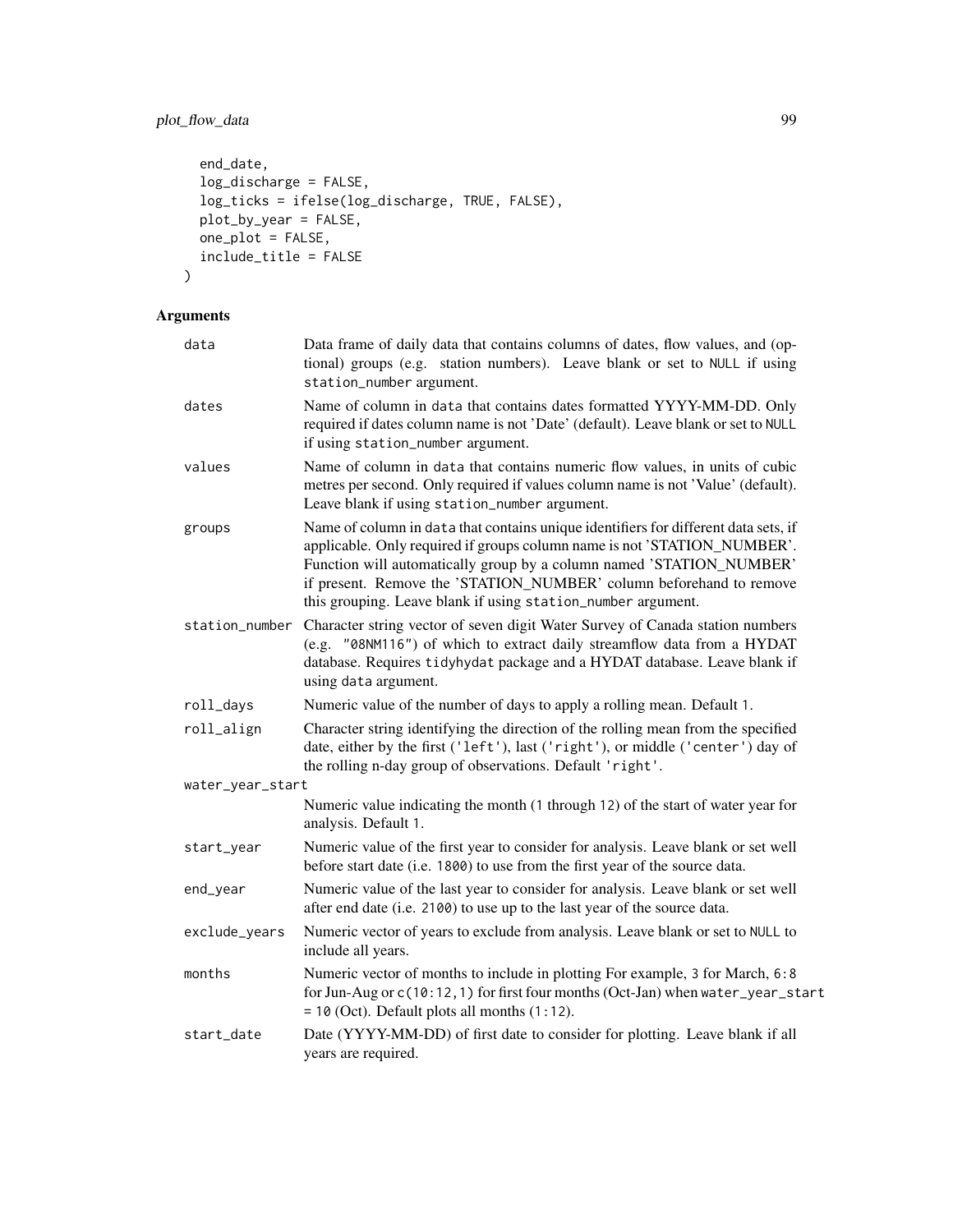| end_date      | Date (YYYY-MM-DD) of last date to consider for plotting. Leave blank if all<br>years are required.                                                                                            |
|---------------|-----------------------------------------------------------------------------------------------------------------------------------------------------------------------------------------------|
| log_discharge | Logical value to indicate plotting the discharge axis (Y-axis) on a logarithmic<br>scale. Default TRUE.                                                                                       |
| log_ticks     | Logical value to indicate plotting logarithmic scale ticks when using a log-scale<br>discharge axis. Default to FALSE when $log\_discharge = FALSE$ and TRUE when<br>$log_d$ ischarge = TRUE. |
| plot_by_year  | Logical value to indicate whether to plot each year of data individually. Default<br>FALSE.                                                                                                   |
| one_plot      | Logical value to indicate whether to plot all groups/stations on one plot. Default<br>FALSE.                                                                                                  |
| include_title | Logical value to indicate adding the group/station number to the plot, if pro-<br>vided. Default FALSE.                                                                                       |
|               |                                                                                                                                                                                               |

A ggplot2 object of daily flows from flow\_data or HYDAT flow data provided

#### Examples

```
# Run if HYDAT database has been downloaded (using tidyhydat::download_hydat())
if (file.exists(tidyhydat::hy_downloaded_db())) {
# Plot data from a data frame and data argument
flow_data <- tidyhydat::hy_daily_flows(station_number = "08NM116")
plot_flow_data(data = flow_data)
# Plot data directly from HYDAT
plot_flow_data(station_number = "08NM116")
# Plot statistics with custom years
plot_flow_data(station_number = "08NM116",
               start_year = 1981,
               end_year = 2010,
               exclude_years = c(1991,1993:1995))
# Plot data between specific dates
plot_flow_data(station_number = "08NM116",
               start_date = "1990-01-01",
               end_date = "1990-06-01")
# Plot data multiple groups on one plot
plot_flow_data(station_number = c("08NM241", "08NM242"),
               one_plot = TRUE)
}
```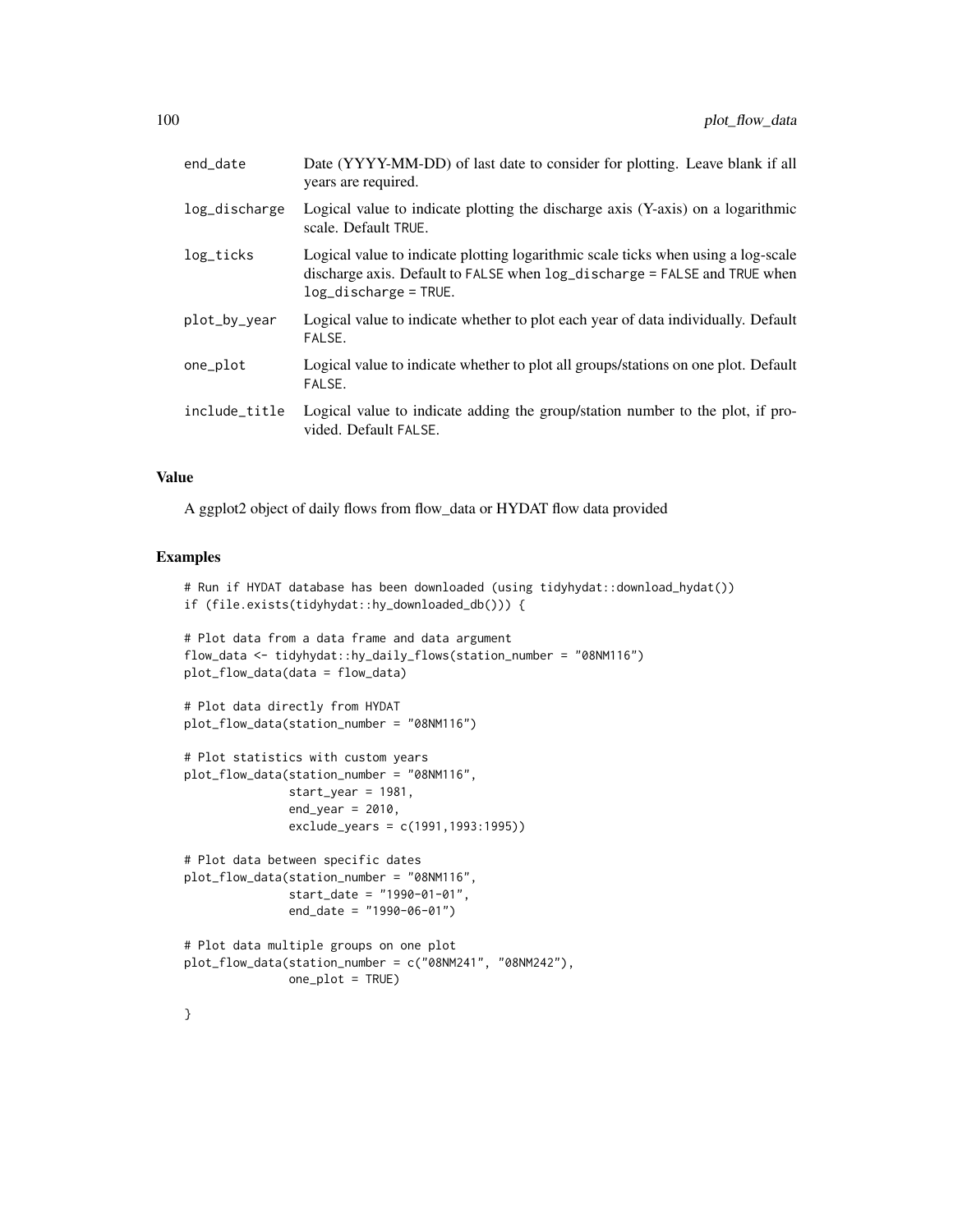#### plot\_flow\_duration *Plot flow duration curves*

## Description

Plots flow duration curves of flow data from a daily streamflow data set. Plots the percent time flows are equalled or exceeded. Calculates statistics from all values, unless specified. Data calculated using calc\_longterm\_stats() function then converted for plotting. Returns a list of plots.

#### Usage

```
plot_flow_duration(
  data,
  dates = Date,
  values = Value,
  groups = STATION_NUMBER,
  station_number,
  roll\_days = 1,
  roll_align = "right",
  water_year_start = 1,
  start_year,
  end_year,
  exclude_years,
  complete_years = FALSE,
  custom_months,
  custom_months_label,
  ignore_missing = FALSE,
  months = 1:12,
  include_longterm = TRUE,
  log_discharge = TRUE,
  log_ticks = ifelse(log_discharge, TRUE, FALSE),
  include_title = FALSE
\mathcal{L}
```

| data   | Data frame of daily data that contains columns of dates, flow values, and (op-<br>tional) groups (e.g. station numbers). Leave blank or set to NULL if using<br>station_number argument.                         |
|--------|------------------------------------------------------------------------------------------------------------------------------------------------------------------------------------------------------------------|
| dates  | Name of column in data that contains dates formatted YYYY-MM-DD. Only<br>required if dates column name is not 'Date' (default). Leave blank or set to NULL<br>if using station_number argument.                  |
| values | Name of column in data that contains numeric flow values, in units of cubic<br>metres per second. Only required if values column name is not 'Value' (default).<br>Leave blank if using station_number argument. |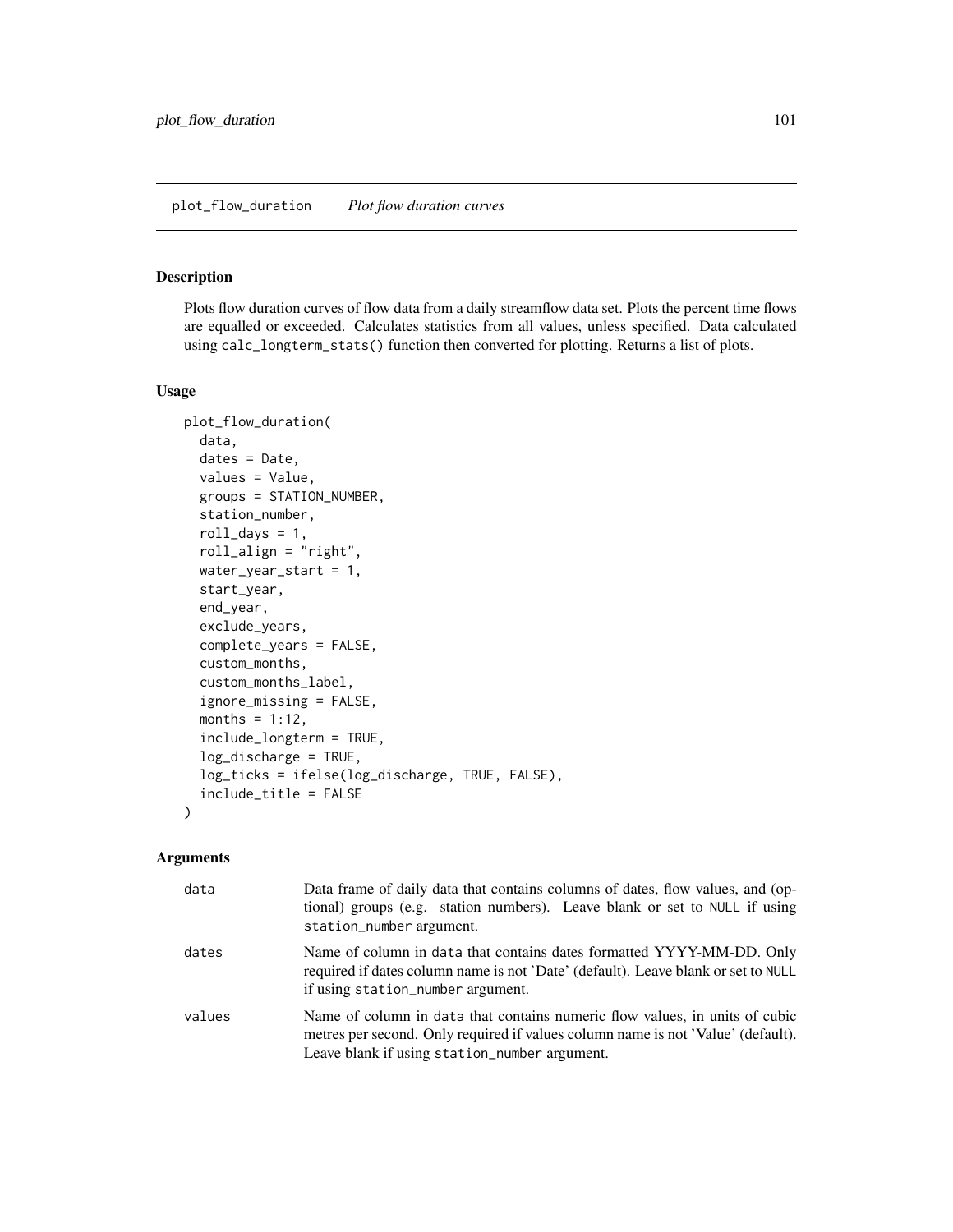| groups              | Name of column in data that contains unique identifiers for different data sets, if<br>applicable. Only required if groups column name is not 'STATION_NUMBER'.<br>Function will automatically group by a column named 'STATION_NUMBER'<br>if present. Remove the 'STATION_NUMBER' column beforehand to remove<br>this grouping. Leave blank if using station_number argument. |
|---------------------|--------------------------------------------------------------------------------------------------------------------------------------------------------------------------------------------------------------------------------------------------------------------------------------------------------------------------------------------------------------------------------|
| station_number      | Character string vector of seven digit Water Survey of Canada station numbers<br>(e.g. "08NM116") of which to extract daily streamflow data from a HYDAT<br>database. Requires tidyhydat package and a HYDAT database. Leave blank if<br>using data argument.                                                                                                                  |
| roll_days           | Numeric value of the number of days to apply a rolling mean. Default 1.                                                                                                                                                                                                                                                                                                        |
| roll_align          | Character string identifying the direction of the rolling mean from the specified<br>date, either by the first ('left'), last ('right'), or middle ('center') day of<br>the rolling n-day group of observations. Default 'right'.                                                                                                                                              |
| water_year_start    |                                                                                                                                                                                                                                                                                                                                                                                |
|                     | Numeric value indicating the month (1 through 12) of the start of water year for<br>analysis. Default 1.                                                                                                                                                                                                                                                                       |
| start_year          | Numeric value of the first year to consider for analysis. Leave blank or set well<br>before start date (i.e. 1800) to use from the first year of the source data.                                                                                                                                                                                                              |
| end_year            | Numeric value of the last year to consider for analysis. Leave blank or set well<br>after end date (i.e. 2100) to use up to the last year of the source data.                                                                                                                                                                                                                  |
| exclude_years       | Numeric vector of years to exclude from analysis. Leave blank or set to NULL to<br>include all years.                                                                                                                                                                                                                                                                          |
| complete_years      | Logical values indicating whether to include only years with complete data in<br>analysis. Default FALSE.                                                                                                                                                                                                                                                                      |
| custom_months       | Numeric vector of months to combine to summarize (ex. 6:8 for Jun-Aug).<br>Adds results to the end of table. If wanting months that overlap calendar years<br>(ex. Oct-Mar), choose water_year_start that begins before the first month<br>listed. Leave blank for no custom month summary.                                                                                    |
| custom_months_label |                                                                                                                                                                                                                                                                                                                                                                                |
|                     | Character string to label custom months. For example, if months = 7:9 you may<br>choose "Summer" or "Jul-Sep". Default "Custom-Months".                                                                                                                                                                                                                                        |
|                     | ignore_missing Logical value indicating whether dates with missing values should be included<br>in the calculation. If TRUE then a statistic will be calculated regardless of missing<br>dates. If FALSE then only those statistics from time periods with no missing dates<br>will be returned. Default FALSE.                                                                |
| months              | Numeric vector of month curves to plot. NA if no months required. Default 1:12.                                                                                                                                                                                                                                                                                                |
| include_longterm    |                                                                                                                                                                                                                                                                                                                                                                                |
|                     | Logical value indicating whether to include long-term curve of all data. Default<br>TRUE.                                                                                                                                                                                                                                                                                      |
| log_discharge       | Logical value to indicate plotting the discharge axis (Y-axis) on a logarithmic<br>scale. Default FALSE.                                                                                                                                                                                                                                                                       |
| log_ticks           | Logical value to indicate plotting logarithmic scale ticks when log_discharge<br>= TRUE. Ticks will not appear when log_discharge = FALSE. Default to TRUE<br>when $log\_discharge = TRUE$ .                                                                                                                                                                                   |
| include_title       | Logical value to indicate adding the group/station number to the plot, if pro-<br>vided. Default FALSE.                                                                                                                                                                                                                                                                        |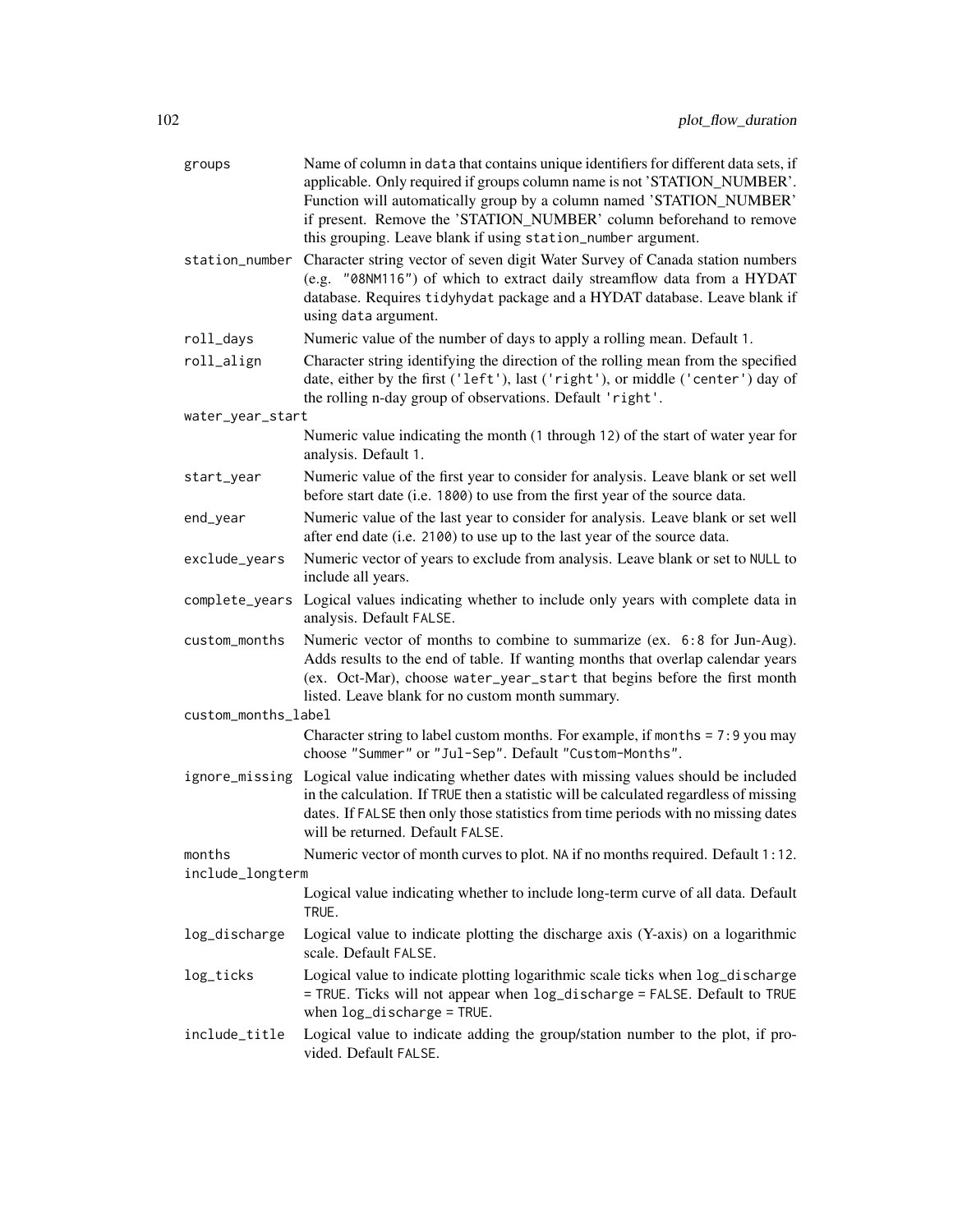A list of ggplot2 objects with the following for each station provided:

Flow\_Duration a plot that contains flow duration curves for each month, long-term, and (option) customized months

# See Also

[calc\\_longterm\\_daily\\_stats](#page-40-0)

#### Examples

## Not run:

# Working examples:

```
# Run if HYDAT database has been downloaded (using tidyhydat::download_hydat())
if (file.exists(tidyhydat::hy_downloaded_db())) {
```

```
# Plot flow durations using a data frame and data argument with defaults
flow_data <- tidyhydat::hy_daily_flows(station_number = "08NM116")
plot_flow_duration(data = flow_data,
                    start_year = 1980)
```

```
# Plot flow durations using station_number argument with defaults
plot_flow_duration(station_number = "08NM116",
                   start_year = 1980)
```

```
# Plot flow durations and add custom stats for July-September
plot_flow_duration(station_number = "08NM116",
                  start_year = 1980,
                   custom_months = 7:9,
                   custom_months_label = "Summer")
```
## End(Not run)

plot\_longterm\_daily\_stats *Plot long-term summary statistics from daily mean flows*

#### Description

}

Plots the long-term mean, median, maximum, minimum, and percentiles of daily flow values for over all months and all data (Long-term) from a daily streamflow data set. Calculates statistics from all values, unless specified. The Maximum-Minimum band can be removed using the include\_extremes argument and the percentile bands can be customized using the inner\_percentiles and outer\_percentiles arguments. Data calculated using the calc\_longterm\_daily\_stats() function. Returns a list of plots.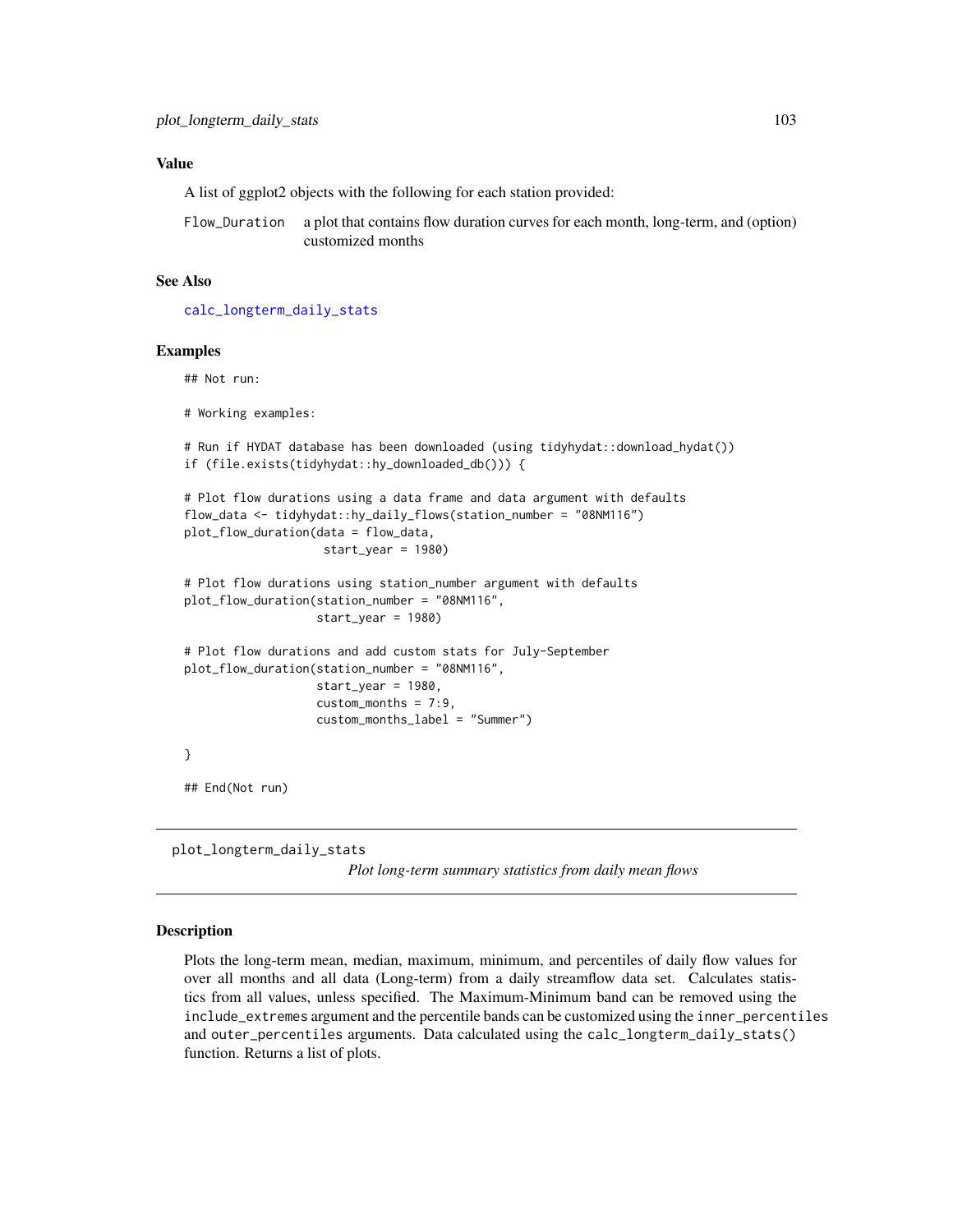# Usage

```
plot_longterm_daily_stats(
  data,
  dates = Date,
  values = Value,
 groups = STATION_NUMBER,
  station_number,
  roll\_days = 1,
  roll_align = "right",
 water_year_start = 1,
  start_year,
  end_year,
  exclude_years,
 months = 1:12,
  complete_years = FALSE,
  ignore_missing = FALSE,
  include_extremes = TRUE,
  inner_percentiles = c(25, 75),
  outer_percentiles = c(5, 95),
  add_year,
  log_discharge = TRUE,
  log_ticks = ifelse(log_discharge, TRUE, FALSE),
  include_title = FALSE
)
```

| data      | Data frame of daily data that contains columns of dates, flow values, and (op-<br>tional) groups (e.g. station numbers). Leave blank or set to NULL if using<br>station_number argument.                                                                                                                                                                                       |
|-----------|--------------------------------------------------------------------------------------------------------------------------------------------------------------------------------------------------------------------------------------------------------------------------------------------------------------------------------------------------------------------------------|
| dates     | Name of column in data that contains dates formatted YYYY-MM-DD. Only<br>required if dates column name is not 'Date' (default). Leave blank or set to NULL<br>if using station_number argument.                                                                                                                                                                                |
| values    | Name of column in data that contains numeric flow values, in units of cubic<br>metres per second. Only required if values column name is not 'Value' (default).<br>Leave blank if using station_number argument.                                                                                                                                                               |
| groups    | Name of column in data that contains unique identifiers for different data sets, if<br>applicable. Only required if groups column name is not 'STATION_NUMBER'.<br>Function will automatically group by a column named 'STATION_NUMBER'<br>if present. Remove the 'STATION_NUMBER' column beforehand to remove<br>this grouping. Leave blank if using station_number argument. |
|           | station_number Character string vector of seven digit Water Survey of Canada station numbers<br>(e.g. "08NM116") of which to extract daily streamflow data from a HYDAT<br>database. Requires tidyhydat package and a HYDAT database. Leave blank if<br>using data argument.                                                                                                   |
| roll_days | Numeric value of the number of days to apply a rolling mean. Default 1.                                                                                                                                                                                                                                                                                                        |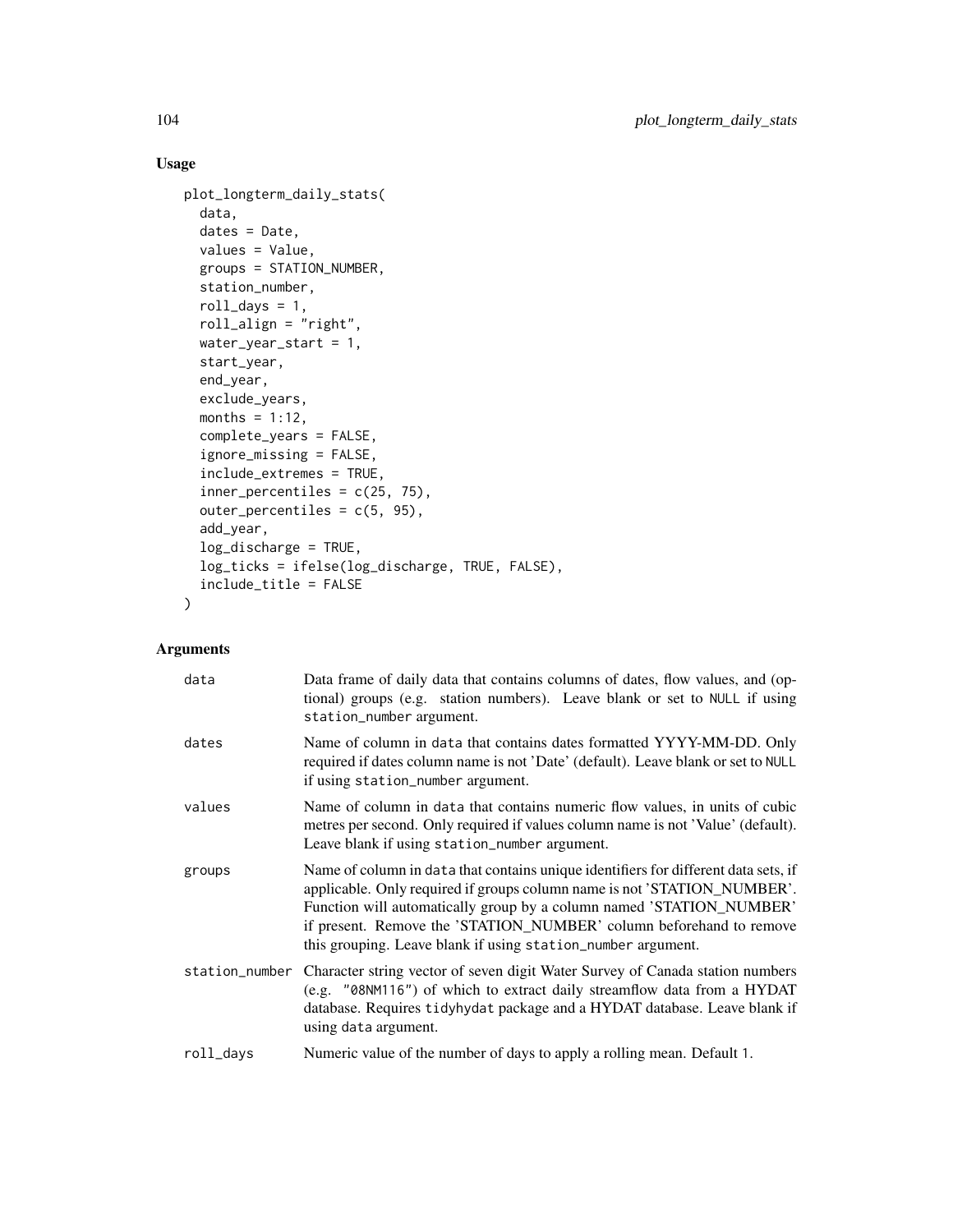| roll_align        | Character string identifying the direction of the rolling mean from the specified<br>date, either by the first ('left'), last ('right'), or middle ('center') day of<br>the rolling n-day group of observations. Default 'right'.                                                                               |
|-------------------|-----------------------------------------------------------------------------------------------------------------------------------------------------------------------------------------------------------------------------------------------------------------------------------------------------------------|
| water_year_start  |                                                                                                                                                                                                                                                                                                                 |
|                   | Numeric value indicating the month (1 through 12) of the start of water year for<br>analysis. Default 1.                                                                                                                                                                                                        |
| start_year        | Numeric value of the first year to consider for analysis. Leave blank or set well<br>before start date (i.e. 1800) to use from the first year of the source data.                                                                                                                                               |
| end_year          | Numeric value of the last year to consider for analysis. Leave blank or set well<br>after end date (i.e. 2100) to use up to the last year of the source data.                                                                                                                                                   |
| exclude_years     | Numeric vector of years to exclude from analysis. Leave blank or set to NULL to<br>include all years.                                                                                                                                                                                                           |
| months            | Numeric vector of months to include in analysis. For example, 3 for March, 6:8<br>for Jun-Aug or c(10:12, 1) for first four months (Oct-Jan) when water_year_start<br>$= 10$ (Oct). Default summarizes all months $(1:12)$ .                                                                                    |
|                   | complete_years Logical values indicating whether to include only years with complete data in<br>analysis. Default FALSE.                                                                                                                                                                                        |
|                   | ignore_missing Logical value indicating whether dates with missing values should be included<br>in the calculation. If TRUE then a statistic will be calculated regardless of missing<br>dates. If FALSE then only those statistics from time periods with no missing dates<br>will be returned. Default FALSE. |
| include_extremes  |                                                                                                                                                                                                                                                                                                                 |
|                   | Logical value to indicate plotting a ribbon with the range of daily minimum and<br>maximum flows. Default TRUE.                                                                                                                                                                                                 |
| inner_percentiles |                                                                                                                                                                                                                                                                                                                 |
|                   | Numeric vector of two percentile values indicating the lower and upper limits of<br>the inner percentiles ribbon for plotting. Default c(25,75), set to NULL for no<br>inner ribbon.                                                                                                                            |
| outer_percentiles |                                                                                                                                                                                                                                                                                                                 |
|                   | Numeric vector of two percentile values indicating the lower and upper limits<br>of the outer percentiles ribbon for plotting. Default c(5,95), set to NULL for no<br>outer ribbon.                                                                                                                             |
| add_year          | Numeric value indicating a year of daily flows to add to the daily statistics plot.<br>Leave blank or set to NULL for no years.                                                                                                                                                                                 |
| log_discharge     | Logical value to indicate plotting the discharge axis (Y-axis) on a logarithmic<br>scale. Default FALSE.                                                                                                                                                                                                        |
| log_ticks         | Logical value to indicate plotting logarithmic scale ticks when log_discharge<br>= TRUE. Ticks will not appear when log_discharge = FALSE. Default to TRUE<br>when $log\_discharge = TRUE$ .                                                                                                                    |
| include_title     | Logical value to indicate adding the group/station number to the plot, if pro-<br>vided. Default FALSE.                                                                                                                                                                                                         |

A list of ggplot2 objects with the following for each station provided: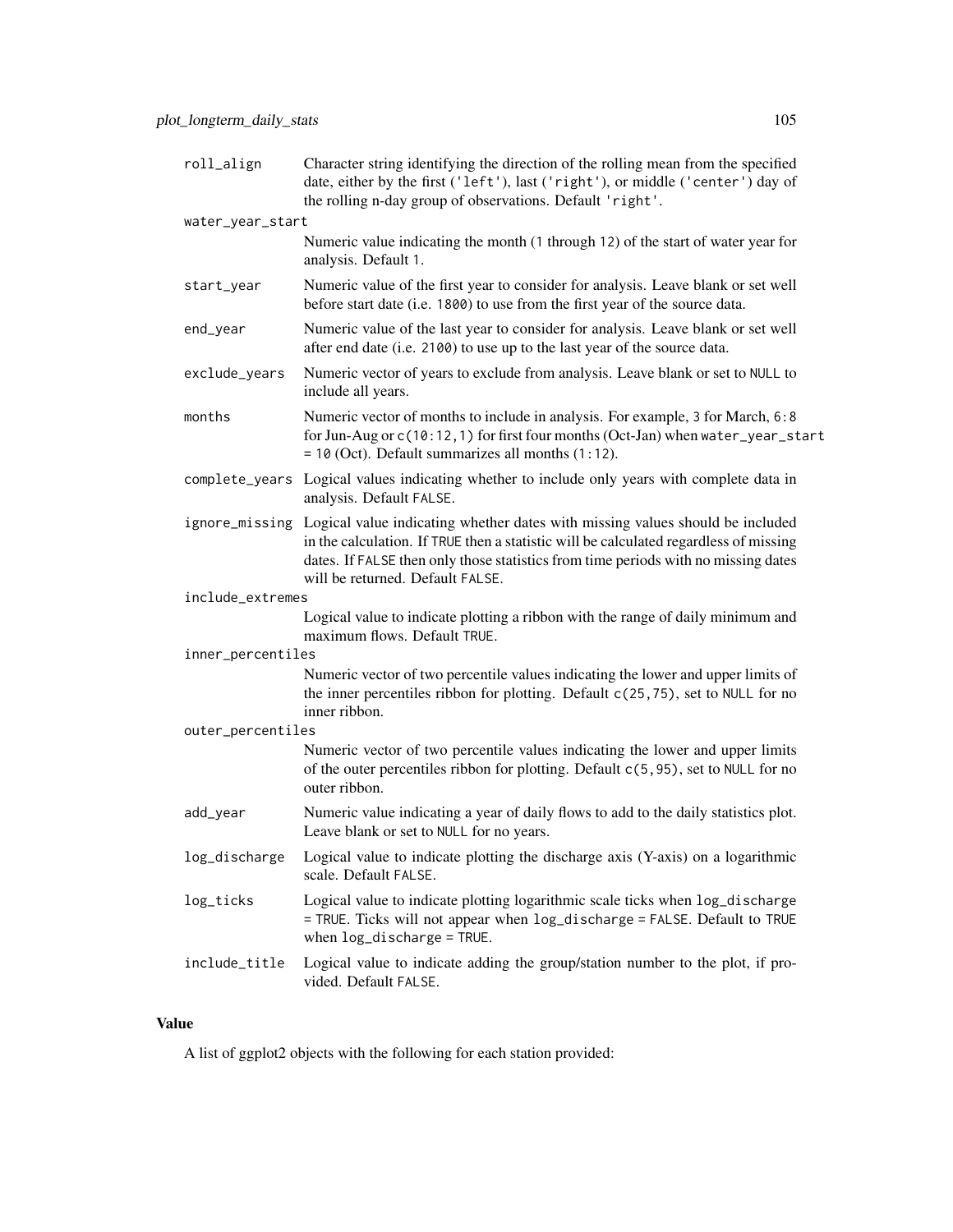```
Long-term_Monthly_Statistics
                  a plot that contains long-term flow statistics
Default plots on each object:
Monthly Mean mean of all annual monthly means for a given month over all years
Monthly Median median of all annual monthly means for a given month over all years
25-75 Percentiles Range
                  a ribbon showing the range of data between the monthly 25th and 75th per-
                 centiles
5-95 Percentiles Range
                  a ribbon showing the range of data between the monthly 5th and 95th percentiles
Max-Min Range a ribbon showing the range of data between the monthly minimum and maxi-
                  mums
```
#### See Also

[calc\\_longterm\\_daily\\_stats](#page-40-0)

#### Examples

```
# Run if HYDAT database has been downloaded (using tidyhydat::download_hydat())
if (file.exists(tidyhydat::hy_downloaded_db())) {
```

```
# Plot longterm daily statistics using data argument with defaults
flow_data <- tidyhydat::hy_daily_flows(station_number = "08NM116")
plot_longterm_daily_stats(data = flow_data,
                          start_year = 1980)
```

```
# Plot longterm daily statistics for water years starting in October
plot_longterm_daily_stats(station_number = "08NM116",
                          start_year = 1980,
                          end\_year = 2010,
                          water_year_start = 10)
```
}

plot\_longterm\_monthly\_stats *Plot long-term summary statistics from annual monthly mean flows*

#### Description

Plots the long-term mean, median, maximum, minimum, and percentiles of annual monthly mean flow values for all months and all data (Long-term) from a daily streamflow data set. Calculates statistics from all values, unless specified. The Maximum-Minimum band can be removed using the include\_extremes argument and the percentile bands can be customized using the inner\_percentiles and outer\_percentiles arguments. Data calculated using the calc\_longterm\_monthly\_stats() function. Returns a list of plots.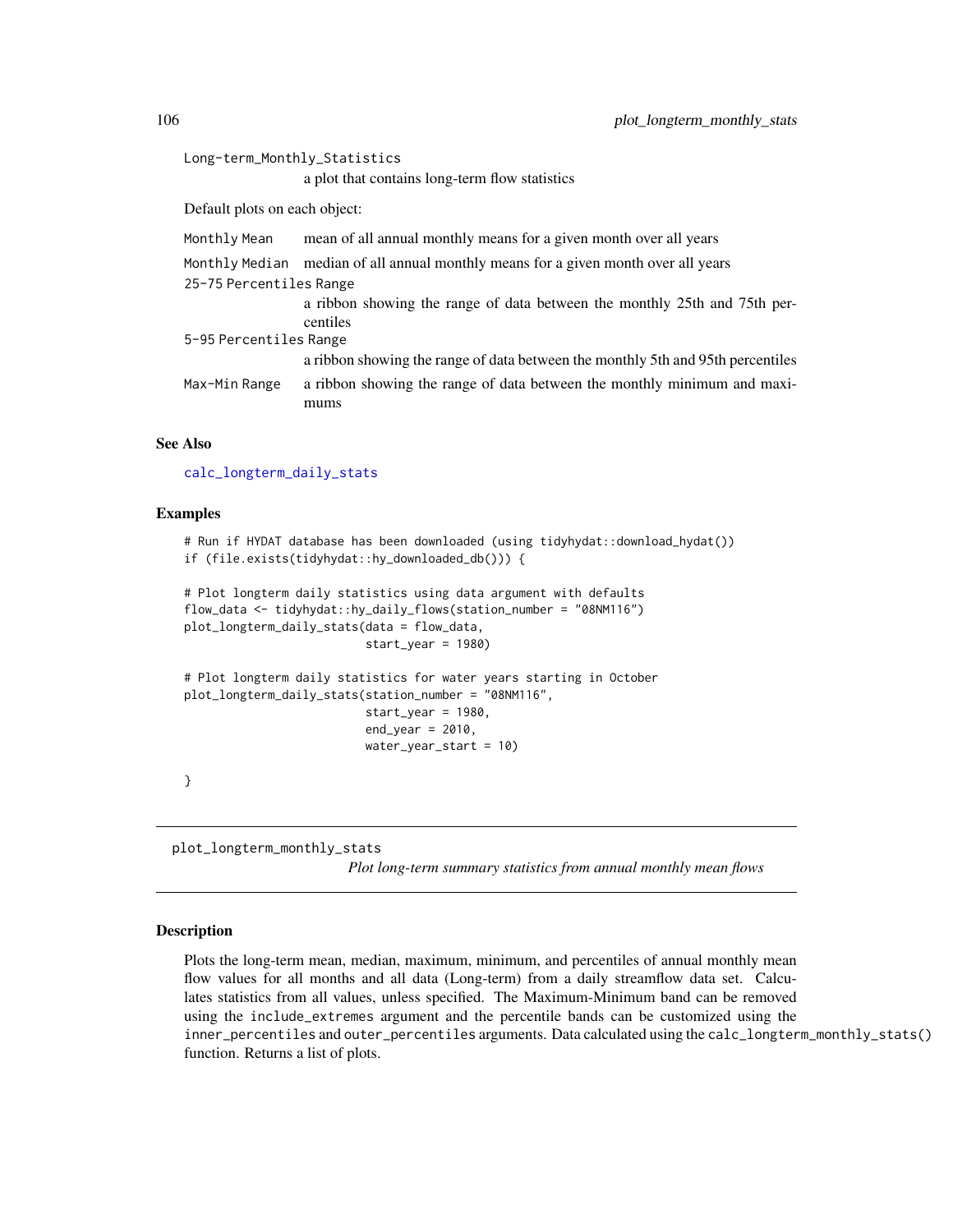# Usage

```
plot_longterm_monthly_stats(
  data,
  dates = Date,
 values = Value,
 groups = STATION_NUMBER,
  station_number,
  roll\_days = 1,
  roll_align = "right",
 water_year_start = 1,
  start_year,
  end_year,
  exclude_years,
 months = 1:12,
  complete_years = FALSE,
  ignore_missing = FALSE,
  include_extremes = TRUE,
  inner_percentiles = c(25, 75),
  outer_percentiles = c(5, 95),
  add_year,
  log_discharge = TRUE,
  log_ticks = ifelse(log_discharge, TRUE, FALSE),
  include_title = FALSE
)
```

| data           | Data frame of daily data that contains columns of dates, flow values, and (op-<br>tional) groups (e.g. station numbers). Leave blank or set to NULL if using<br>station_number argument.                                                                                                                                                                                       |
|----------------|--------------------------------------------------------------------------------------------------------------------------------------------------------------------------------------------------------------------------------------------------------------------------------------------------------------------------------------------------------------------------------|
| dates          | Name of column in data that contains dates formatted YYYY-MM-DD. Only<br>required if dates column name is not 'Date' (default). Leave blank or set to NULL<br>if using station_number argument.                                                                                                                                                                                |
| values         | Name of column in data that contains numeric flow values, in units of cubic<br>metres per second. Only required if values column name is not 'Value' (default).<br>Leave blank if using station_number argument.                                                                                                                                                               |
| groups         | Name of column in data that contains unique identifiers for different data sets, if<br>applicable. Only required if groups column name is not 'STATION_NUMBER'.<br>Function will automatically group by a column named 'STATION_NUMBER'<br>if present. Remove the 'STATION_NUMBER' column beforehand to remove<br>this grouping. Leave blank if using station_number argument. |
| station_number | Character string vector of seven digit Water Survey of Canada station numbers<br>(e.g. "08NM116") of which to extract daily streamflow data from a HYDAT<br>database. Requires tidyhydat package and a HYDAT database. Leave blank if<br>using data argument.                                                                                                                  |
| roll_days      | Numeric value of the number of days to apply a rolling mean. Default 1.                                                                                                                                                                                                                                                                                                        |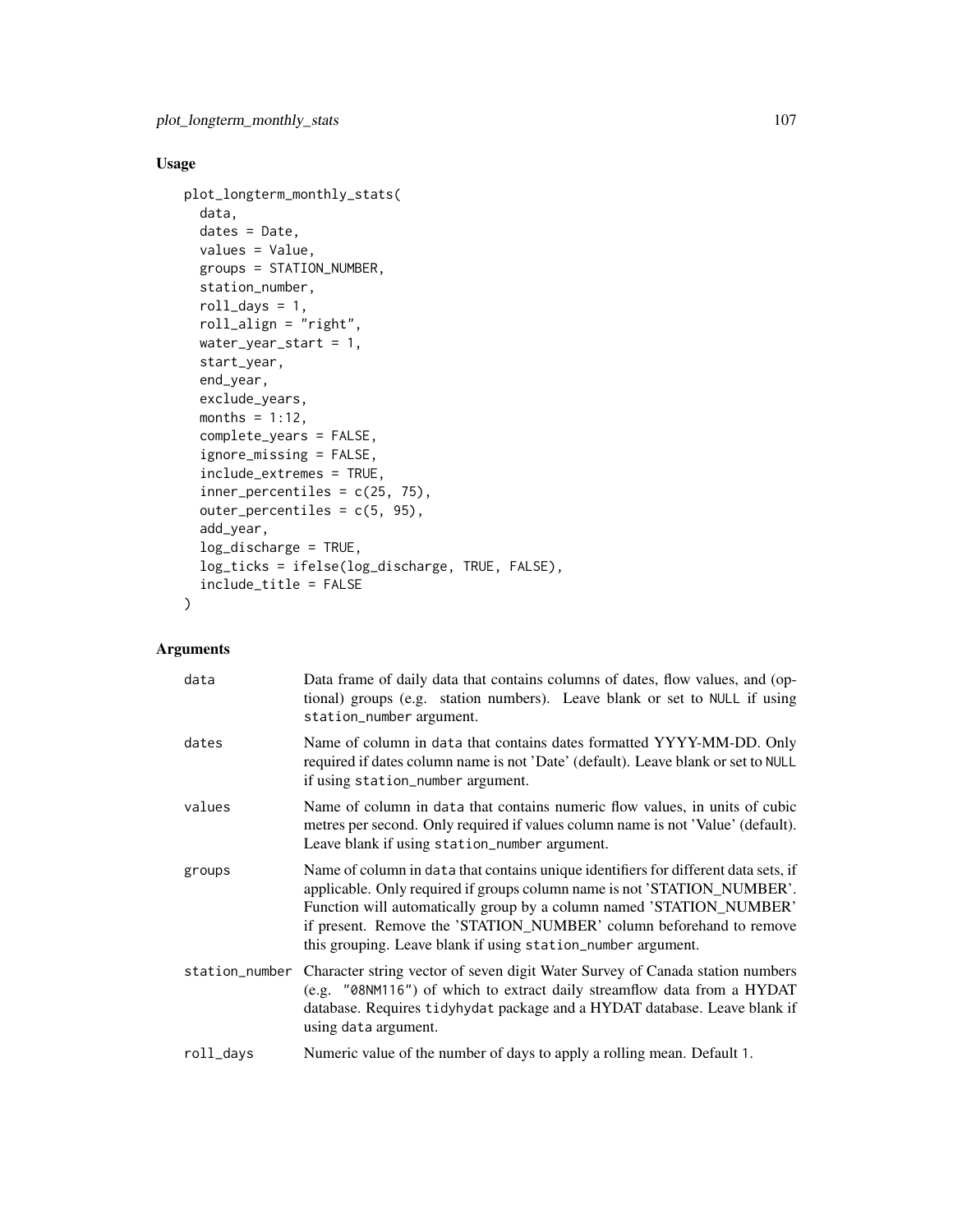| roll_align        | Character string identifying the direction of the rolling mean from the specified<br>date, either by the first ('left'), last ('right'), or middle ('center') day of<br>the rolling n-day group of observations. Default 'right'.                                                                               |
|-------------------|-----------------------------------------------------------------------------------------------------------------------------------------------------------------------------------------------------------------------------------------------------------------------------------------------------------------|
| water_year_start  |                                                                                                                                                                                                                                                                                                                 |
|                   | Numeric value indicating the month (1 through 12) of the start of water year for<br>analysis. Default 1.                                                                                                                                                                                                        |
| start_year        | Numeric value of the first year to consider for analysis. Leave blank or set well<br>before start date (i.e. 1800) to use from the first year of the source data.                                                                                                                                               |
| end_year          | Numeric value of the last year to consider for analysis. Leave blank or set well<br>after end date (i.e. 2100) to use up to the last year of the source data.                                                                                                                                                   |
| exclude_years     | Numeric vector of years to exclude from analysis. Leave blank or set to NULL to<br>include all years.                                                                                                                                                                                                           |
| months            | Numeric vector of months to include in analysis. For example, 3 for March, 6:8<br>for Jun-Aug or c(10:12, 1) for first four months (Oct-Jan) when water_year_start<br>$= 10$ (Oct). Default summarizes all months $(1:12)$ .                                                                                    |
|                   | complete_years Logical values indicating whether to include only years with complete data in<br>analysis. Default FALSE.                                                                                                                                                                                        |
|                   | ignore_missing Logical value indicating whether dates with missing values should be included<br>in the calculation. If TRUE then a statistic will be calculated regardless of missing<br>dates. If FALSE then only those statistics from time periods with no missing dates<br>will be returned. Default FALSE. |
| include_extremes  |                                                                                                                                                                                                                                                                                                                 |
|                   | Logical value to indicate plotting a ribbon with the range of daily minimum and<br>maximum flows. Default TRUE.                                                                                                                                                                                                 |
| inner_percentiles |                                                                                                                                                                                                                                                                                                                 |
|                   | Numeric vector of two percentile values indicating the lower and upper limits of<br>the inner percentiles ribbon for plotting. Default c(25,75), set to NULL for no<br>inner ribbon.                                                                                                                            |
| outer_percentiles |                                                                                                                                                                                                                                                                                                                 |
|                   | Numeric vector of two percentile values indicating the lower and upper limits<br>of the outer percentiles ribbon for plotting. Default c(5,95), set to NULL for no<br>outer ribbon.                                                                                                                             |
| add_year          | Numeric value indicating a year of daily flows to add to the daily statistics plot.<br>Leave blank or set to NULL for no years.                                                                                                                                                                                 |
| log_discharge     | Logical value to indicate plotting the discharge axis (Y-axis) on a logarithmic<br>scale. Default FALSE.                                                                                                                                                                                                        |
| log_ticks         | Logical value to indicate plotting logarithmic scale ticks when log_discharge<br>= TRUE. Ticks will not appear when log_discharge = FALSE. Default to TRUE<br>when log_discharge = TRUE.                                                                                                                        |
| include_title     | Logical value to indicate adding the group/station number to the plot, if pro-<br>vided. Default FALSE.                                                                                                                                                                                                         |

A list of ggplot2 objects with the following for each station provided: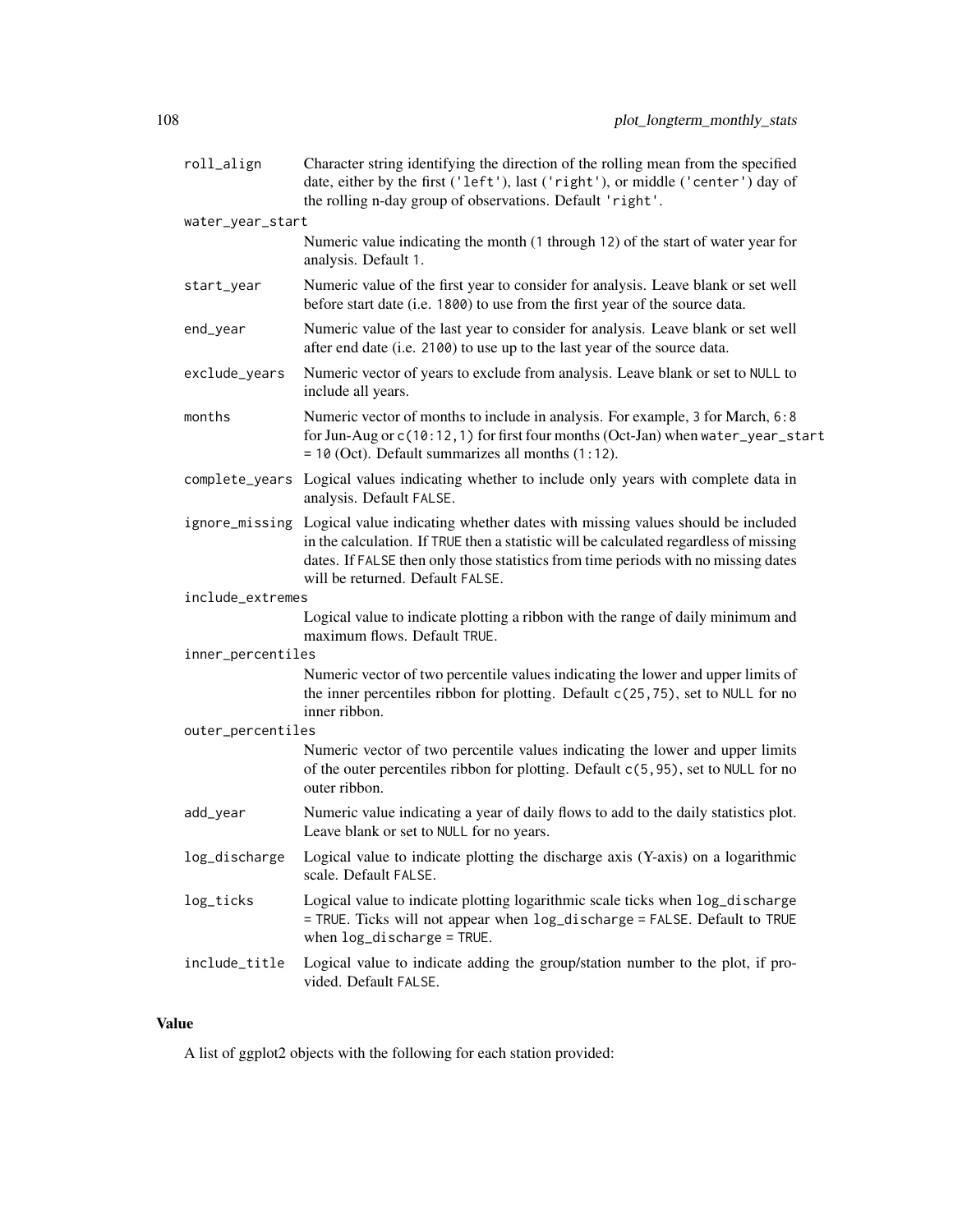```
Long-term_Monthly_Statistics
                  a plot that contains long-term flow statistics
Default plots on each object:
Monthly Mean mean of all annual monthly means for a given month over all years
Monthly Median median of all annual monthly means for a given month over all years
25-75 Percentiles Range
                  a ribbon showing the range of data between the monthly 25th and 75th per-
                 centiles
5-95 Percentiles Range
                  a ribbon showing the range of data between the monthly 5th and 95th percentiles
Max-Min Range a ribbon showing the range of data between the monthly minimum and maxi-
                  mums
```
# See Also

[calc\\_longterm\\_monthly\\_stats](#page-45-0)

#### Examples

```
# Run if HYDAT database has been downloaded (using tidyhydat::download_hydat())
if (file.exists(tidyhydat::hy_downloaded_db())) {
```

```
# Plot longterm monthly statistics using data argument with defaults
flow_data <- tidyhydat::hy_daily_flows(station_number = "08NM116")
plot_longterm_monthly_stats(data = flow_data,
                            start_year = 1980)
```

```
# Plot longterm monthly statistics using station_number argument with defaults
plot_longterm_monthly_stats(station_number = "08NM116",
                            start_year = 1980)
```

```
# Plot longterm monthly statistics and add a specific year's daily flows
plot_longterm_monthly_stats(station_number = "08NM116",
                            start_year = 1980,
                            add\_year = 1985)
```

```
}
```
<span id="page-108-0"></span>plot\_missing\_dates *Plot annual and monthly missing dates*

#### **Description**

Plots the number of missing data for each month of each year. Calculates statistics from all values, unless specified. Data calculated using screen\_flow\_data() function. Returns a list of plots.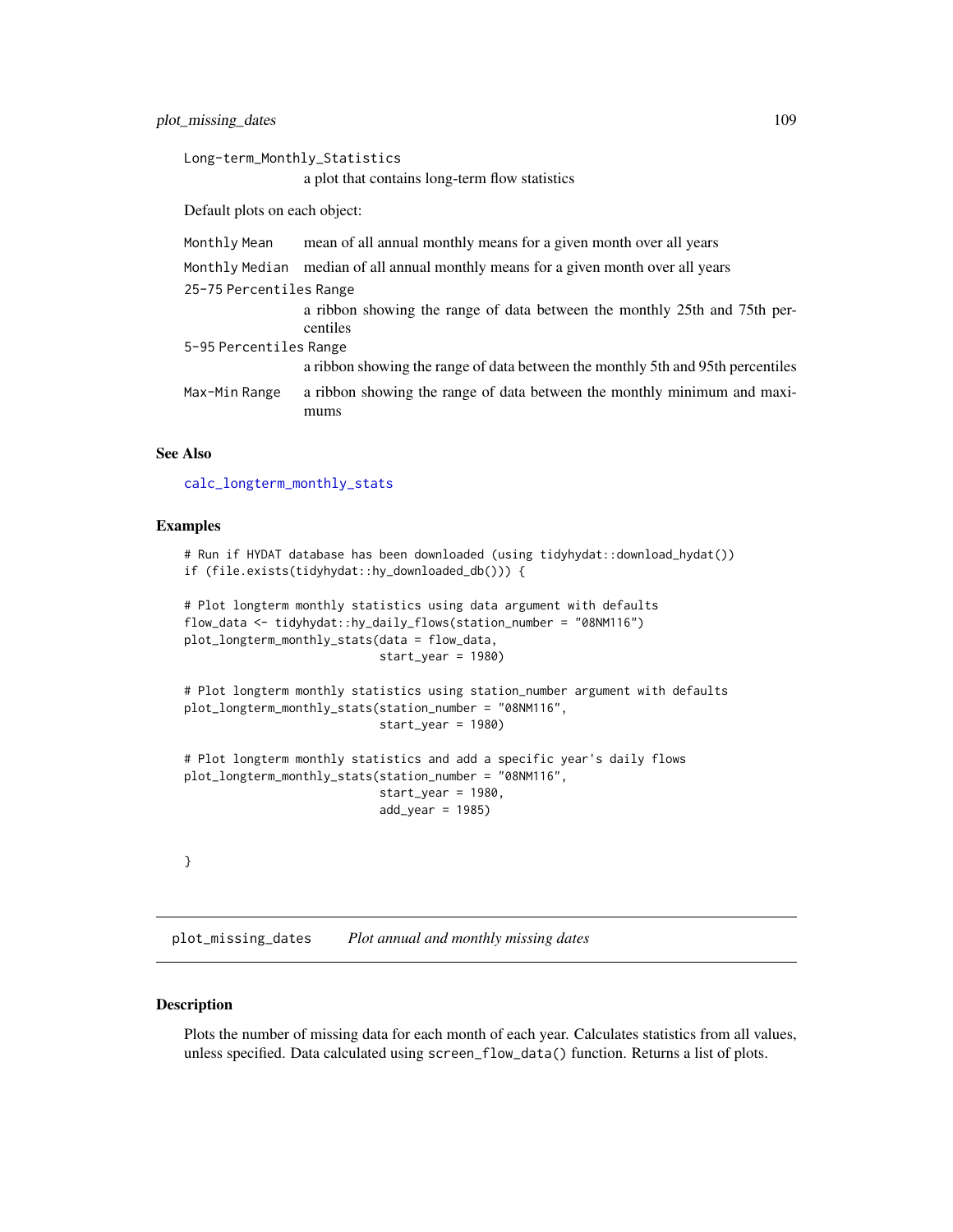# Usage

```
plot_missing_dates(
 data,
 dates = Date,
 values = Value,
 groups = STATION_NUMBER,
 station_number,
 roll\_days = 1,
 roll_align = "right",
 water_year_start = 1,
 start_year,
 end_year,
 months = 1:12,
  include_title = FALSE
)
```

| data             | Data frame of daily data that contains columns of dates, flow values, and (op-<br>tional) groups (e.g. station numbers). Leave blank or set to NULL if using<br>station_number argument.                                                                                                                                                                                       |
|------------------|--------------------------------------------------------------------------------------------------------------------------------------------------------------------------------------------------------------------------------------------------------------------------------------------------------------------------------------------------------------------------------|
| dates            | Name of column in data that contains dates formatted YYYY-MM-DD. Only<br>required if dates column name is not 'Date' (default). Leave blank or set to NULL<br>if using station_number argument.                                                                                                                                                                                |
| values           | Name of column in data that contains numeric flow values, in units of cubic<br>metres per second. Only required if values column name is not 'Value' (default).<br>Leave blank if using station_number argument.                                                                                                                                                               |
| groups           | Name of column in data that contains unique identifiers for different data sets, if<br>applicable. Only required if groups column name is not 'STATION_NUMBER'.<br>Function will automatically group by a column named 'STATION_NUMBER'<br>if present. Remove the 'STATION_NUMBER' column beforehand to remove<br>this grouping. Leave blank if using station_number argument. |
|                  | station_number Character string vector of seven digit Water Survey of Canada station numbers<br>(e.g. "08NM116") of which to extract daily streamflow data from a HYDAT<br>database. Requires tidyhydat package and a HYDAT database. Leave blank if<br>using data argument.                                                                                                   |
| roll_days        | Numeric value of the number of days to apply a rolling mean. Default 1.                                                                                                                                                                                                                                                                                                        |
| roll_align       | Character string identifying the direction of the rolling mean from the specified<br>date, either by the first ('left'), last ('right'), or middle ('center') day of<br>the rolling n-day group of observations. Default 'right'.                                                                                                                                              |
| water_year_start |                                                                                                                                                                                                                                                                                                                                                                                |
|                  | Numeric value indicating the month (1 through 12) of the start of water year for<br>analysis. Default 1.                                                                                                                                                                                                                                                                       |
| start_year       | Numeric value of the first year to consider for analysis. Leave blank or set well<br>before start date (i.e. 1800) to use from the first year of the source data.                                                                                                                                                                                                              |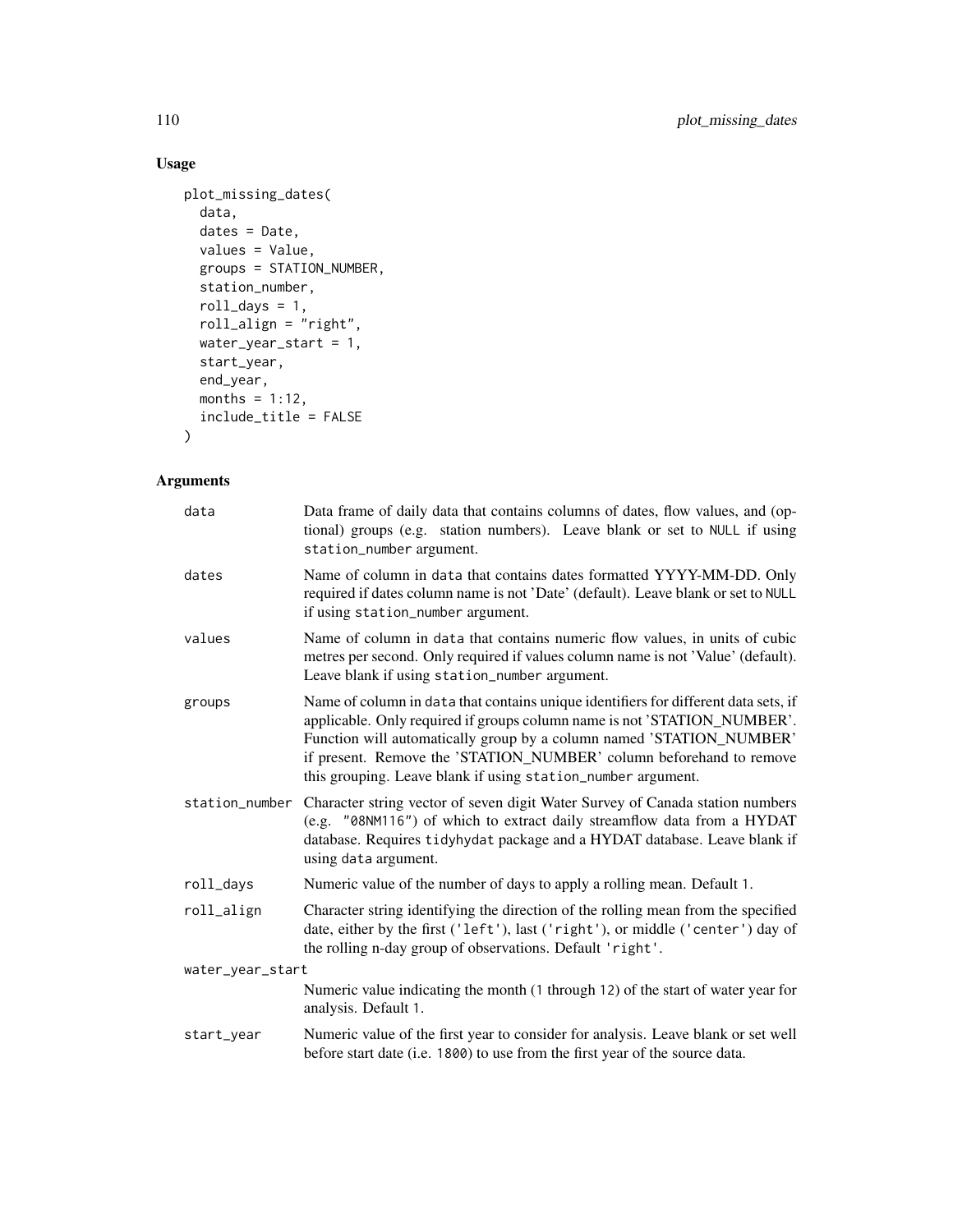<span id="page-110-1"></span>

| end_vear      | Numeric value of the last year to consider for analysis. Leave blank or set well<br>after end date (i.e. 2100) to use up to the last year of the source data.                                                                 |
|---------------|-------------------------------------------------------------------------------------------------------------------------------------------------------------------------------------------------------------------------------|
| months        | Numeric vector of months to include in analysis. For example, 3 for March, 6:8<br>for Jun-Aug or $c(10:12,1)$ for first four months (Oct-Jan) when water_year_start<br>$=$ 10 (Oct). Default summarizes all months $(1:12)$ . |
| include title | Logical value to indicate adding the group/station number to the plot, if pro-<br>vided. Default FALSE.                                                                                                                       |

# Value

A list of ggplot2 objects with the following for each station provided:

Missing\_Dates a plot that contains the number of missing dates for each year and month

# See Also

[screen\\_flow\\_data](#page-116-0)

#### Examples

```
# Run if HYDAT database has been downloaded (using tidyhydat::download_hydat())
if (file.exists(tidyhydat::hy_downloaded_db())) {
# Plot missing dates using a data frame and data argument with defaults
flow_data <- tidyhydat::hy_daily_flows(station_number = "08NM116")
plot_missing_dates(data = flow_data)
# Plot missing dates using station_number argument with defaults
plot_missing_dates(station_number = "08NM116")
# Plot missing dates for water years starting in October
plot_missing_dates(station_number = "08NM116",
                   water_year_start = 9)
# Plot missing dates for 7-day flows for July-September months only
plot_missing_dates(station_number = "08NM116",
                   roll\_days = 7,
                   months = 7:9)
}
```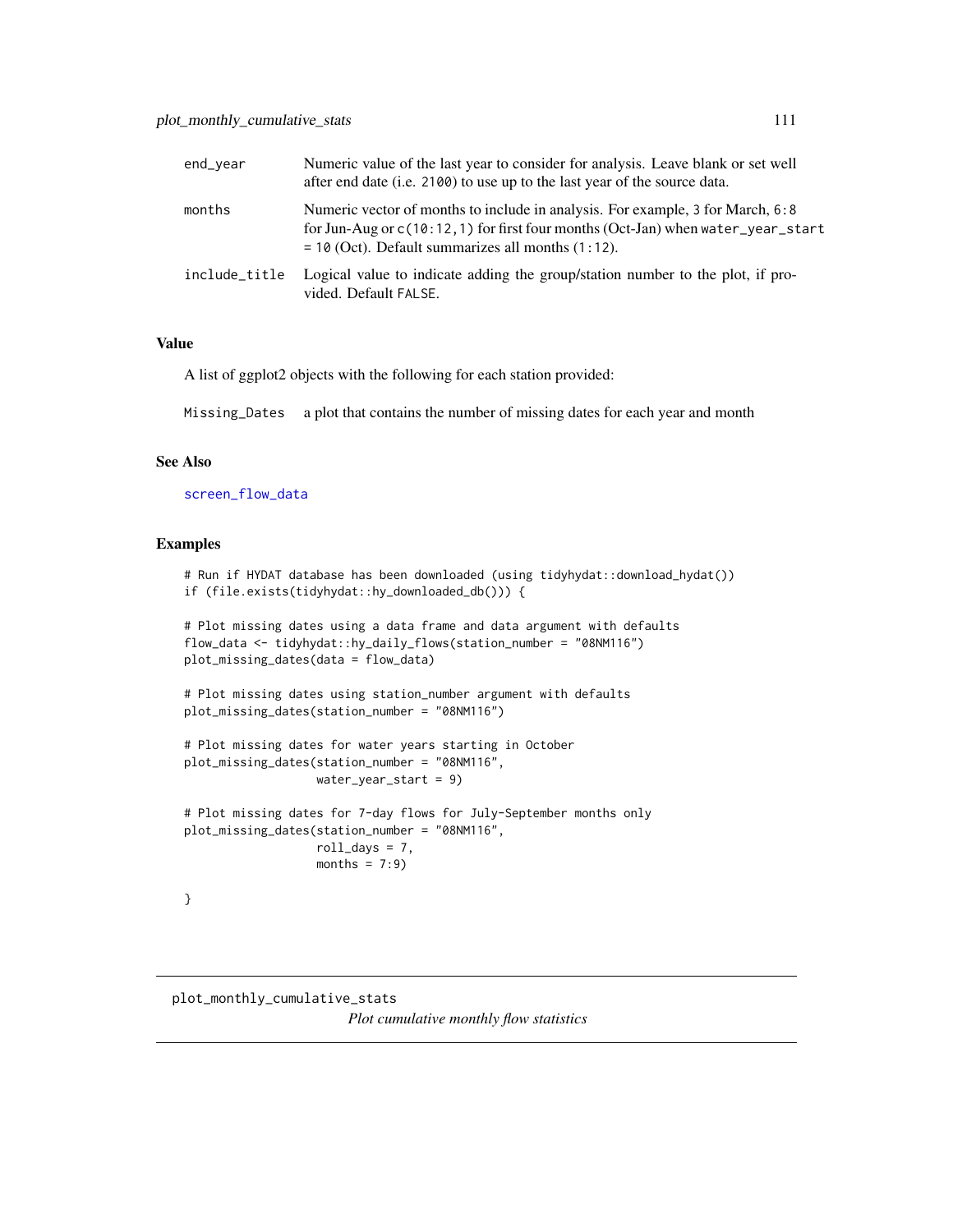# Description

Plot the monthly cumulative mean, median, maximum, minimum, and 5, 25, 75, 95th percentiles for each month of the year from a daily streamflow data set. Calculates statistics from all values from complete years, unless specified. Data calculated using calc\_monthly\_cumulative\_stats() function. Can plot individual years for comparison using the add\_year argument. Defaults to volumetric cumulative flows, can use use\_yield and basin\_area to convert to water yield. Returns a list of plots.

#### Usage

```
plot_monthly_cumulative_stats(
  data,
  dates = Date,
  values = Value,
  groups = STATION_NUMBER,
  station_number,
  use_yield = FALSE,
  basin_area,
  water_year_start = 1,
  start_year,
  end_year,
  exclude_years,
  months = 1:12,
  log_discharge = FALSE,
  log_ticks = ifelse(log_discharge, TRUE, FALSE),
  include_title = FALSE,
  add_year
)
```

| data   | Data frame of daily data that contains columns of dates, flow values, and (op-<br>tional) groups (e.g. station numbers). Leave blank or set to NULL if using<br>station_number argument.                                                                                                                                                                                       |
|--------|--------------------------------------------------------------------------------------------------------------------------------------------------------------------------------------------------------------------------------------------------------------------------------------------------------------------------------------------------------------------------------|
| dates  | Name of column in data that contains dates formatted YYYY-MM-DD. Only<br>required if dates column name is not 'Date' (default). Leave blank or set to NULL<br>if using station_number argument.                                                                                                                                                                                |
| values | Name of column in data that contains numeric flow values, in units of cubic<br>metres per second. Only required if values column name is not 'Value' (default).<br>Leave blank if using station_number argument.                                                                                                                                                               |
| groups | Name of column in data that contains unique identifiers for different data sets, if<br>applicable. Only required if groups column name is not 'STATION_NUMBER'.<br>Function will automatically group by a column named 'STATION_NUMBER'<br>if present. Remove the 'STATION_NUMBER' column beforehand to remove<br>this grouping. Leave blank if using station_number argument. |
|        | station_number Character string vector of seven digit Water Survey of Canada station numbers<br>(e.g. "08NM116") of which to extract daily streamflow data from a HYDAT                                                                                                                                                                                                        |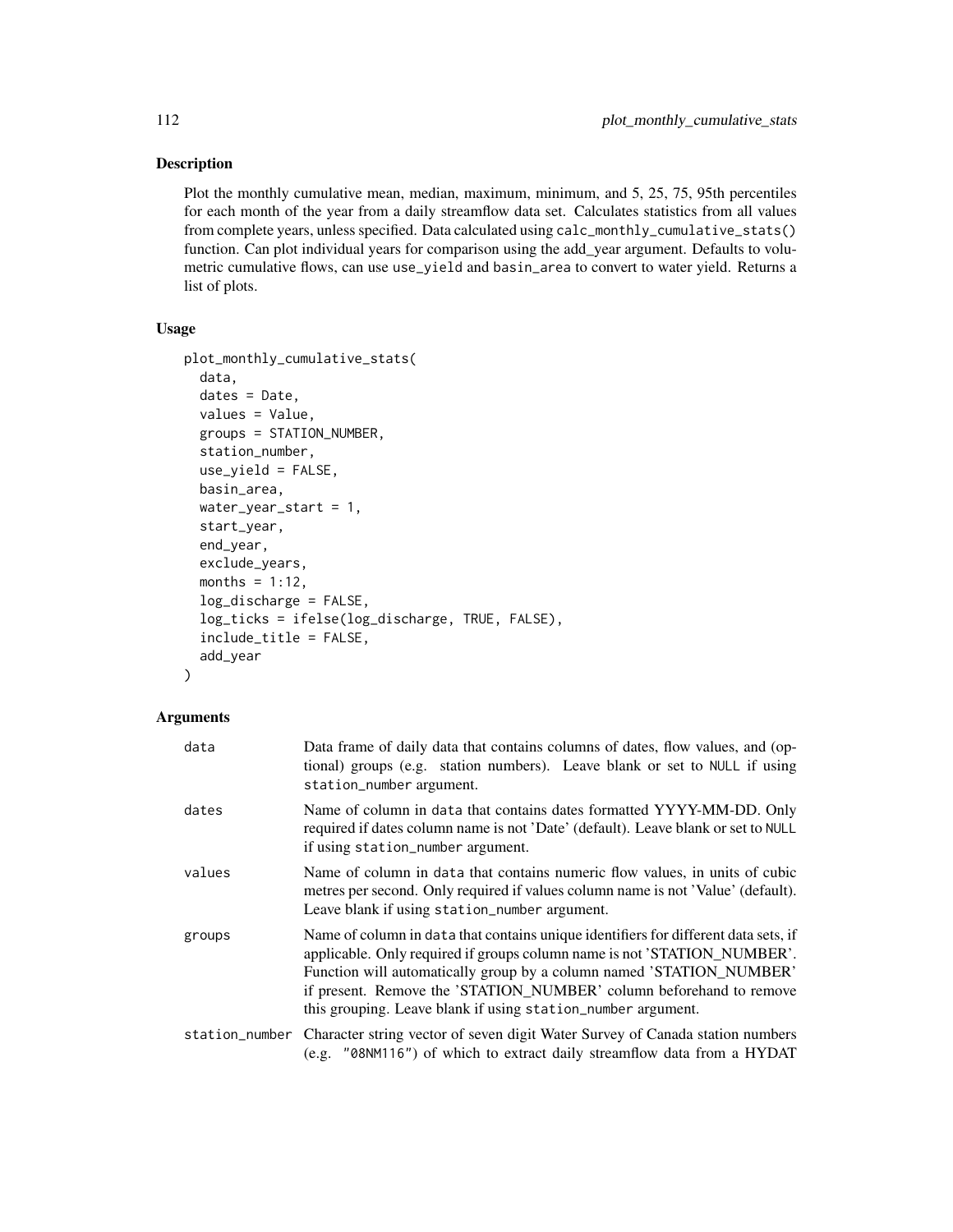database. Requires tidyhydat package and a HYDAT database. Leave blank if using data argument.

- use\_yield Logical value indicating whether to calculate area-based water yield, in mm, instead of volumetric discharge. Default FALSE.
- basin\_area Upstream drainage basin area, in square kilometres, to apply to observations. Three options:

(1) Leave blank if groups is STATION\_NUMBER with HYDAT station numbers to extract basin areas from HYDAT.

(2) A single numeric value to apply to all observations.

(3) List each basin area for each group/station in groups (can override HYDAT value if listed) as such  $c("08NM116" = 795, "08NM242" = 10)$ . If group is not listed the HYDAT area will be applied if it exists, otherwise it will be NA.

- water\_year\_start
	- Numeric value indicating the month (1 through 12) of the start of water year for analysis. Default 1.
- start\_year Numeric value of the first year to consider for analysis. Leave blank or set well before start date (i.e. 1800) to use from the first year of the source data.
- end\_year Numeric value of the last year to consider for analysis. Leave blank or set well after end date (i.e. 2100) to use up to the last year of the source data.
- exclude\_years Numeric vector of years to exclude from analysis. Leave blank or set to NULL to include all years.
- months Numeric vector of months to include in analysis. For example, 3 for March, 6:8 for Jun-Aug or c(10:12,1) for first four months (Oct-Jan) when water\_year\_start  $= 10$  (Oct). Default summarizes all months (1:12). Need to be consecutive months for given year/water year to work properly.
- log\_discharge Logical value to indicate plotting the discharge axis (Y-axis) on a logarithmic scale. Default FALSE.
- log\_ticks Logical value to indicate plotting logarithmic scale ticks when log\_discharge = TRUE. Ticks will not appear when log\_discharge = FALSE. Default to TRUE when log\_discharge = TRUE.
- include\_title Logical value to indicate adding the group/station number to the plot, if provided. Default FALSE.
- add\_year Numeric value indicating a year of daily flows to add to the daily statistics plot. Leave blank or set to NULL for no years.

#### Value

A list of ggplot2 objects with the following for each station provided:

Monthly\_Cumulative\_Stats

a plot that contains monthly cumulative flow statistics

Default plots on each object:

| Mean |  | monthly cumulative mean |  |
|------|--|-------------------------|--|
|------|--|-------------------------|--|

Median monthly cumulative median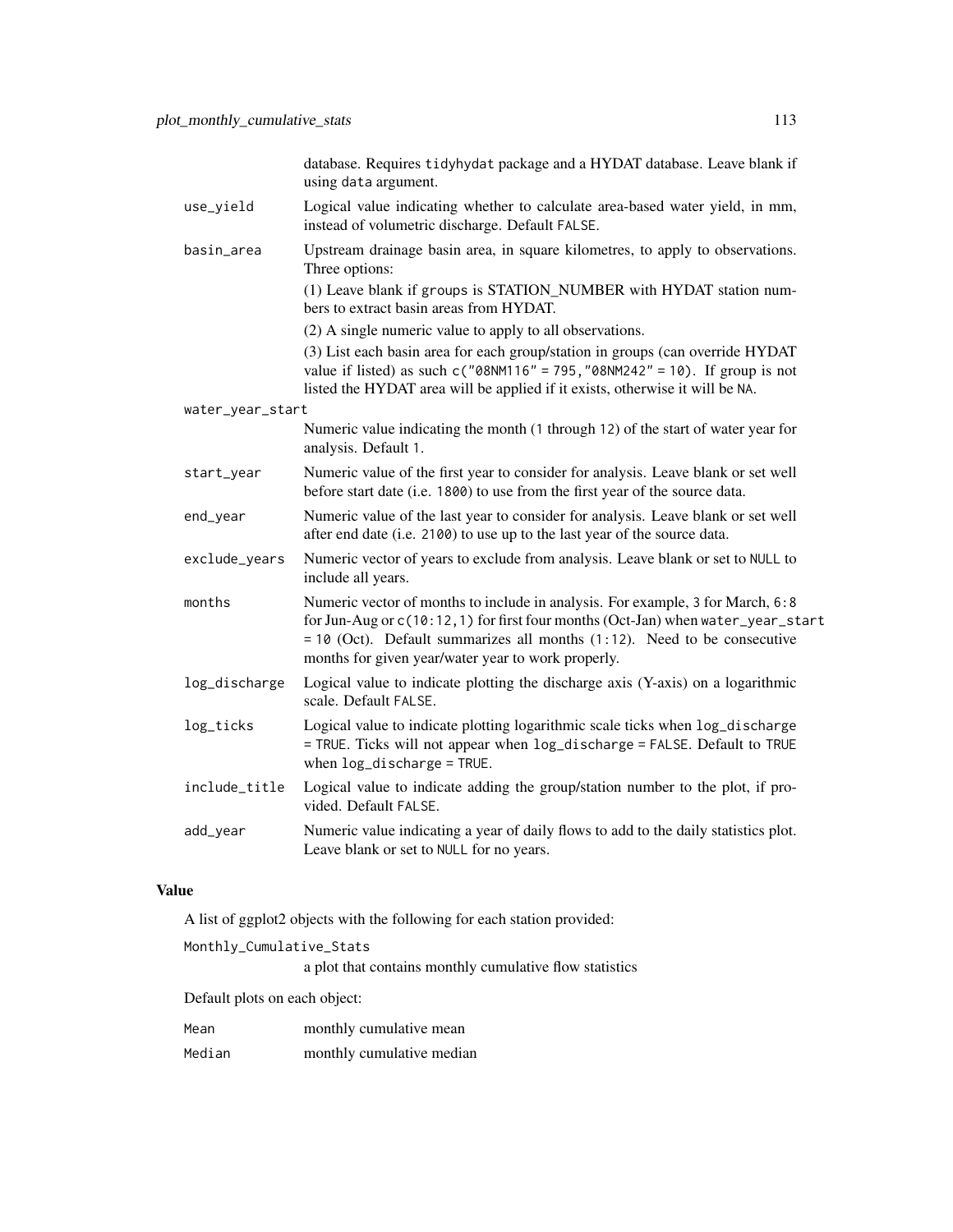| Min-5 Percentile Range  |                                                                                |  |
|-------------------------|--------------------------------------------------------------------------------|--|
|                         | a ribbon showing the range of data between the monthly cumulative minimum      |  |
|                         | and 5th percentile.                                                            |  |
| 5-25 Percentiles Range  |                                                                                |  |
|                         | a ribbon showing the range of data between the monthly cumulative 5th and 25th |  |
|                         | percentiles                                                                    |  |
| 25-75 Percentiles Range |                                                                                |  |
|                         | a ribbon showing the range of data between the monthly cumulative 25th and     |  |
|                         | 75th percentiles                                                               |  |
| 75-95 Percentiles Range |                                                                                |  |
|                         | a ribbon showing the range of data between the monthly cumulative 75th and     |  |
|                         | 95th percentiles                                                               |  |
| 95 Percentile-Max Range |                                                                                |  |
|                         | a ribbon showing the range of data between the monthly cumulative 95th per-    |  |
|                         | centile and the maximum                                                        |  |
| 'Year' Flows            | (optional) the monthly cumulative flows for the designated year                |  |

# See Also

[calc\\_monthly\\_cumulative\\_stats](#page-50-0)

# Examples

```
# Run if HYDAT database has been downloaded (using tidyhydat::download_hydat())
if (file.exists(tidyhydat::hy_downloaded_db())) {
# Plot annual cumulative volume statistics
plot_monthly_cumulative_stats(station_number = "08NM116")
# Plot annual cumulative yield statistics with default HYDAT basin area
plot_monthly_cumulative_stats(station_number = "08NM116",
                             use_yield = TRUE)
# Plot annual cumulative yield statistics with custom basin area
plot_monthly_cumulative_stats(station_number = "08NM116",
                             use_yield = TRUE,
                             basin_area = 800)
}
```
<span id="page-113-0"></span>plot\_monthly\_stats *Plot monthly summary statistics*

# Description

Plots means, medians, maximums, minimums, and percentiles for each month of all years of flow values from a daily streamflow data set. Calculates statistics from all values, unless specified. Data calculated using the calc\_monthly\_stats() function. Produces a list containing a plot for each statistic. Returns a list of plots.

<span id="page-113-1"></span>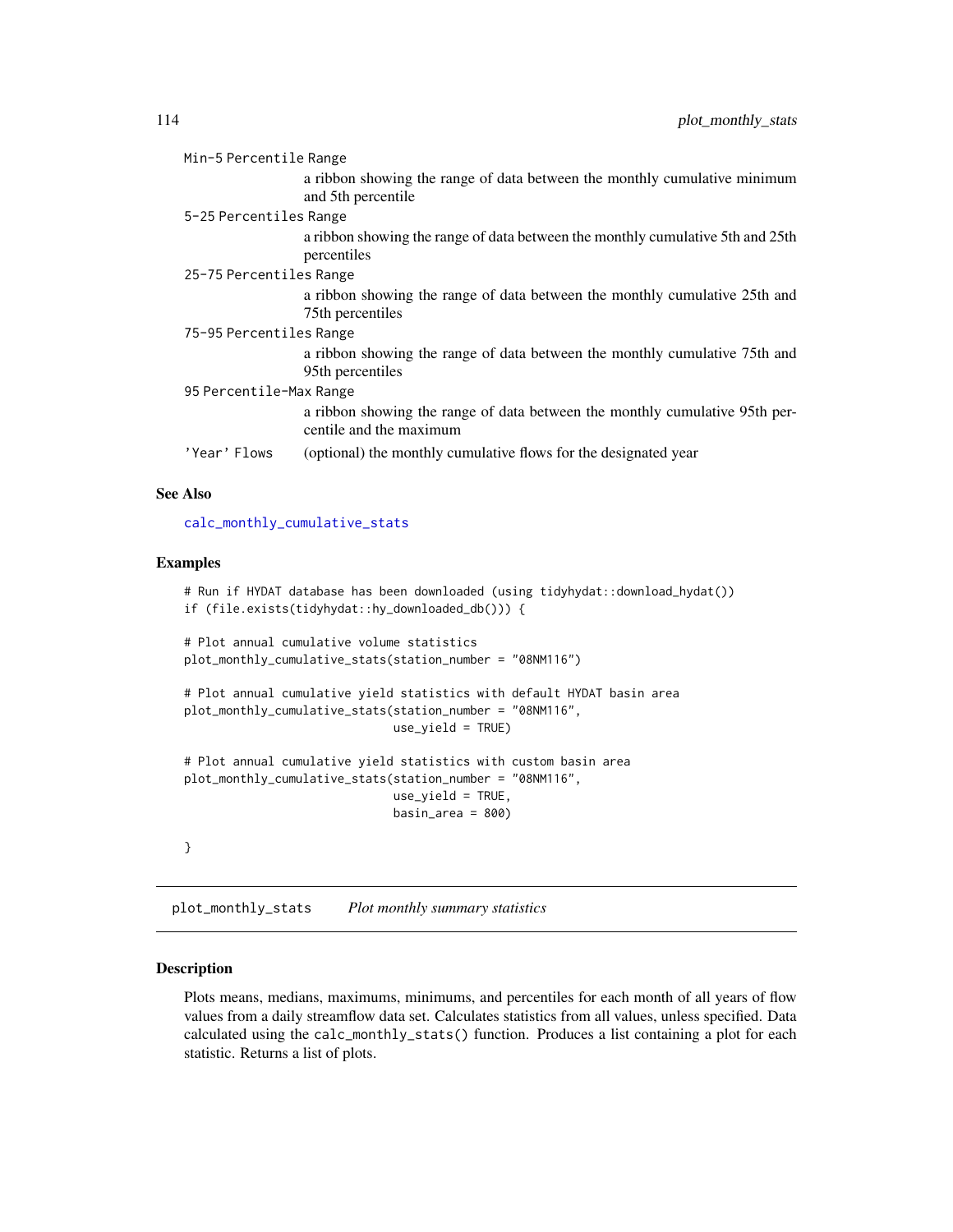plot\_monthly\_stats 115

# Usage

```
plot_monthly_stats(
  data,
 dates = Date,
 values = Value,
  groups = STATION_NUMBER,
  station_number,
 percentiles,
 roll\_days = 1,
  roll_align = "right",
 water_year_start = 1,
  start_year,
  end_year,
  exclude_years,
 months = 1:12,
  ignore_missing = FALSE,
  allowed_missing = ifelse(ignore_missing, 100, 0),
  log_discharge = FALSE,
  log_ticks = ifelse(log_discharge, TRUE, FALSE),
  include_title = FALSE
\mathcal{L}
```

| data        | Data frame of daily data that contains columns of dates, flow values, and (op-<br>tional) groups (e.g. station numbers). Leave blank or set to NULL if using<br>station_number argument.                                                                                                                                                                                       |
|-------------|--------------------------------------------------------------------------------------------------------------------------------------------------------------------------------------------------------------------------------------------------------------------------------------------------------------------------------------------------------------------------------|
| dates       | Name of column in data that contains dates formatted YYYY-MM-DD. Only<br>required if dates column name is not 'Date' (default). Leave blank or set to NULL<br>if using station_number argument.                                                                                                                                                                                |
| values      | Name of column in data that contains numeric flow values, in units of cubic<br>metres per second. Only required if values column name is not 'Value' (default).<br>Leave blank if using station_number argument.                                                                                                                                                               |
| groups      | Name of column in data that contains unique identifiers for different data sets, if<br>applicable. Only required if groups column name is not 'STATION_NUMBER'.<br>Function will automatically group by a column named 'STATION_NUMBER'<br>if present. Remove the 'STATION_NUMBER' column beforehand to remove<br>this grouping. Leave blank if using station_number argument. |
|             | station_number Character string vector of seven digit Water Survey of Canada station numbers<br>(e.g. "08NM116") of which to extract daily streamflow data from a HYDAT<br>database. Requires tidyhydat package and a HYDAT database. Leave blank if<br>using data argument.                                                                                                   |
| percentiles | Numeric vector of percentiles to calculate. Set to NA if none required. Default<br>NA.                                                                                                                                                                                                                                                                                         |
| roll_days   | Numeric value of the number of days to apply a rolling mean. Default 1.                                                                                                                                                                                                                                                                                                        |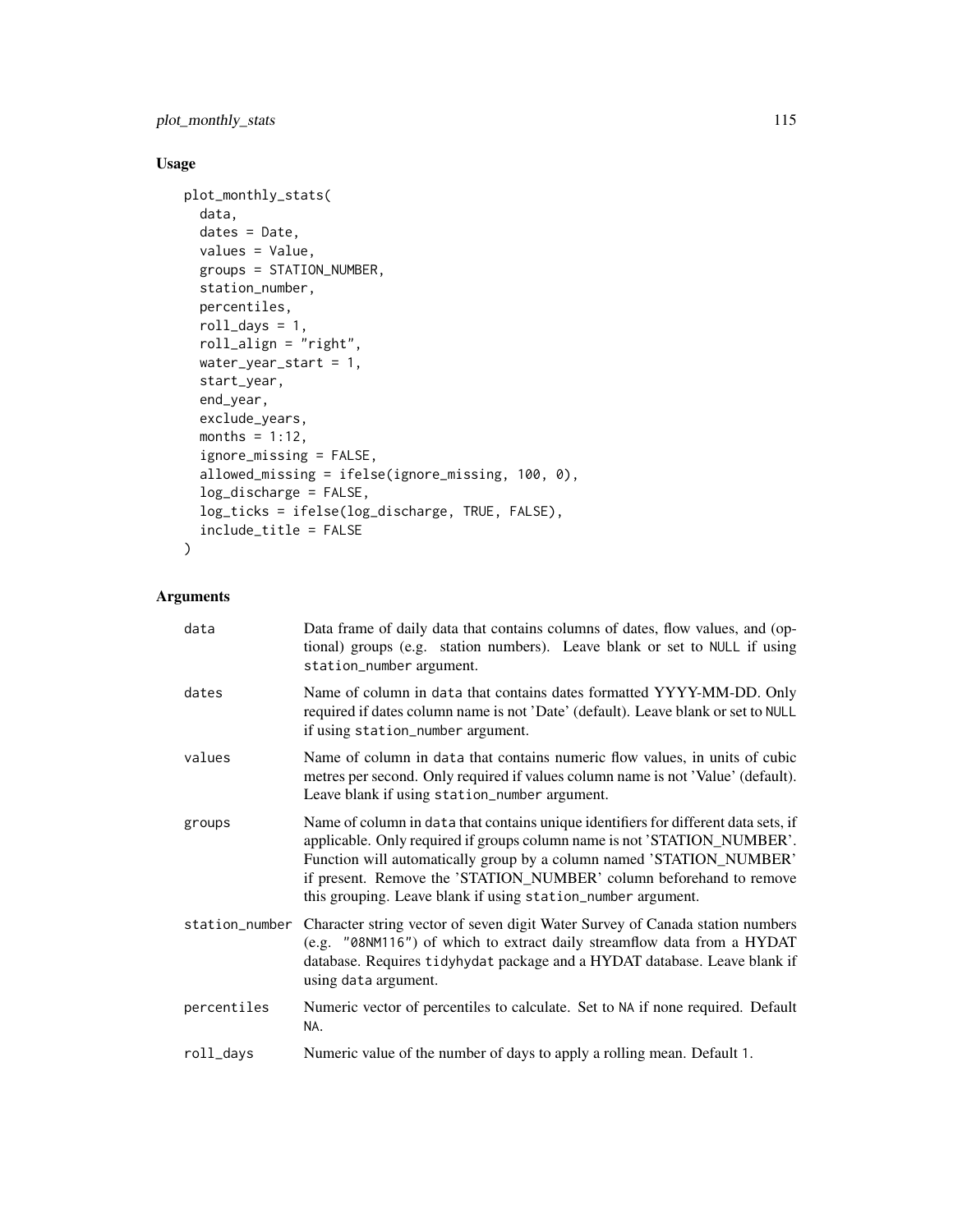| roll_align       | Character string identifying the direction of the rolling mean from the specified<br>date, either by the first ('left'), last ('right'), or middle ('center') day of<br>the rolling n-day group of observations. Default 'right'.                                                                                                                                                                               |
|------------------|-----------------------------------------------------------------------------------------------------------------------------------------------------------------------------------------------------------------------------------------------------------------------------------------------------------------------------------------------------------------------------------------------------------------|
| water_year_start |                                                                                                                                                                                                                                                                                                                                                                                                                 |
|                  | Numeric value indicating the month (1 through 12) of the start of water year for<br>analysis. Default 1.                                                                                                                                                                                                                                                                                                        |
| start_year       | Numeric value of the first year to consider for analysis. Leave blank or set well<br>before start date (i.e. 1800) to use from the first year of the source data.                                                                                                                                                                                                                                               |
| end_year         | Numeric value of the last year to consider for analysis. Leave blank or set well<br>after end date (i.e. 2100) to use up to the last year of the source data.                                                                                                                                                                                                                                                   |
| exclude_years    | Numeric vector of years to exclude from analysis. Leave blank or set to NULL to<br>include all years.                                                                                                                                                                                                                                                                                                           |
| months           | Numeric vector of months to include in analysis. For example, 3 for March, 6:8<br>for Jun-Aug or c(10:12, 1) for first four months (Oct-Jan) when water_year_start<br>$= 10$ (Oct). Default summarizes all months $(1:12)$ .                                                                                                                                                                                    |
| ignore_missing   | Logical value indicating whether dates with missing values should be included<br>in the calculation. If TRUE then a statistic will be calculated regardless of missing<br>dates. If FALSE then only those statistics from time periods with no missing dates<br>will be returned. Default FALSE.                                                                                                                |
| allowed_missing  |                                                                                                                                                                                                                                                                                                                                                                                                                 |
|                  | Numeric value between 0 and 100 indicating the <b>percentage</b> of missing dates al-<br>lowed to be included to calculate a statistic (0 to 100 percent). If 'ignore_missing<br>= FALSE' then it defaults to 0 (zero missing dates allowed), if 'ignore_missing<br>= TRUE ' then it defaults to 100 (any missing dates allowed); consistent with<br>ignore_missing usage. Supersedes ignore_missing when used. |
| log_discharge    | Logical value to indicate plotting the discharge axis (Y-axis) on a logarithmic<br>scale. Default FALSE.                                                                                                                                                                                                                                                                                                        |
| log_ticks        | Logical value to indicate plotting logarithmic scale ticks when log_discharge<br>= TRUE. Ticks will not appear when log_discharge = FALSE. Default to TRUE<br>when $log\_discharge = TRUE$ .                                                                                                                                                                                                                    |
| include_title    | Logical value to indicate adding the group/station number to the plot, if pro-<br>vided. Default FALSE.                                                                                                                                                                                                                                                                                                         |

# Value

| A list of ggplot2 objects for each monthly statistic for each station provided that contain: |  |  |
|----------------------------------------------------------------------------------------------|--|--|
| Monthly Mean Flows                                                                           |  |  |
| mean of all daily flows for a given month and year                                           |  |  |
| Monthly Median Flows                                                                         |  |  |
| median of all daily flows for a given month and year                                         |  |  |
| Monthly Maximum Flows                                                                        |  |  |
| maximum of all daily flows for a given month and year                                        |  |  |
| Monthly Minimum Flows                                                                        |  |  |
| minimum of all daily flows for a given month and year                                        |  |  |
| Monthly P'n' Flows                                                                           |  |  |
| (optional) each n-th percentile selected for a given month and year                          |  |  |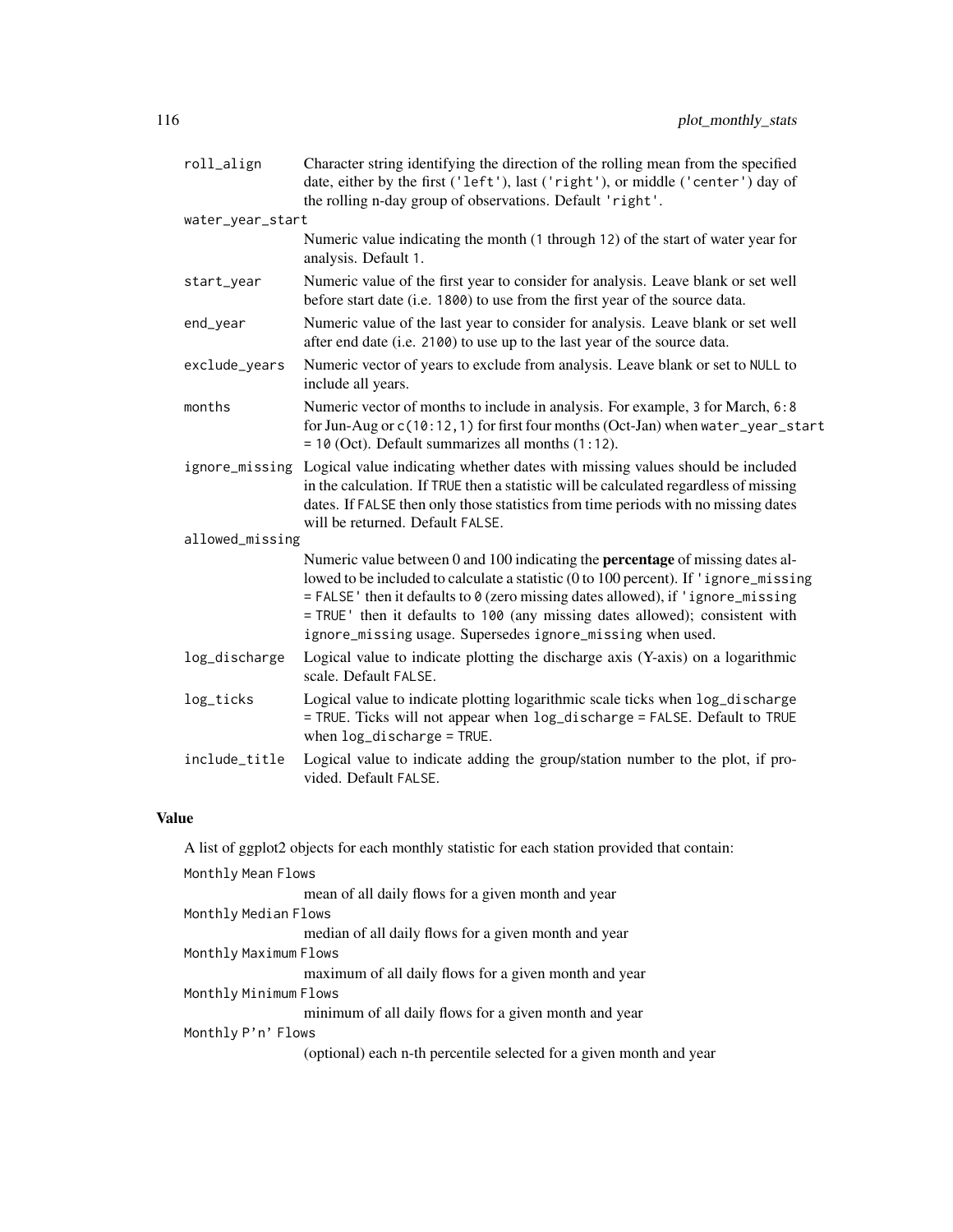# <span id="page-116-1"></span>screen\_flow\_data 117

# See Also

[calc\\_monthly\\_stats](#page-53-0)

#### Examples

```
# Run if HYDAT database has been downloaded (using tidyhydat::download_hydat())
if (file.exists(tidyhydat::hy_downloaded_db())) {
# Plot monthly statistics using a data frame and data argument with defaults
flow_data <- tidyhydat::hy_daily_flows(station_number = "08NM116")
results <- plot_monthly_stats(data = flow_data,
                              start_year = 1980,
                              percentiles = 10)
# Plot monthly statistics for water years starting in October
results <- plot_monthly_stats(station_number = "08NM116",
                              start_year = 1980,
                              end\_year = 2010,water_year_start = 10,
                              percentiles = 10)
}
```
<span id="page-116-0"></span>screen\_flow\_data *Calculate annual summary and missing data statistics for screening data*

# Description

Calculates means, medians, maximums, minimums, standard deviations of annual flows and data availability and missing data statistics for each year and month of each year. Calculates the statistics from all daily discharge values from all years, unless specified. Returns a tibble with statistics.

#### Usage

```
screen_flow_data(
  data,
  dates = Date,
  values = Value,
  groups = STATION_NUMBER,
  station_number,
  roll\_days = 1,
  roll_align = "right",
  water_year_start = 1,
  start_year,
  end_year,
 months = 1:12,
  transpose = FALSE
)
```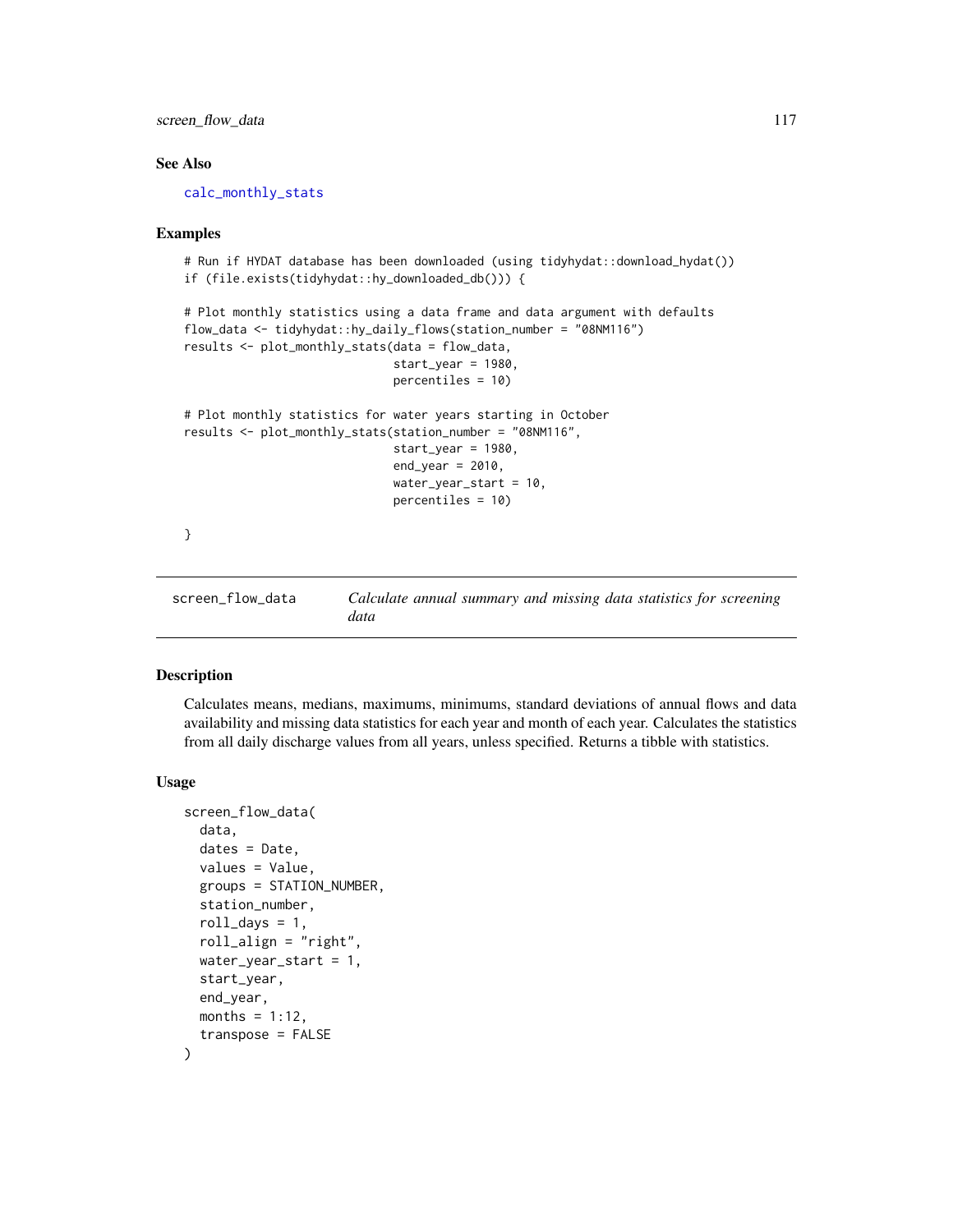# Arguments

| data             | Data frame of daily data that contains columns of dates, flow values, and (op-<br>tional) groups (e.g. station numbers). Leave blank or set to NULL if using<br>station_number argument.                                                                                                                                                                                       |
|------------------|--------------------------------------------------------------------------------------------------------------------------------------------------------------------------------------------------------------------------------------------------------------------------------------------------------------------------------------------------------------------------------|
| dates            | Name of column in data that contains dates formatted YYYY-MM-DD. Only<br>required if dates column name is not 'Date' (default). Leave blank or set to NULL<br>if using station_number argument.                                                                                                                                                                                |
| values           | Name of column in data that contains numeric flow values, in units of cubic<br>metres per second. Only required if values column name is not 'Value' (default).<br>Leave blank if using station_number argument.                                                                                                                                                               |
| groups           | Name of column in data that contains unique identifiers for different data sets, if<br>applicable. Only required if groups column name is not 'STATION_NUMBER'.<br>Function will automatically group by a column named 'STATION_NUMBER'<br>if present. Remove the 'STATION_NUMBER' column beforehand to remove<br>this grouping. Leave blank if using station_number argument. |
| station_number   | Character string vector of seven digit Water Survey of Canada station numbers<br>(e.g. "08NM116") of which to extract daily streamflow data from a HYDAT<br>database. Requires tidyhydat package and a HYDAT database. Leave blank if<br>using data argument.                                                                                                                  |
| roll_days        | Numeric value of the number of days to apply a rolling mean. Default 1.                                                                                                                                                                                                                                                                                                        |
| roll_align       | Character string identifying the direction of the rolling mean from the specified<br>date, either by the first ('left'), last ('right'), or middle ('center') day of<br>the rolling n-day group of observations. Default 'right'.                                                                                                                                              |
| water_year_start |                                                                                                                                                                                                                                                                                                                                                                                |
|                  | Numeric value indicating the month (1 through 12) of the start of water year for<br>analysis. Default 1.                                                                                                                                                                                                                                                                       |
| start_year       | Numeric value of the first year to consider for analysis. Leave blank or set well<br>before start date (i.e. 1800) to use from the first year of the source data.                                                                                                                                                                                                              |
| end_year         | Numeric value of the last year to consider for analysis. Leave blank or set well<br>after end date (i.e. 2100) to use up to the last year of the source data.                                                                                                                                                                                                                  |
| months           | Numeric vector of months to include in analysis. For example, 3 for March, 6:8<br>for Jun-Aug or c(10:12, 1) for first four months (Oct-Jan) when water_year_start<br>$= 10$ (Oct). Default summarizes all months $(1:12)$ .                                                                                                                                                   |
| transpose        | Logical value indicating whether to transpose rows and columns of results. De-<br>fault FALSE.                                                                                                                                                                                                                                                                                 |

# Value

A tibble data frame with the following columns:

| Year        | calendar or water year selected           |
|-------------|-------------------------------------------|
| n_days      | number of days per year                   |
| $n_0$       | number of days per year with flow data    |
| n_missing_Q | number of days per year with no flow data |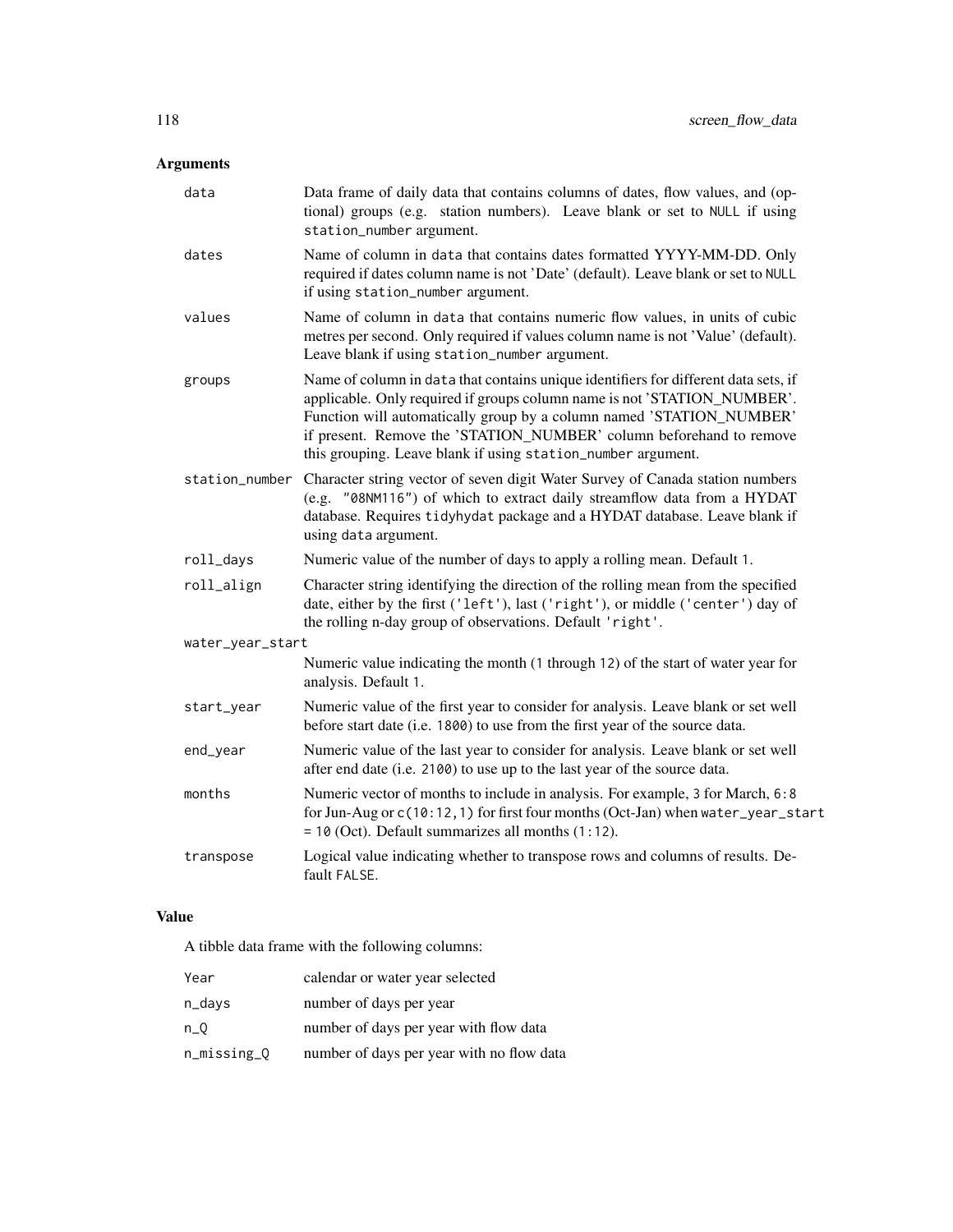| Minimum           | annual minimum of all daily flows for a given year |
|-------------------|----------------------------------------------------|
| Maximum           | annual maximum of all daily flows for a given year |
| Mean              | annual mean of all daily flows for a given year    |
| Median            | annual median of all daily flows for a given year  |
| StandardDeviation |                                                    |

annual 1 standard deviation of all daily flows for a given year

and the following monthly missing columns (order will depend on water\_year\_month):

| Jan_missing_Q | number of Jan days per year with no flow data |
|---------------|-----------------------------------------------|
| Feb_missing_Q | number of Feb days per year with no flow data |
| Mar_missing_Q | number of Mar days per year with no flow data |
| Apr_missing_Q | number of Apr days per year with no flow data |
| May_missing_Q | number of May days per year with no flow data |
| Jun_missing_O | number of Jun days per year with no flow data |
| Jul_missing_Q | number of Jul days per year with no flow data |
| Aug_missing_Q | number of Aug days per year with no flow data |
| Sep_missing_Q | number of Sep days per year with no flow data |
| Oct_missing_O | number of Oct days per year with no flow data |
| Nov_missing_Q | number of Nov days per year with no flow data |
| Dec_missing_O | number of Dec days per year with no flow data |

Transposing data creates a column of "Statistics" and subsequent columns for each year selected.

# Examples

```
# Run if HYDAT database has been downloaded (using tidyhydat::download_hydat())
if (file.exists(tidyhydat::hy_downloaded_db())) {
# Calculate screening statistics using data frame and data argument with defaults
flow_data <- tidyhydat::hy_daily_flows(station_number = "08NM116")
screen_flow_data(data = flow_data)
# Calculate screening statistics using station_number argument with defaults
screen_flow_data(station_number = "08NM116")
# Calculate screening statistics for water years starting in October
screen_flow_data(station_number = "08NM116",
                 water_year_start = 9)
# Calculate screening statistics for 7-day flows for July-September months only
screen_flow_data(station_number = "08NM116",
                 roll_days = 7,
                months = 7:9)
```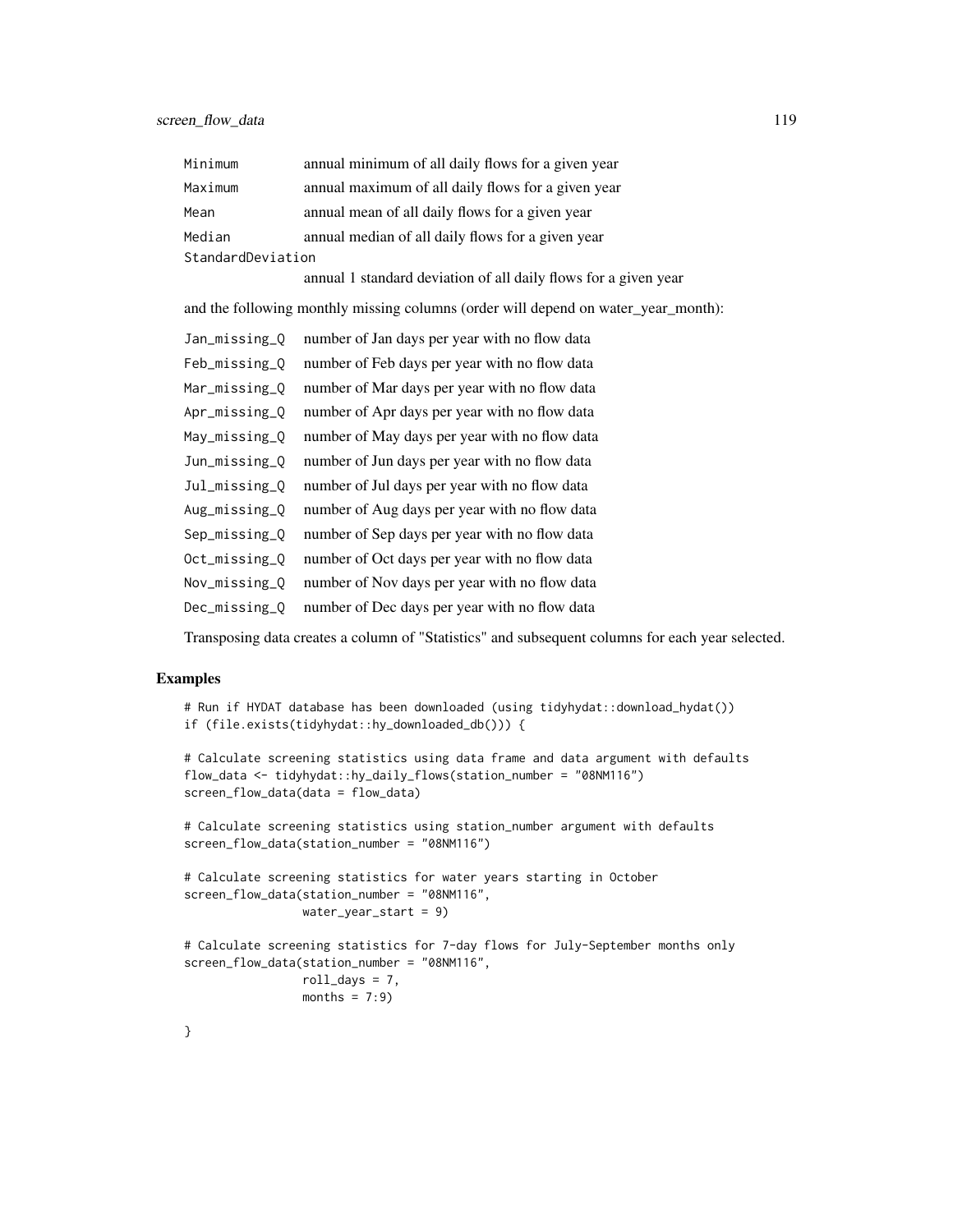# Description

Write a daily streamflow data set to a directory. Can fill missing dates or filter data by years or dates before writing using given arguments. List data frame or HYDAT station number to write its entirety. Can write as .xls, .xlsx, or .csv file types. Writing as Excel file type uses the writexl package.

#### Usage

```
write_flow_data(
  data,
  dates = Date,
  values = Value,
  groups = STATION_NUMBER,
  station_number,
 water_year_start = 1,
  start_year,
  end_year,
  start_date,
  end_date,
  file_name,
  fill_missing = FALSE,
  digits
)
```

| data   | Data frame of daily data that contains columns of dates, flow values, and (op-<br>tional) groups (e.g. station numbers). Leave blank or set to NULL if using<br>station_number argument.                                                                                                                                                                                       |
|--------|--------------------------------------------------------------------------------------------------------------------------------------------------------------------------------------------------------------------------------------------------------------------------------------------------------------------------------------------------------------------------------|
| dates  | Name of column in data that contains dates formatted YYYY-MM-DD. Only<br>required if dates column name is not 'Date' (default). Leave blank or set to NULL<br>if using station_number argument.                                                                                                                                                                                |
| values | Name of column in data that contains numeric flow values, in units of cubic<br>metres per second. Only required if values column name is not 'Value' (default).<br>Leave blank if using station_number argument.                                                                                                                                                               |
| groups | Name of column in data that contains unique identifiers for different data sets, if<br>applicable. Only required if groups column name is not 'STATION_NUMBER'.<br>Function will automatically group by a column named 'STATION_NUMBER'<br>if present. Remove the 'STATION_NUMBER' column beforehand to remove<br>this grouping. Leave blank if using station_number argument. |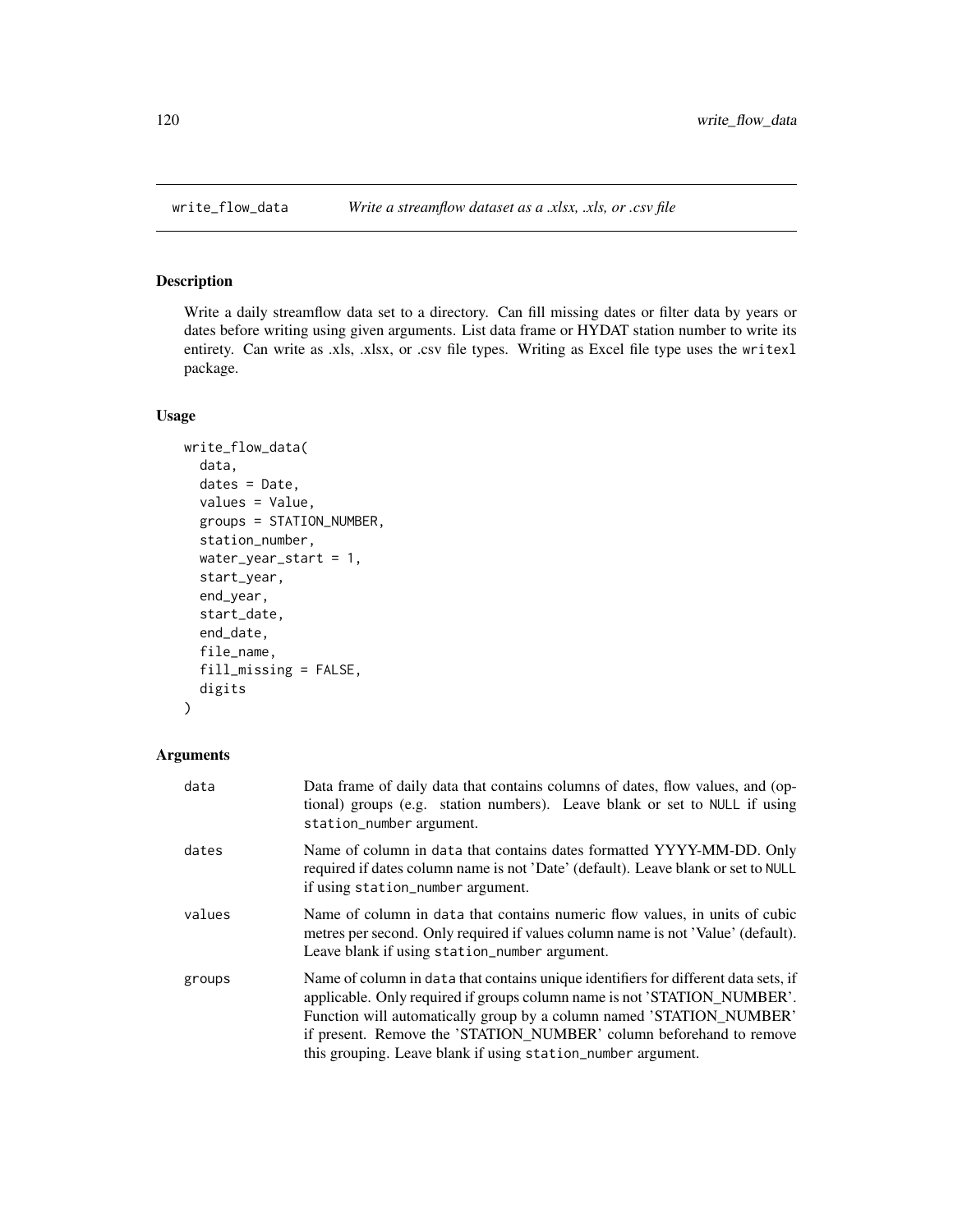station\_number Character string vector of seven digit Water Survey of Canada station numbers (e.g. "08NM116") of which to extract daily streamflow data from a HYDAT database. Requires tidyhydat package and a HYDAT database. Leave blank if using data argument.

water\_year\_start

Numeric value indicating the month (1 through 12) of the start of water year for analysis. Default 1.

- start\_year Numeric value of the first year of data to write. Leave blank or set well before start date (i.e. 1800) to use from the first year of the source data.
- end\_year Numeric value of the last year of data to write. Leave blank or set well after end date (i.e. 2100) to use up to the last year of the source data.
- start\_date Date (YYYY-MM-DD) of first date of data to write. Leave blank or set well before start date (i.e. 1800-01-01) if all dates required.
- end\_date Date (YYYY-MM-DD) of last date of data to write. Leave blank or set well after end date (i.e. 2100-12-31) if all dates required.
- file\_name Character string naming the output file. If none provided, a default file name (with .xlsx) is provided (see "Successfully created" message when using function for file name).
- fill\_missing Logical value indicating whether to fill dates with missing flow data with NA. Default FALSE.
- digits Integer indicating the number of decimal places or significant digits used to round flow values. Use follows that of base::round() digits argument.

#### Examples

## Not run:

```
# Working examples:
# Write data from a data frame
flow_data <- tidyhydat::hy_daily_flows(station_number = "08NM116")
write_flow_data(data = flow_data,
                file_name = "Mission_Creek_daily_flows.xlsx")
# Write data directly from HYDAT
write_flow_data(station_number = "08NM116",
                file_name = "Mission_Creek_daily_flows.xlsx")
# Write data directly from HYDAT and fill missing dates with NA
write_flow_data(station_number = "08NM116",
                file_name = "Mission_Creek_daily_flows.xlsx",
                fill_missing = TRUE)
```
## End(Not run)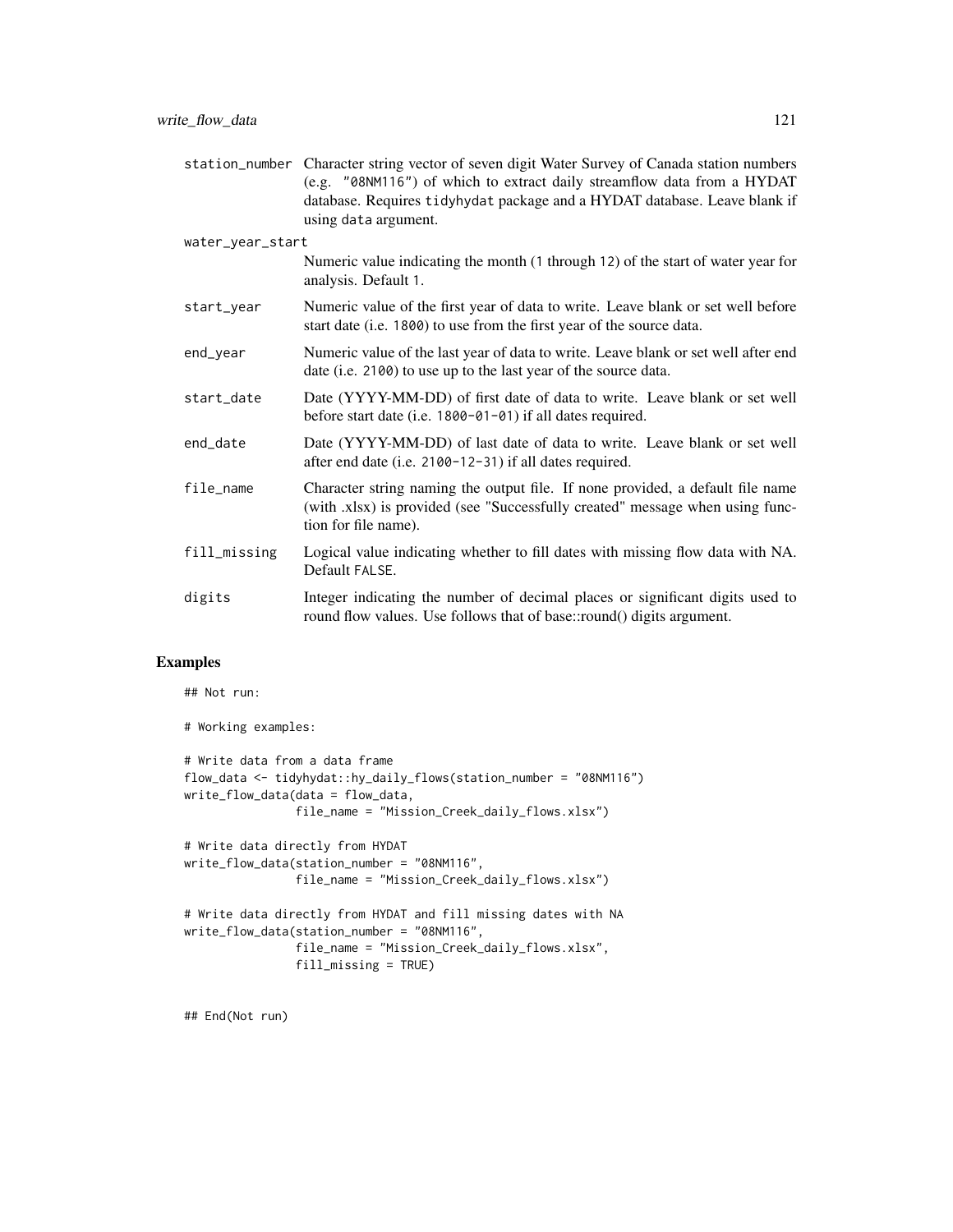<span id="page-121-0"></span>write\_full\_analysis *Write a suite of tables and plots from various fasstr functions into a directory*

#### Description

Calculates and writes tables and plots from a suite of statistics from fasstr functions into an Excel workbook, and accompanying plot files for certain analyses. Due to the number of tables and plots to be made, this function may take several minutes to complete. If ignore\_missing = FALSE (default) and there is missing data, some tables and plots may be empty and produce warnings. Use ignore\_missing = TRUE to ignore the missing values or filter your data to complete years. Calculates statistics from all values, unless specified. Returns a list of tibbles and plots, along with saving the Excel and image files in a directory.

#### Usage

```
write_full_analysis(
  data,
  dates = Date,
  values = Value,
  groups = STATION_NUMBER,
  station_number,
  analyses = 1:7,
 basin_area,
  water_year_start = 1,
  start_year,
  end_year,
  exclude_years,
 months = 1:12,
  ignore_missing = FALSE,
  allowed_missing_annual = ifelse(ignore_missing, 100, 0),
  allowed_missing_monthly = ifelse(ignore_missing, 100, 0),
  zyp_method = "zhang",
  zyp_alpha,
  file_name,
  plot_filetype = "pdf"
)
```

| data  | Data frame of daily data that contains columns of dates, flow values, and (op-<br>tional) groups (e.g. station numbers). Leave blank or set to NULL if using<br>station_number argument.        |
|-------|-------------------------------------------------------------------------------------------------------------------------------------------------------------------------------------------------|
| dates | Name of column in data that contains dates formatted YYYY-MM-DD. Only<br>required if dates column name is not 'Date' (default). Leave blank or set to NULL<br>if using station_number argument. |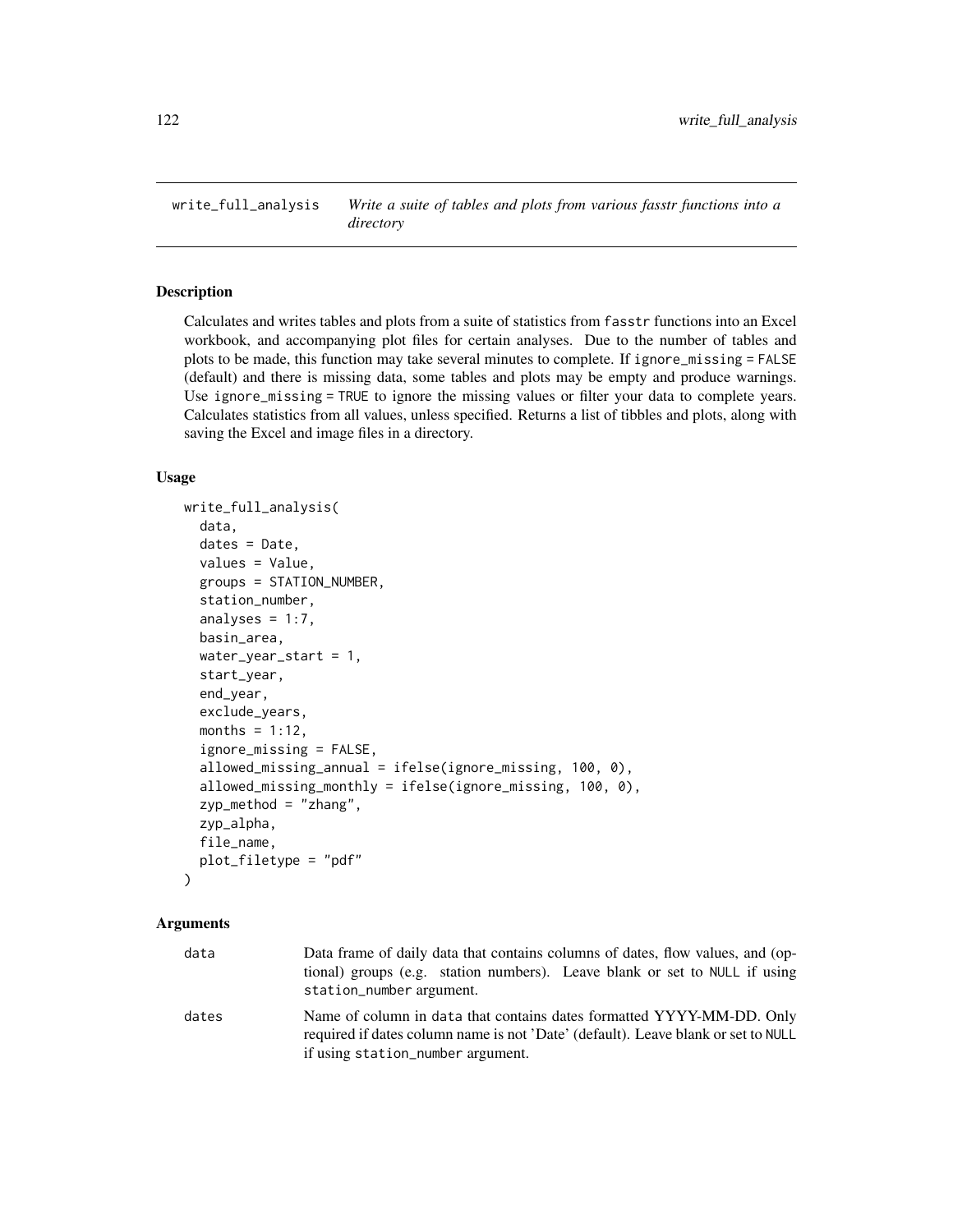| values           | Name of column in data that contains numeric flow values, in units of cubic<br>metres per second. Only required if values column name is not 'Value' (default).<br>Leave blank if using station_number argument.                                                                                                                                                               |
|------------------|--------------------------------------------------------------------------------------------------------------------------------------------------------------------------------------------------------------------------------------------------------------------------------------------------------------------------------------------------------------------------------|
| groups           | Name of column in data that contains unique identifiers for different data sets, if<br>applicable. Only required if groups column name is not 'STATION_NUMBER'.<br>Function will automatically group by a column named 'STATION_NUMBER'<br>if present. Remove the 'STATION_NUMBER' column beforehand to remove<br>this grouping. Leave blank if using station_number argument. |
|                  | station_number Character string vector of seven digit Water Survey of Canada station numbers<br>(e.g. "08NM116") of which to extract daily streamflow data from a HYDAT<br>database. Requires tidyhydat package and a HYDAT database. Leave blank if<br>using data argument.                                                                                                   |
| analyses         | Numeric vector of analyses to run (default is all $(1:7)$ ):                                                                                                                                                                                                                                                                                                                   |
|                  | • 1: Screening                                                                                                                                                                                                                                                                                                                                                                 |
|                  | $\bullet$ 2: Long-term                                                                                                                                                                                                                                                                                                                                                         |
|                  | $\bullet$ 3: Annual                                                                                                                                                                                                                                                                                                                                                            |
|                  | • 4: Monthly                                                                                                                                                                                                                                                                                                                                                                   |
|                  | • 5: Daily<br>• 6: Annual Trends                                                                                                                                                                                                                                                                                                                                               |
|                  | • 7: Low-flow Frequencies                                                                                                                                                                                                                                                                                                                                                      |
| basin_area       | Upstream drainage basin area, in square kilometres, to apply to observations.                                                                                                                                                                                                                                                                                                  |
|                  | Three options:                                                                                                                                                                                                                                                                                                                                                                 |
|                  | (1) Leave blank if groups is STATION_NUMBER with HYDAT station num-<br>bers to extract basin areas from HYDAT.                                                                                                                                                                                                                                                                 |
|                  | (2) A single numeric value to apply to all observations.                                                                                                                                                                                                                                                                                                                       |
|                  | (3) List each basin area for each group/station in groups (can override HYDAT<br>value if listed) as such $c("08NM116" = 795, "08NM242" = 10)$ . If group is not<br>listed the HYDAT area will be applied if it exists, otherwise it will be NA.                                                                                                                               |
| water_year_start |                                                                                                                                                                                                                                                                                                                                                                                |
|                  | Numeric value indicating the month (1 through 12) of the start of water year for<br>analysis. Default 1.                                                                                                                                                                                                                                                                       |
| start_year       | Numeric value of the first year to consider for analysis. Leave blank or set well<br>before start date (i.e. 1800) to use from the first year of the source data.                                                                                                                                                                                                              |
| end_year         | Numeric value of the last year to consider for analysis. Leave blank or set well<br>after end date (i.e. 2100) to use up to the last year of the source data.                                                                                                                                                                                                                  |
| exclude_years    | Numeric vector of years to exclude from analysis. Leave blank or set to NULL to<br>include all years.                                                                                                                                                                                                                                                                          |
| months           | Numeric vector of months to include in analysis. For example, 3 for March, 6:8<br>for Jun-Aug or c(10:12, 1) for first four months (Oct-Jan) when water_year_start<br>$= 10$ (Oct). Default summarizes all months (1:12). If not all months, seasonal<br>total yield and volumetric flows will not be included.                                                                |
| ignore_missing   | Logical value indicating whether dates with missing values should be included<br>in the calculation. If TRUE then a statistic will be calculated regardless of missing<br>dates. If FALSE then only those statistics from time periods with no missing dates<br>will be returned. Default FALSE.                                                                               |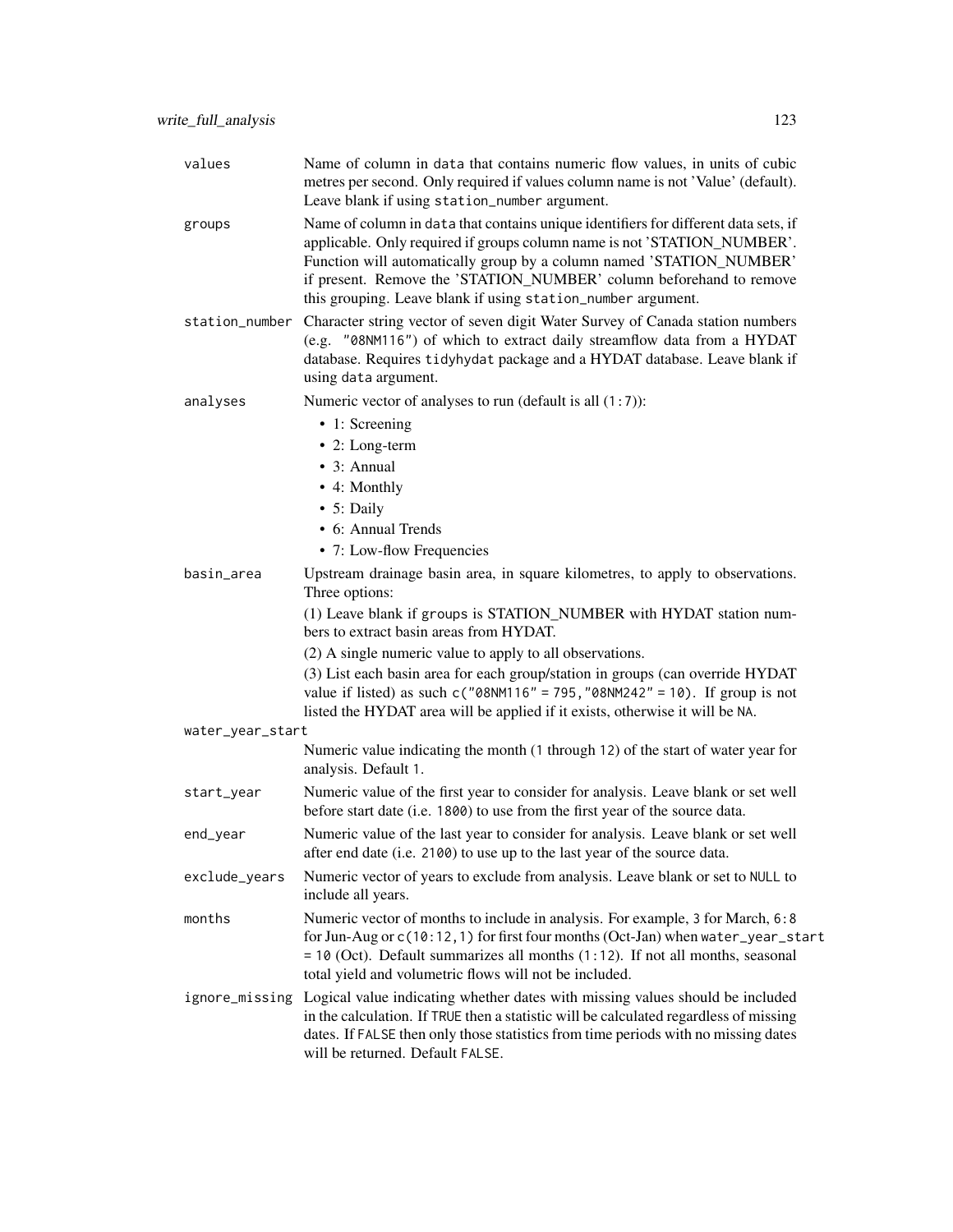<span id="page-123-0"></span>

| allowed_missing_annual |  |  |
|------------------------|--|--|
|                        |  |  |

Numeric value between 0 and 100 indicating the percentage of missing dates allowed to be included to calculate an annual statistic (0 to 100 percent). If 'ignore\_missing = FALSE' then it defaults to 0 (zero missing dates allowed), if 'ignore\_missing = TRUE' then it defaults to 100 (any missing dates allowed); consistent with ignore\_missing usage. Supersedes ignore\_missing when used. Only for annual means, percentiles, minimums, and maximums.

allowed\_missing\_monthly

Numeric value between 0 and 100 indicating the percentage of missing dates allowed to be included to calculate a monthly statistic (0 to 100 percent). If 'ignore\_missing = FALSE' then it defaults to 0 (zero missing dates allowed), if 'ignore\_missing = TRUE' then it defaults to 100 (any missing dates allowed); consistent with ignore\_missing usage. Supersedes ignore\_missing when used.Only for monthly means, percentiles, minimums, and maximums.

- zyp\_method Character string identifying the prewhitened trend method to use from 'zyp', either 'zhang' or 'yuepilon'. 'zhang' is recommended over 'yuepilon' for hydrologic applications (see compute\_annual\_trends(); Bürger 2017; Zhang and Zwiers 2004). Only required if analysis group 6 is included. Default 'zhang'.
- zyp\_alpha Numeric value of the significance level (ex. 0.05) of when to plot a trend line. Leave blank for no line.
- file\_name Character string of the name of the Excel Workbook (and folder for plots if necessary) to create on drive to write all results.
- plot\_filetype Image type to write. One of 'png', 'eps', 'ps', 'tex', 'pdf', 'jpeg', 'tiff', 'bmp', or 'svg'. If not 'pdf' then individual plots will be created instead of a combined PDF. Default 'pdf'.

#### See Also

[compute\\_full\\_analysis](#page-67-0), [screen\\_flow\\_data](#page-116-0), [plot\\_data\\_screening](#page-95-0), [plot\\_missing\\_dates](#page-108-0), calc\_longterm\_monthly\_ [plot\\_longterm\\_monthly\\_stats](#page-105-0), [calc\\_longterm\\_daily\\_stats](#page-40-0), [plot\\_longterm\\_daily\\_stats](#page-102-0), [plot\\_flow\\_duration](#page-100-0), [calc\\_annual\\_stats](#page-29-0), [plot\\_annual\\_stats](#page-86-0), [calc\\_annual\\_cumulative\\_stats](#page-17-0), [plot\\_annual\\_cumulative\\_stats](#page-74-0), [calc\\_annual\\_flow\\_timing](#page-19-0), [plot\\_annual\\_flow\\_timing](#page-77-0), [calc\\_annual\\_outside\\_normal](#page-24-0), [plot\\_annual\\_outside\\_normal](#page-83-0), [calc\\_annual\\_lowflows](#page-22-0), [plot\\_annual\\_lowflows](#page-79-0), [plot\\_annual\\_means](#page-81-0), [calc\\_monthly\\_stats](#page-53-0), [plot\\_monthly\\_stats](#page-113-0), [calc\\_monthly\\_cumulative\\_stats](#page-50-0), [plot\\_monthly\\_cumulative\\_stats](#page-110-0), [calc\\_daily\\_stats](#page-35-0), [plot\\_daily\\_stats](#page-92-0), [calc\\_daily\\_cumulative\\_stats](#page-32-0), [plot\\_daily\\_cumulative\\_stats](#page-89-0), [compute\\_annual\\_trends](#page-59-0), [compute\\_annual\\_frequencies](#page-55-0), [write\\_flow\\_data](#page-119-0), [write\\_plots](#page-125-0)

#### Examples

```
## Not run:
```

```
# Working examples:
```

```
# Save a full analysis will all the analyses
write_full_analysis(station_number = "08NM116",
                   file_name = "Mission Creek",
                    start_year = 1980,
```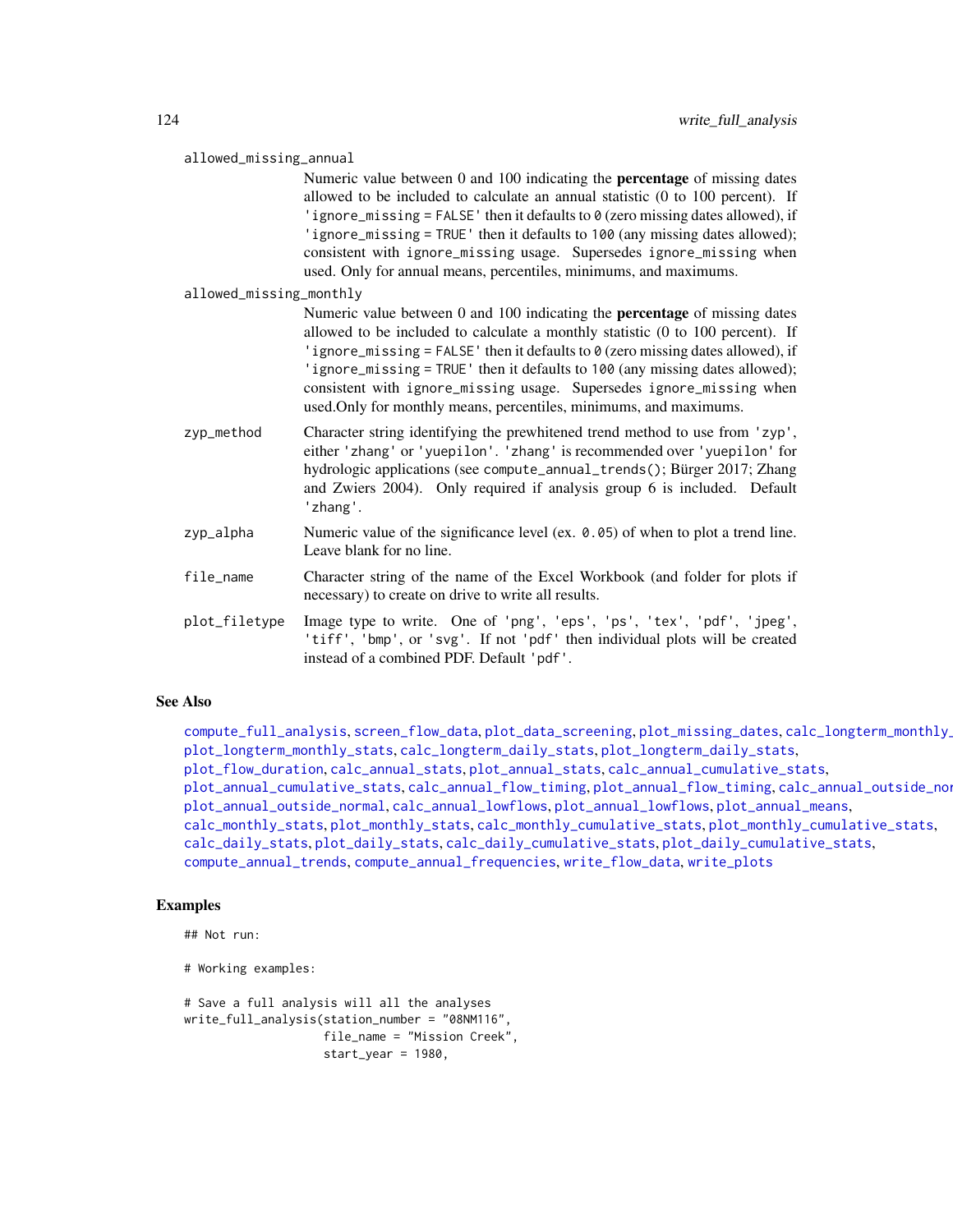```
end\_year = 2010# Save a full analysis with only Annual and Daily analyses
write_full_analysis(station_number = "08NM116",
                    file_name = "Mission Creek",
                    start_year = 1980,
                    end_year = 2010,
                    analyses = c(3,5))
```
## End(Not run)

write\_objects\_list *Write all data frames and plots from a list of objects into a directory*

# Description

Write a list of tables (data frames) and plots (ggplots; as used by fasstr) into a directory. Objects that are not class "data.frame" or "gg" will not be saved. Each table and plot will be named by the object name in the list.

# Usage

```
write_objects_list(
  list,
  folder_name,
  table_filetype,
  plot_filetype,
  width,
  height,
  units = "in",dpi = 300
\mathcal{L}
```

| list           | List of data frames and plots to write to disk.                                                                                                                        |
|----------------|------------------------------------------------------------------------------------------------------------------------------------------------------------------------|
| folder_name    | Name of folder to create on disk (if it does not exist) to write each plot from list.<br>If using combined pdf argument, then it will be the name of the PDF document. |
| table_filetype | Table file type to write. One of 'csv', 'xls', or 'xslx'.                                                                                                              |
| plot_filetype  | Image type to write. One of 'png', 'eps', 'ps', 'tex', 'pdf', 'jpeg',<br>'tiff', 'bmp', or 'svg'. Image type will be overwritten if using combined_pdf<br>is used.     |
| width          | Numeric plot width in units. If not supplied, uses the size of current graphics<br>device.                                                                             |
| height         | Numeric plot height in units. If not supplied, uses the size of current graphics<br>device.                                                                            |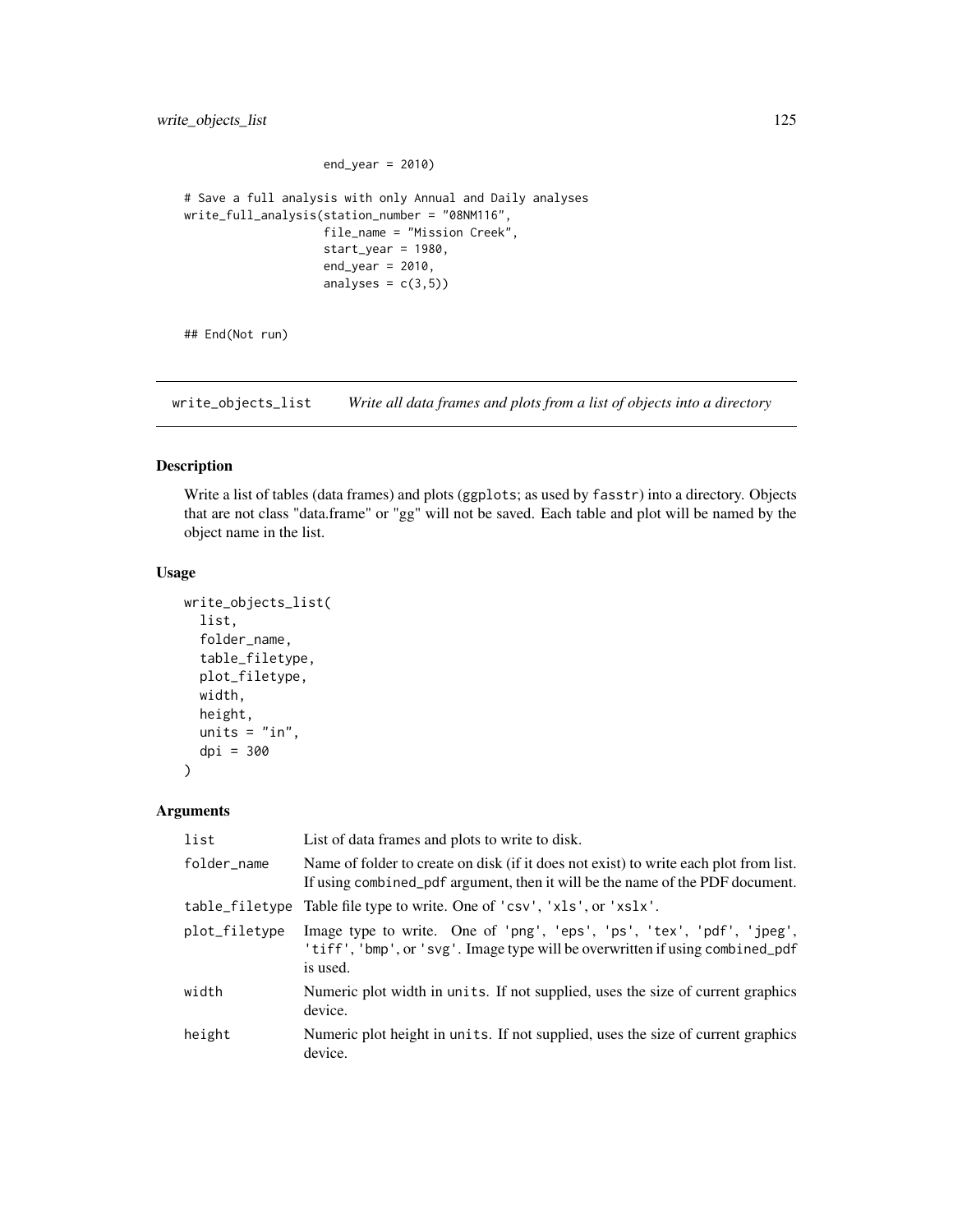<span id="page-125-1"></span>

| units | Character string plot height and width units, one of 'in', 'cm', or 'mm'. Default<br>'in'. |
|-------|--------------------------------------------------------------------------------------------|
| dpi   | Numeric resolution of plots. Default 300.                                                  |

#### Examples

```
## Not run:
# Working examples:
# Example list of tables and plots to save
frequency <- compute_annual_frequencies(station_number = "08NM116")
# Write objects in a folder
write_objects_list(list = frequency,
                   folder_name = "Frequency Analysis",
                   table_filetype = "xlsx",
                   plot_filetype = "png")
```
## End(Not run)

<span id="page-125-0"></span>

#### write\_plots *Write plots from a list into a directory or PDF document*

# Description

Write a list of plots (ggplots; as used by fasstr) into a directory or PDF document. When writing into a named directory each plot will be named by the plot name listed in the list; uses ggplot2::ggsave function. When writing into a PDF document (combined\_pdf == TRUE) the plot names will not appear; uses grDevices::pdf function.

#### Usage

```
write_plots(
  plots,
  folder_name,
  plot_filetype,
 width,
  height,
  units = "in",dpi = 300,
  combined_pdf = FALSE
)
```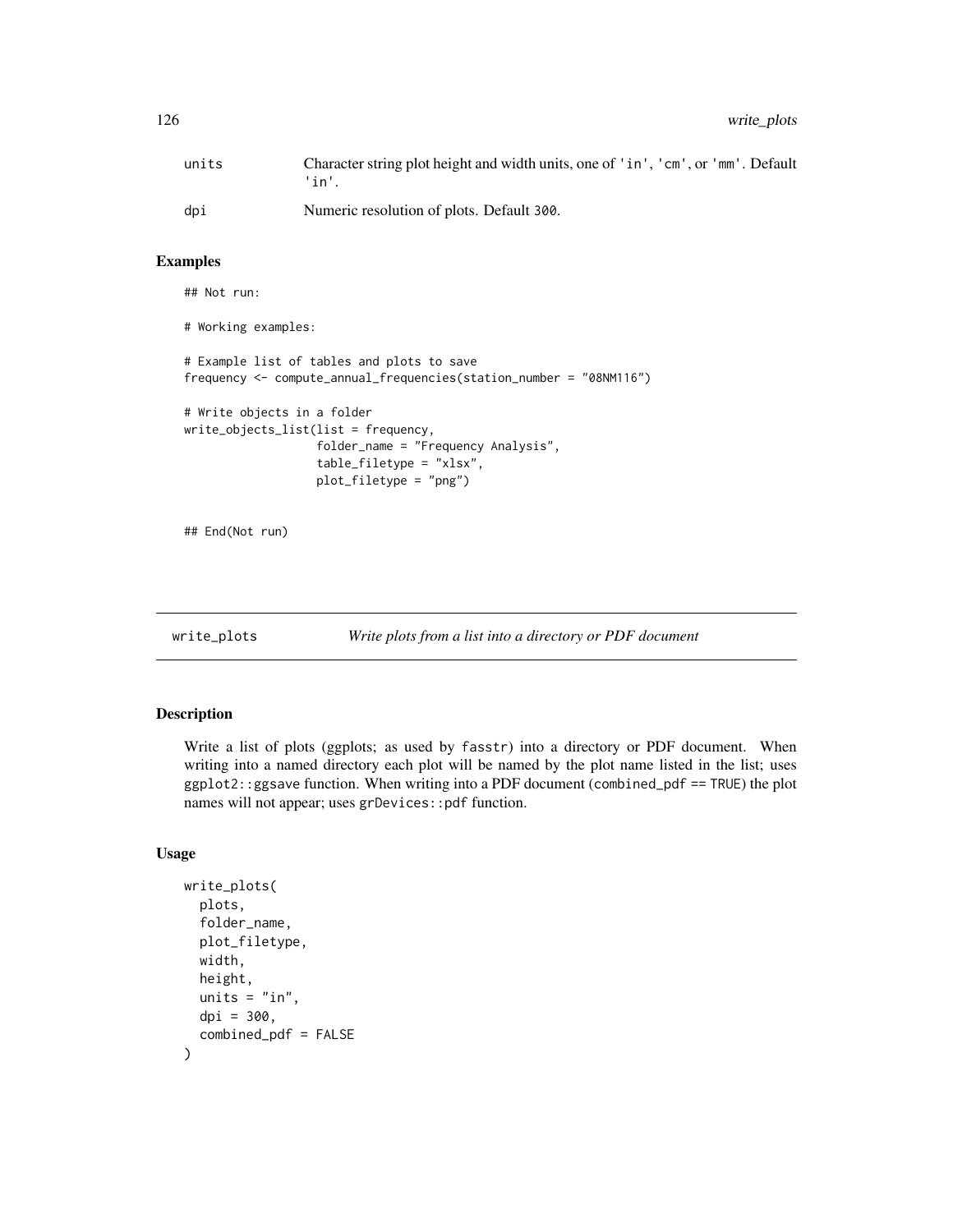# <span id="page-126-0"></span>write\_results 127

### Arguments

| plots         | List of plots to write to disk.                                                                                                                                        |
|---------------|------------------------------------------------------------------------------------------------------------------------------------------------------------------------|
| folder_name   | Name of folder to create on disk (if it does not exist) to write each plot from list.<br>If using combined_pdf argument, then it will be the name of the PDF document. |
| plot_filetype | Image type to write. One of 'png', 'eps', 'ps', 'tex', 'pdf', 'jpeg',<br>'tiff', 'bmp', or 'svg'. Image type will be overwritten if using combined_pdf<br>is used.     |
| width         | Numeric plot width in units. If not supplied, uses the size of current graphics<br>device.                                                                             |
| height        | Numeric plot height in units. If not supplied, uses the size of current graphics<br>device.                                                                            |
| units         | Character string plot height and width units, one of 'in', 'cm', or 'mm'. Default<br>$'$ in'.                                                                          |
| dpi           | Numeric resolution of plots. Default 300.                                                                                                                              |
| combined_pdf  | Logical value indicating whether to combine list of plots into one PDF docu-<br>ment. Default FALSE.                                                                   |

# Examples

## Not run:

# Working examples:

```
# Example plots to save
plots <- plot_annual_lowflows(station_number = "08NM116")
# Write the plots as "png" files
```

```
write_plots(plots = plots,
            folder_name = "Low Flow Plots",
            plot_filetype = "png")
# Write the plots as a combined "pdf" document
write_plots(plots = plots,
            folder_name = "Low Flow Plots",
            combined_pdf = TRUE)
```
## End(Not run)

write\_results *Write a data frame as a .xlsx, .xls, or .csv file*

# Description

Write a data frame to a directory with all numbers rounded to specified digits. Can write as .xls, .xlsx, or .csv file types. Writing as .xlsx or .xls uses the writexl package.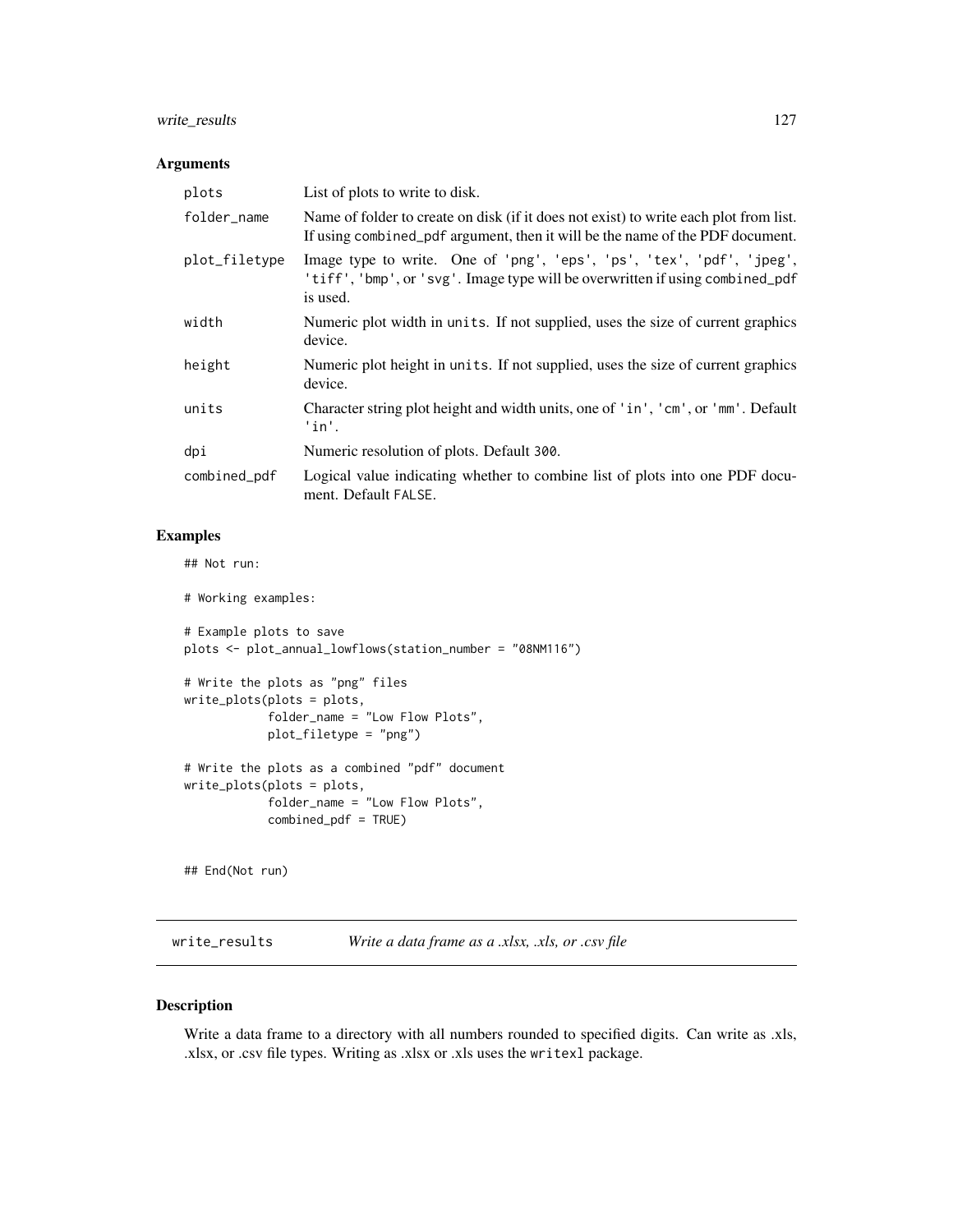# Usage

write\_results(data, file\_name, digits)

digits  $= 1$ )

# Arguments

| data      | Data frame to be written to a directory.                                                                                                               |
|-----------|--------------------------------------------------------------------------------------------------------------------------------------------------------|
| file_name | Character string naming the output file. Required.                                                                                                     |
| digits    | Integer indicating the number of decimal places or significant digits used to<br>round flow values. Use follows that of base::round() digits argument. |

# Examples

## Not run:

```
# Working examples:
```

```
# Example data to write
data_results <- calc_longterm_daily_stats(station_number = c("08HA002", "08HA011"),
                                          start_year = 1971, end_year = 2000)
# Write the data and round numbers to 1 decimal place
write_results(data = data_results,
             file_name = "Cowichan River Long-term Flows (1971-2000).xlsx",
```
## End(Not run)